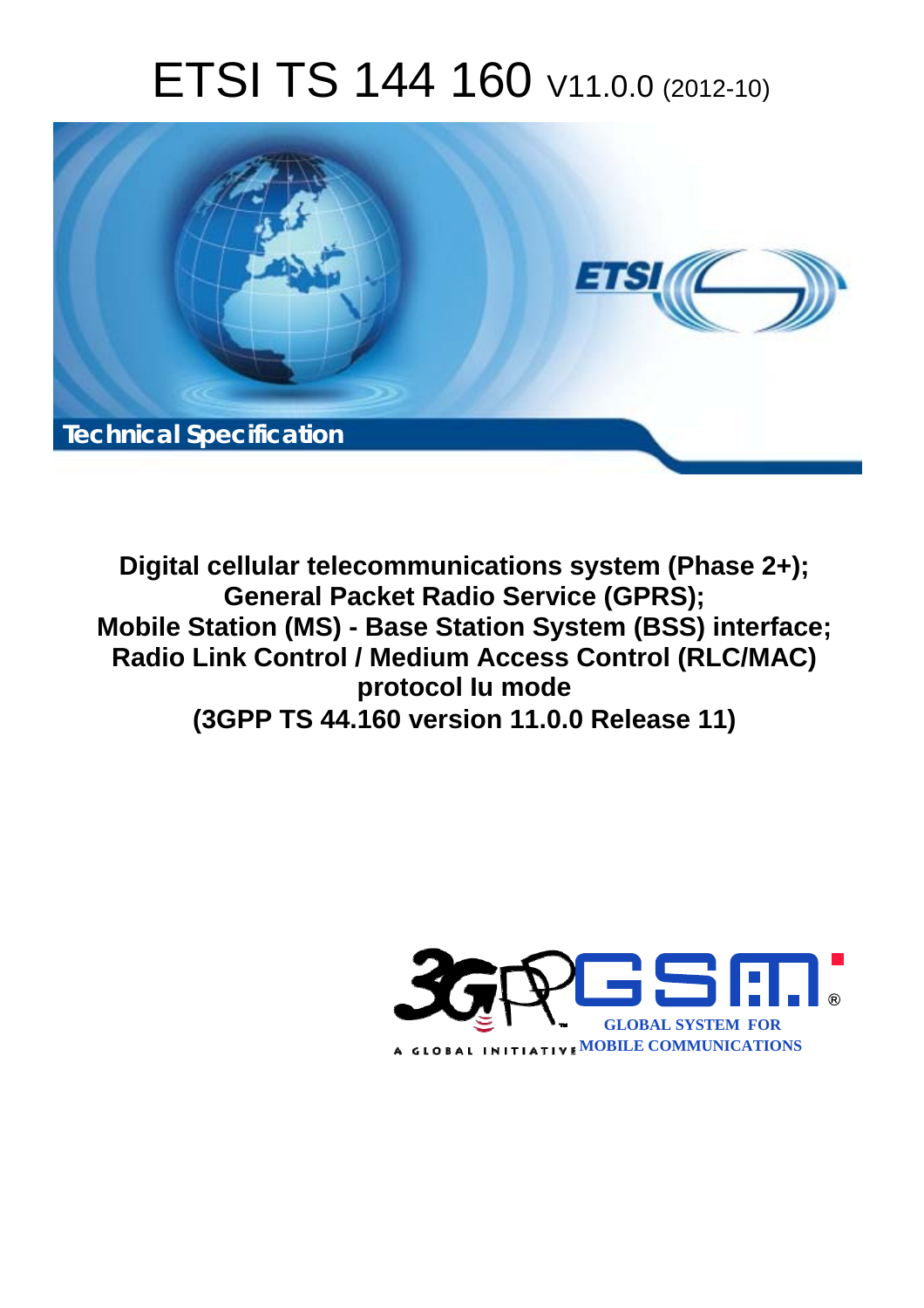Reference RTS/TSGG-0244160vb00

> Keywords GSM

### *ETSI*

#### 650 Route des Lucioles F-06921 Sophia Antipolis Cedex - FRANCE

Tel.: +33 4 92 94 42 00 Fax: +33 4 93 65 47 16

Siret N° 348 623 562 00017 - NAF 742 C Association à but non lucratif enregistrée à la Sous-Préfecture de Grasse (06) N° 7803/88

#### *Important notice*

Individual copies of the present document can be downloaded from: [http://www.etsi.org](http://www.etsi.org/)

The present document may be made available in more than one electronic version or in print. In any case of existing or perceived difference in contents between such versions, the reference version is the Portable Document Format (PDF). In case of dispute, the reference shall be the printing on ETSI printers of the PDF version kept on a specific network drive within ETSI Secretariat.

Users of the present document should be aware that the document may be subject to revision or change of status. Information on the current status of this and other ETSI documents is available at <http://portal.etsi.org/tb/status/status.asp>

If you find errors in the present document, please send your comment to one of the following services: [http://portal.etsi.org/chaircor/ETSI\\_support.asp](http://portal.etsi.org/chaircor/ETSI_support.asp)

#### *Copyright Notification*

No part may be reproduced except as authorized by written permission. The copyright and the foregoing restriction extend to reproduction in all media.

> © European Telecommunications Standards Institute 2012. All rights reserved.

**DECT**TM, **PLUGTESTS**TM, **UMTS**TM and the ETSI logo are Trade Marks of ETSI registered for the benefit of its Members. **3GPP**TM and **LTE**™ are Trade Marks of ETSI registered for the benefit of its Members and of the 3GPP Organizational Partners.

**GSM**® and the GSM logo are Trade Marks registered and owned by the GSM Association.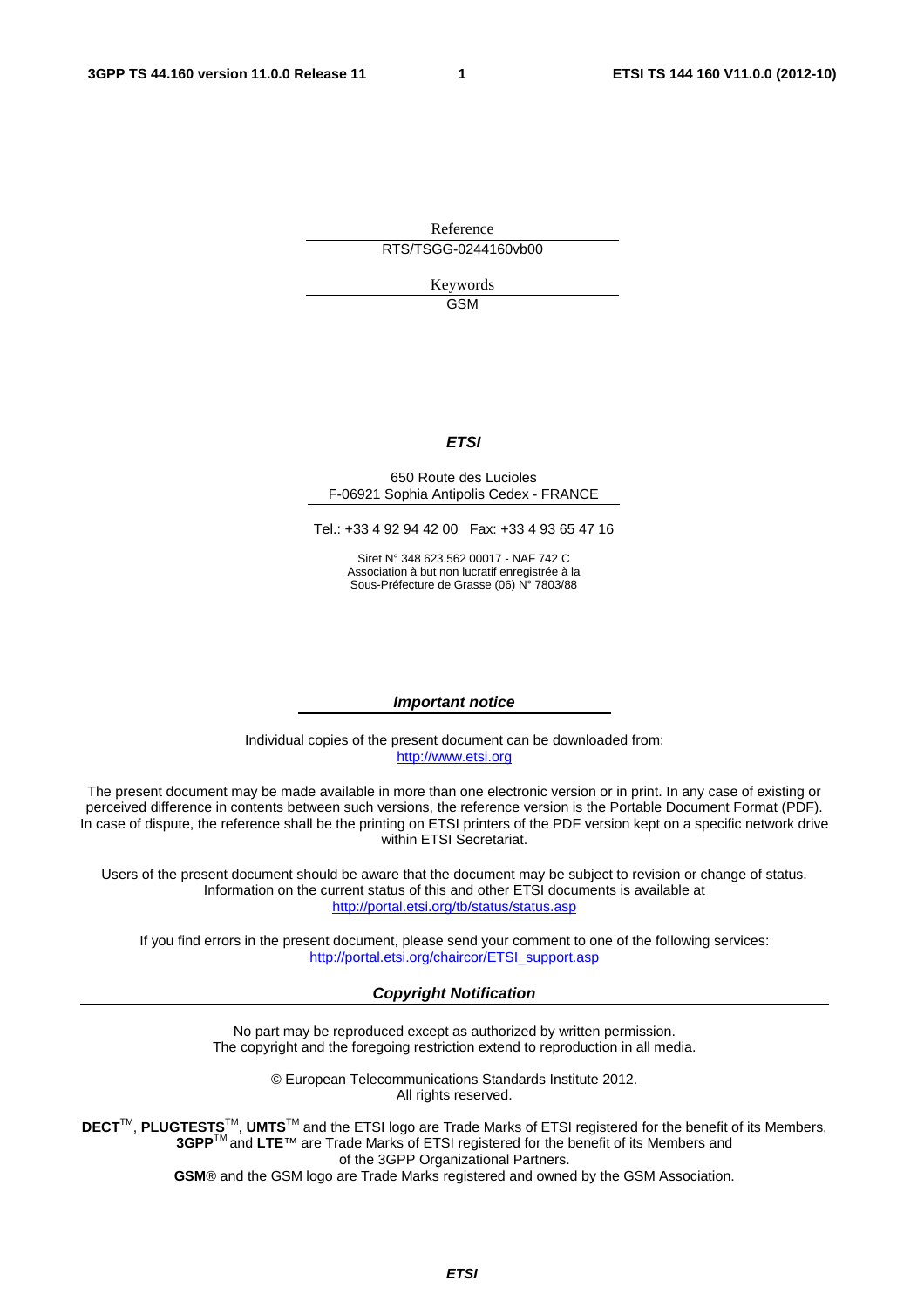## Intellectual Property Rights

IPRs essential or potentially essential to the present document may have been declared to ETSI. The information pertaining to these essential IPRs, if any, is publicly available for **ETSI members and non-members**, and can be found in ETSI SR 000 314: *"Intellectual Property Rights (IPRs); Essential, or potentially Essential, IPRs notified to ETSI in respect of ETSI standards"*, which is available from the ETSI Secretariat. Latest updates are available on the ETSI Web server [\(http://ipr.etsi.org](http://webapp.etsi.org/IPR/home.asp)).

Pursuant to the ETSI IPR Policy, no investigation, including IPR searches, has been carried out by ETSI. No guarantee can be given as to the existence of other IPRs not referenced in ETSI SR 000 314 (or the updates on the ETSI Web server) which are, or may be, or may become, essential to the present document.

## Foreword

This Technical Specification (TS) has been produced by ETSI 3rd Generation Partnership Project (3GPP).

The present document may refer to technical specifications or reports using their 3GPP identities, UMTS identities or GSM identities. These should be interpreted as being references to the corresponding ETSI deliverables.

The cross reference between GSM, UMTS, 3GPP and ETSI identities can be found under [http://webapp.etsi.org/key/queryform.asp.](http://webapp.etsi.org/key/queryform.asp)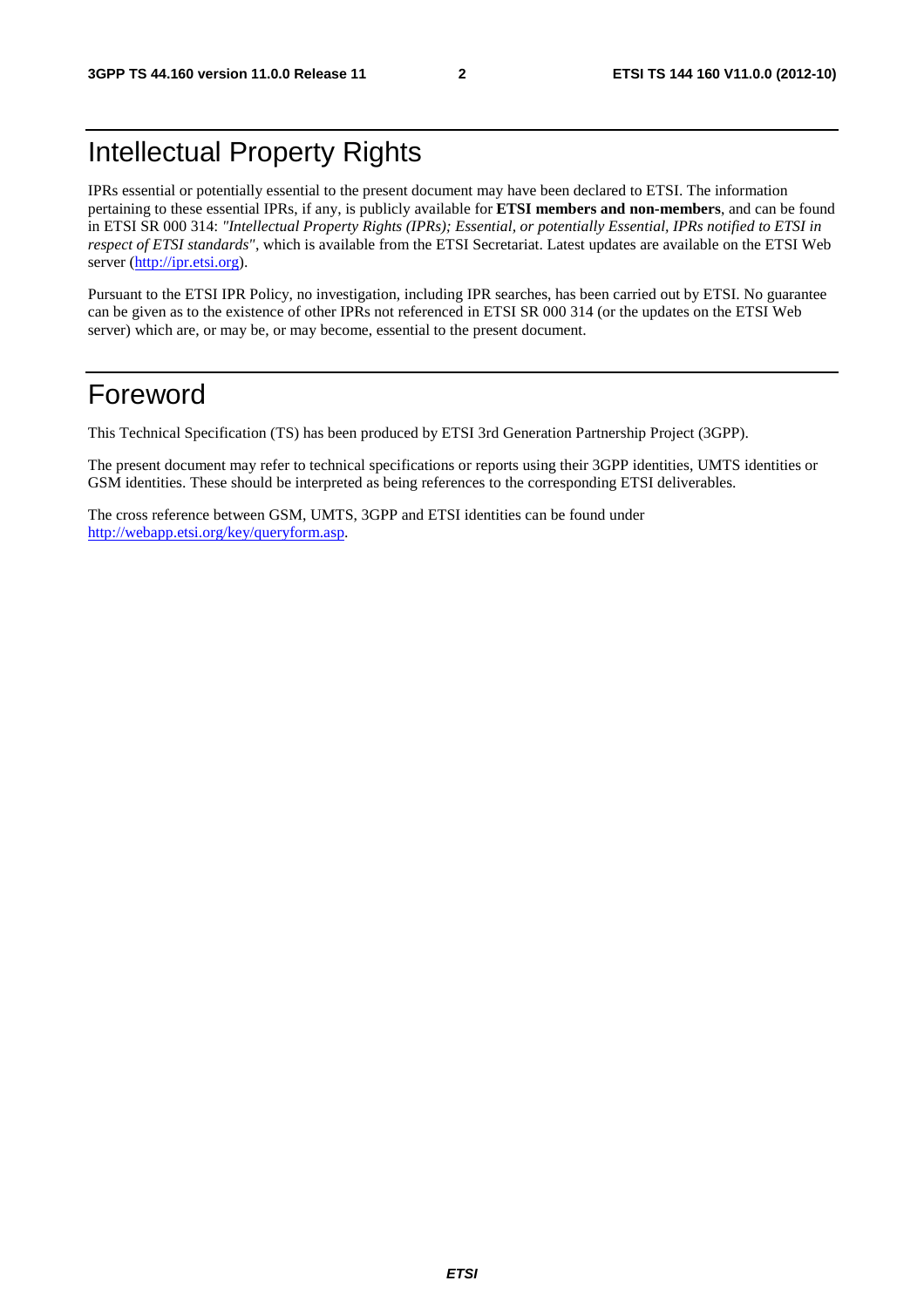$\mathbf{3}$ 

## Contents

| $\mathbf{I}$ |  |  |
|--------------|--|--|
| 1.1          |  |  |
| 1.2          |  |  |
| 1.3          |  |  |
| 1.4          |  |  |
| 1.4a         |  |  |
| 1.5          |  |  |
| 2            |  |  |
| 3            |  |  |
| 3.1          |  |  |
| 3.2          |  |  |
| 3.3          |  |  |
| 4            |  |  |
| 4.0          |  |  |
| 4.1          |  |  |
| 4.2          |  |  |
| 4.2.1        |  |  |
| 4.2.2        |  |  |
| 4.3          |  |  |
| 4.3.1        |  |  |
| 4.3.2        |  |  |
| 4.3.2.1      |  |  |
| 4.3.2.2      |  |  |
| 4.3.3        |  |  |
| 4.3.3.1      |  |  |
| 4.3.3.2      |  |  |
| 4.3.4        |  |  |
| 4.3.4.1      |  |  |
| 4.3.4.2      |  |  |
| 4.4          |  |  |
| 5            |  |  |
| 5.1          |  |  |
| 5.2          |  |  |
| 5.2.1        |  |  |
| 5.2.2        |  |  |
| 5.2.2.1      |  |  |
| 5.2.2.2      |  |  |
| 5.2.3        |  |  |
| 5.2.4        |  |  |
| 5.2.4.1      |  |  |
| 5.2.4.2      |  |  |
| 5.2.5<br>5.3 |  |  |
| 5.3.1        |  |  |
| 5.3.1.1      |  |  |
| 5.3.1.2      |  |  |
| 5.3.1.3      |  |  |
| 5.3.2        |  |  |
| 5.3.2.1      |  |  |
| 5.3.2.2      |  |  |
| 5.3.2.3      |  |  |
|              |  |  |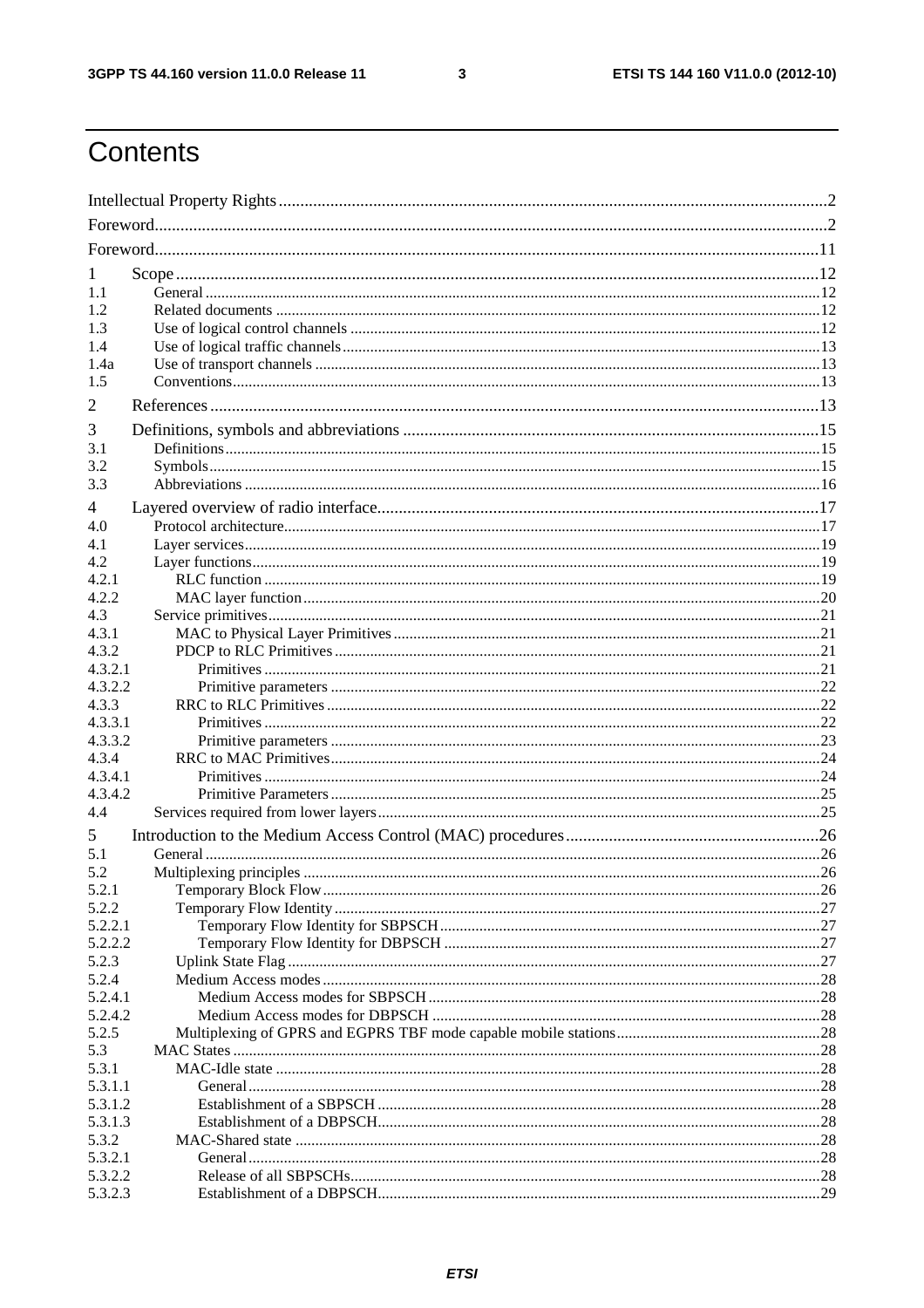#### $\overline{\mathbf{4}}$

| 5.3.2.4       |                                                                                         |     |
|---------------|-----------------------------------------------------------------------------------------|-----|
| 5.3.3         |                                                                                         |     |
| 5.3.3.1       |                                                                                         |     |
| 5.3.3.2       |                                                                                         |     |
| 5.3.3.3       |                                                                                         |     |
| 5.3.3.4       |                                                                                         |     |
| 5.3.4         |                                                                                         |     |
| 5.3.4.1       |                                                                                         |     |
| 5.3.4.2       |                                                                                         |     |
| 5.3.4.3       |                                                                                         |     |
|               |                                                                                         |     |
| 5.3.5         |                                                                                         |     |
| 5.4           |                                                                                         |     |
| 5.4.1         |                                                                                         |     |
| 5.4.1.1       |                                                                                         |     |
| 5.4.1.2       |                                                                                         |     |
| 5.4.1.3       |                                                                                         |     |
| 5.4.1.4       |                                                                                         |     |
| 5.4.1.4.1     |                                                                                         |     |
| 5.4.1.4.2     |                                                                                         |     |
| 5.4.1.4.3     |                                                                                         |     |
| 5.4.1.5       |                                                                                         |     |
| 5.4.1.6       |                                                                                         |     |
| 5.4.1.6.1     |                                                                                         |     |
| 5.4.1.6.2     |                                                                                         |     |
| 5.4.1.6.3     |                                                                                         |     |
| 5.4.1.7       |                                                                                         |     |
| 5.4.1.8       |                                                                                         |     |
| 5.4.1.9       |                                                                                         |     |
| 5.4.1.10      |                                                                                         |     |
|               |                                                                                         |     |
| 5.4.1.11      |                                                                                         |     |
| 5.4.2         |                                                                                         |     |
| 5.4.2.1       |                                                                                         |     |
| 5.4.2.1.1     |                                                                                         |     |
| 5.4.2.1.2     |                                                                                         |     |
| 5.4.2.1.3     |                                                                                         |     |
| 5.4.2.1.4     |                                                                                         |     |
| 5.4.2.2       |                                                                                         |     |
| 5.4.2.3       |                                                                                         |     |
| $5.5^{\circ}$ | Measurement reports.                                                                    | .35 |
| 5.5.1         |                                                                                         |     |
| 5.5.2         |                                                                                         |     |
| 5.5.3         |                                                                                         |     |
| 5.5.4         |                                                                                         |     |
| 5.6           | Mapping of Signalling Radio Bearers (SRB) onto logical channels / transport channels 36 |     |
| 5.6.1         |                                                                                         |     |
| 5.6.2         |                                                                                         |     |
| 5.6.2.1       |                                                                                         |     |
| 5.6.2.2       |                                                                                         |     |
| 5.6.2.3       |                                                                                         |     |
| 5.7           |                                                                                         |     |
| 5.7.1         |                                                                                         |     |
| 5.7.2         |                                                                                         |     |
|               |                                                                                         |     |
| 6             |                                                                                         |     |
| 6.1           |                                                                                         |     |
| 6.2           |                                                                                         |     |
| 6.3           |                                                                                         |     |
| 6.4           |                                                                                         |     |
| 7             |                                                                                         |     |
| 7.1           |                                                                                         |     |
| 7.2           |                                                                                         |     |
| 7.2.1         |                                                                                         |     |
|               |                                                                                         |     |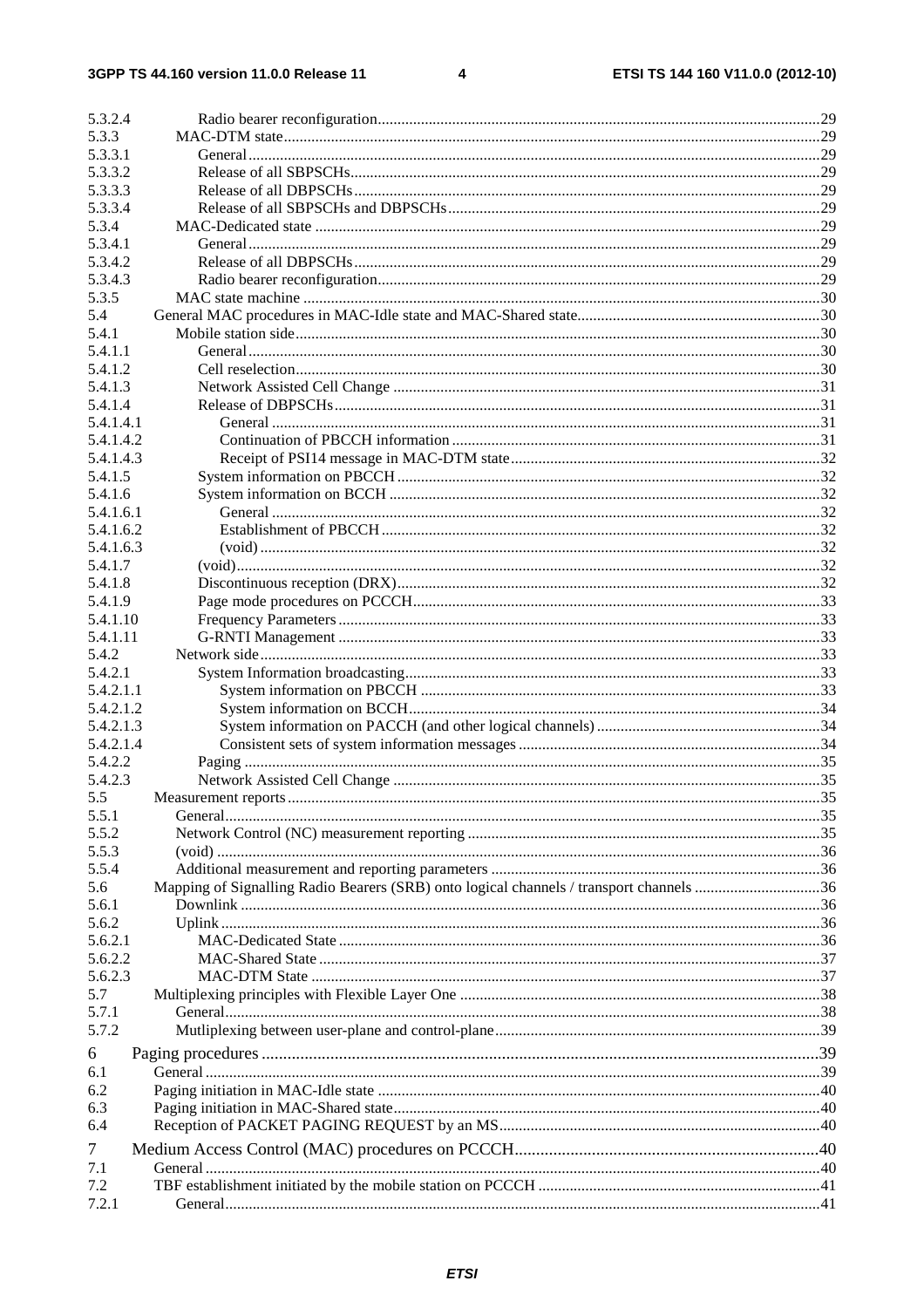$5\phantom{a}$ 

| 7.2.2       |                                                                |  |
|-------------|----------------------------------------------------------------|--|
| 7.2.3       |                                                                |  |
| 7.2.3.1     |                                                                |  |
| 7.2.3.1.1   |                                                                |  |
| 7.2.3.1.2   |                                                                |  |
| 7.2.3.2     |                                                                |  |
| 7.2.3.2.1   | On receipt of a PACKET CHANNEL REQUEST or EGPRS PACKET CHANNEL |  |
| 7.2.3.2.1.2 |                                                                |  |
| 7.2.3.2.1.3 |                                                                |  |
| 7.2.3.3     |                                                                |  |
| 7.2.3.3.1   |                                                                |  |
| 7.2.3.3.2   |                                                                |  |
| 7.2.3.4     |                                                                |  |
| 7.2.3.4.1   |                                                                |  |
| 7.2.3.4.2   |                                                                |  |
| 7.2.3.5     |                                                                |  |
| 7.2.3.5.1   |                                                                |  |
| 7.2.3.5.2   |                                                                |  |
| 7.2.3.6     |                                                                |  |
| 7.2.3.6.1   |                                                                |  |
| 7.2.3.6.2   |                                                                |  |
| 7.2.4       |                                                                |  |
| 7.2.4.1     |                                                                |  |
| 7.2.4.2     |                                                                |  |
| 7.2.4.2.1   |                                                                |  |
| 7.2.4.2.2   |                                                                |  |
| 7.2.4.3     |                                                                |  |
| 7.2.4.4     |                                                                |  |
| 7.2.4.5     |                                                                |  |
| 7.2.5       |                                                                |  |
| 7.3         |                                                                |  |
| 7.3.1       |                                                                |  |
| 7.3.2       |                                                                |  |
| 7.3.2.1     |                                                                |  |
| 7.3.2.2     |                                                                |  |
| 7.3.2.2.1   |                                                                |  |
| 7.3.2.2.2   |                                                                |  |
| 7.3.2.3     |                                                                |  |
| 7.3.2.4     |                                                                |  |
| 7.3.2.5     |                                                                |  |
| 7.3.3       |                                                                |  |
| 7.3.3.1     |                                                                |  |
| 7.3.3.2     |                                                                |  |
| 7.3.3.3     |                                                                |  |
| 7.3.3.4     |                                                                |  |
| 7.3.3.5     |                                                                |  |
| 7.4         |                                                                |  |
| 7.4.1       |                                                                |  |
| 7.4.2       |                                                                |  |
| 7.4.2.1     |                                                                |  |
| 7.4.2.2     |                                                                |  |
| 7.4.2.3     |                                                                |  |
| 7.4.2.4     |                                                                |  |
| 7.4.2.5     |                                                                |  |
| 7.5         |                                                                |  |
| 7.5.1       |                                                                |  |
| 7.6         |                                                                |  |
| 7.6.1       |                                                                |  |
| 7.6.2       |                                                                |  |
| 8           |                                                                |  |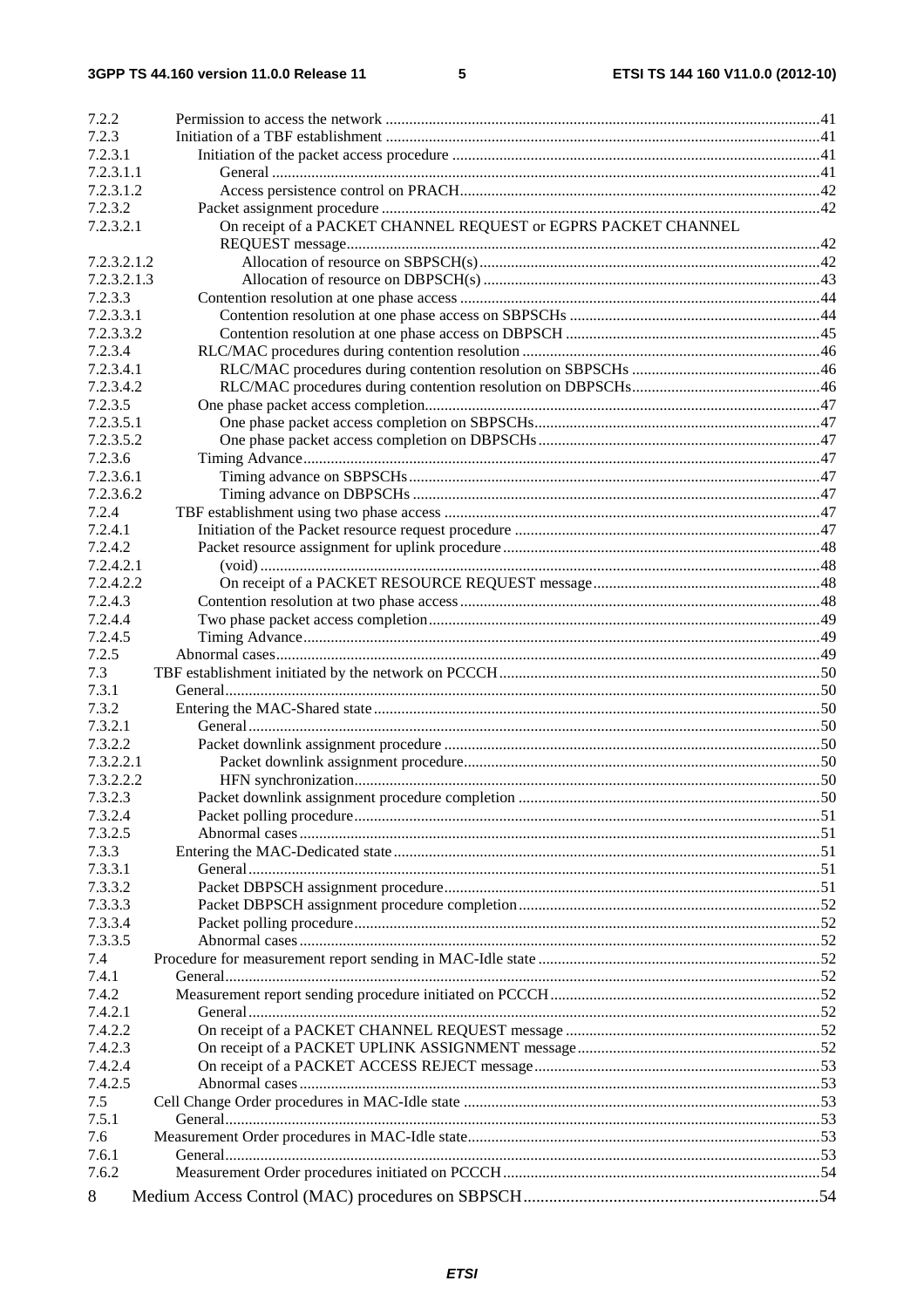$\bf 6$ 

| 8.1         |          |  |
|-------------|----------|--|
| 8.1a        |          |  |
| 8.2         |          |  |
| 8.2.1       |          |  |
| 8.2.2       |          |  |
| 8.2.2.0     |          |  |
| 8.2.2.0.1   |          |  |
| 8.2.2.0.2   |          |  |
| 8.2.2.0.3   |          |  |
|             |          |  |
| 8.2.2.0.4   |          |  |
| 8.2.2.1     |          |  |
| 8.2.2.1.1   |          |  |
| 8.2.2.1.2   |          |  |
| 8.2.2.1.2.2 |          |  |
| 8.2.2.1.3   |          |  |
| 8.2.2.1.3.1 |          |  |
| 8.2.2.1.3.2 |          |  |
| 8.2.2.2     |          |  |
| 8.2.2.2.0   |          |  |
| 8.2.2.2.1   |          |  |
| 8.2.2.2.2   |          |  |
| 8.2.2.2.3   |          |  |
| 8.2.2.2.4   |          |  |
| 8.2.2.3     |          |  |
| 8.2.2.3.1   |          |  |
| 8.2.2.3.2   |          |  |
| 8.2.2.3.3   |          |  |
| 8.2.2.3.4   |          |  |
| 8.2.2.3.5   |          |  |
| 8.2.2.3.6   |          |  |
| 8.2.2.4     |          |  |
| 8.2.2.5     |          |  |
| 8.2.3       |          |  |
| 8.2.3.1     |          |  |
| 8.2.3.1.0   |          |  |
| 8.2.3.1.1   |          |  |
| 8.2.3.1.2   |          |  |
| 8.2.3.2     |          |  |
| 8.2.3.2.0   | General. |  |
| 8.2.3.2.1   |          |  |
| 8.2.3.3     |          |  |
| 8.2.3.4     |          |  |
| 8.2.3.5     |          |  |
| 8.2.3.5.0   |          |  |
| 8.2.3.5.1   |          |  |
| 8.2.3.6     |          |  |
| 8.3         |          |  |
| 8.4         |          |  |
| 8.5         |          |  |
| 8.6         |          |  |
| 8.7         |          |  |
| 8.8         |          |  |
| 8.8.1       |          |  |
| 8.8.2       |          |  |
| 8.8.3       |          |  |
| 8.8.4       |          |  |
|             |          |  |
| 8.8.5       |          |  |
| 8.8.6       |          |  |
| 8.9         |          |  |
| 9           |          |  |
| 9.1         |          |  |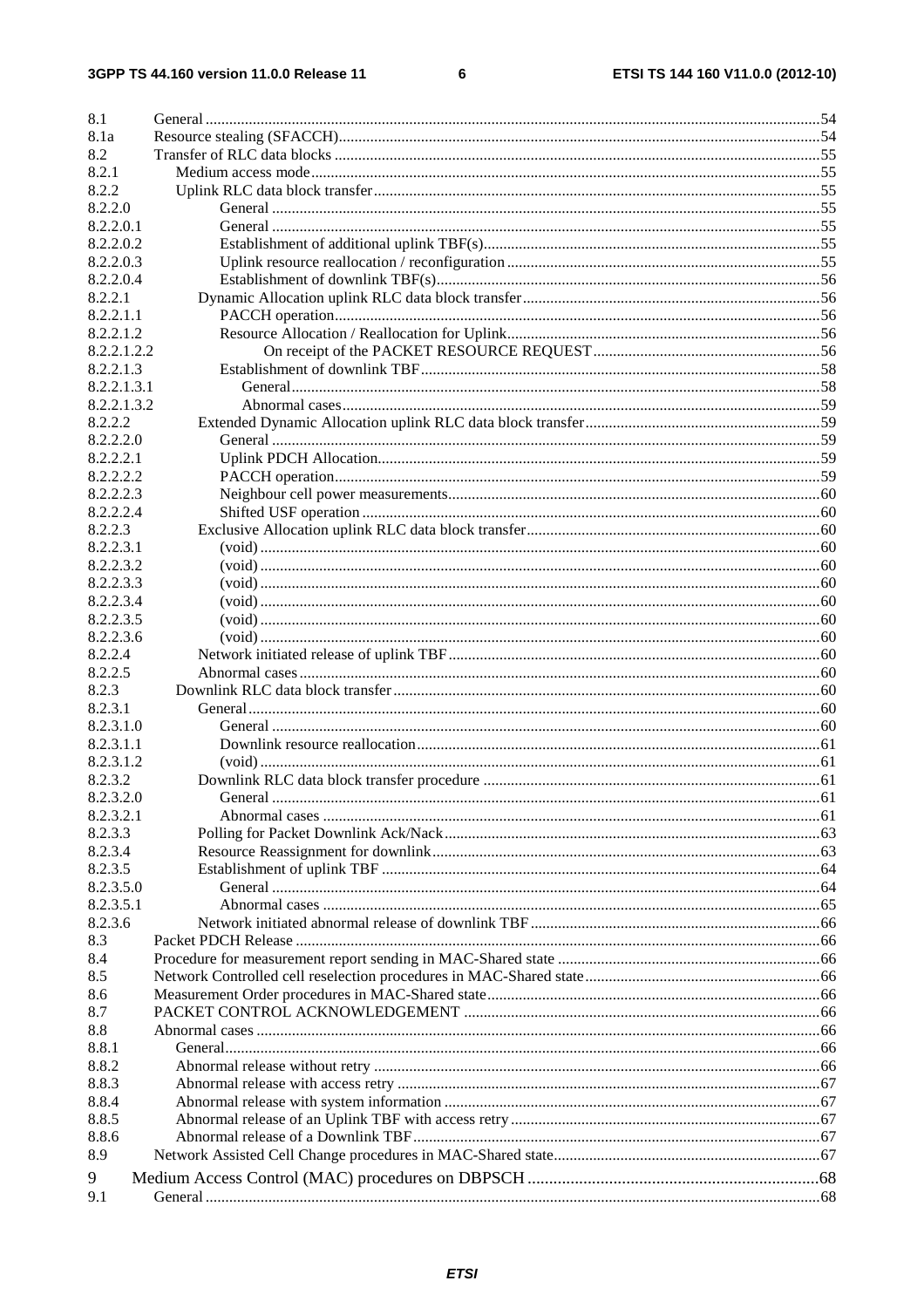### $\overline{7}$

| 9.2         |  |
|-------------|--|
| 9.2.0       |  |
| 9.2.1       |  |
| 9.2.1.1     |  |
| 9.2.1.2     |  |
| 9.2.1.3     |  |
| 9.2.2       |  |
| 9.2.3       |  |
| 9.2.4       |  |
| 9.2.4.1     |  |
| 9.2.4.1.1   |  |
| 9.2.4.1.1.1 |  |
| 9.2.4.1.1.2 |  |
| 9.2.4.1.2   |  |
| 9.2.4.1.2.1 |  |
| 9.2.4.1.2.2 |  |
| 9.2.4.1.2.3 |  |
| 9.2.4.2     |  |
| 9.2.4.3     |  |
| 9.2.5       |  |
| 9.2.5.1     |  |
| 9.2.5.2     |  |
| 9.2.5.2.1   |  |
| 9.2.5.2.2   |  |
| 9.2.5.2.3   |  |
| 9.2.5.3     |  |
| 9.3         |  |
| 9.3a        |  |
| 9.3a.1      |  |
| 9.3a.2      |  |
| 9.4         |  |
| 10          |  |
| 10.1        |  |
| 10.2        |  |
| 10.2.1      |  |
| 10.2.2      |  |
| 10.2.3      |  |
| 10.2.4      |  |
| 10.2.5      |  |
| 10.2.6      |  |
| 10.2.7      |  |
| 10.2.8      |  |
| 10.2.9      |  |
| 10.2.10     |  |
| 10.2.10a    |  |
| 10.2.11     |  |
| 10.2.12     |  |
| 10.2.13     |  |
| 10.2.14     |  |
| 10.2.15     |  |
| 10.3        |  |
| 10.4        |  |
| 10.4.1      |  |
| 10.4.2      |  |
| 10.4.3      |  |
| 10.4.4      |  |
| 10.4.5      |  |
| 10.4.5.1    |  |
| 10.4.5.2    |  |
| 10.4.5.3    |  |
| 10.4.5.4    |  |
|             |  |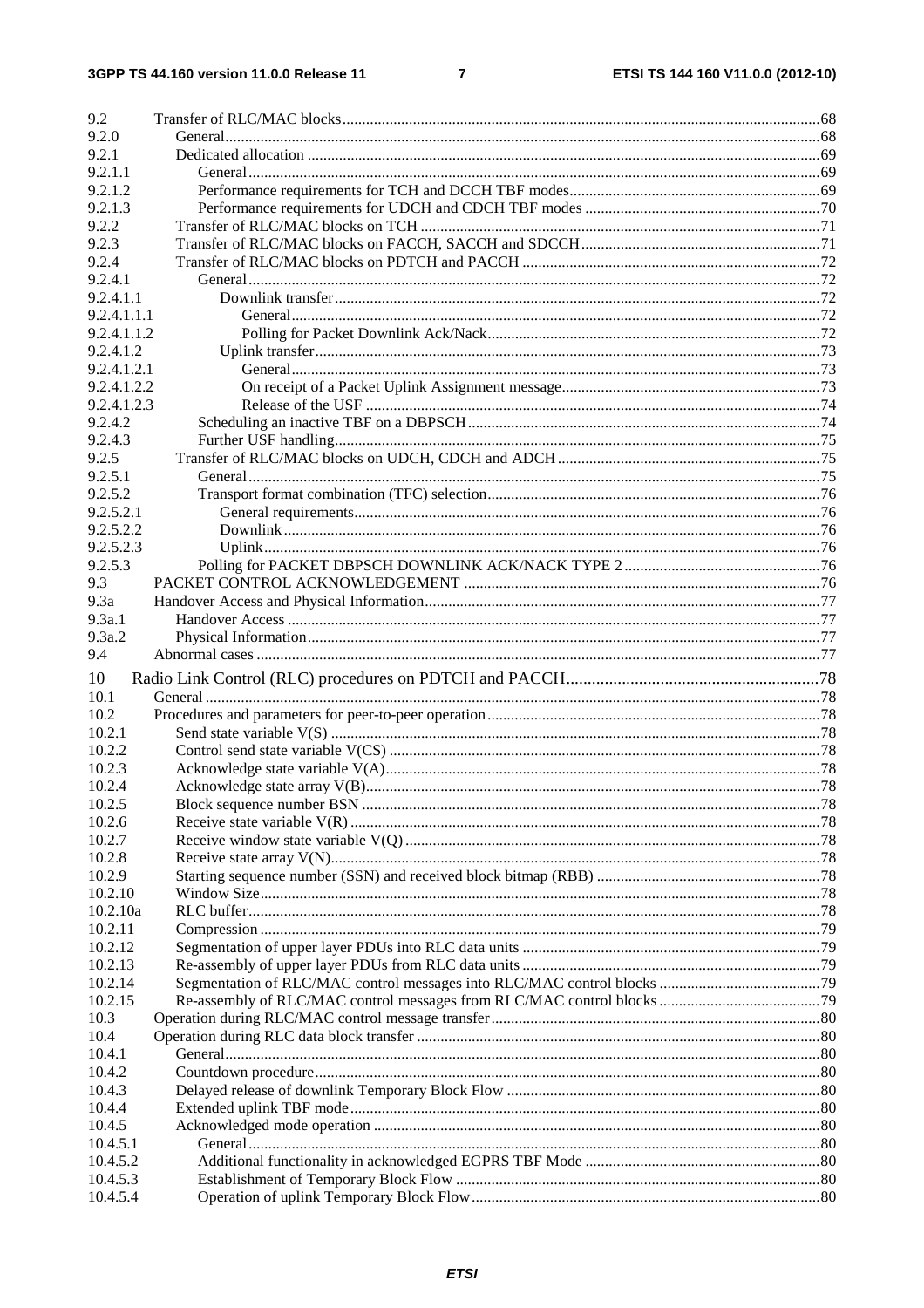| 10.4.5.5   |                                                                              |  |
|------------|------------------------------------------------------------------------------|--|
| 10.4.5.6   |                                                                              |  |
| 10.4.5.7   |                                                                              |  |
| 10.4.6     |                                                                              |  |
| 10.4.6.1   |                                                                              |  |
| 10.4.6.2   |                                                                              |  |
| 10.4.6.3   |                                                                              |  |
| 10.4.6.4   |                                                                              |  |
| 10.4.6.5   |                                                                              |  |
| 10.4.6.6   |                                                                              |  |
| 10.5       |                                                                              |  |
| 10.5.1     |                                                                              |  |
| 10.5.2     |                                                                              |  |
| 10.6       |                                                                              |  |
| 11         | Radio Link Control (RLC) procedures on TCH, FACCH, SACCH, SDCCH and CDCH  83 |  |
| 11.1       |                                                                              |  |
| 11.2       |                                                                              |  |
| 11.2.1     |                                                                              |  |
| 11.2.2     |                                                                              |  |
| 11.2.3     |                                                                              |  |
|            |                                                                              |  |
| 11.2.4     |                                                                              |  |
| 11.2.5     |                                                                              |  |
| 11.2.5.1   |                                                                              |  |
| 11.2.5.2   |                                                                              |  |
| 11.2.6     |                                                                              |  |
| 11.2.7     |                                                                              |  |
| 11.2.8     |                                                                              |  |
| 11.2.9     |                                                                              |  |
| 11.2.10    |                                                                              |  |
| 11.2.11    |                                                                              |  |
| 11.2.11.1  |                                                                              |  |
| 11.2.11.2  |                                                                              |  |
| 11.2.11a   |                                                                              |  |
| 11.2.12    |                                                                              |  |
| 11.2.13    |                                                                              |  |
| 11.2.14    |                                                                              |  |
| 11.2.15    |                                                                              |  |
| 11.3       |                                                                              |  |
| 11.4       |                                                                              |  |
| 11.4.1     |                                                                              |  |
| 11.4.2     |                                                                              |  |
| 11.4.2.1   |                                                                              |  |
| 11.4.2.2   |                                                                              |  |
| 11.4.2.2.1 |                                                                              |  |
| 11.4.2.2.2 |                                                                              |  |
| 11.4.2.2.3 |                                                                              |  |
| 11.4.2.3   |                                                                              |  |
| 11.4.2.3.1 |                                                                              |  |
| 11.4.2.3.2 |                                                                              |  |
| 11.4.2.3.3 |                                                                              |  |
| 11.4.3     |                                                                              |  |
| 11.4.3.1   |                                                                              |  |
| 11.4.3.2   |                                                                              |  |
| 11.4.3.2.1 |                                                                              |  |
| 11.4.3.2.2 |                                                                              |  |
| 11.4.3.3   |                                                                              |  |
| 11.4.3.3.1 |                                                                              |  |
| 11.4.3.3.2 |                                                                              |  |
| 11.4.4     |                                                                              |  |
| 11a        |                                                                              |  |
| 11a.1      |                                                                              |  |
|            |                                                                              |  |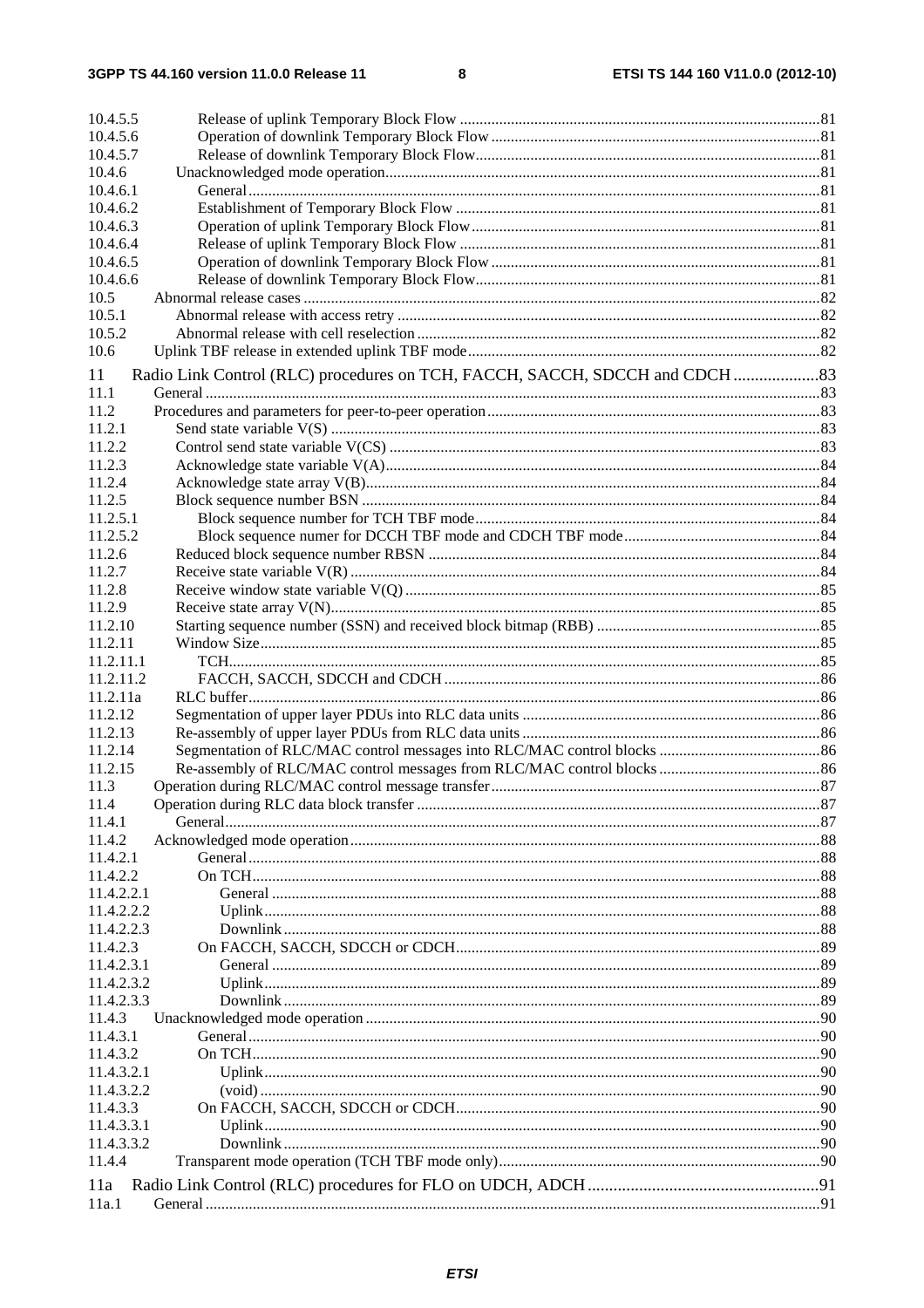| 11a.2              |  |
|--------------------|--|
| 11a.2.1            |  |
| 11a.2.2            |  |
| 11a.2.3            |  |
| 11a.2.4            |  |
| 11a.2.5<br>11a.2.6 |  |
| 11a.2.7            |  |
| 11a.2.8            |  |
| 11a.2.9            |  |
| 11a.2.10           |  |
| 11a.2.10.1         |  |
| 11a.2.10.2         |  |
| 11a.2.10.3         |  |
| 11a.2.10.4         |  |
| 11a.2.11           |  |
| 11a.2.11a          |  |
| 11a.2.12           |  |
| 11a.2.13           |  |
| 11a.2.14           |  |
| 11a.2.15           |  |
| 11a.3              |  |
| 11a.4              |  |
| 11a.4.1            |  |
| 11a.4.2            |  |
| 11a.4.2.1          |  |
| 11a.4.2.2          |  |
| 11a.4.2.3          |  |
| 11a.4.3            |  |
| 11a.4.3.1          |  |
| 11a.4.3.2          |  |
| 11a.4.3.3.2        |  |
| 11a.4.4            |  |
| 12                 |  |
| 12.1               |  |
| 12.2               |  |
| 12.3               |  |
| 12.4               |  |
| 12.4.1             |  |
| 12.4.2             |  |
| 12.5               |  |
| 12.6               |  |
| 12.6.1             |  |
| 12.6.2             |  |
| 12.6.3             |  |
| 12.6.4             |  |
| 12.6.5             |  |
| 12.7               |  |
| 12.7.1             |  |
| 12.7.2             |  |
| 12.7.3             |  |
| 12.7.4             |  |
| 12.8               |  |
| 12.8.1             |  |
| 12.8.1.1           |  |
| 12.8.1.2           |  |
| 12.8.1.3           |  |
| 12.8.1.4           |  |
| 12.8.2             |  |
| 12.8.3             |  |
| 12.8.4             |  |
|                    |  |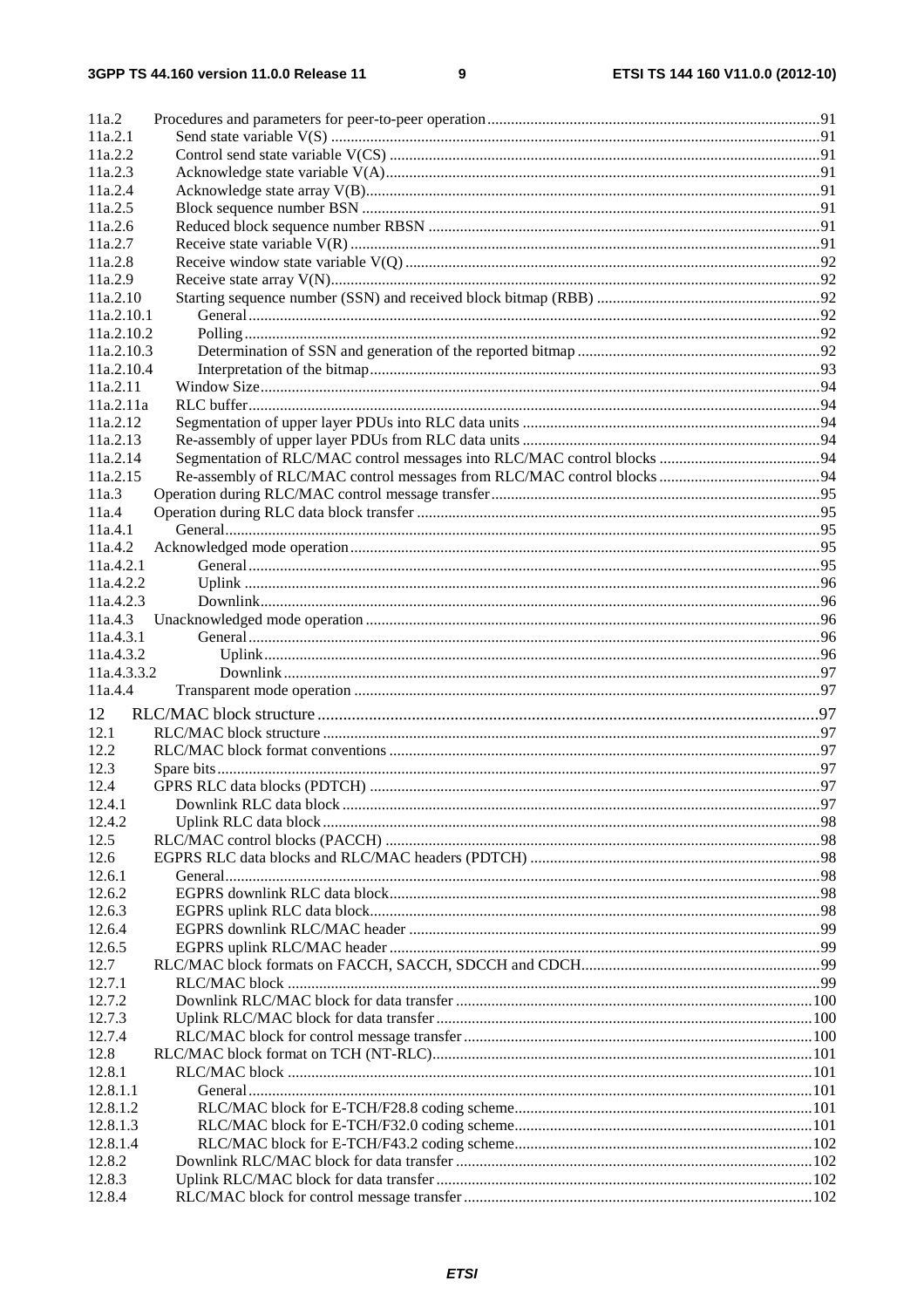| 12.8a               |                                                                                |  |
|---------------------|--------------------------------------------------------------------------------|--|
| 12.8a.1             |                                                                                |  |
| 12.8a.2             |                                                                                |  |
| 12.8b               |                                                                                |  |
| 12.8 <sub>b.1</sub> |                                                                                |  |
| 12.8b.1.1           |                                                                                |  |
| 12.8b.1.2           |                                                                                |  |
| 12.8b.1.3           |                                                                                |  |
| 12.8b.2             |                                                                                |  |
|                     |                                                                                |  |
| 12.8b.2.1           |                                                                                |  |
| 12.8b.2.2           |                                                                                |  |
| 12.8b.2.3           |                                                                                |  |
| 12.9                |                                                                                |  |
| 12.9.1              |                                                                                |  |
| 12.9.2              |                                                                                |  |
| 12.9.3              |                                                                                |  |
| 12.9.4              |                                                                                |  |
| 12.9.5              |                                                                                |  |
| 12.9.6              |                                                                                |  |
| 12.9.7              |                                                                                |  |
| 12.9.8              |                                                                                |  |
| 12.9.9              |                                                                                |  |
| 12.9.10             |                                                                                |  |
| 12.9.11             |                                                                                |  |
| 12.9.12             |                                                                                |  |
| 12.9.13             |                                                                                |  |
| 12.9.14             |                                                                                |  |
| 12.9.15             |                                                                                |  |
| 12.9.16             |                                                                                |  |
| 12.9.17             |                                                                                |  |
| 12.9.18             | GERAN Radio Network Temporary Identity Extension (G-RNTI Extension) field  108 |  |
|                     |                                                                                |  |
| 12.9.19             |                                                                                |  |
| 12.9.20             |                                                                                |  |
| 12.9.21             |                                                                                |  |
| 13                  |                                                                                |  |
| 13.1                |                                                                                |  |
| 13.2                |                                                                                |  |
| 13.3                |                                                                                |  |
| 13.3.1              |                                                                                |  |
| 13.3.2              |                                                                                |  |
| 13.3.2.1            |                                                                                |  |
| 13.3.2.2            |                                                                                |  |
| 13.3.3              |                                                                                |  |
| 13.4                |                                                                                |  |
|                     |                                                                                |  |
| 13.4.1<br>13.4.2    |                                                                                |  |
|                     |                                                                                |  |
| 13.4.2.1            |                                                                                |  |
| 13.4.2.2            |                                                                                |  |
| 13.4.2.2.1          |                                                                                |  |
| 13.4.2.2.2          |                                                                                |  |
| 13.4.3              |                                                                                |  |
| 13.4.4              |                                                                                |  |
| 14                  |                                                                                |  |
| 14.1                |                                                                                |  |
| 14.2                |                                                                                |  |
| 14.3                |                                                                                |  |
| 14.4                |                                                                                |  |
|                     |                                                                                |  |
|                     | <b>Annex A (informative):</b>                                                  |  |
|                     |                                                                                |  |
|                     |                                                                                |  |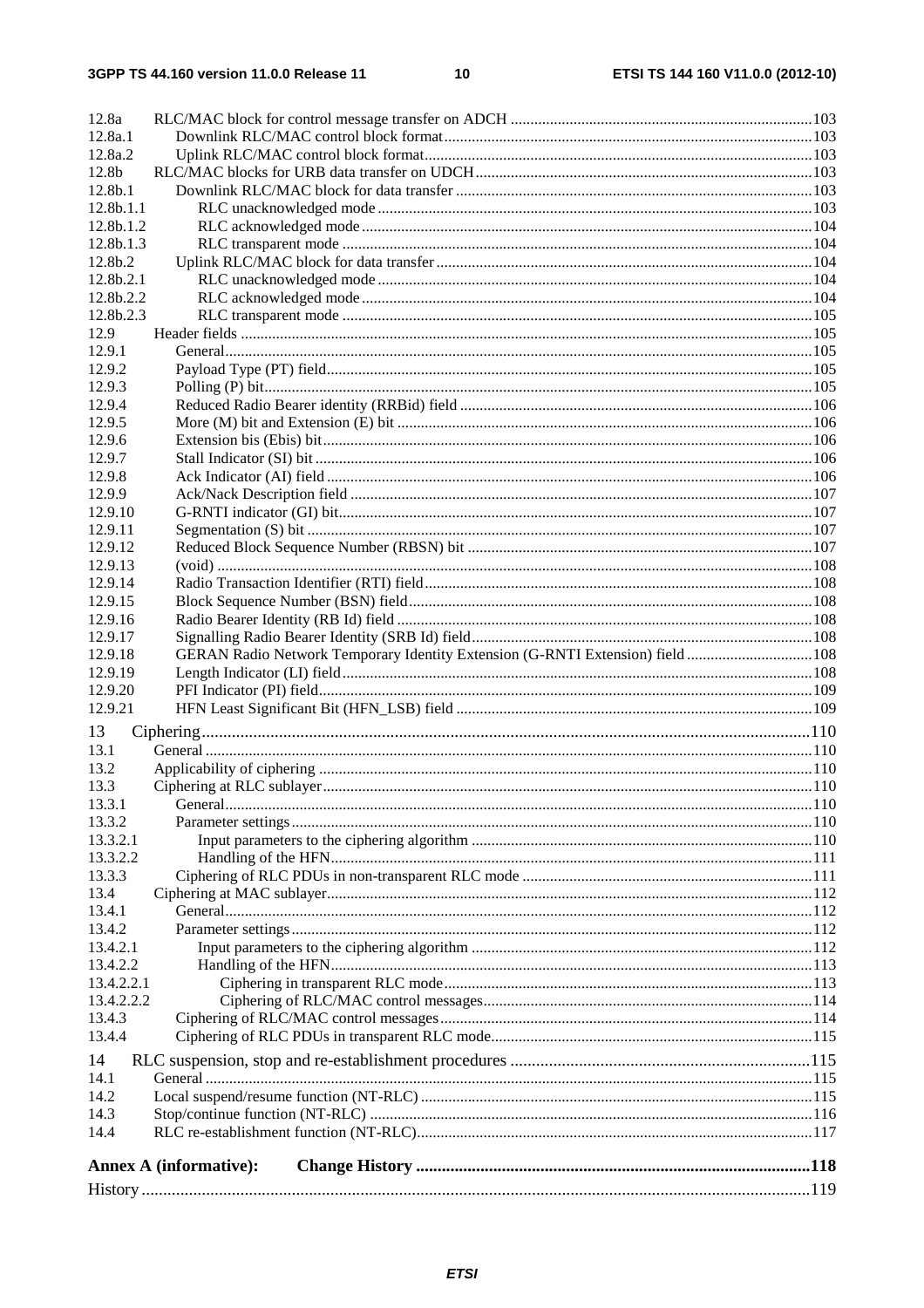## Foreword

This Technical Specification has been produced by the 3<sup>rd</sup> Generation Partnership Project (3GPP).

The contents of the present document are subject to continuing work within the TSG and may change following formal TSG approval. Should the TSG modify the contents of the present document, it will be re-released by the TSG with an identifying change of release date and an increase in version number as follows:

Version x.y.z

where:

- x the first digit:
	- 1 presented to TSG for information;
	- 2 presented to TSG for approval;
	- 3 or greater indicates TSG approved document under change control.
- y the second digit is incremented for all changes of substance, i.e. technical enhancements, corrections, updates, etc.
- z the third digit is incremented when editorial only changes have been incorporated in the document.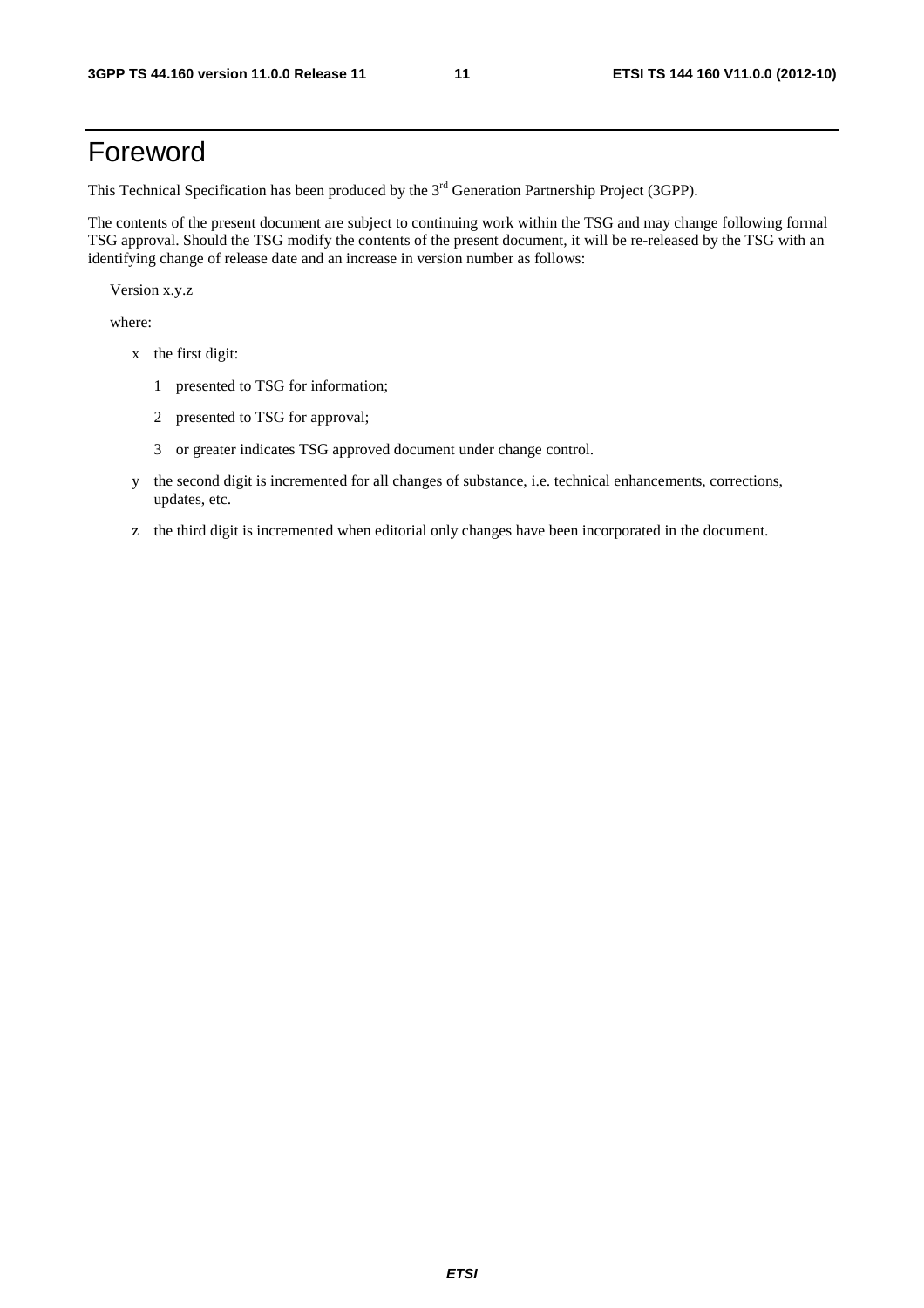### 1 Scope

### 1.1 General

The present document specifies procedures for the following layers of the radio interface (*Um* reference point), the interface between the GSM/EDGE Radio Access Network (GERAN) and the Mobile Station (MS) in GERAN *Iu mode*:

- Radio Link Control (RLC).
- Medium Access Control (MAC), including Physical Link Control functions.

### 1.2 Related documents

The following documents provide information related to the present document:

- 3GPP TS 43.051 is an overall description of the GSM/EDGE Radio Access Network (GERAN) in *Iu mode*.
- 3GPP TS 44.003 specifies channel types, access capabilities and channel configurations at the *Um* reference point.
- 3GPP TS 44.004 specifies services offered by the physical layer of the *Um* reference point. It also specifies control channels. RLC and MAC use these services and control channels.
- 3GPP TS 24.007 specifies, in general terms, this protocol's structured functions, its procedures and its relationship with other layers and entities. It also specifies the basic message format and error handling applied by layer 3 protocols.
- 3GPP TS 44.118 specifies the RRC procedures when operating in *Iu mode*.
- 3GPP TS 44.060 specifies RLC/MAC procedures specific to *A/Gb mode* as well as the procedures that are common to both *A/Gb mode* and *Iu mode*. It also specifies the messages and Information Elements for both modes.
- 3GPP TS 51.010 specifies test procedures for radio-interface signalling.

## 1.3 Use of logical control channels

3GPP TS 45.002 defines the following logical control channels:

- Broadcast Control Channel (BCCH): downlink only, used to broadcast Cell specific information.
- Packet Broadcast Control Channel (PBCCH): downlink only, used to broadcast Cell specific information.
- Packet Paging Channel (PPCH): downlink only, used to send page requests to Mobile Stations (MSs).
- Packet Random Access Channel (PRACH): uplink only, used to request GPRS resources.
- Packet Access Grant Channel (PAGCH): downlink only, used to allocate GPRS resources.
- Packet Associated Control Channel (PACCH): bi-directional, associated with a Temporary Block Flow (TBF).
- Packet Timing advance control channel uplink (PTCCH/U): used to transmit random access bursts to allow estimation of the timing advance for one MS in transfer state.
- Packet Timing advance control channel downlink (PTCCH/D): used to transmit timing advance updates for several MS. One PTCCH/D is paired with several PTCCH/U's.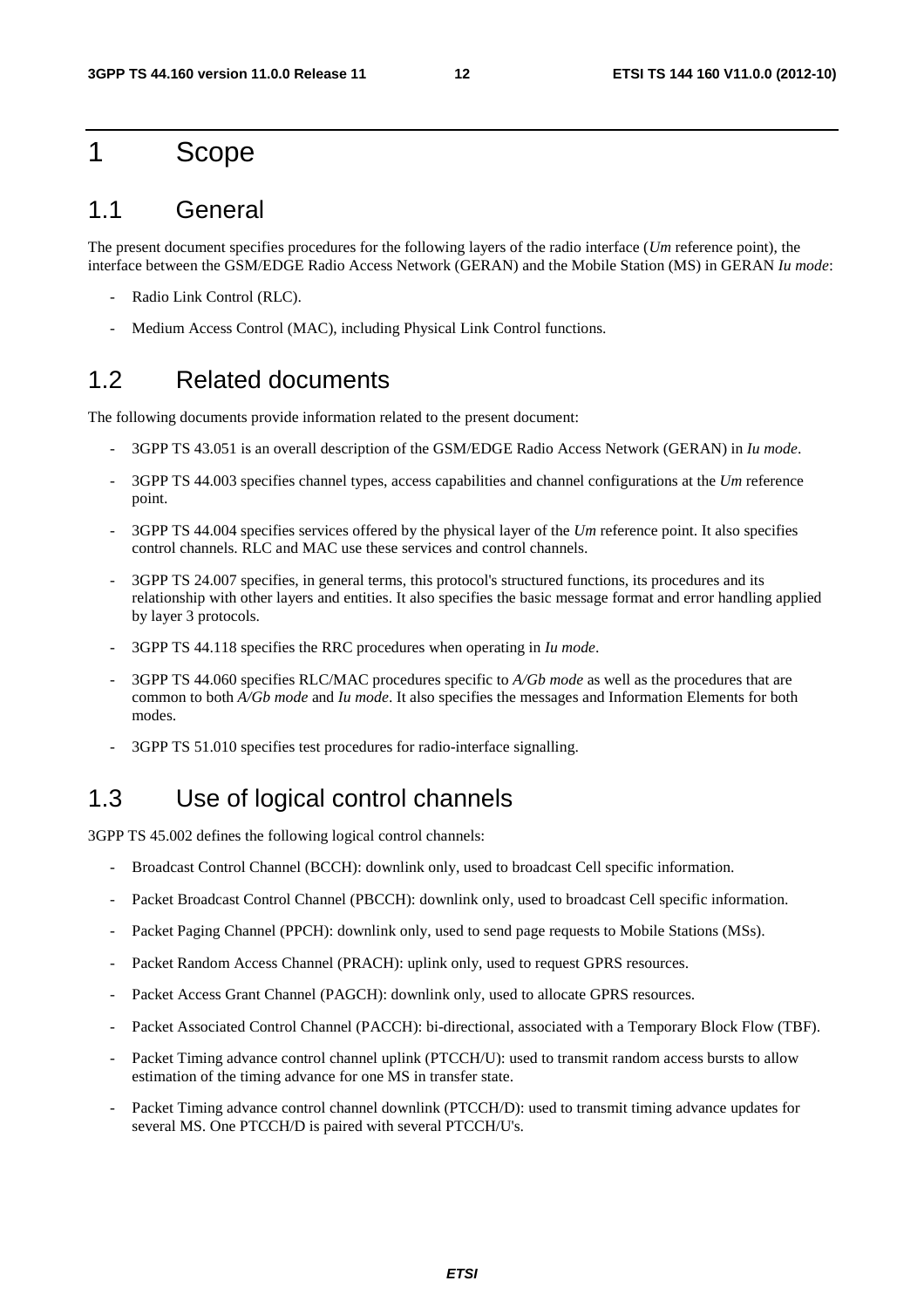### 1.4 Use of logical traffic channels

3GPP TS 45.002 defines the following logical traffic channels used by RLC and MAC:

- Traffic Channel (TCH): bidirectional, carries encoded speech or user data using GMSK on a dedicated basic physical subchannel (DBPSCH). TCH can be full-rate (TCH/F) or half-rate (TCH/H).
- Octal Traffic Channel (O-TCH): bidirectional, carries encoded speech using 8-PSK on a DBPSCH. O-TCH can be full-rate (O-TCH/F) or half-rate (O-TCH/H).
- Enhanced Traffic Channel (E-TCH): bidirectional, carries user data using 8-PSK on a DBPSCH.
- Packet Data Traffic Channel (PDTCH): downlink or uplink, carries user data using GMSK or 8-PSK on a shared basic physical subchannel (SBPSCH) or a DBPSCH. PDTCHs can be full-rate (PDTCH/F) or half-rate (PDTCH/H).

### 1.4a Use of transport channels

For the flexible layer one (FLO) 3GPP TS 45.002 defines the following transport channel type:

Dedicated Channel (DCH): carries user or control data using GMSK or 8-PSK on a DBPSCH. A mobile station may have one or more transport channels of type DCH active at the same time in each direction.

In the present document, the following notations are used:

- UDCH: refers to a transport channel of type DCH used exclusively for carrying RLC/MAC blocks for data transfer belonging to user-plane;
- CDCH: refers to a transport channel of type DCH used exclusively for carrying RLC/MAC blocks for data transfer belonging to control-plane. The signalling TFC (see 3GPP TS 44.118) shall be used when CDCH is active;
- ADCH: refers to a transport channel of type DCH used exclusively for carrying RLC/MAC blocks for control message transfer. The signalling TFC (see 3GPP TS 44.118) shall be used when ADCH is active.

### 1.5 Conventions

Unless explicitly stated otherwise, the following conventions apply:

- The notations "further study", "FS" or "FFS" indicate the annotated text is not normative.
- References to "PDCH" also apply to "SBPSCH" and vice-versa.

## 2 References

The following documents contain provisions which, through reference in this text, constitute provisions of the present document.

- References are either specific (identified by date of publication, edition number, version number, etc.) or non-specific.
- For a specific reference, subsequent revisions do not apply.
- For a non-specific reference, the latest version applies. In the case of a reference to a 3GPP document (including a GSM document), a non-specific reference implicitly refers to the latest version of that document *in the same Release as the present document*.
- [1] 3GPP TR 21.905: "Vocabulary for 3GPP Specifications".
- [2] 3GPP TS 23.003: "Numbering, addressing and identification".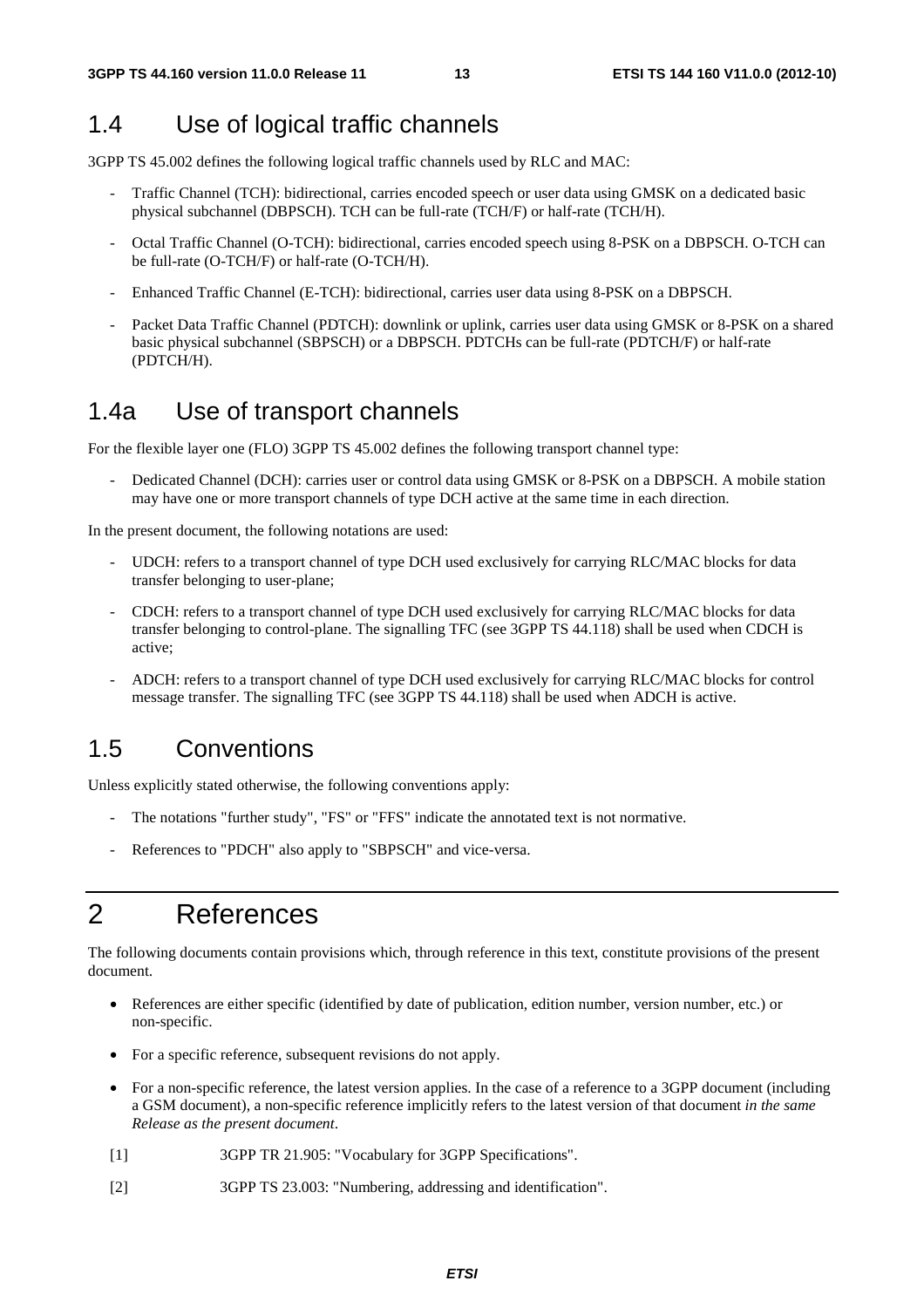- [3] 3GPP TS 43.013: "Discontinuous Reception (DRX) in the GSM system".
- [4] 3GPP TS 24.002: "GSM-UMTS Public Land Mobile Network (PLMN) access reference configuration".
- [5] 3GPP TS 44.003: "Mobile Station Base Station System (MS BSS) interface; Channel structures and access capabilities".
- [6] 3GPP TS 44.004: "Layer 1 General requirements".
- [7] 3GPP TS 44.118: "Mobile radio interface layer 3 specification; Radio Resource Control (RRC) protocol Iu mode".
- [8] 3GPP TS 45.002: "Multiplexing and multiple access on the radio path".
- [9] 3GPP TS 45.003: "Channel coding".
- [10] 3GPP TS 45.008: "Radio subsystem link control".
- [11] 3GPP TS 45.010: "Radio subsystem synchronization".
- [12] 3GPP TS 51.010-1: "Mobile Station (MS) conformance specification; Part 1: Conformance specification".
- [13] 3GPP TS 51.021: "GSM radio aspects base station system equipment specification".
- [14] 3GPP TS 25.331: "Radio Resource Control (RRC) protocol specification".
- [15] 3GPP TS 25.133: "Requirements for support of radio resource management (FDD)".
- [16] 3GPP TS 25.123: "Requirements for support of radio resource management (TDD)".
- [17] 3GPP TS 43.051: "GSM/EDGE Radio Access Network (GERAN); Overall Description; Stage 2".
- [18] 3GPP TS 44.060: "General Packet Radio Service (GPRS); Mobile Station (MS) Base Station System (BSS) interface; Radio Link Control/ Medium Access Control (RLC/MAC) protocol".
- [19] 3GPP TS 51.010-2: "Mobile Station (MS) conformance specification; Part 2: Protocol Implementation Conformance Statement (ICS) proforma specification".
- [20] 3GPP TS 51.010-3: "Mobile Station (MS) conformance specification; Part 3: Layer 3 (L3) Abstract Test Suite (ATS)".
- [21] 3GPP TS 51.010-4: "Mobile Station (MS) conformance specification; Part 4: SIM application toolkit conformance specification".
- [22] 3GPP TS 35.201: "Specification of the 3GPP confidentiality and integrity algorithms; Document 1: f8 and f9 specifications".
- [23] 3GPP TS 24.008: "Mobile radio interface Layer 3 specification; Core network protocols; Stage 3".
- [24] 3GPP TS 44.018: "Mobile radio interface layer 3 specification; Radio Resource Control Protocol".
- [25] 3GPP TS 45.005: "Radio transmission and reception".
- [26] 3GPP TS 43.064: "Overall description of the GPRS radio interface; Stage 2".
- [27] 3GPP TS 24.007: "Mobile radio interface signalling layer 3; General Aspects".
- [28] 3GPP TR 45.902: 'Flexible Layer One'.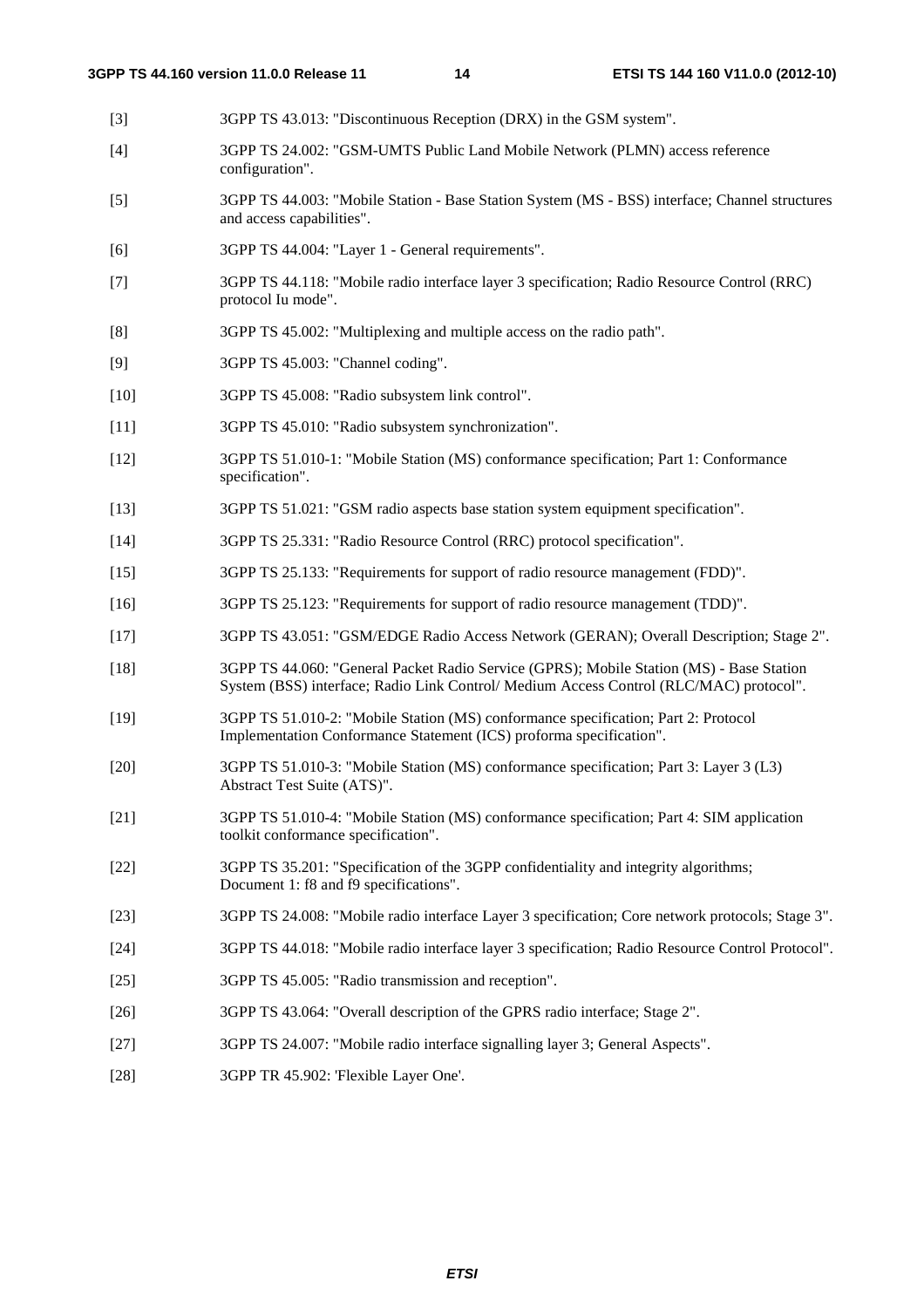## 3 Definitions, symbols and abbreviations

## 3.1 Definitions

For the purposes of the present document, the terms and definitions given in 3GPP TS 44.060 and the following apply:

**Active transport channel:** a transport channel is active during a TTI if it carries an RLC/MAC block. This definition applies to FLO only.

**Block period:** sequence of timeslots on a SBPSCH or a DBPSCH used to convey one radio block. There are 4 timeslots in this sequence for PDTCH, PACCH, SACCH, SDCCH, TCH/AHS, E-FACCH. There are 6 timeslots in this sequence for FACCH/H. There are 8 timeslots in this sequence for TCH/AFS and FACCH/F. There are 22 timeslots in this sequence for (E-)TCH/F.

**CDCH TBF Mode:** refers to a TBF belonging to a signalling radio bearer and using FLO.

**DCCH TBF mode:** refers to a TBF mapped onto a FACCH, SACCH or SDCCH.

**Radio block:** sequence of normal bursts carrying one RLC/MAC protocol data unit (see 3GPP TS 44.004). (The one exception is a radio block occasionally used on PACCH consisting of a sequence of four access bursts, each carrying a repetition of one short RLC/MAC block.). There are 4 normal bursts in this sequence for PDTCH, PACCH, SACCH, SDCCH, TCH/AHS, E-FACCH. There are 6 normal bursts in this sequence for FACCH/H. There are 8 normal bursts in this sequence for TCH/AFS and FACCH/F. There are 22 normal bursts in this sequence for (E-)TCH/F.

**RLC non-transparent mode:** refers to either RLC acknowledged mode or RLC unacknowledged mode.

**TCH TBF mode:** refers to a TBF mapped onto a TCH.

**Transport format:** configuration of a transport channel, including for instance block size and CRC. This definition applies to FLO only.

**Transport format combination:** allowed combination of transport format(s) of the different transport channels that are multiplexed together on a basic physical subchannel

**Signalling TFC:** transport format combination that shall be used for signalling (ADCH, CDCH). It may also be used for user-plane data (UDCH). On each DBPSCH, the signalling TFC is the lowest TFC in the TFCS of this DBPSCH (see 3GPP TS 44.118).

**Transport format combination set:** set of allowed transport format combinations on a basic physical subchannel

**Transport format set:** set of all transport formats defined for a particular transport channel.

**Transmission time interval:** rate at which RLC/MAC blocks are exchanged between the physical layer and the MAC sublayer on a transport channel: 20ms. This definition applies to FLO only.

**UDCH TBF mode:** refers to a TBF belonging to a user-plane radio bearer and using FLO.

NOTE: *Iu mode* specific definitions that are not used in 3GPP TS 44.060 should be added here.

### 3.2 Symbols

For the purposes of the present document, the following symbols apply:

| A              | Interface between a BSS and a 2G MSC                        |
|----------------|-------------------------------------------------------------|
| Gb             | Interface between a BSS and a 2G SGSN                       |
| I <sub>u</sub> | Interface between a BSS or an RNC and a 3G MSC or a 3G SGSN |
| $Iu-cs$        | Interface between a BSS or an RNC and a 3G MSC              |
| $Iu-ps$        | Interface between a BSS or an RNC and a 3G SGSN             |
| Um             | Interface between an MS and the GERAN                       |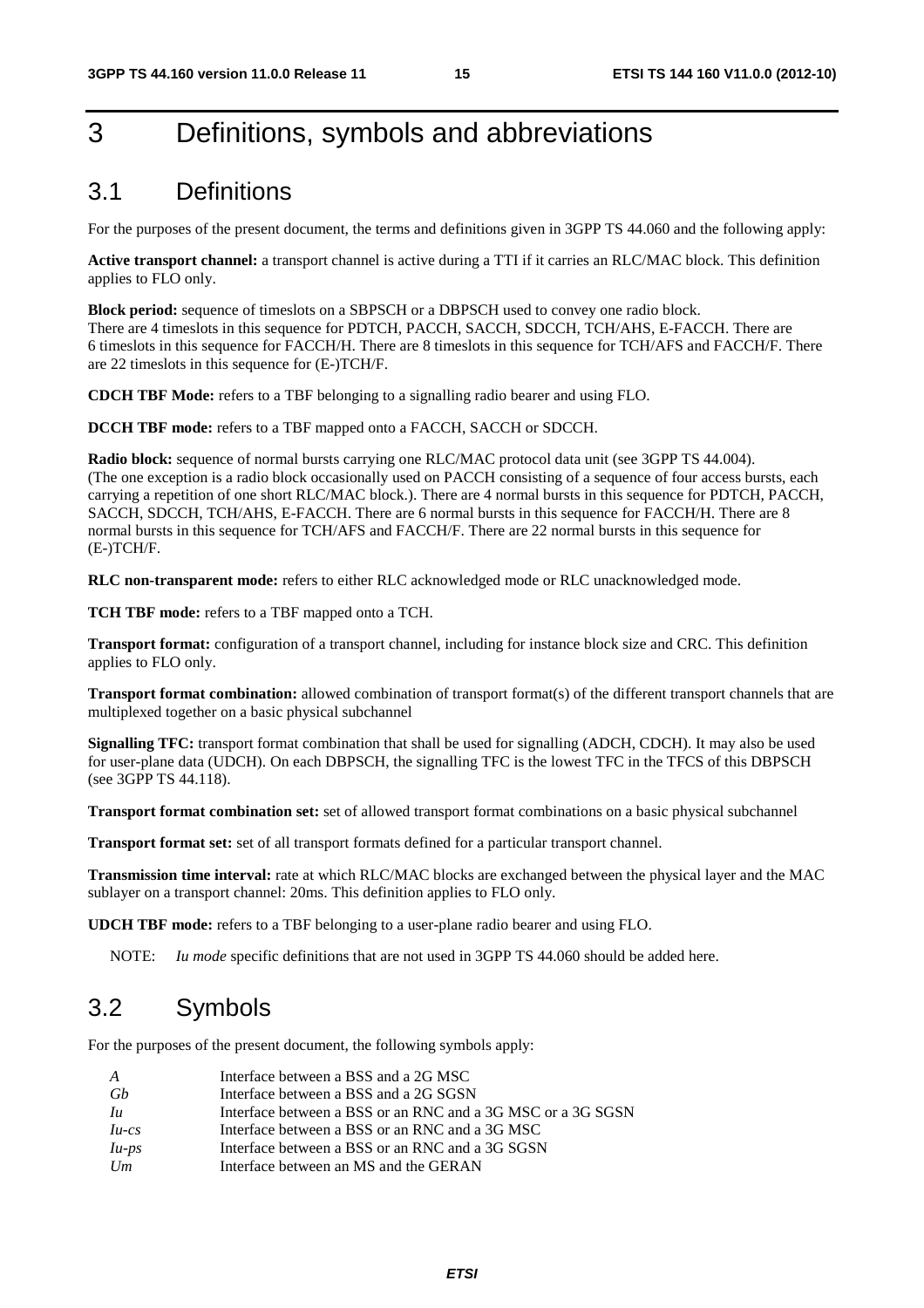## 3.3 Abbreviations

For the purposes of the present document, the abbreviations given in 3GPP TR 21.905 and 3GPP TS 43.064, and the following apply:

| <b>ADCH</b>         | <b>Associated DCH</b>                           |
|---------------------|-------------------------------------------------|
| ARQ                 | Automatic Repeat reQuest                        |
| <b>BCCH</b>         | <b>Broadcast Control CHannel</b>                |
| <b>BSS</b>          | <b>Base Station Subsystem</b>                   |
| <b>CBCH</b>         | Cell Broadcast CHannel                          |
| <b>CCN</b>          | Cell Change Notification                        |
| <b>CDCH</b>         | Control-plane DCH                               |
| <b>CN</b>           | <b>Core Network</b>                             |
| $CS-i$              | GPRS Coding Scheme i                            |
| <b>DBPSCH</b>       | Dedicated Basic Physical Sub CHannel            |
| <b>DCH</b>          | <b>Dedicated CHannel</b>                        |
| <b>ECSD</b>         | <b>Enhanced Circuit Switched Data</b>           |
| <b>EDGE</b>         | <b>Enhanced Data rates for Global Evolution</b> |
| <b>EGPRS</b>        | <b>Enhanced General Packet Radio Service</b>    |
| <b>FACCH</b>        | <b>Fast Associated Control CHannel</b>          |
| FLO.                | Flexible Layer One                              |
| <b>GERAN</b>        | <b>GSM/EDGE Radio Access Network</b>            |
| <b>GPRS</b>         | General Packet Radio Service                    |
| GRA                 | <b>GERAN Registration Area</b>                  |
| <b>G-RNTI</b>       | <b>GERAN Radio Network Temporary Identity</b>   |
| GSM                 | Global System for Mobile communications         |
| <b>HFN</b>          | Hyper Frame Number                              |
| <b>IMSI</b>         | International Mobile Subscriber Identity        |
| LCS                 | <b>LoCation Services</b>                        |
| <b>MAC</b>          | Medium Access Control                           |
| $MCS-i$             | EGPRS Modulation and Coding Scheme i            |
| <b>MS</b>           | <b>Mobile Station</b>                           |
| <b>MSC</b>          | Mobile Switching Centre                         |
| NAS.                | Non Access Stratum                              |
| <b>NSAPI</b>        | Network-layer SAPI                              |
| NT-RLC              | RLC non-transparent mode                        |
| PBCCH               | Packet BCCH                                     |
| <b>PDCH</b>         | Packet Data CHannel                             |
| <b>PDCP</b>         | Packet Data Convergence Protocol                |
| <b>PDP</b>          | Packet Data Protocol                            |
|                     | Packet Data TCH                                 |
| <b>PDTCH</b><br>PDU | Protocol Data Unit                              |
| <b>PLMN</b>         | <b>Public Land Mobile Network</b>               |
| <b>PTCCH</b>        |                                                 |
| P-TMSI              | Packet Timing-advance Control CHannel           |
|                     | Packet TMSI<br>Quality of Service               |
| QoS<br>RB           | Radio Bearer                                    |
| RBid                |                                                 |
| <b>RLC</b>          | Radio bearer identity<br>Radio Link Control     |
|                     | Radio Network Controller                        |
| <b>RNC</b>          |                                                 |
| <b>RR</b>           | Radio Resource<br><b>Reduced RBid</b>           |
| <b>RRBid</b>        |                                                 |
| <b>RRC</b>          | Radio Resource Control                          |
| <b>SACCH</b>        | Slow Associated Control CHannel                 |
| <b>SAP</b>          | Service Access Point                            |
| <b>SAPI</b>         | Service Access Point Identifier                 |
| <b>SBPSCH</b>       | Shared Basic Physical Sub CHannel               |
| <b>SDCCH</b>        | <b>Stand-alone Dedicated Control CHannel</b>    |
| SDU                 | Service Data Unit                               |
| SGSN                | Serving GPRS Support Node                       |
| <b>SRB</b>          | <b>Signalling Radio Bearer</b>                  |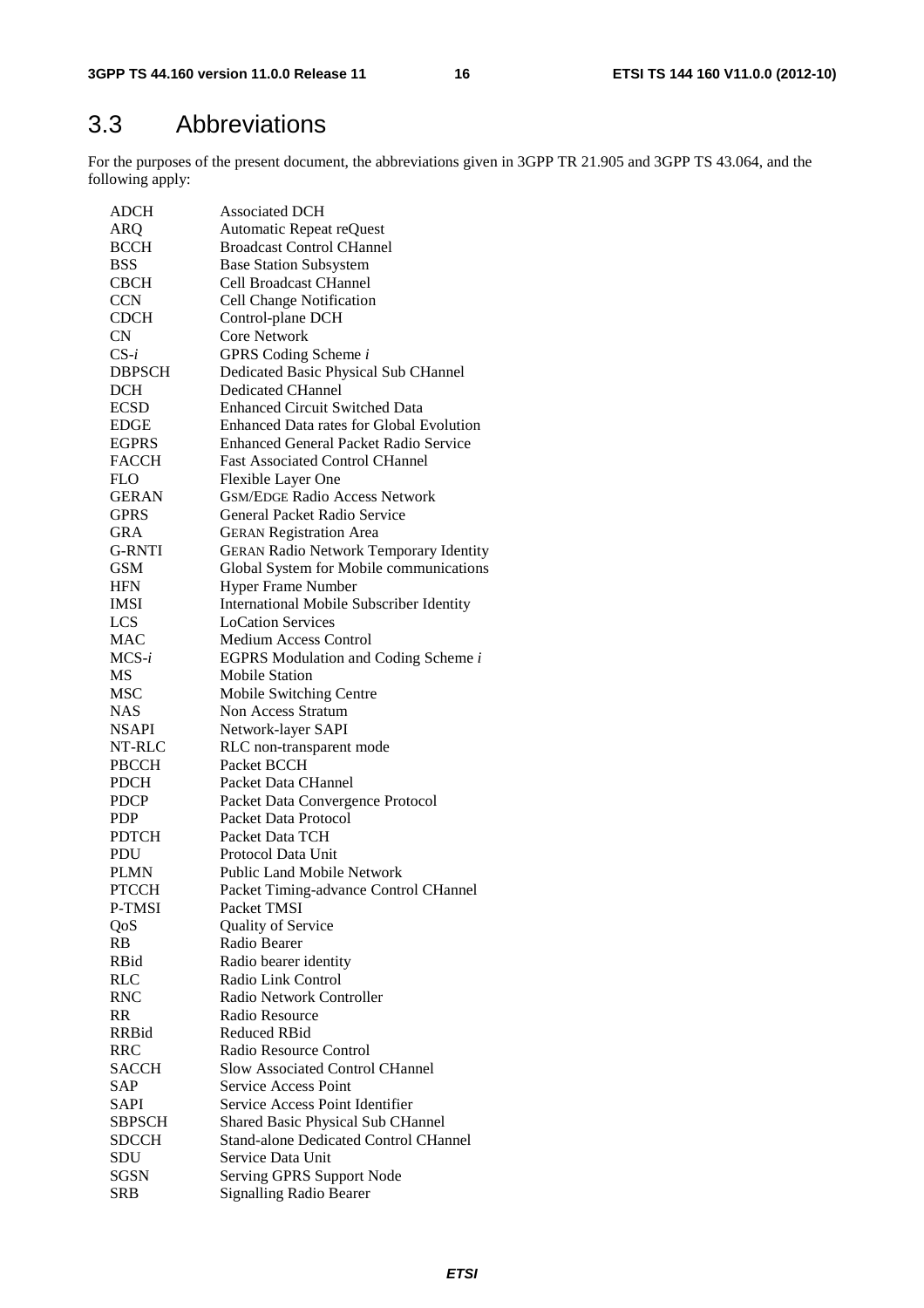| TBF          | <b>Temporary Block Flow</b>                  |
|--------------|----------------------------------------------|
| <b>TCH</b>   | Traffic Channel                              |
| TF           | <b>Transport Format</b>                      |
| <b>TFC</b>   | <b>Transport Format Combination</b>          |
| <b>TFCS</b>  | <b>Transport Format Combination Set</b>      |
| <b>TFS</b>   | <b>Transport Format Set</b>                  |
| <b>TMSI</b>  | Temporary Mobile Subscriber Identity         |
| <b>TrCH</b>  | <b>Transport CHannel</b>                     |
| T-RLC        | RLC transparent mode                         |
| TTI          | <b>Transport Time Interval</b>               |
| <b>UDCH</b>  | User-plane DCH                               |
| <b>UMTS</b>  | Universal Mobile Telecommunication System    |
| <b>URB</b>   | User Radio Bearer                            |
| <b>USF</b>   | <b>Uplink State Flag</b>                     |
| <b>UTRAN</b> | <b>UMTS Terrestrial Radio Access Network</b> |
|              |                                              |

## 4 Layered overview of radio interface

## 4.0 Protocol architecture

The protocol architecture for the radio interface is shown in figure 4.1 where the flexible layer one (FLO) is not represented. Figure 4.2 represents the protocol architecture in relation to FLO only.

The RLC/MAC function provides a service to PDCP for User plane data, to RRC for Control plane data and to the application layer of the CS User plane.



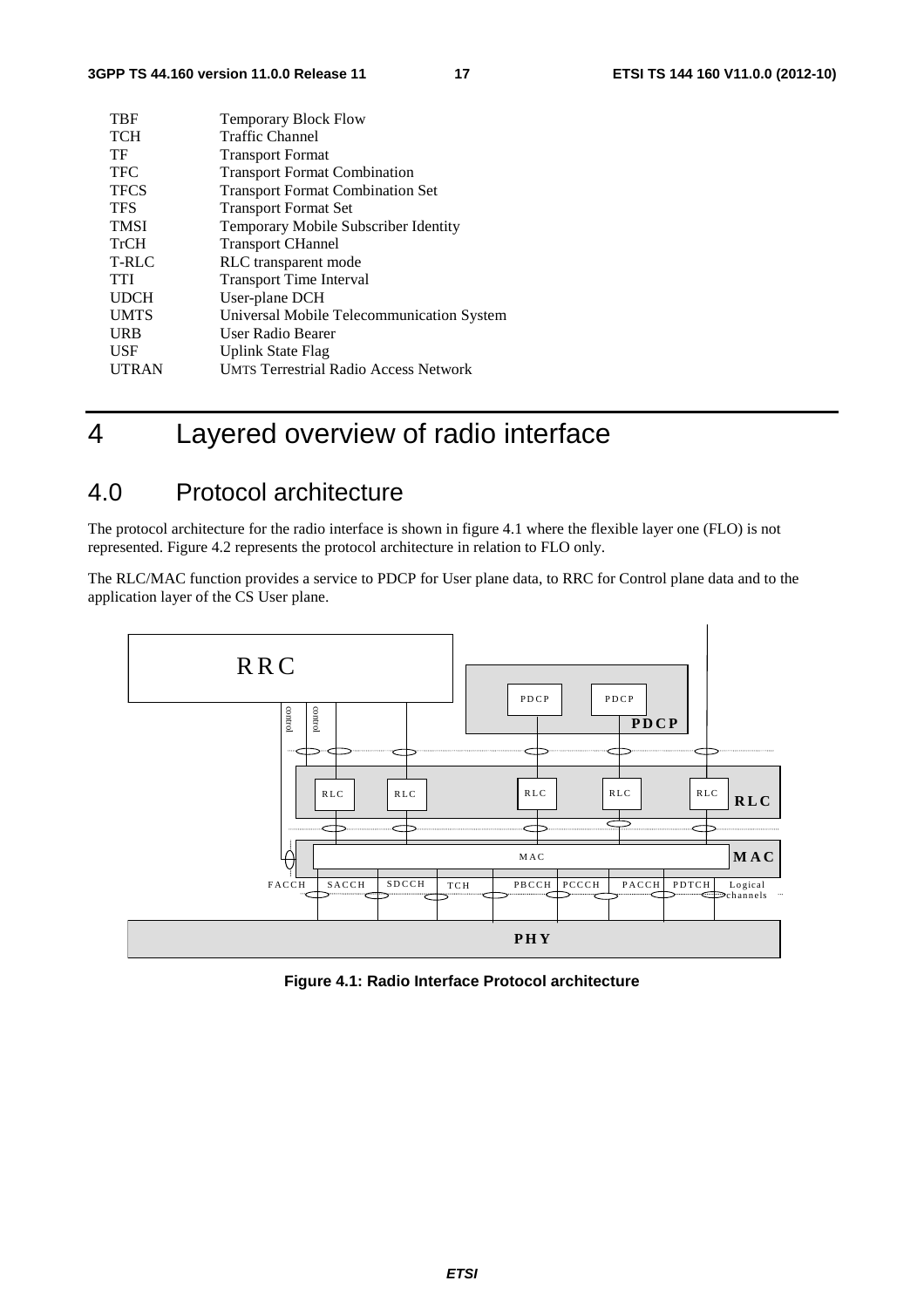

**Figure 4.2: Radio Interface Protocol architecture with FLO only**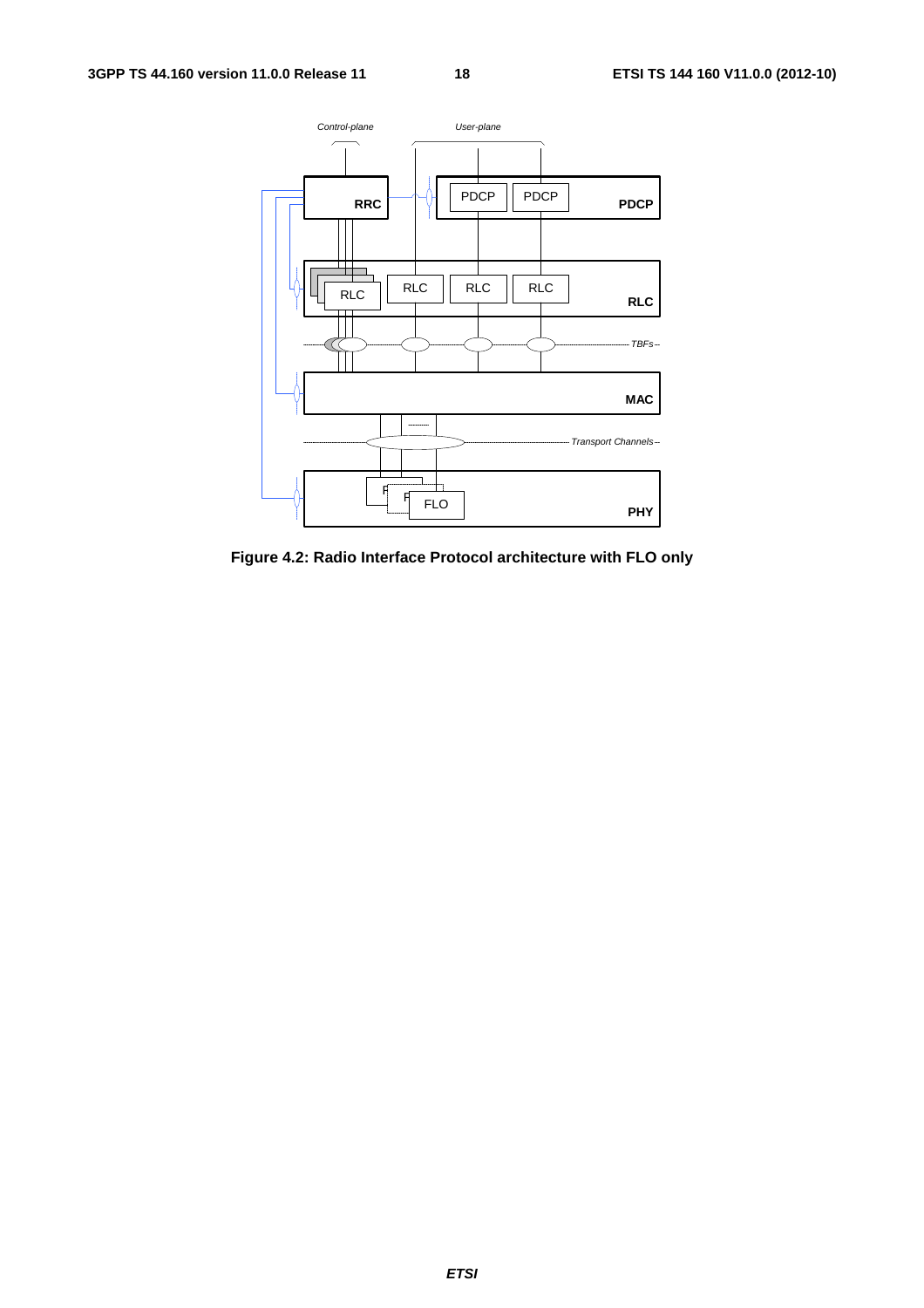### 4.1 Layer services

The RLC/MAC sublayer provides services for the transfer over the physical layer between the network and mobile station of upper layer PDUs for one mobile station when operating on a dedicated basic physical subchannel, or for one or more mobile stations when operating on a shared basic physical subchannel.

The RLC function provides the following services to the upper layers:

- **Transparent data transfer:** This service transmits higher layer PDUs without adding any protocol information.
- **Acknowledged data transfer:** This service transmits higher layer PDUs and guarantees delivery to the peer entity.
- **Unacknowledged data transfer:** This service transmits higher layer PDUs without guaranteeing delivery to the peer entity.
- **Notification of unrecoverable errors:** RLC notifies the upper layer of errors that cannot be resolved by RLC itself by normal exception handling procedures.
- **Notification of discard:** RLC notifies the upper layer of the higher layer PDUs (RLC SDUs) it discards.
- Suspend: The RLC entity does not transmit any new RLC PDUs to the lower layer.
- **Resume:** The RLC entity resumes data transmission.
- **Stop:** The RLC entity does not transmit any RLC PDUs to the lower layer and does not receive any PDUs from the lower layer.
- **Continue:** The RLC entity resumes data transmission and reception.
- Re-establishment: The RLC entity is re-established.

The MAC function provides the following service to the upper layer:

- **Data transfer.** 

### 4.2 Layer functions

### 4.2.1 RLC function

The functions provided by the RLC are given in table 4.2.1.1. Transparent RLC mode provides no functionality.

|                                                                                                                                | Acknowledged<br>mode RLC | Unacknowledged<br>mode RLC | Transparent<br>mode RLC |
|--------------------------------------------------------------------------------------------------------------------------------|--------------------------|----------------------------|-------------------------|
| Segmentation of upper layer PDUs into RLC data<br><b>blocks</b>                                                                | X                        | X                          |                         |
| Concatenation of upper layer PDUs into RLC<br>data blocks                                                                      | X                        | Χ                          |                         |
| Padding to fill out RLC data block                                                                                             | X                        | X                          |                         |
| Backward Error Correction (BEC) procedure<br>enabling the selective retransmission of RLC<br>data blocks                       | X                        |                            |                         |
| Discard of RLC SDUs not yet segmented into<br>RLC PDUs, according to the delay requirements<br>of the associated Radio Bearers | X                        |                            |                         |
| Reassembly of RLC data blocks into upper layer<br><b>PDU<sub>s</sub></b>                                                       | X                        | X                          |                         |
| In-sequence delivery of upper layer PDUs                                                                                       | X                        | X                          |                         |
| Link Adaptation                                                                                                                | X                        | Χ                          |                         |
| Ciphering                                                                                                                      | X                        | Χ                          |                         |
| Sequence number check to detect lost RLC<br>blocks                                                                             | X                        | X                          |                         |

#### **Table 4.2.1.1: RLC Functions**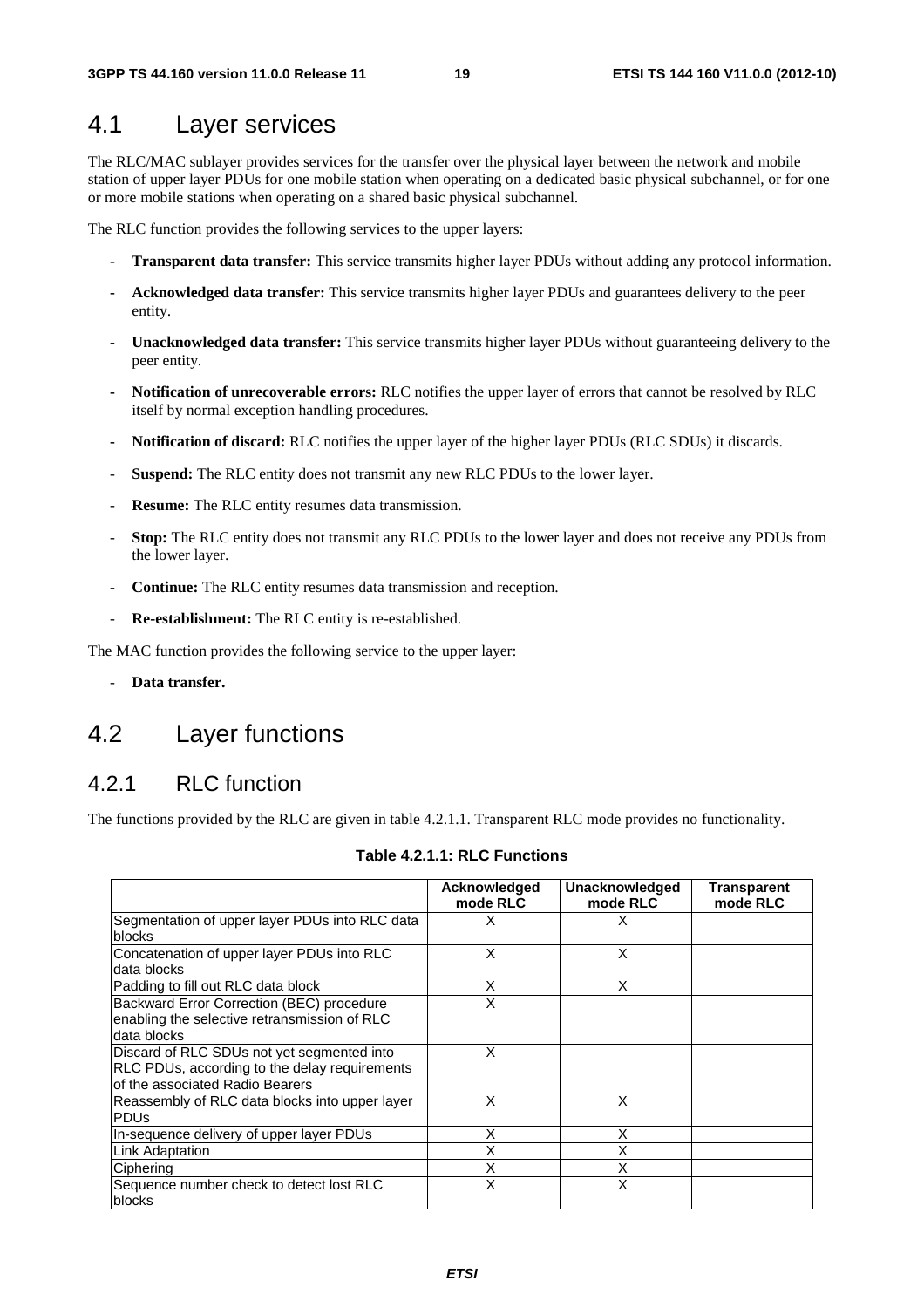### 4.2.2 MAC layer function

The functions of the MAC layer include:

- **Configuring the mapping between logical channels and basic physical subchannels:** The MAC layer is responsible for configuring the mapping of logical channel(s) onto the appropriate basic physical subchannel(s).
- **Mapping between TBFs and transport channels.** When FLO is used, the MAC layer is responsible for mapping TBF(s) onto the appropriate transport channel(s).
- **Selecting logical channels to be used for each signalling radio bearer service:** The MAC layer is responsible for mapping SRBs onto logical channels. There are a set of rules defined for this mapping (see sub-clause 5.6) which shall be used in the uplink and should be used in the downlink. The mapping is dependent on the SRB to be sent, the MAC state, and the logical channels available. The SFACCH may be selected in preference to the PDTCH if a TBF is not already established for the SRB. In the downlink there is an additional requirement that the PHYSICAL INFORMATION message is always sent on the FACCH.
- **Selecting transport channel to be used for signalling radio bearer service:** When FLO is used, the MAC layer is responsible for mapping some SRBs onto transport channels. There is a set of rules defined for this mapping (see sub-clause 5.6) which shall be used in the uplink and should be used in the downlink. The mapping is dependent on the SRB to be sent, the MAC state, and the logical channels and transport channels available. When SRB data is sent using FLO on a DBPSCH/F, the signalling TFC shall be used. When SRB data is sent using FLO on a DBPSCH/H, the MAC layer shall send every RLC/MAC block for data transfer twice in a row. The corresponding first and second transport blocks shall use the signalling TFC.
- **Selecting logical channels to be used for each user radio bearer service:** The logical channels used by the MAC for user radio bearers are set up by configuration from RRC.
- **Selecting transport channels to be used for each user radio bearer service:** When FLO is used, the transport channels used by the MAC for user radio bearers are set up by configuration from RRC.
- **Selection of the appropriate transport format per transport channel.** When FLO is used, the MAC layer is responsible for selecting the appropriate transport format for each transport channel within the transport format set configured by RRC for each transport channel so that the resulting transport format combination belongs to the transport format combination set configured by RRC.
- **Assignment, reconfiguration and release of shared radio resources for a TBF:** The MAC layer may handle the assignment of radio resources needed for a TBF including needs from both the control and user plane. The MAC layer may reconfigure radio resources of a TBF.
- **MS measurement reporting and control of the reporting:** The MAC layer is responsible for sending information that control the MS measurement reporting when using PBCCH or PACCH channels. The MAC layer also performs the reporting of the measurements from the MS to the network using PACCH.
- **Broadcasting/listening of/to PBCCH and PCCCH:** The MAC layer broadcasts/listens (to) the PBCCH of the serving cell for the sending/decoding of packet system information messages. The MAC layer also sends paging information on the PCCCH or and monitors the paging occasions according to the DRX cycle. Within the Mobile Station, the MAC layer notifies the RRC layer when receiving a paging message; within the network, it is responsible for aggregating and sending paging messages addressed to one or more Mobile Stations when received from the RRC layer.
- **Timing advance control:** The MAC layer controls the operation of timing advance on shared basic physical subchannels.
- **Ciphering and deciphering** (only in combination with transparent RLC mode).
- **Priority handling between data flows of one MS.** When FLO is used, the MAC layer is responsible for prioritization between data flows of one MS on DBPSCH.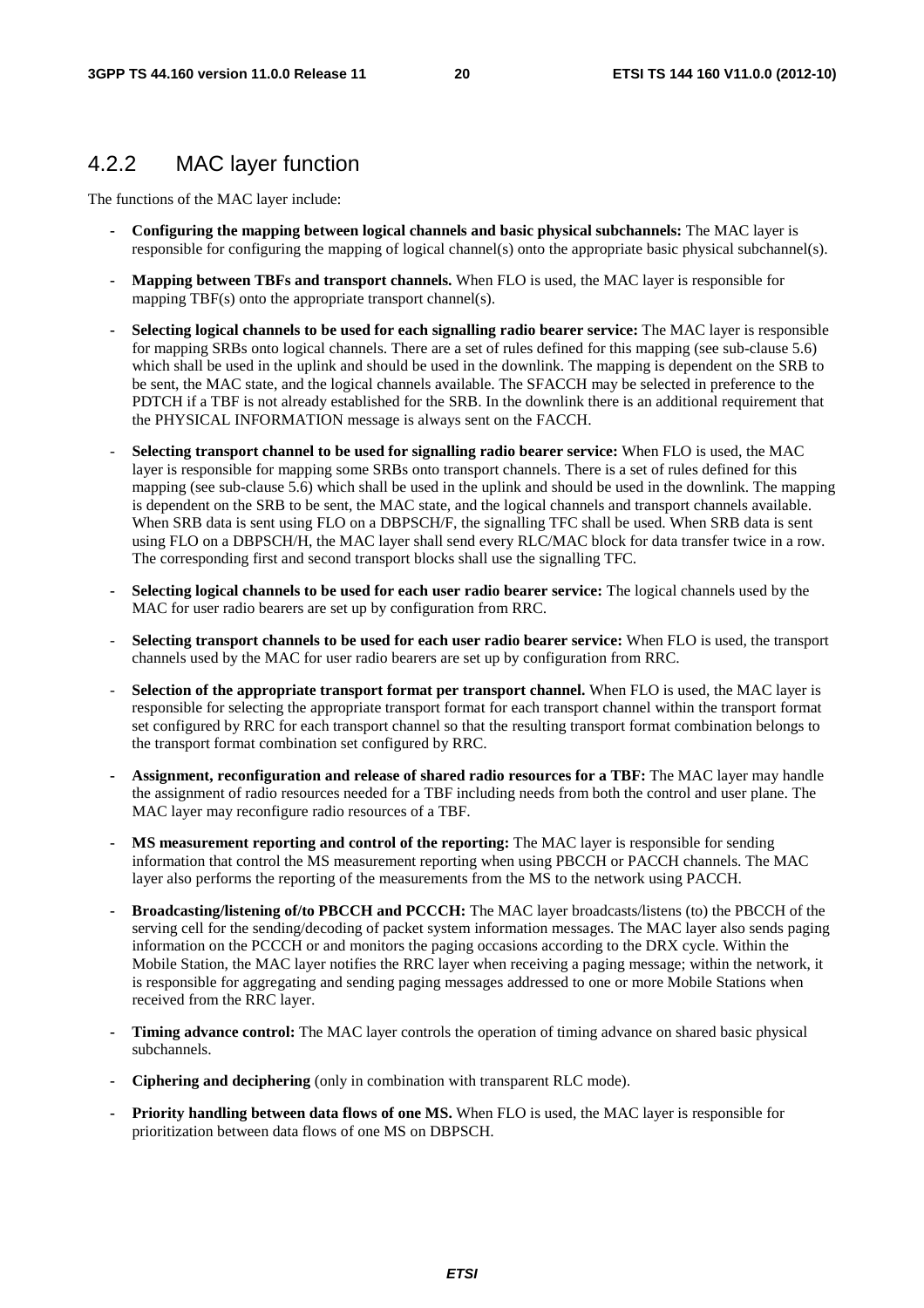When the MAC layer is providing services to a non-transparent RLC mode entity, the MAC layer supports the following additional functions:

- **Ciphering.**
- **Identification of different traffic flows of one or more MSs on the basic physical subchannels:** Inband identification is needed to address a flow to an MS in the downlink or identify a flow from an MS in the uplink.
- **Multiplexing/demultiplexing of higher layer PDUs:** This may include priority handling between data flows of one or more mobile stations, e.g. by attributes of Radio Bearer services.
- **Multiplexing/demultiplexing user and control plane data to/from the physical layer for PDTCHs:** The MAC layer is responsible for multiplexing/demultiplexing RLC data blocks carried on PDTCH and RLC/MAC control blocks carried on PACCH.
- **Scheduling of RLC/MAC data and control PDUs delivered to the physical layer on shared basic physical subchannels:** This includes USF and RRBP field monitoring for uplink transfer and sharing radio resources on the downlink.
- **Splitting/recombining:** This includes splitting/recombining of the RLC/MAC PDU flow belonging to one or more TBF(s) onto/from several shared logical channels. This function does not apply for RLC/MAC control blocks.

### 4.3 Service primitives

### 4.3.1 MAC to Physical Layer Primitives

These are defined in 3GPP TS 44.004.

### 4.3.2 PDCP to RLC Primitives

### 4.3.2.1 Primitives

The primitives between PDCP and RLC are shown in table 4.3.2.1.1.

| <b>Generic Name</b> | <b>Parameters</b> |                       |             |             |
|---------------------|-------------------|-----------------------|-------------|-------------|
|                     | Rea.              | Ind.                  | Resp.       | Conf.       |
| <b>RLC-AM-DATA</b>  | Data. CNF. MUI    | Data                  | Not Defined | Status, MUI |
| <b>RLC-UM-DATA</b>  | Data              | Data                  | Not Defined | Not Defined |
| <b>RLC-TM-DATA</b>  | Data              | Data, Error Indicator | Not Defined | Not Defined |

#### **Table 4.3.2.1.1: Primitives between RLC and upper layers**

Each Primitive is defined as follows:

#### **RLC-AM-DATA-Req/Ind/Conf**

- RLC-AM-DATA-Req is used by upper layers to request transmission of an RLC SDU in acknowledged mode.
- RLC-AM-DATA-Ind is used by the AM RLC entity to deliver to upper layers an RLC SDU that has been transmitted in acknowledged mode.
- RLC-AM-DATA-Conf is used by the AM RLC entity to confirm to upper layers the reception of an RLC SDU by the peer-RLC AM entity or to inform the upper layers of a discarded RLC SDU.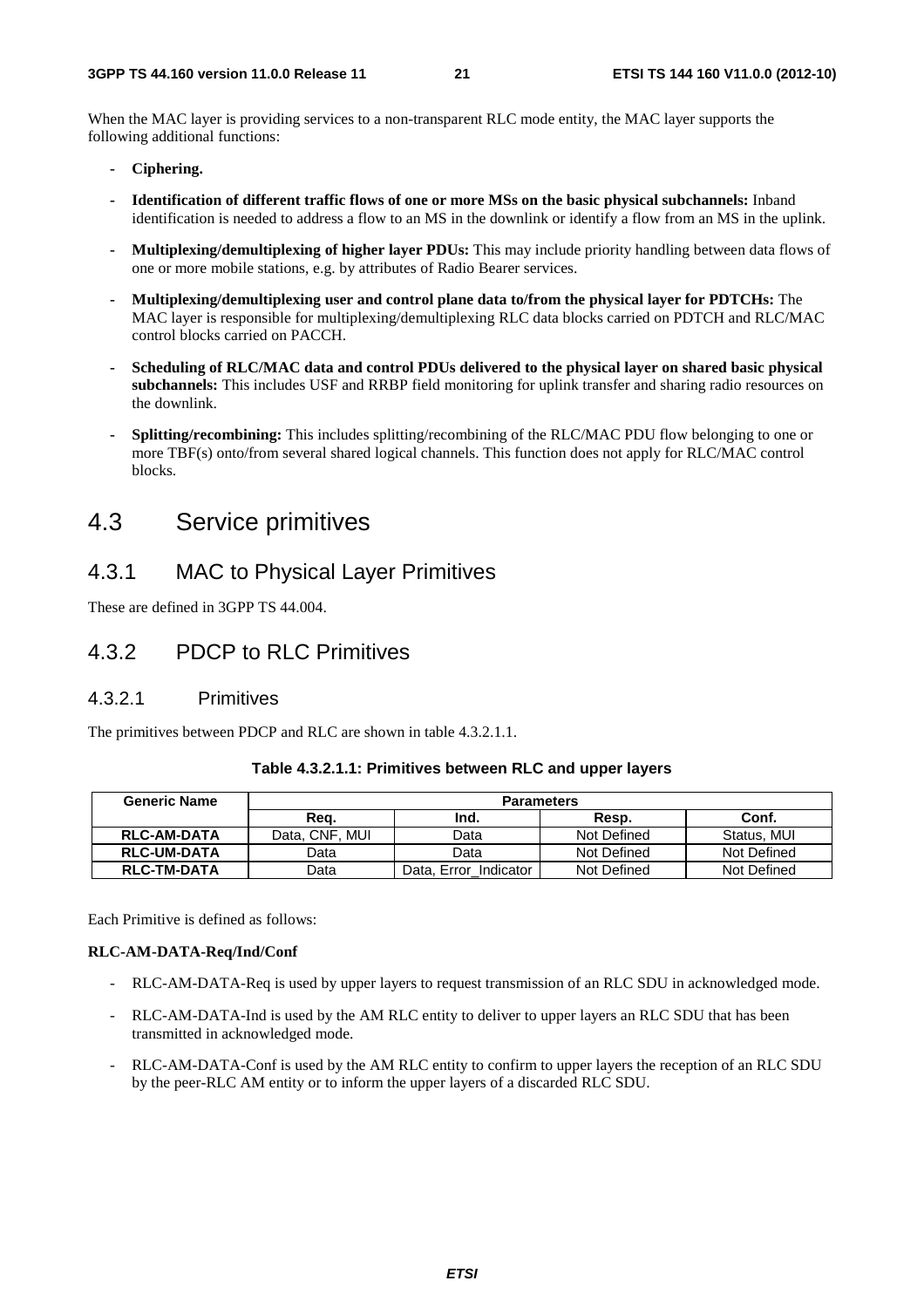#### **RLC-UM-DATA-Req/Ind/Conf**

- RLC-UM-DATA-Req is used by upper layers to request transmission of an RLC SDU in unacknowledged mode.
- RLC-UM-DATA-Ind is used by the UM RLC entity to deliver to upper layers an RLC SDU that has been transmitted in unacknowledged mode.

#### **RLC-TM-DATA-Req/Ind/Conf**

- RLC-TM-DATA-Req is used by upper layers to request transmission of an RLC SDU in transparent mode.
- RLC-TM-DATA-Ind is used by the TM RLC entity to deliver to upper layers an RLC SDU that has been transmitted in transparent mode.

### 4.3.2.2 Primitive parameters

The following parameters are used in the primitives:

- 1) The parameter Data is the RLC SDU that is mapped onto the Data field in RLC PDUs.
- 2) The parameter Confirmation Request (CNF) indicates whether the transmitting side of the AM RLC entity needs to confirm the reception of the RLC SDU by the peer-RLC AM entity. If required, once all AMD PDUs that make up the RLC SDU are positively acknowledged by the receiving AM RLC entity, the transmitting AM RLC entity notifies upper layers.
- 3) The parameter Message Unit Identifier (MUI) is an identity of the RLC SDU, which is used to indicate which RLC SDU that is confirmed with the RLC-AM-DATA-Conf. Primitive.
- 4) The Error Indicator parameter indicates that the RLC SDU is erroneous.
- 5) The parameter Status is only applicable for AM operation. This parameter indicates whether a RLC SDU is successfully transmitted or discarded.

### 4.3.3 RRC to RLC Primitives

#### 4.3.3.1 Primitives

The primitives between RRC and RLC are shown in table 4.3..3.1.

| <b>Generic Name</b>                              | <b>Parameters</b>                                                                                                                                                                                                                                      |             |             |                      |
|--------------------------------------------------|--------------------------------------------------------------------------------------------------------------------------------------------------------------------------------------------------------------------------------------------------------|-------------|-------------|----------------------|
|                                                  | Req.                                                                                                                                                                                                                                                   | Ind.        | Resp.       | Conf.                |
|                                                  | RLC-AM-DATA   Data, CNF, MUI, DiscardReq                                                                                                                                                                                                               | Data        | Not Defined | Status, MUI          |
| <b>RLC-UM-DATA Data</b>                          |                                                                                                                                                                                                                                                        | Data        | Not Defined | <b>Not Defined</b>   |
| <b>CRLC-CONFIG</b>                               | E/R, Stop (UM/AM only), Continue (UM/AM only),<br>Ciphering Elements (UM/AM only),<br>TM_parameters (TM only), UM_parameters (UM<br>only-SDU discard, EGPRS window size),<br>AM_parameters (AM only -SDU discard, resegment<br>bit, EGPRS window size) | Not Defined | Not Defined | Not Defined          |
| CRLC-<br><b>SUSPEND</b><br>(UM/AM only)          | ΙN                                                                                                                                                                                                                                                     | Not Defined | Not Defined | V(S) (AM/UM<br>only) |
| <b>CRLC-RESUME INO Parameter</b><br>(UM/AM only) |                                                                                                                                                                                                                                                        | Not Defined | Not Defined | Not Defined          |

#### **Table 4.3.3.1: Primitives between RRC and RLC**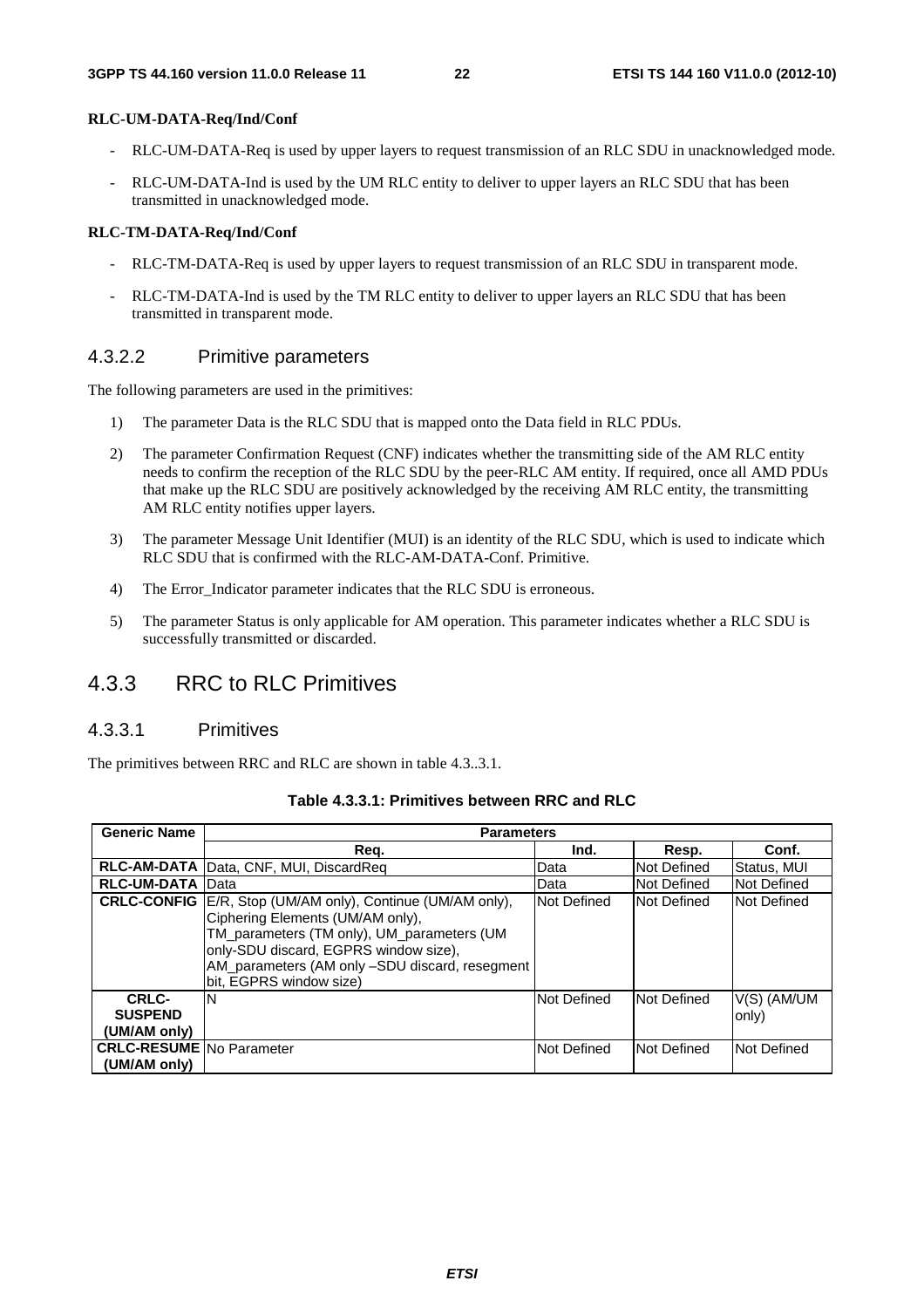Each Primitive is defined as follows:

#### **RLC-AM-DATA-Req/Ind/Conf**

- RLC-AM-DATA-Req is used by upper layers to request transmission of an RLC SDU in acknowledged mode.
- RLC-AM-DATA-Ind is used by the AM RLC entity to deliver to upper layers an RLC SDU that has been transmitted in acknowledged mode.
- RLC-AM-DATA-Conf is used by the AM RLC entity to confirm to upper layers the reception of an RLC SDU by the peer-RLC AM entity.

#### **RLC-UM-DATA-Req/Ind/Conf**

- RLC-UM-DATA-Req is used by upper layers to request transmission of an RLC SDU in unacknowledged mode.
- RLC-UM-DATA-Ind is used by the UM RLC entity to deliver to upper layers an RLC SDU that has been transmitted in unacknowledged mode.

#### **CRLC-CONFIG-Req**

This primitive is used by upper layers to establish, re-establish, release, stop, continue or modify the RLC. Ciphering elements are included for UM and AM operation.

#### **CRLC-SUSPEND-Req/Conf**

- CRLC-SUSPEND-Req is used by upper layers to suspend the UM or AM RLC entity.
- CRLC-SUSPEND-Conf is used by the UM or AM RLC entity to confirm that the entity is suspended.

#### **CRLC-RESUME-Req**

This primitive is used by upper layers to resume the UM or AM RLC entity after the UM or AM RLC entity has been suspended.

#### 4.3.3.2 Primitive parameters

Following parameters are used in the primitives:

- 1) The parameter Data is the RLC SDU that is mapped onto the Data field in RLC PDUs.
- 2) The parameter Confirmation Request (CNF) indicates whether the transmitting side of the AM RLC entity needs to confirm the reception of the RLC SDU by the peer-RLC AM entity. If required, once all AMD PDUs that make up the RLC SDU are positively acknowledged by the receiving AM RLC entity, the transmitting AM RLC entity notifies upper layers.
- 3) The parameter Message Unit Identifier (MUI) is an identity of the RLC SDU, which is used to indicate which RLC SDU that is confirmed with the RLC-AM-DATA-Conf. Primitive.
- 4) The parameter E/R indicates establishment, re-establishment, release or modification of an RLC entity, where re-establishment is applicable to AM and UM RLC entities only.
- 5) The parameter Ciphering Elements are only applicable for UM and AM operations. These parameters are Ciphering Key, Activation Time (Sequence Number (BSN) to activate a new ciphering configuration) and HFN (Hyper Frame Number).
- 6) The AM\_parameters are only applicable for AM operation.
- 7) The Stop parameter is applicable to AM and UM RLC entities only and indicates to the RLC entity to not transmit nor receive any RLC PDUs.
- 8) The Continue parameter is applicable to AM and UM RLC entities only and indicates to the RLC entity to continue transmission and reception of RLC PDUs.
- 9) The UM\_parameters are only applicable for UM operation.
- 10) The TM\_parameters are only applicable for TM operation.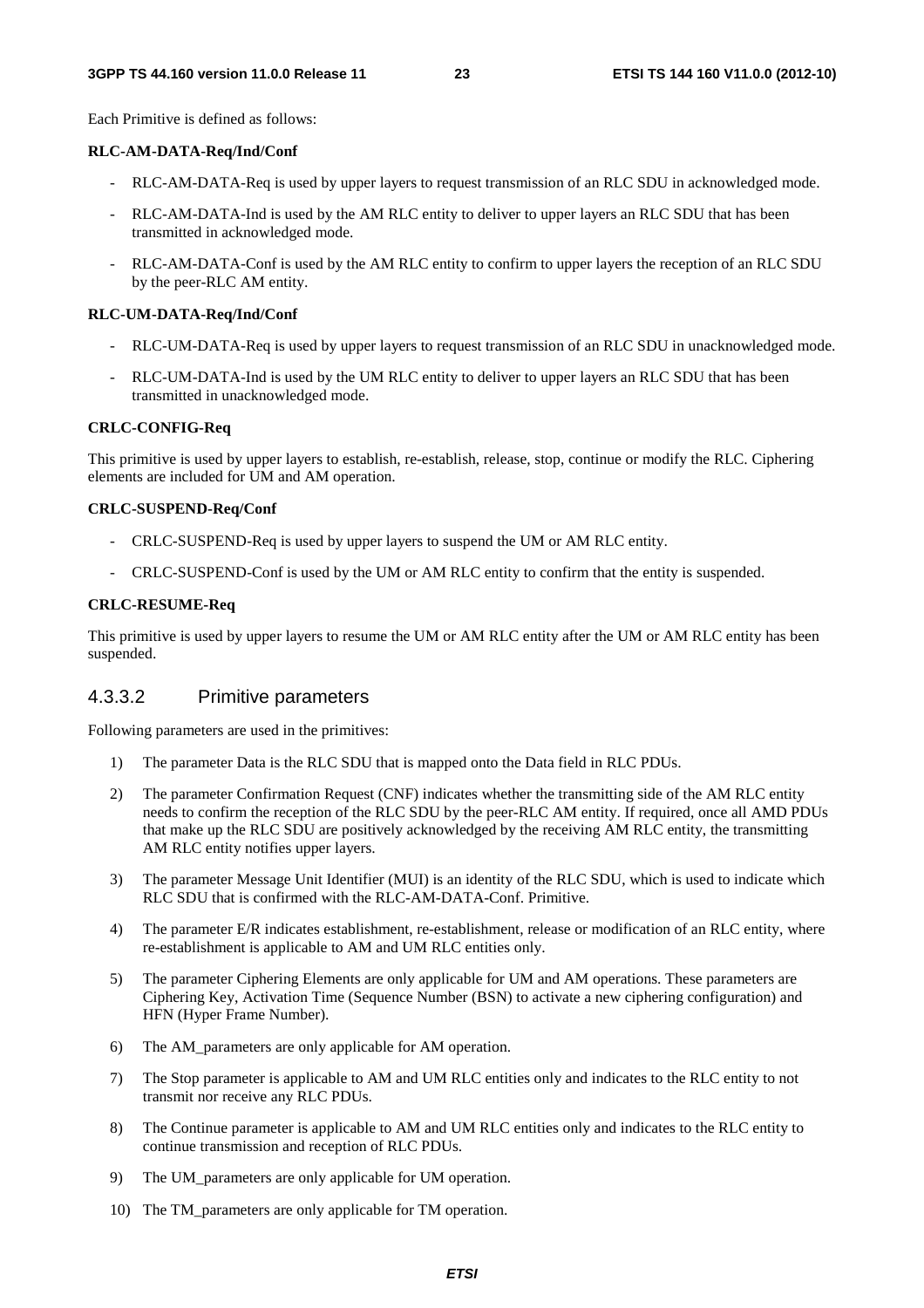- 11) The N parameter indicates that an RLC entity will not send a PDU with "Sequence Number"≥V(S)+N for UM/AM RLC entities where N is a non-negative integer.
- 12) The V(S) parameter indicates the value of the Send State Variable for the case of the AM/UM RLC entities.
- 13) The parameter Status is only applicable for AM operation. This parameter indicates whether a RLC SDU is successfully transmitted or discarded.
- 14) The parameter DiscardReq indicates whether the transmitting RLC entity needs to inform the upper layers of the discarded RLC SDU. If required, the transmitting RLC entity notifies upper layers when the RLC SDU is discarded..

### 4.3.4 RRC to MAC Primitives

### 4.3.4.1 Primitives

The primitives between MAC and RRC are shown in table 4.3.4.1.

| <b>Generic Name</b>  | <b>Parameter</b>                                                                   |                                                                                              |                 |           |  |  |
|----------------------|------------------------------------------------------------------------------------|----------------------------------------------------------------------------------------------|-----------------|-----------|--|--|
|                      | <b>Request</b>                                                                     | <b>Indication</b>                                                                            | <b>Response</b> | Confirm   |  |  |
| <b>CMAC-CONFIG</b>   | <b>IMS</b> information elements,                                                   |                                                                                              |                 |           |  |  |
|                      | RB information elements,                                                           |                                                                                              |                 |           |  |  |
|                      | Ciphering elements,                                                                |                                                                                              |                 |           |  |  |
| <b>CMAC-SYS-INFO</b> | <b>System Information Elements</b>                                                 |                                                                                              |                 |           |  |  |
| <b>PAGING</b>        | MS Identity, CN Domain Identity,<br>Paging Cause, Paging Record Type<br>Identifier | MS Identity, CN Domain<br>Identity, Paging Cause,<br>Paging Record Type<br><b>Identifier</b> | <b>NA</b>       | <b>NA</b> |  |  |
| <b>HANDOVER</b>      | Handover Reference Value                                                           | Handover Reference Value                                                                     | <b>NA</b>       | <b>NA</b> |  |  |
| <b>PHYSICAL-INFO</b> | Timing Advance Value                                                               | Timing Advance Value                                                                         | <b>NA</b>       | <b>NA</b> |  |  |

| Table 4.3.4.1: Primitives between RRC sub-layer and MAC |  |  |  |
|---------------------------------------------------------|--|--|--|
|---------------------------------------------------------|--|--|--|

#### **CMAC-CONFIG-Req**

- CMAC-CONFIG-Req is used to request for setup, release and configuration of a logical channel, G-RNTI allocation, mapping between radio bearer and logical channel, setup, release and configuration of transport channels and mapping between radio bearers and transport channels.

#### **CMAC-SYS-INFO-Req**

- CMAC-SYS-INFO-Req is used to pass information elements needed for the generation of system information messages within the MAC entity.

#### PAGING-Req/Ind:

- PAGING-Req is used by RRC to page a MS.
- PAGING-Ind is used by the MS to inform the RRC of the reception of a PACKET PAGING REQUEST message.

#### HANDOVER-Req/Ind:

- HANDOVER-Req is used by the mobile station's RRC to trigger the transmission of the HANDOVER ACCESS message to the network
- HANDOVER-Ind is used by the network to inform the RRC of the reception of a HANDOVER ACCESS message

#### PHYSICAL-INFO-Req/Ind:

PHYSICAL-INFO-Req is used by the network's RRC to trigger the transmission of the PHYSICAL INFORMATION message to the mobile station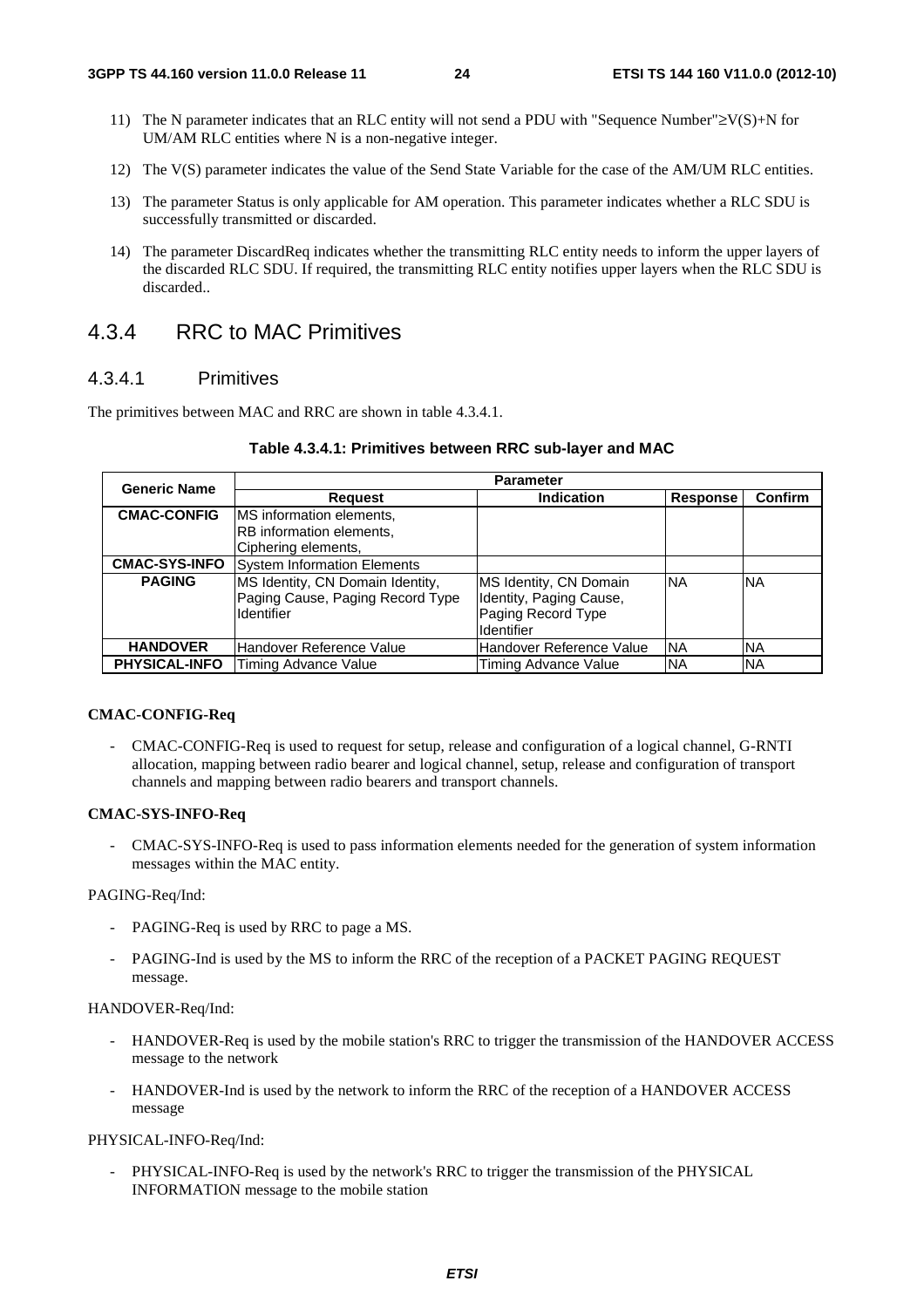- PHYSICAL-INFO-Ind is used by the mobile station to inform the RRC of the reception of the PHYSICAL INFORMATION message

### 4.3.4.2 Primitive Parameters

The MAC configuration primitives use the following parameters. See 3GPP TS 44.118 for a detailed description of the MS, and RB information elements.

- 1) MS information elements G-RNTI SRNC identity Activation time
- 2) RB information elements RB multiplexing info (Logical channel identity, radio priority, mapping of reduced radio bearer id to radio bearer id, transport channel identity)
- 3) Ciphering elements Ciphering key Activation Time (TDMA Frame Number) HFN

The system information primitives use the following parameter:

1) System Information elements See 3GPP TS 44.118

The paging primitives use the following parameters:

- 1) The *MS Identity* parameter is the IMSI, TMSI, PTMSI, or G-RNTI.
- 2) The *CN Domain Identity* parameter indicates whether a CN-initiated page is from the packet domain or circuit domain.
- 3) The *Paging Cause* parameter indicates the reason for the page.
- 4) The *Paging Record Type Identifier* parameter indicates the type of MS identity used by the CN in a CN-initiated page, e.g. IMSI (GSM), IMSI (DS-41), TMSI/PTMSI (GSM).

The handover primitives use the following parameter:

1) The *Handover Reference Value* parameter indicates the handover reference value used for access identification in the HANDOVER ACCESS message

The physical info primitives use the following parameter:

1) The *Timing Advance Value* parameter indicates the timing advance value in the PHYSICAL INFORMATION message to be applied by the mobile station

### 4.4 Services required from lower layers

The RLC/MAC function uses the services provided by the physical link layer as defined in 3GPP TS 44.004.

The following services are required of the physical layer:

**- Access capabilities:** In configurations where FLO is not used, the physical layer offers logical channels and the transmission services associated to higher layers. Logical channels are multiplexed either in a fixed predefined manner (multiframe structure) or dynamically by the MAC layer on basic physical subchannels. In configurations where FLO is used, the physical layer offers transport channels and the transmission services associated to higher layers. Transport channels are multiplexed in a dynamic manner on dedicated basic physical subchannels. Basic physical subchannels are the units scheduled on the radio medium. Some are reserved by the network for common use (e.g. for use by a combination of CCCH and BCCH), others are assigned to dedicated connections with MSs (dedicated basic physical subchannels), or are assigned to a shared usage between MSs (shared basic physical subchannels).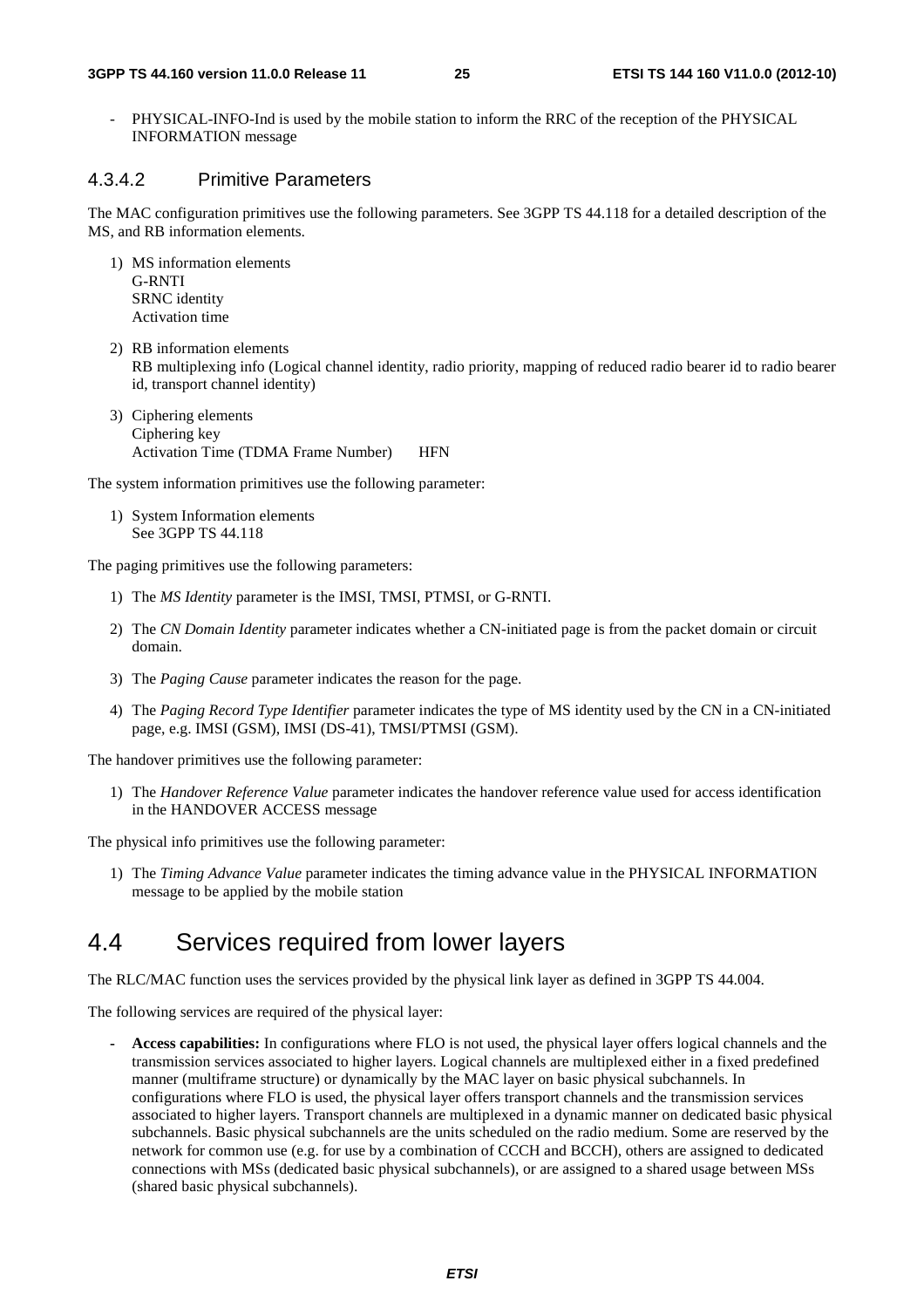- **Error detection:** The physical layer offers an error protected transmission service, it includes error detection functions and to a lower level, error correction functions. Erroneous received frames may be notified to upper layers and, depending on the need of the upper layer, offered to it. The probability of one or more errors in a physical block transferred by the physical layer is defined in 3GPP TS 45.005. Due to non-specified methods of quality detection, the probability of residual errors in transferred blocks may vary between implementations.
- **Measurement of the signal strength of neighbouring base stations**. Measurements are transferred to RRC.
- **Measurement of the signal quality of the basic physical subchannel used**. Measurements are transferred to the MAC layer for reporting to the base station.
- **Cell/PLMN selection in MAC-Idle state**. In MAC-Idle state the physical layer selects the best cell with its BCCH in close co-operation with layer 3, meeting requirements for PLMN selection specified in 3GPP TS 42.011.

## 5 Introduction to the Medium Access Control (MAC) procedures

### 5.1 General

The Medium Access Control procedures include the functions related to the management of the shared transmission resources (e.g. the packet data physical channels and the radio link connections on packet data physical channels) and dedicated transmission resources (e.g. the multiplexing of logical channels onto DBPSCHs).

The Medium Access Control procedures support the provision of Temporary Block Flows that allow the point-to-point transfer of signalling and user data within a cell between the network and a mobile station.

Moreover, the Medium Access Control procedures include the procedures for reception of PBCCH and PCCCH, which permits autonomous cell reselection performed by the mobile station (see 3GPP TS 45.008).

### 5.2 Multiplexing principles

### 5.2.1 Temporary Block Flow

A TBF is a logical connection used by two MAC entities to support the unidirectional transfer of upper-layer PDUs on basic physical sub-channels. A mobile station shall support eight TBFs in each direction (uplink and downlink) . The network shall not assign more than eight TBFs to a mobile station. The total amount of TBFs assigned to a mobile station in a given direction shall always be lower than or equal to eight.

The TBF is allocated radio resources on one or more BPSCHs of the same type (i.e. either SBPSCH(s) or DBPSCH(s)) and may only be mapped on one logical channel type at a time. A TBF shall not be mapped on more than one DBPSCH/S. The TBF comprises a number of RLC/MAC blocks carrying one or more upper-layer PDUs.

A TBF mapped on PDTCH(s) may operate in either GPRS TBF mode or EGPRS TBF mode. If this TBF is operating on SBPSCH(s), the network sets the TBF mode in the PACKET UPLINK ASSIGNMENT message, MULTIPE TBF UPLINK ASSIGNMENT message, PACKET DOWNLINK ASSIGNMENT message, MUTLIPLE TBF DOWNLINK ASSIGNMENT message, PACKET TIMESLOT RECONFIGURE message, MULTIPLE TBF TIMESLOT RECONFIGURE message. If this TBF is operating on DBPSCH(s), the network sets the TBF mode using RRC procedures (see 3GPP TS 44.118). The EGPRS TBF mode is only supported by EGPRS capable MSs.

A TBF mapped on FACCH, SACCH or SDCCH operates implicitly in DCCH TBF mode.

A TBF mapped on TCH operates implicitly in TCH TBF mode.

A TBF mapped on UDCH(s) operates in UDCH TBF mode. UDCH TBF mode is applicable only when FLO is used.

A TBF mapped on CDCH(s) operates in CDCH TBF mode. CDCH TBF mode is applicable only when FLO is used.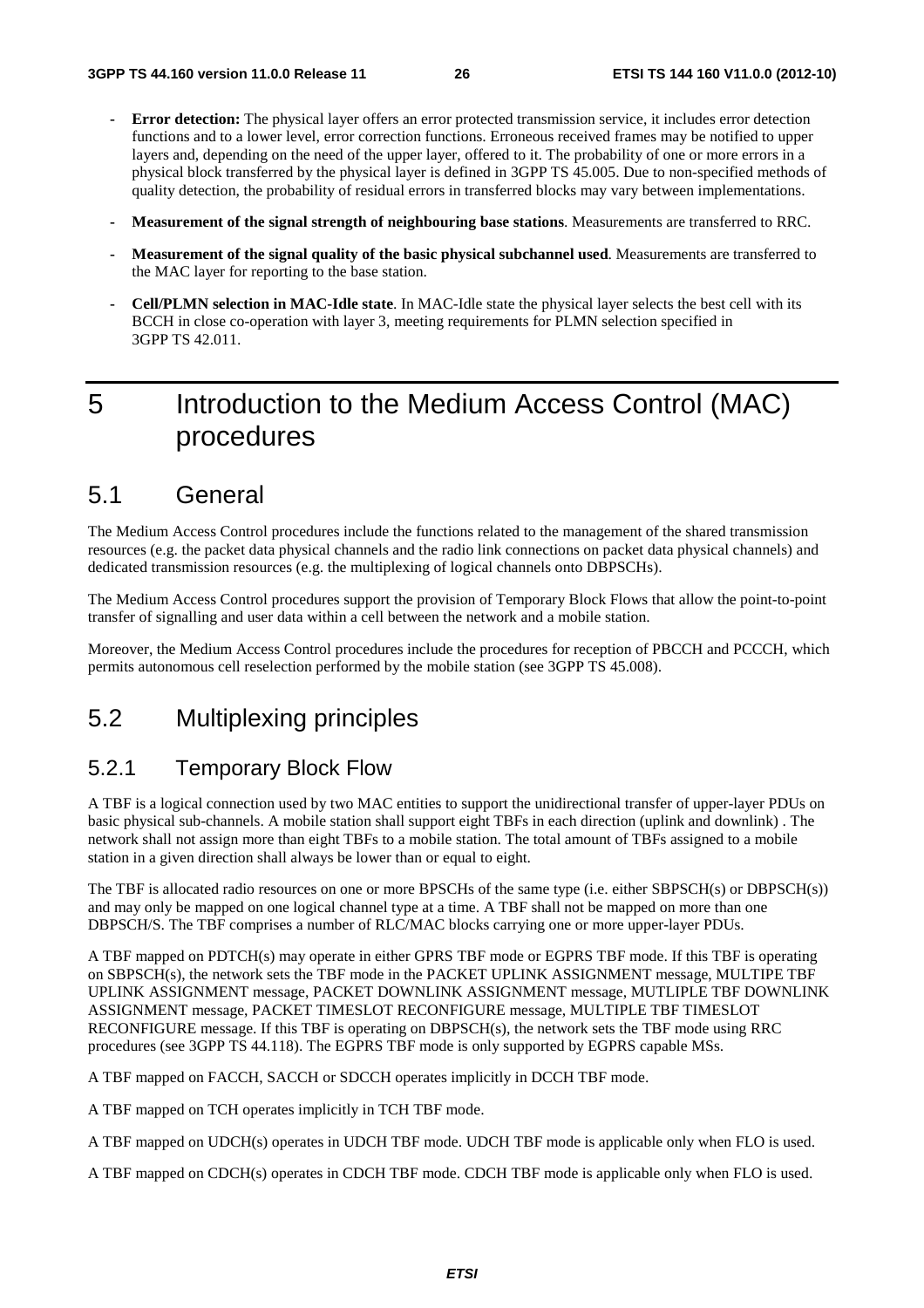A TBF associated with a URB may operate in either GPRS TBF mode, EGPRS TBF mode, DCCH TBF mode, TCH TBF mode or UDCH TBF mode.

A TBF associated with a SRB may operate in either GPRS TBF mode (CS-1 coding only), DCCH TBF mode or CDCH TBF mode. It shall not operate in EGPRS TBF mode.

### 5.2.2 Temporary Flow Identity

### 5.2.2.1 Temporary Flow Identity for SBPSCH

See 3GPP TS 44.060 sub-clause 5.2.2.

Global\_TFI is used in an uplink or a downlink RLC/MAC control message to unambiguously identify the mobile station or one of its TBFs on SBPSCH. If present, the Global TFI addresses the mobile station using either an uplink TFI or a downlink TFI. The TFI used shall obey the rules below:

- If the TFI is used to identify the mobile station, any TFI may be used provided:
	- The timeslot number (TN) of the SBPSCH on which the RLC/MAC control message is sent corresponds to a timeslot assigned to the TBF in the direction of the TBF.
- If the TFI is used to identify a TBF, the TFI of this TBF shall be used. Additionally if the RLC/MAC control message is sent in uplink, and the TBF is a downlink TBF:
	- If the timeslot number (TN) of the SBPSCH on which the RLC/MAC control message is sent is different from the TN of each of the timeslots assigned to the TBF in the direction of the TBF, the TN of the TBF shall be included in the RLC/MAC control message to uniquely identify this TBF.

### 5.2.2.2 Temporary Flow Identity for DBPSCH

A TBF mapped on DBPSCH(s) may operate in either GPRS, EGPRS, DCCH, TCH, CDCH or UDCH TBF mode. A TBF mapped on DBPSCH/S shall operate in DCCH TBF mode.

A TBF in either GPRS TBF mode, EGPRS TBF mode or UDCH TBF mode (NT-RLC) is implicitly assigned a TFI that equals the identity (RBid) of the radio bearer it carries. An RLC/MAC block associated with such TBF shall contain a TFI. The TBF to which a RLC data block belongs is identified by the TFI and the direction (uplink or downlink) in which this RLC data block is sent. The TBF to which a RLC/MAC control message belongs is identified by the TFI, the direction in which this RLC/MAC control message is sent and the message type.

A TBF in TCH TBF mode is not assigned a TFI. This TBF is in its direction the only user of the TCH on which it is mapped, as described in sub-clause 9.2.2.

A TBF in UDCH TBF mode running in T-RLC is not assigned a TFI.

A TBF in DCCH TBF mode is implicitly assigned a Reduced Radio Bearer identity (RRBid) that provides a one-to-one mapping with the RBid of the radio bearer it carries. In case this radio bearer is a User-plane Radio Bearer (URB), the mapping between RRBid and RBid is given at radio bearer set-up of this URB by means of primitive exchange between RRC and MAC (CMAC-CONFIG). An RLC/MAC block associated with a DCCH TBF mode shall contain a RRBid. The TBF to which a RLC data block belongs is identified by the RRBid and the direction (uplink or downlink) in which this RLC data block is sent. The TBF to which a RLC/MAC control message belongs is identified by the RRBid, the direction in which this RLC/MAC control message is sent and the message type.

A TBF in CDCH TBF mode is implicitly assigned a Reduced Radio Bearer identity (RRBid) that provides a one-to-one mapping with the RBid of the signalling radio bearer it carries. An RLC/MAC block associated with a CDCH TBF mode shall contain a RRBid. The TBF to which a RLC data block belongs is identified by the RRBid and the direction (uplink or downlink) in which this RLC data block is sent. The TBF to which a RLC/MAC control message belongs is identified by the TFI or RRBid, the direction in which this RLC/MAC control message is sent and the message type.

### 5.2.3 Uplink State Flag

See 3GPP TS 44.060 sub-clause 5.2.3.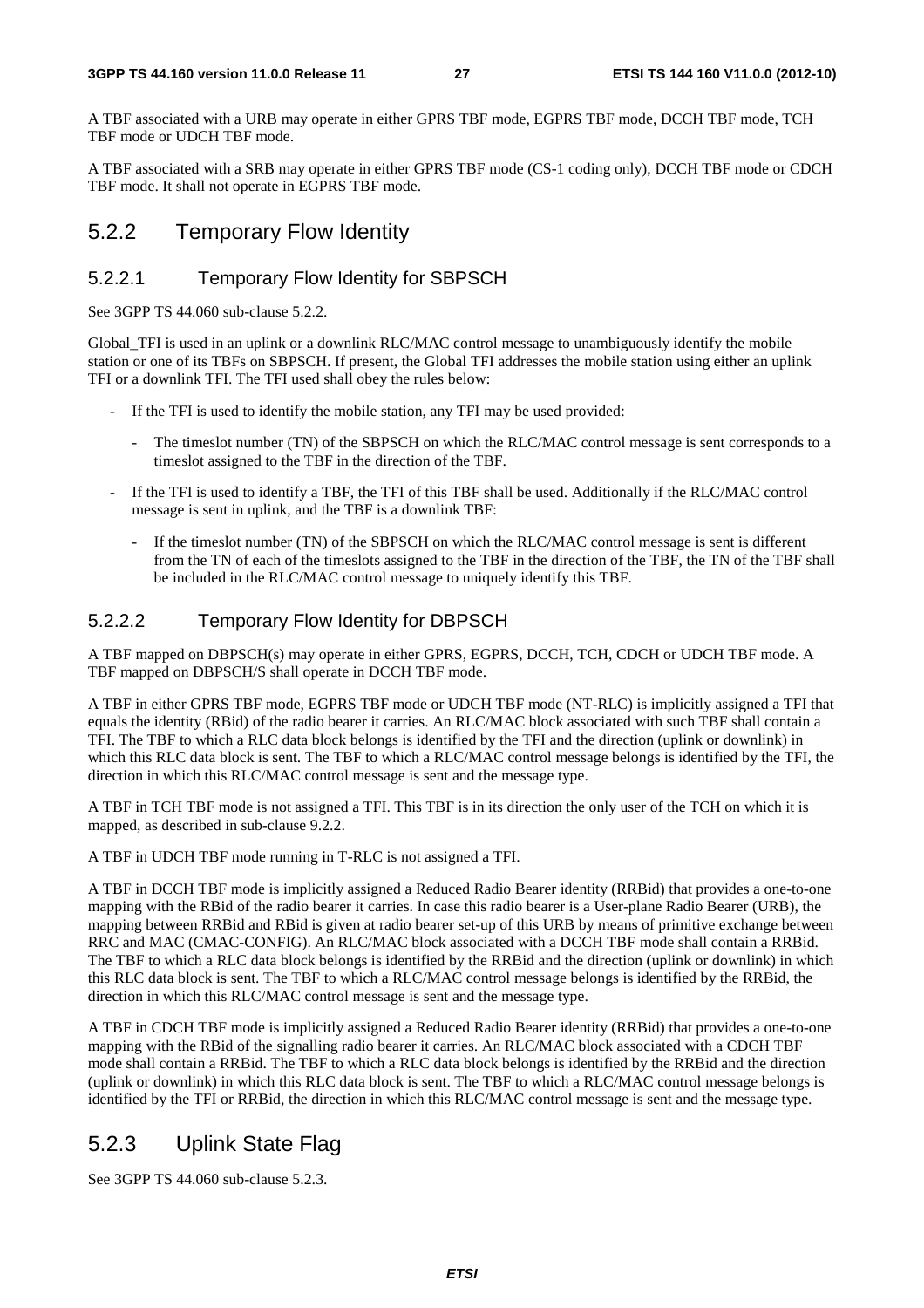### 5.2.4 Medium Access modes

### 5.2.4.1 Medium Access modes for SBPSCH

See 3GPP TS 44.060 sub-clause 5.2.4.

### 5.2.4.2 Medium Access modes for DBPSCH

The dedicated allocation is applicable exclusively on a dedicated channel (i.e. mapped onto a DBPSCH). No other MAC mode may apply on DBPSCH. If the mobile station is assigned a DBPSCH (e.g. PACKET DBPSCH ASSIGNMENT), dedicated allocation shall be used in both uplink and downlink directions on this DBPSCH.

### 5.2.5 Multiplexing of GPRS and EGPRS TBF mode capable mobile stations

See 3GPP TS 44.060 sub-clause 5.2.4a.

### 5.3 MAC States

### 5.3.1 MAC-Idle state

### 5.3.1.1 General

In MAC-Idle state no TBF exists and the mobile station monitors relevant paging subchannels on the PCCCH. The mobile station may use DRX for monitoring the PCCCH.

### 5.3.1.2 Establishment of a SBPSCH

In MAC-Idle state, upper layers may require the transfer of an upper-layer PDU, which may trigger the establishment of a TBF on SBPSCH(s) and the transition to MAC-Shared state.

### 5.3.1.3 Establishment of a DBPSCH

In MAC-Idle state upper layers may require the transfer of an upper-layer PDU, which may trigger the establishment of a TBF on DBPSCH(s) either through RRC procedures (see 3GPP TS 44.118) or RLC/MAC procedures, in which case the mobile station leaves MAC-Idle state and enters the MAC-Dedicated state immediately after assignment of the DBPSCH(s). A mobile station shall not be assigned more than one DBPSCH/S.

### 5.3.2 MAC-Shared state

### 5.3.2.1 General

In MAC-Shared state, the mobile station is allocated radio resources providing a TBF for a point-to-point connection on one or more SBPSCHs. The TBF is used for the unidirectional transfer of upper-layer PDUs between the network and the mobile station. In MAC-Shared state the following services are offered:

- transfer of upper-layer PDUs in RLC acknowledged mode;
- transfer of upper-layer PDUs in RLC unacknowledged mode.

### 5.3.2.2 Release of all SBPSCHs

In MAC-Shared state, when all TBFs have been released in the downlink and uplink direction, the mobile station returns to MAC-Idle state.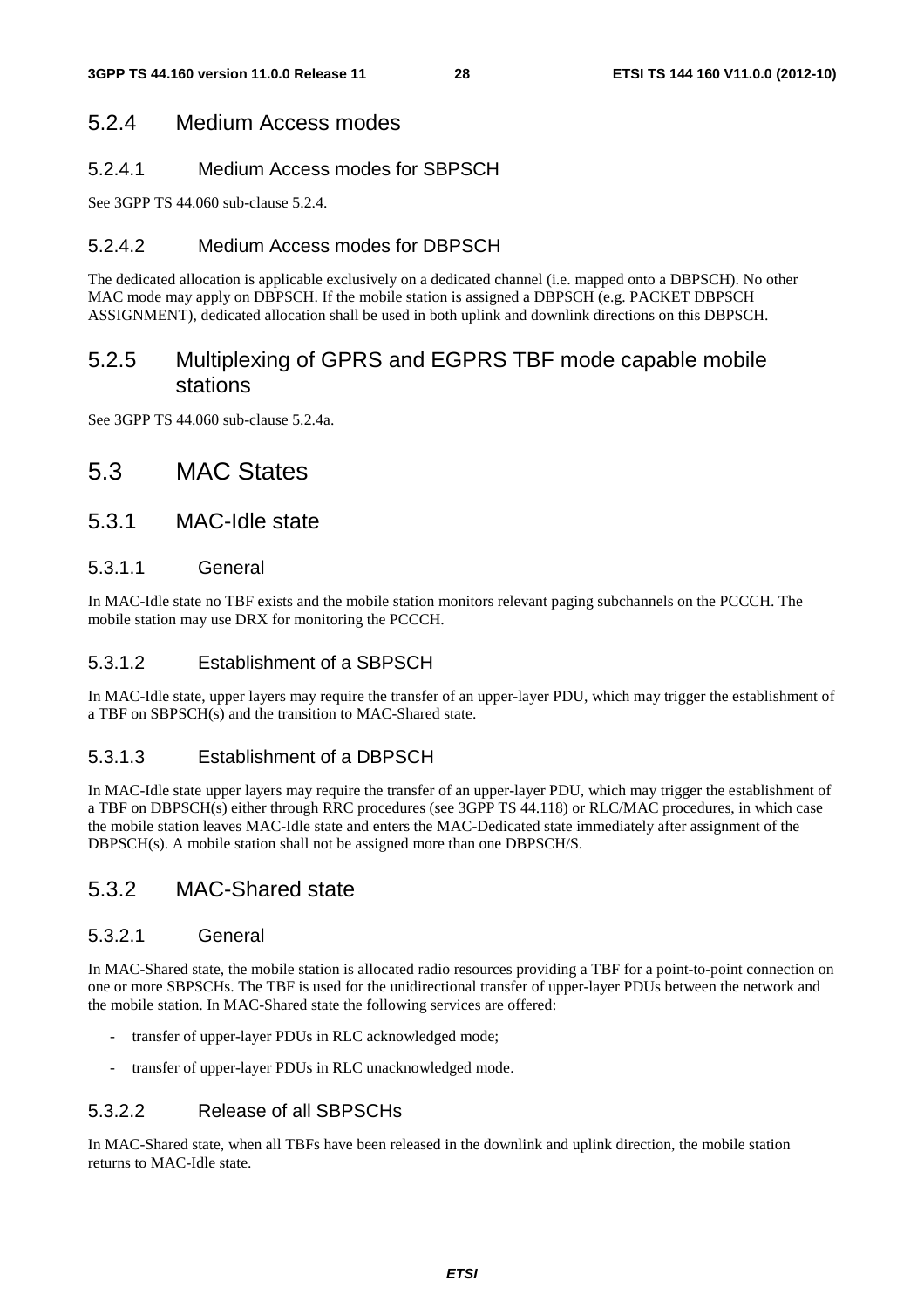### 5.3.2.3 Establishment of a DBPSCH

In MAC-Shared state upper layers may require the transfer of an upper-layer PDU, which may trigger the establishment of a TBF on a DBPSCH through RRC procedures (see 3GPP TS 44.118), in which case the mobile station leaves MAC-Shared state and enters the MAC-DTM state.

### 5.3.2.4 Radio bearer reconfiguration

Upon reconfiguration of all Radio Bearers from SBPSCH(s) to DBPSCH(s), the mobile station shall leave the MAC-Shared state and enter the MAC-Dedicated state after release of all TBFs on SBPSCH(s) and set-up of the first DBPSCH. See 3GPP TS 44.118.

### 5.3.3 MAC-DTM state

### 5.3.3.1 General

In MAC-DTM state a mobile station has been allocated radio resources providing one or more DBPSCHs and one or more SBPSCHs. A mobile station shall not be allocated radio resources providing a DBPSCH/S with any other BPSCH(s). The allocation of radio resources is co-ordinated by the network, in agreement with the capabilities of the mobile station.

The transfer of upper-layer PDUs in RLC acknowledged, RLC unacknowledged mode or RLC transparent mode is provided.

### 5.3.3.2 Release of all SBPSCHs

In MAC-DTM state, when all TBFs on SBPSCHs have been released, in downlink and uplink directions, the mobile station enters MAC-Dedicated state.

### 5.3.3.3 Release of all DBPSCHs

In MAC-DTM state, upon release of all DBPSCHs, the mobile station enters the MAC-Shared state.

### 5.3.3.4 Release of all SBPSCHs and DBPSCHs

In MAC-DTM state, upon release of all SBPSCHs and DBPSCHs, the mobile station enters the MAC-Idle state.

### 5.3.4 MAC-Dedicated state

### 5.3.4.1 General

In MAC-Dedicated state a mobile station has been allocated radio resources providing one or more DBPSCHs. A mobile station shall not be allocated more than one DBPSCH/S. The allocation of radio resources is co-ordinated by the network, in agreement with the capabilities of the mobile station.

The transfer of upper-layer PDUs in RLC acknowledged, RLC unacknowledged mode or RLC transparent mode is provided.

### 5.3.4.2 Release of all DBPSCHs

In MAC-Dedicated state, upon release of all DBPSCHs, the mobile station shall enter the MAC-Idle state.

### 5.3.4.3 Radio bearer reconfiguration

Upon reconfiguration of all Radio Bearers from DBPSCH(s) to SBPSCH(s), the mobile station shall leave the MAC-Dedicated state and enter the MAC-Shared state after release of all DBPSCH(s) and set-up of the first TBF on SBPSCH(s) (see 3GPP TS 44.118).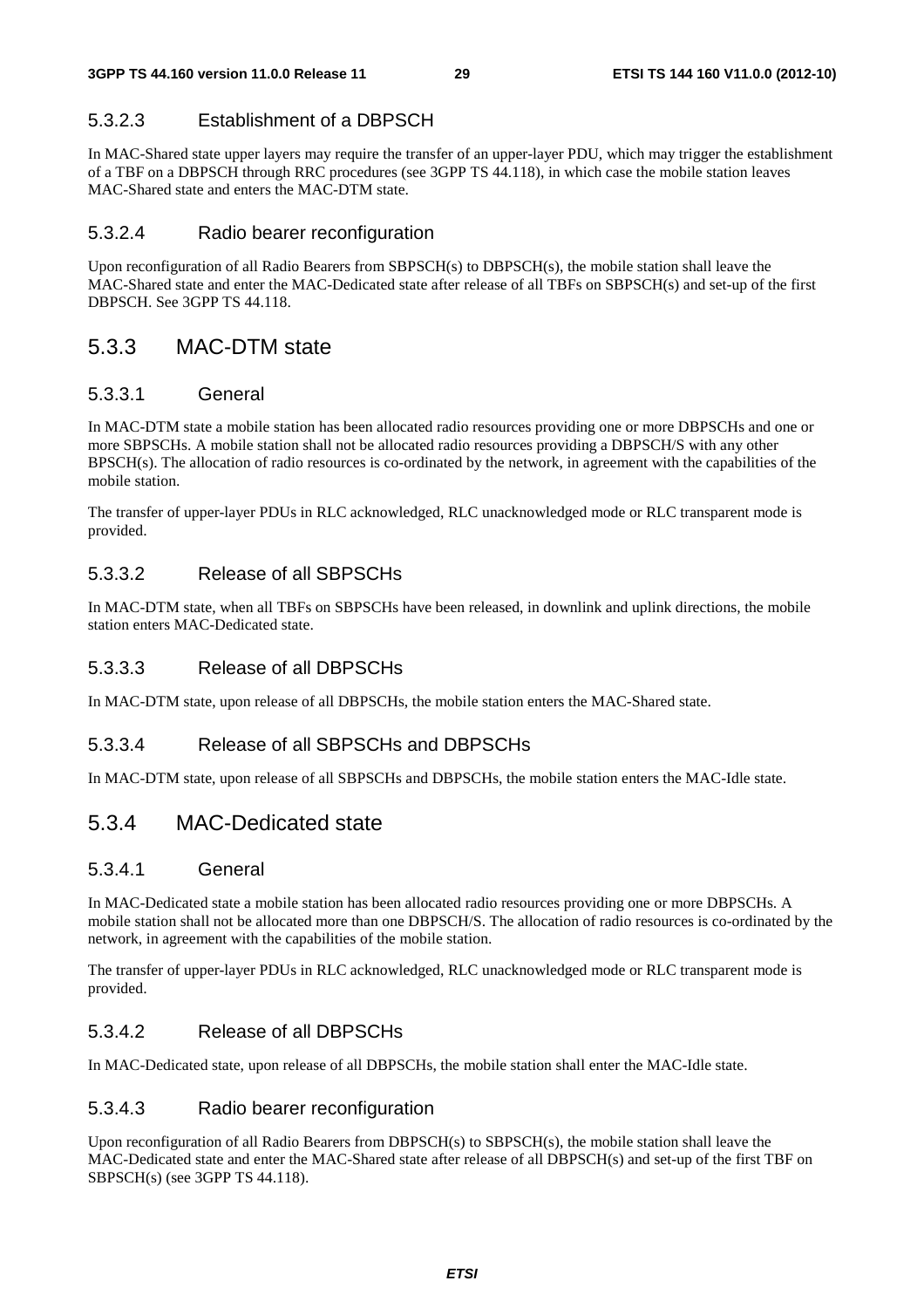### 5.3.5 MAC state machine

Figure 5.3.5.1 represents the state machine of the MAC sublayer.



**Figure 5.3.5.1: MAC state machine** 

### 5.4 General MAC procedures in MAC-Idle state and MAC-Shared state

### 5.4.1 Mobile station side

### 5.4.1.1 General

A mobile station in MAC-Idle state or MAC-Shared state shall monitor the system information broadcast in the cell.

In MAC-Idle state, the mobile station shall monitor the radio blocks on PCCCH as defined in sub-clauses 5.4.1.8 and 5.4.1.9. The determination of the paging group for the mobile station is defined in 3GPP TS 45.002.

### 5.4.1.2 Cell reselection

Cell reselection in MAC-Idle state and MAC-Shared state is specified in 3GPP TS 45.008. The MAC entity on the mobile station side indicates to the RRC layer the availability of a cell and a cell change when decided by the MAC sublayer. RRC is advised of system information broadcast in the cell when a new cell has been selected or when a relevant part of this information changes.

If the new cell supports *Iu mode* the mobile station shall operate in *Iu mode* unless ordered to operate in *A/Gb mode* by the network. If the new cell does not support *Iu mode*, a mobile station which supports *A/Gb mode* shall operate in *A/Gb mode* as described in 3GPP TS 44.060. If operating in *Iu mode*, the mobile station shall perform packet access in *Iu mode* otherwise the mobile station shall perform packet access in *A/Gb mode*.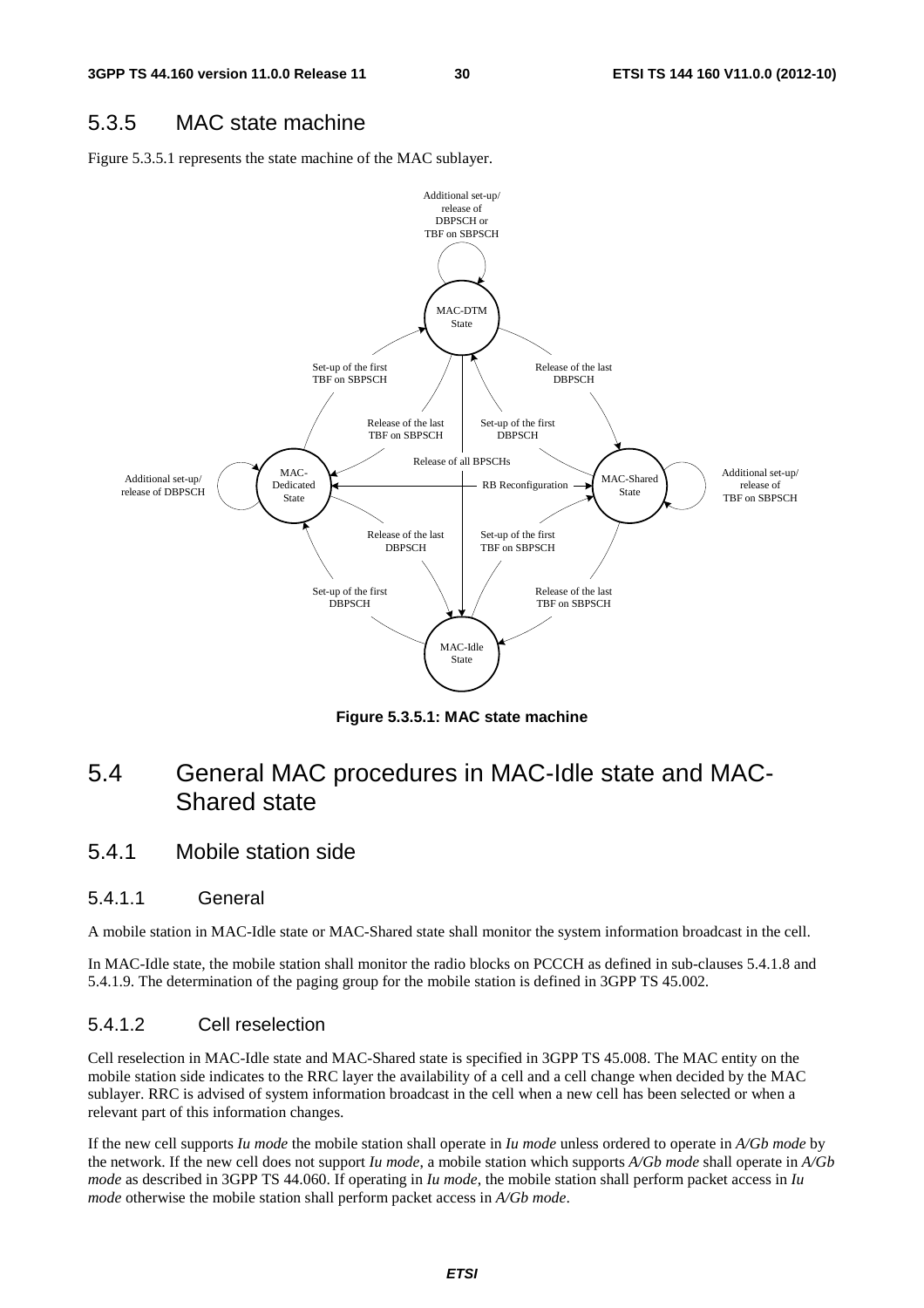When a cell reselection is determined by the mobile station or ordered by the network, the mobile station may continue its operation in MAC-Idle state or MAC-Shared state in the old serving cell, while acquiring certain system information for the target cell.

If the old cell does not support CCN, the operation in the old cell shall be aborted when one of the following conditions are met:

- the mobile station starts to receive information on PBCCH in the target cell;
- the mobile station has received the SI13 message (see 3GPP TS 44.018) and there is no PBCCH present in the target cell; or
- the criteria for camping on the old cell are no longer fulfilled (see 3GPP TS 45.008).

If PBCCH is present in the target cell, the mobile station shall delay the start of receiving information on PBCCH until the first occurrence of PSI1 in block B0. If the reception of PSI1 or PSI2 messages fails (see sub-clause 5.4.1.5) the mobile station may re-establish and continue its operation in the old cell, until the next occurrence of PSI1 in block B0.

While the operation is maintained in the old cell, the mobile station may suspend its TBF(s) or suspend the monitoring of radio blocks on PCCCH, in order to receive necessary information on BCCH in the target cell. Such suspension may be required in MAC-Idle state and MAC-Shared state. It is performed without notification to the network.

Suspension of the operation in the old cell for this purpose is allowed during the time required, for each message and according to the mobile station's multislot class, to receive the required messages on BCCH in the target cell. The allowable suspension of an uplink TBF may be extended with one block period, in case of dynamic or extended dynamic allocation, if the mobile station is unable to receive the corresponding USF due to the suspension of downlink operation.

When the conditions are fulfilled to switch to the new cell, the mobile station shall abort any TBF in progress by immediately ceasing to decode the downlink, ceasing to transmit on the uplink, stopping all RLC/MAC timers except for timers related to measurement reporting. The mobile station shall then switch to the identified specified new cell and shall obey the relevant RLC/MAC procedures on this new cell.

If the old cell supports CCN, a mobile station shall, when the cell reselection has been determined, follow the procedures for Network Assisted Cell Change as specified in 3GPP TS 44.060 sub-clauses 5.5.1.1a.2 and 8.8.2.

Under no circumstances and independent of whether CCN mode is supported, operations in the old cell shall be continued more than 5 seconds after a cell reselection has been determined.

### 5.4.1.3 Network Assisted Cell Change

See 3GPP TS 44.060 sub-clause 5.5.1.1a.

### 5.4.1.4 Release of DBPSCHs

### 5.4.1.4.1 General

The mobile station shall acquire system information broadcast in the serving cell when in MAC-Idle state, after the release of all DBPSCHs if the mobile station had been unable to monitor the system information broadcast on PBCCH while one or more DBPSCHs were allocated:

- The acquisition of system information shall be performed according to the requirements in sub-clause 5.4.1.5.
- The mobile station shall not attempt a packet access or accept a packet downlink assignment before these requirements are fulfilled.

The following exceptions, stated in sub-clauses 5.4.1.4.2 and 5.4.1.4.3, may apply.

#### 5.4.1.4.2 Continuation of PBCCH information

At the allocation of a DBPSCH, the mobile station may keep the PSI messages received on PBCCH before the allocation of the DBPSCH. If all DBPSCHs are released in the same serving cell within 30 s after the PSI1 message was last received, the mobile station may resume the supervision of PBCCH\_CHANGE\_MARK and update of PBCCH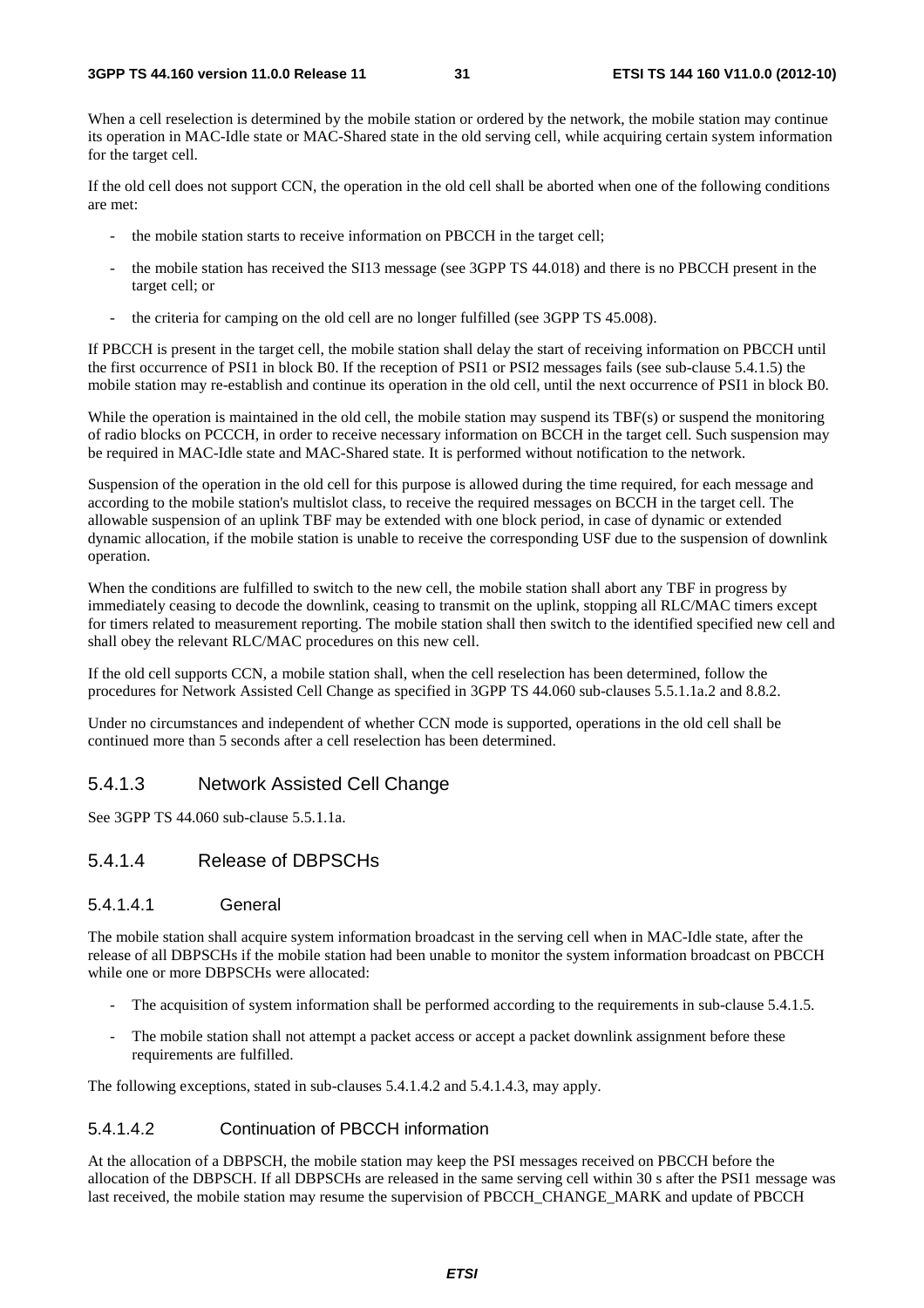#### **3GPP TS 44.160 version 11.0.0 Release 11 32 ETSI TS 144 160 V11.0.0 (2012-10)**

information, defined in 3GPP TS 44.060 sub-clause 5.5.1.2.1, and need not initiate a *complete acquisition* of PBCCH information, as specified in sub-clause 5.4.1.5.

### 5.4.1.4.3 Receipt of PSI14 message in MAC-DTM state

In MAC-DTM state, the mobile station may receive the PSI14 message on PACCH in the serving cell. If all DBPSCHs are released in the same serving cell within 30 s after the PSI14 message was last received, the mobile station may use the PSI14 message as a substitute for the SI13 or SI13-Alt message after the release of all DBPSCHs, until either the SI13 or SI13-Alt message has been received or the mobile station starts to receive information on PBCCH.

The presence of a PBCCH in the cell is indicated by a PBCCH description in the PSI14 message. If the message does not contain the PBCCH description, the mobile station shall assume that PBCCH is not present in the cell.

After the release of all of DBPSCHs, the mobile station shall perform a *complete acquisition* of PBCCH information, as defined in sub-clause 5.4.1.5.

### 5.4.1.5 System information on PBCCH

See 3GPP TS 44.060 sub-clause 5.5.1.2.

### 5.4.1.6 System information on BCCH

#### 5.4.1.6.1 General

The support of *Iu mode* shall be indicated in SI3 message sent on BCCH. In addition, the support of *Iu mode* shall be indicated in either SI4 or SI7 and 8 messages. The SI3, SI4, SI7 and SI8 messages contain the CBQ3 parameter that indicates if *Iu mode* is supported in the cell (see 3GPP TS 44.018).

If CBQ3 parameter sent on BCCH indicates that *Iu mode* is supported in the cell then a mobile station shall acquire a PBCCH description from either SI13 or SI13-Alt and shall operate in *Iu mode* (see 3GPP TS 44.118).

If CBQ3 indicates that *Iu mode* is not supported in the cell then a mobile station may operate in *A/Gb mode* as described in 3GPP TS 44.060.

When a new cell has been selected where PBCCH is not present, the mobile station shall operate as described in 3GPP TS 44.060.

### 5.4.1.6.2 Establishment of PBCCH

The mobile station may receive an SI13, SI13-Alt or PSI13 message providing a PBCCH description indicating that PBCCH is present in the cell. The mobile station shall then perform a *complete acquisition* of PBCCH messages using the indicated PBCCH (see sub-clause 5.4.1.7).

- 5.4.1.6.3 (void)
- 5.4.1.7 (void)

### 5.4.1.8 Discontinuous reception (DRX)

A mobile station in MAC-Idle state may use Discontinuous Reception (DRX) to reduce its power consumption.

In DRX mode, the MAC layer receives the paging group relevant for the mobile station from the RRC layer via the CMAC-CONFIG primitive. The computation of the paging group is defined in 3GPP TS 44.118. The mobile station shall only monitor the blocks corresponding to its paging group. The GERAN shall initiate paging procedures for this mobile station on the blocks corresponding to its paging group.

In non-DRX mode, the mobile station shall monitor all paging blocks on the monitored PCCCH (see 3GPP TS 45.002).

There are three cases when the mobile station enters a non-DRX mode period:

1) When entering the MAC-Idle state, the mobile station shall enter the non-DRX mode period.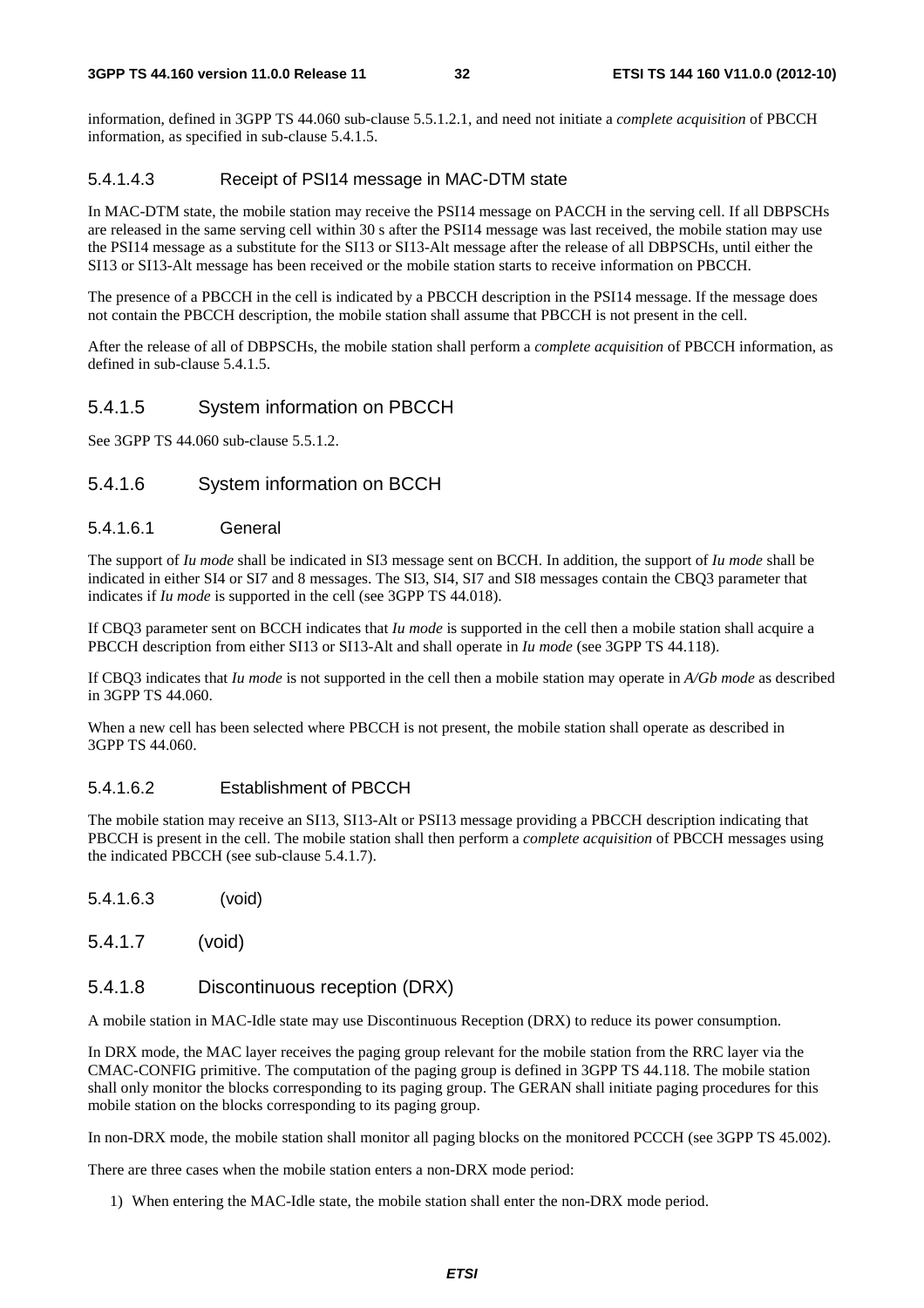The duration of the non-DRX mode period is determined by the value of the DRX\_TIMER\_MAX parameter broadcast in the cell.

If the mobile station receives a new value of the DRX\_TIMER\_MAX parameter during the non-DRX mode period, the mobile station may wait to apply the new value until the next time the non-DRX mode period is entered.

- 2) When the network operates in NC2 mode and the MS sends a NC measurement report, both the MS and the network shall enter the NC2 non-DRX mode period. The duration of this period is defined by the NC\_NON\_DRX\_PERIOD parameter.
- 3) When initiating the MM procedures for GPRS attach and routeing area update defined in 3GPP TS 24.008, the mobile station shall enter the MM non-DRX mode period. This period ends when either of the messages GPRS ATTACH ACCEPT, GPRS ATTACH REJECT, ROUTING AREA UPDATE ACCEPT or ROUTING AREA UPDATE REJECT is received by the mobile station. This period also ends after timeout when waiting for any of these messages.

The non-DRX mode periods defined above run independent of each other and may overlap. In RRC-Idle mode, the mobile station shall be in non-DRX mode during any of the non-DRX mode periods.

### 5.4.1.9 Page mode procedures on PCCCH

See 3GPP TS 44.060 sub-clause 5.5.1.6.

### 5.4.1.10 Frequency Parameters

See 3GPP TS 44.060 sub-clause 5.5.1.7.

### 5.4.1.11 G-RNTI Management

G-RNTI is used to identify a mobile station during contention resolution and is allocated by RRC in the GERAN. If a mobile station does not possess a GERAN allocated G-RNTI when making a contention access it shall use a Random G-RNTI. Upon receiving a G-RNTI allocation from the GERAN a mobile station shall use it for subsequent contention accesses for as long as it remains valid.

### 5.4.2 Network side

### 5.4.2.1 System Information broadcasting

#### 5.4.2.1.1 System information on PBCCH

If PBCCH is present in the cell, the network regularly broadcasts PACKET SYSTEM INFORMATION TYPE (PSI) 1, 2, 3, 3bis and PSI16 messages, and optionally PSI3ter, PSI3quater and some types of PSI messages on the PBCCH. The PSI 2, PSI 3bis, PSI3 ter, PSI3quater messages and some further types of PSI messages may be broadcast in multiple number of instances. Based on the information broadcast in PSI messages, a mobile station is able to decide whether and how it may gain access to the system via the current cell.

NOTE: The network should take into account the limitations of earlier version of mobile equipments to understand the 3-digit MNC format of the location area identification, see 3GPP TS 44.060 subclause 12.23 and 3GPP TS 44.018, table "Location Area Identification information element".

Instances of the PSI 5 message are broadcast on PBCCH if the mobile stations camping on the cell shall perform measurement reporting (see 3GPP TS 45.008).

Instances of the PSI6 and PSI7 message may be broadcast on the PBCCH if non-GSM broadcast information is transmitted.

The PSI8 message may be broadcast on the PBCCH if additional information (i.e. CBCH configuration and dynamic ARFCN mapping) shall be provided to the mobile station camping on the cell.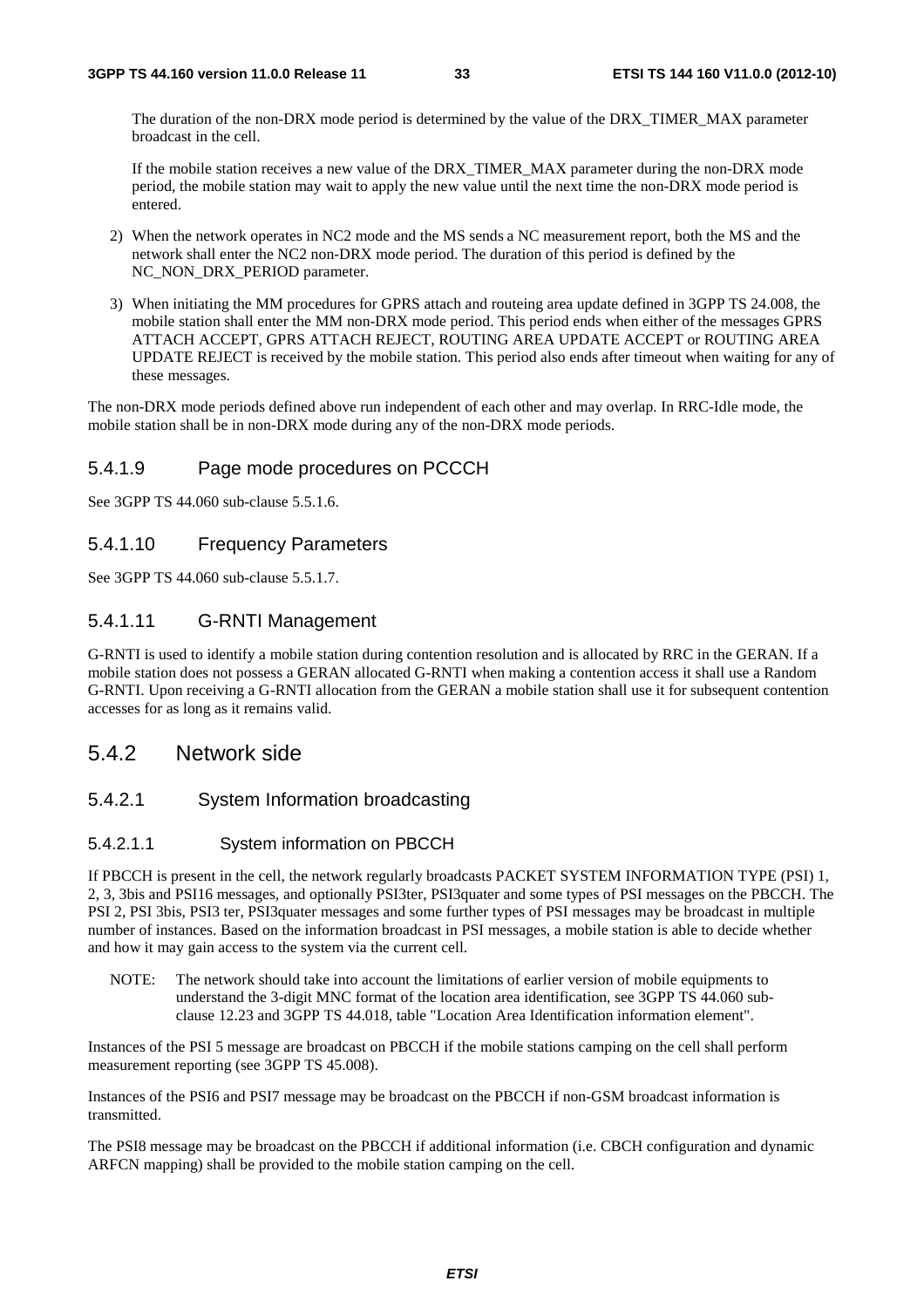The PSI16 message shall be broadcast on the PBCCH to provide mobile stations with additional information required for *Iu mode* operation.

The PSI1 message contains the PBCCH\_CHANGE\_MARK and PSI\_CHANGE\_FIELD parameters. The value of the PBCCH\_CHANGE\_MARK may be incremented by one, modulo 8, each time the network makes a change in the PBCCH information. Such change includes any addition, removal or replacement of PSI messages, contents of PSI messages, or change in the scheduling of PSI messages on PBCCH. A change in the contents of the PSI1 message alone shall not be reflected in the PBCCH\_CHANGE\_MARK. When the PBCCH\_CHANGE\_MARK is incremented, the PSI\_CHANGE\_FIELD parameter shall be set to an appropriate value to indicate the nature of the latest change in the PBCCH information.

The network may increment the PBCCH\_CHANGE\_MARK value by more than one, modulo 8, in order to enforce a complete acquisition of PBCCH information of all mobile stations.

In order to avoid extensive TBF suspensions following an increment of the PBCCH\_CHANGE\_MARK parameter, the network may send PSI messages on PACCH to mobile stations in MAC-Shared state.

The network indicates the support of the PACKET PSI STATUS and EGPRS PACKET CHANNEL REQUEST messages in the PSI1 message.

#### 5.4.2.1.2 System information on BCCH

In addition to the requirements in 3GPP TS 44.018, a SYSTEM INFORMATION TYPE 13 (SI13) message or a SYSTEM INFORMATION TYPE 13 Alt (SI13-Alt) message is regularly broadcast by the network on the BCCH to support *Iu mode*. Note that either the SI13 message or the SI13-Alt message is required on BCCH to support *Iu mode*.

#### 5.4.2.1.3 System information on PACCH (and other logical channels)

See 3GPP TS 44.060 sub-clause 5.5.2.1.3.

#### 5.4.2.1.4 Consistent sets of system information messages

Certain types of PSI messages are sent on PBCCH in a multiple number of instances. If such a PSI message type is sent on (P)BCCH, a mobile station shall receive a consistent set of that type of PSI message. In some cases, more than one type of PSI messages may be joined into one consistent set, see table 5.4.2.1.4.1.

| <b>Consistent set /</b> | <b>Broadcast</b> | Number of        | PSI change mark   | <b>PSI index</b> | <b>PSI count</b> |
|-------------------------|------------------|------------------|-------------------|------------------|------------------|
| Message Type(s)         | <b>Channel</b>   | <b>instances</b> | parameter         | parameter        | parameter        |
| PSI <sub>2</sub>        | <b>PBCCH</b>     | $1 - 8$          | PSI2_CHANGE_MARK  | PSI2_INDEX       | PSI2_COUNT       |
| PS <sub>13</sub>        | <b>PBCCH</b>     |                  | PSI3_CHANGE_MARK  |                  |                  |
| PSI3 bis                | <b>PBCCH</b>     | $1 - 16$         | PSI3_CHANGE_MARK  | PSI3bis INDEX    | PSI3bis_COUNT    |
| PSI3 ter                | <b>PBCCH</b>     | $0 - 16$         | PSI3_CHANGE_MARK  | PSI3ter INDEX    | PSI3ter_COUNT    |
| PSI3 quater             | <b>PBCCH</b>     | $0 - 16$         | PSI3_CHANGE_MARK  | PSI3quater_INDEX | PSI3quater_COUNT |
| PS <sub>I5</sub>        | <b>PBCCH</b>     | $0 - 8$          | PSI5_CHANGE_MARK  | PSI5 INDEX       | PSI5 COUNT       |
| PS <sub>16</sub>        | <b>PBCCH</b>     | $0 - 8$          | PSI6 CHANGE MARK  | PSI6 INDEX       | PSI6 COUNT       |
| <b>PSI7</b>             | <b>PBCCH</b>     | $0 - 8$          | PSI7_CHANGE_MARK  | PSI7_INDEX       | PSI7_COUNT       |
| PS <sub>18</sub>        | <b>PBCCH</b>     | $0 - 8$          | PSI8 CHANGE MARK  | PSI8_INDEX       | PSI8_COUNT       |
| <b>PSI16</b>            | <b>PBCCH</b>     | $0 - 8$          | PSI16_CHANGE_MARK | PSI16 INDEX      | PSI16 COUNT      |

#### **Table 5.4.2.1.4.1: Consistent sets of system information messages**

A consistent set of system information messages is identified by a PSI *change mark* parameter included in each message in the set. All messages within a consistent set shall have the same value of this parameter.

The total number of system information messages of a certain type within a consistent set is indicated by a PSI *count* parameter included in each message in the set. The position of a certain message instance within the consistent set of system information messages is indicated by a PSI *index* parameter.

The PSI *count* parameter shall have the value N–1, where N is the number of instances of the particular message type present in the consistent set. The PSI *index* parameter shall have a range from zero to N–1. Different instances of a particular message type in a consistent set shall have different values of the PSI *index* parameter.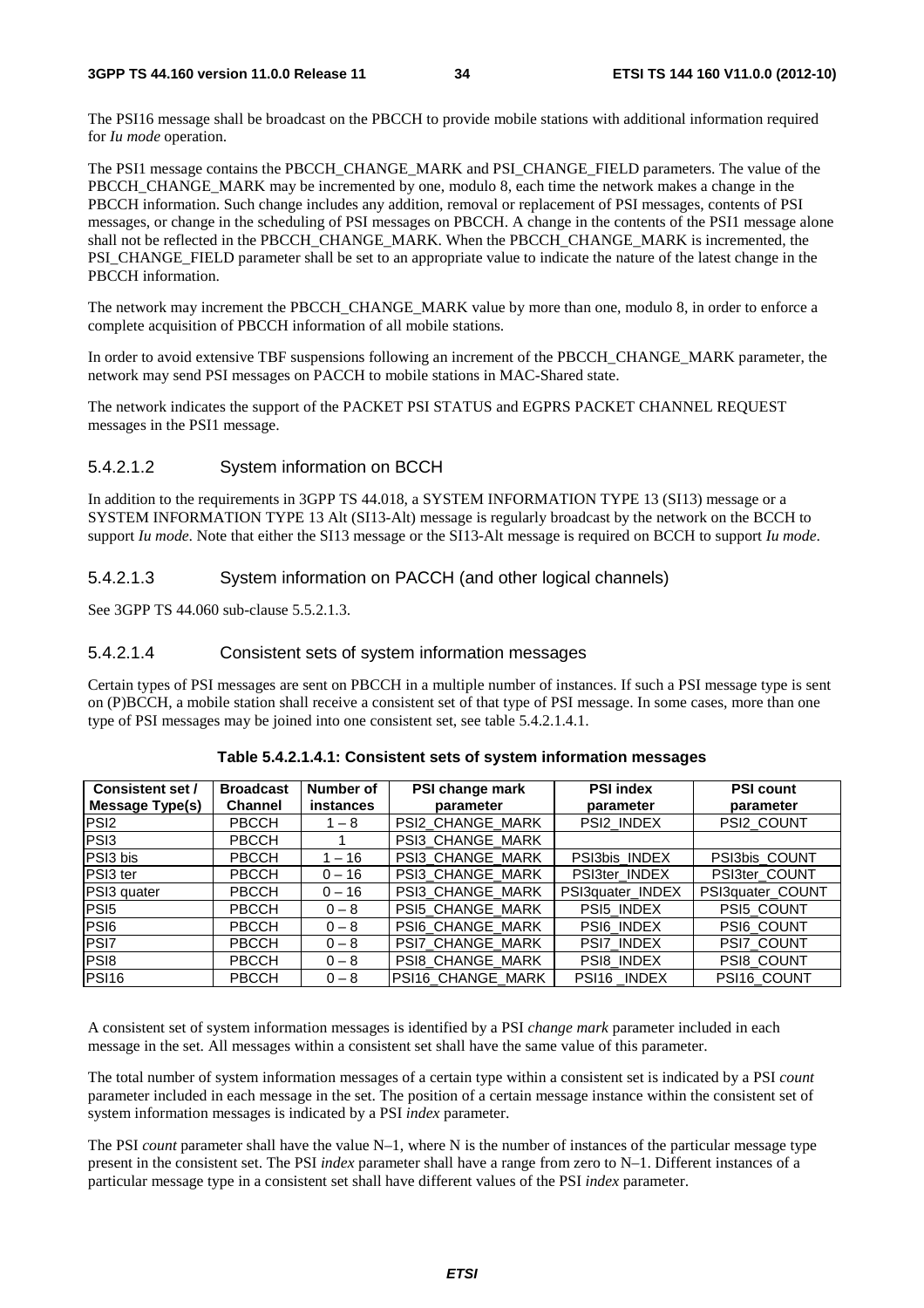### 5.4.2.2 Paging

See 3GPP TS 44.060 sub-clause 5.5.2.2.

### 5.4.2.3 Network Assisted Cell Change

See 3GPP TS 44.060 sub-clause 5.5.2.3.

### 5.5 Measurement reports

### 5.5.1 General

See 3GPP TS 44.060 sub-clause 5.6.0.

### 5.5.2 Network Control (NC) measurement reporting

The behaviour of the mobile station is controlled by the parameter NETWORK\_CONTROL\_ORDER broadcast in the PSI5 message on PBCCH, in the SI13, SI13-Alt and SI2quater messages on the BCCH and in the PSI13 message on PACCH. Alternatively, the network may send the NETWORK\_CONTROL\_ORDER parameters in a PACKET MEASUREMENT ORDER or in a PACKET CELL CHANGE ORDER message on PCCCH or PACCH to a particular mobile station. The parameter NETWORK\_CONTROL\_ORDER may have one of the values NC0, NC1, NC2 or RESET (see 3GPP TS 45.008).

When in mode NC1 or NC2, the mobile station shall perform the NC measurements as defined in 3GPP TS 45.008. The reporting periods are indicated in the NC\_REPORTING\_PERIOD\_I and NC\_REPORTING\_PERIOD\_T field of the PSI5, the SI2quater, the PACKET CELL CHANGE ORDER or the PACKET MEASUREMENT ORDER message. If NC\_NON\_DRX\_PERIOD, NC\_REPORTING\_PERIOD\_I or NC\_REPORTING\_PERIOD\_T have not been received by the mobile station the default values shall be used. The mobile station shall apply to the timer T3158 either the NC\_REPORTING\_PERIOD\_I when in MAC-Idle state or the NC\_REPORTING\_PERIOD\_T when in MAC-Shared state. The measurement results shall be sent to the network using the procedures specified in sub-clause 7.4 for MAC Idle state, and in sub-clause 8.4 for MAC-Shared state.

On expiry of timer T3158, the mobile station shall restart timer T3158 with the indicated reporting period, perform the measurements and send either the PACKET MEASUREMENT REPORT message or the PACKET ENHANCED MEASUREMENT REPORT to the network. The condition for sending the PACKET ENHANCED MEASUREMENT REPORT message instead of the PACKET MEASUREMENT REPORT message is based on the REPORT TYPE parameter and if the MS has received BSIC information for all cells. For the detailed conditions see 3GPP TS 44.060 sub-clause 11.2.23, sub-clause 11.2.4 and sub-clause 11.2.9b and also 3GPP TS 44.018 sub-clause 10.5.2.33b.

A mobile station in mode NC1 or NC2 may receive a new indicated reporting period while timer T3158 is active. If the new indicated reporting period is less than the time to expiry of timer T3158, the mobile station shall immediately restart timer T3158 with the new indicated reporting period. Otherwise, the timer T3158 shall continue to run.

When changing from MAC-Shared state to MAC-Idle state, a mobile station in mode NC1 or NC2 shall restart the timer T3158 with the reporting period determined by the NC\_REPORTING\_PERIOD\_I parameter if at least one PACKET MEASUREMENT REPORT or PACKET ENHANCED MEASUREMENT REPORT message was sent in MAC-Shared state. Otherwise the timer T3158 shall continue to run.

When changing from MAC-Idle state to MAC-Shared state, a mobile station in mode NC1 or NC2 shall restart the timer T3158 with the reporting period determined by the NC\_REPORTING\_PERIOD\_T parameter if the reporting period is less than the time to expiry of timer T3158. Otherwise the timer T3158 shall continue to run.

When a mobile station in *Iu mode* leaves RRC-Cell Shared state and enters RRC-GRA PCH state or RRC-Idle mode, the timer T3158 shall be stopped and no more measurement reports shall be sent to the network.

A mobile station may reselect a new cell or may be ordered to reselect a new cell with mode NC1 or NC2 while timer T3158 is active. If time to expiry of timer T3158 is greater than the indicated reporting period for the new cell, the mobile station shall immediately restart timer T3158 with the indicated reporting period for the new cell. Otherwise, the timer T3158 shall continue to run.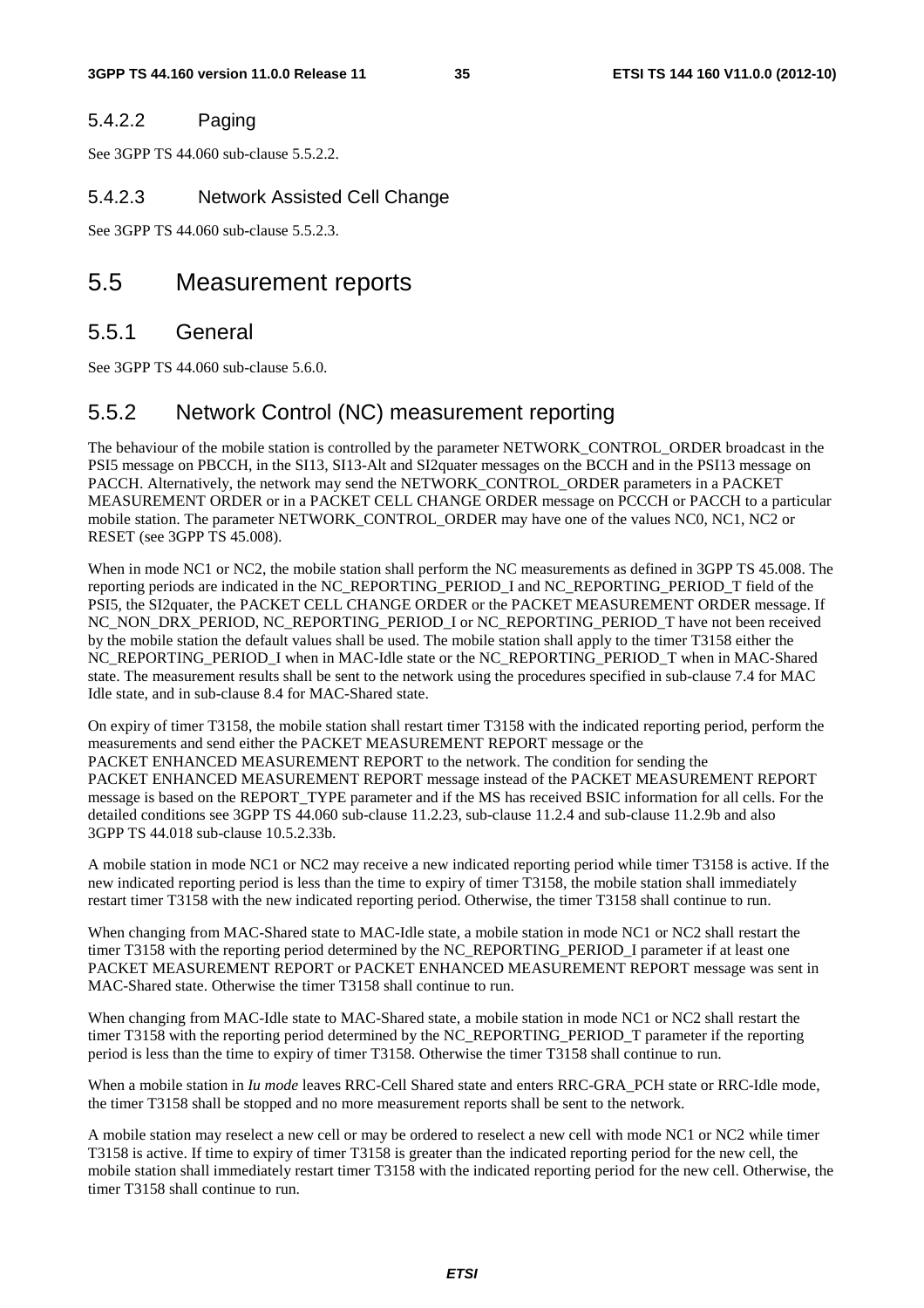At cell reselection the NC measurement parameters valid for the mobile station in the new cell (NETWORK\_CONTROL\_ORDER, NC\_NON\_DRX\_PERIOD, NC\_REPORTING\_PERIOD\_I and NC\_REPORTING\_PERIOD\_T) are either:

- brought from the old cell (if received in a PACKET MEASUREMENT ORDER or PACKET CELL CHANGE ORDER message); or
- received in a broadcast PSI5, SI13, SI13-Alt, PSI13 or SI2quater message in the new cell. If no parameters have been brought from the old cell, and until individual measurement parameters are received in the new cell, the mobile station shall use the broadcast measurement parameters from PSI5 or use the default parameter values.

The default frequency list to be applied in the new cell shall be the BA(GPRS) list of that cell until a new PACKET MEASUREMENT ORDER message is received. The BA(GPRS) list could also have been modified by frequency parameters received in a PACKET\_CELL\_CHANGE\_ORDER message in the old cell.

For (NC) measurement reporting, the Mobile Station shall use PACKET ENHANCED MEASUREMENT REPORT messages instead of PACKET MEASUREMENT REPORT messages if that is indicated by the parameter REPORT\_TYPE and if at least one BSIC is allocated to each frequency in the BA(GPRS) list.

For a multi-RAT mobile station, reports on 3G cells may also be included in the reporting. For report with the PACKET MEASUREMENT REPORT message, reporting is performed on two separate lists: the BA(GPRS) and the 3G Neighbour Cell List (for a multi-RAT MS). For report with the PACKET ENHANCED MEASUREMENT REPORT message, reporting is performed on the Neighbour Cell List (defined in 3GPP TS 44.060 sub-clause 5.6.3.3).

A mobile station that has been allocated one or more DBPSCHs, shall not send Network Control measurement reports to the network during that period. The mobile station shall return to the previous reporting mode when all the DBPSCHs have been released.

## 5.5.3 (void)

## 5.5.4 Additional measurement and reporting parameters

See 3GPP TS 44.060 sub-clause 5.6.4.

# 5.6 Mapping of Signalling Radio Bearers (SRB) onto logical channels / transport channels

## 5.6.1 Downlink

In downlink direction, the mapping of SRBs onto logical channels or, in case of FLO, transport channels is left up to network implementation. The rules defined in sub-clause 5.6.2 should be used. The MS shall be able to receive SRB data on any of the following logical channels if available: SDCCH, SACCH, FACCH, PDTCH and SFACCH. Additionaly, a MS supporting FLO shall be able to receive SRB data on CDCH.

## 5.6.2 Uplink

### 5.6.2.1 MAC-Dedicated State

Table 5.6.2.1.1 represents the alternatives for mapping a given SRB onto a given logical channel or, in case of FLO, transport channel when the MS is in MAC-Dedicated state. The MS shall obey the rules given in this table. Only the logical channels or transport channels available for SRBs are listed.

In case more than one DBPSCHs are assigned, with a mixed allocation of TCH(s) and PDTCH(s) (e.g. TCH on one DBPSCH, and PDTCH on the other DBPSCH), any ongoing transfer of a given SRB shall continue in the same TBF mode.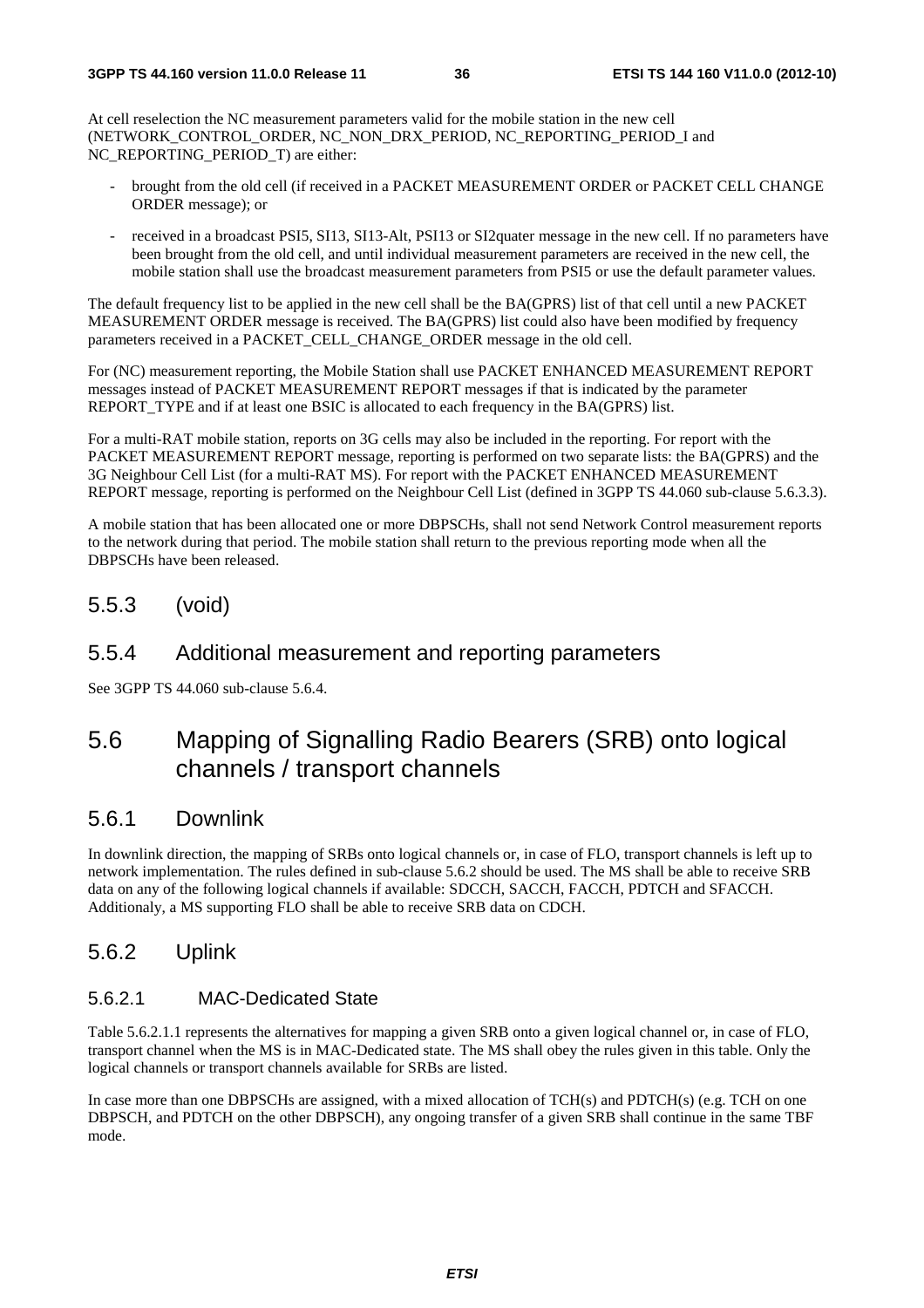|                  | <b>MAC-Dedicated State</b> |                      |                      |                     |
|------------------|----------------------------|----------------------|----------------------|---------------------|
|                  | <b>SDCCH + SACCH</b>       | <b>FACCH + SACCH</b> | <b>PDTCH + SACCH</b> | <b>CDCH + SACCH</b> |
| SRB <sub>1</sub> | <b>SACCH</b>               | <b>SACCH</b>         | <b>SACCH</b>         | <b>SACCH</b>        |
| SRB <sub>2</sub> | <b>SDCCH</b>               | <b>FACCH</b>         | <b>PDTCH</b>         | <b>CDCH</b>         |
| SRB <sub>3</sub> | <b>SDCCH</b>               | <b>FACCH</b>         | <b>PDTCH</b>         | <b>CDCH</b>         |
| SRB4             | <b>SDCCH</b>               | <b>SACCH</b>         | <b>PDTCH</b>         | <b>SACCH</b>        |

#### **Table 5.6.2.1.1: Mapping of SRBs onto logical channels or transport channels in MAC-Dedicated State**

## 5.6.2.2 MAC-Shared State

Table 5.6.2.2.1 represents the alternatives for mapping a given SRB onto a given logical channel when the MS is in MAC-Shared state. The MS shall obey the rules given in this table. Only the logical channels available for SRBs are listed.

| Table 5.6.2.2.1: Mapping of SRBs onto logical channels in MAC-Shared State |  |
|----------------------------------------------------------------------------|--|
|                                                                            |  |

|                  | <b>MAC-Shared State</b>                               |  |  |
|------------------|-------------------------------------------------------|--|--|
|                  | <b>PDTCH + SFACCH</b>                                 |  |  |
| SRB <sub>1</sub> | PDTCH xor SFACCH (i)                                  |  |  |
| SRB <sub>2</sub> | PDTCH xor SFACCH (i)                                  |  |  |
| SRB <sub>3</sub> | PDTCH xor SFACCH (i)                                  |  |  |
| SRB4             | PDTCH xor SFACCH (i)                                  |  |  |
| Rule <i>i</i> :  | PDTCH shall be used if and only if the corresponding  |  |  |
|                  | TBF is established or a TBF establishment request is  |  |  |
|                  | ongoing for this SRB, otherwise SFACCH shall be used. |  |  |

## 5.6.2.3 MAC-DTM State

Table 5.6.2.3.1 represents the alternatives for mapping a given SRB onto a given logical channel or, in case of FLO, transport channel when the MS is in MAC-DTM state. The MS shall obey the rules given in this table. Only the logical channels or transport channel available for SRBs are listed.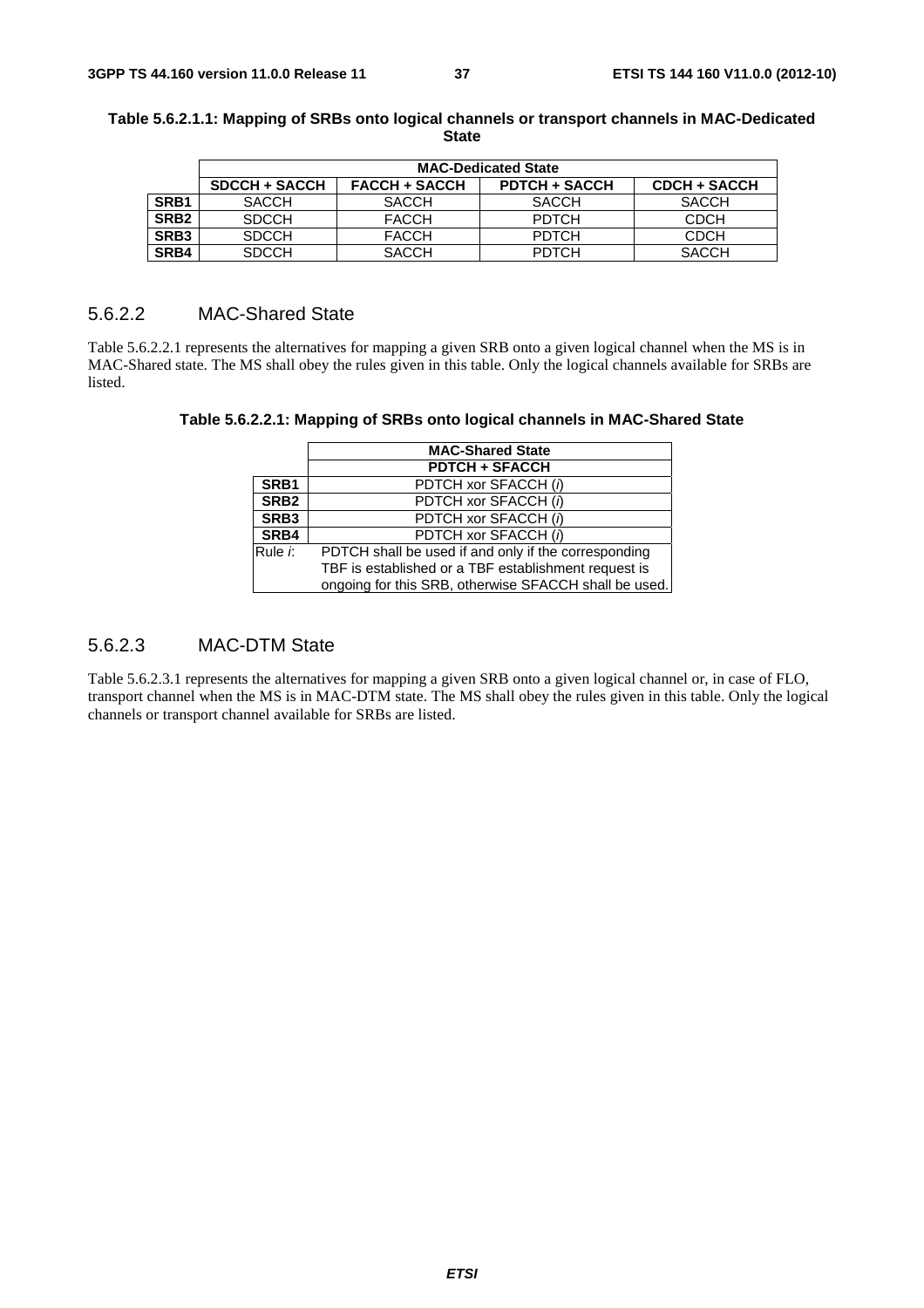|  | Table 5.6.2.3.1: Mapping of SRBs onto logical channels or transport channels in MAC-DTM State |
|--|-----------------------------------------------------------------------------------------------|
|  |                                                                                               |

|                  | <b>MAC-DTM State</b>                                  |  |  |
|------------------|-------------------------------------------------------|--|--|
|                  | (FACCH/H + SACCH/H) + (PDTCH/H (see note) + SFACCH/H) |  |  |
| SRB <sub>1</sub> | SACCH/H                                               |  |  |
| SRB <sub>2</sub> | PDTCH/H xor FACCH/H (ii)                              |  |  |
| SRB <sub>3</sub> | PDTCH/H xor SFACCH/H (i)                              |  |  |
| SRB4             | PDTCH/H xor SFACCH/H (i)                              |  |  |

|                  | <b>MAC-DTM State</b>                               |  |
|------------------|----------------------------------------------------|--|
|                  | (CDCH + SACCH/H) + (PDTCH/H (see note) + SFACCH/H) |  |
| SRB <sub>1</sub> | SACCH/H                                            |  |
| SRB <sub>2</sub> | PDTCH/H xor CDCH (iv)                              |  |
| SRB <sub>3</sub> | PDTCH/H xor SFACCH/H (i)                           |  |
| SRB4             | PDTCH/H xor SFACCH/H (i)                           |  |

|                  | <b>MAC-DTM State</b>                       |  |
|------------------|--------------------------------------------|--|
|                  | (FACCH/F + SACCH/F) + (PDTCH/F + SFACCH/F) |  |
| SRB <sub>1</sub> | SACCH/F                                    |  |
| SRB <sub>2</sub> | FACCH/F xor PDTCH/F (ii)                   |  |
| SRB <sub>3</sub> | PDTCH/F xor SFACCH/F (i)                   |  |
| SRB4             | PDTCH/F xor SFACCH/F (i)                   |  |

|                  | <b>MAC-DTM State</b>                    |  |
|------------------|-----------------------------------------|--|
|                  | (CDCH + SACCH/F) + (PDTCH/F + SFACCH/F) |  |
| SRB <sub>1</sub> | SACCH/F                                 |  |
| SRB <sub>2</sub> | CDCH xor PDTCH/F (iv)                   |  |
| SRB <sub>3</sub> | PDTCH/F xor SFACCH/F (i)                |  |
| SRB4             | PDTCH/F xor SFACCH/F (i)                |  |

|                  | <b>MAC-DTM State</b>                                                    |  |  |
|------------------|-------------------------------------------------------------------------|--|--|
|                  | (PDTCH + SACCH) + (PDTCH + SFACCH)                                      |  |  |
| SRB <sub>1</sub> | <b>SACCH</b>                                                            |  |  |
| SRB <sub>2</sub> | PDTCH (iii)                                                             |  |  |
| SRB <sub>3</sub> | PDTCH xor SFACCH (i)                                                    |  |  |
| SRB4             | PDTCH xor SFACCH (i)                                                    |  |  |
| Rule <i>i</i> :  | PDTCH shall be used if and only if the corresponding TBF is established |  |  |
|                  | or a TBF establishment request is ongoing for this SRB, otherwise       |  |  |
|                  | SFACCH shall be used.                                                   |  |  |
| Rule <i>ii</i> : | PDTCH shall be used if and only if the corresponding TBF is established |  |  |
|                  | or a TBF establishment request is ongoing for SRB2, else FACCH shall    |  |  |
|                  | be used. In case more than one DBPSCHs are assigned, with a mixed       |  |  |
|                  | allocation of TCH(s) and PDTCH(s) (e.g. TCH on one DBPSCH, and          |  |  |
|                  | PDTCH on the other DBPSCH), any ongoing SRB2 transfer shall             |  |  |
|                  | continue in the same TBF mode.                                          |  |  |
| Rule iii:        | PDTCH on SBPSCH shall be used if and only if the corresponding TBF is   |  |  |
|                  | established or a TBF establishment request is ongoing for SRB2, else    |  |  |
|                  | PDTCH on DBPSCH shall be used.                                          |  |  |
| Rule iv:         | PDTCH shall be used if and only if the corresponding TBF is established |  |  |
|                  | or a TBF establishment request is ongoing for SRB2, else CDCH shall be  |  |  |
|                  | used.                                                                   |  |  |
| NOTE:            | Single-slot operation with exclusive allocation.                        |  |  |

# 5.7 Multiplexing principles with Flexible Layer One

## 5.7.1 General

The Flexible Layer One may only be used on DBPSCH in MAC-Dedicated and MAC-DTM states. The allowed channel combinations are defined in 3GPP TS 45.002.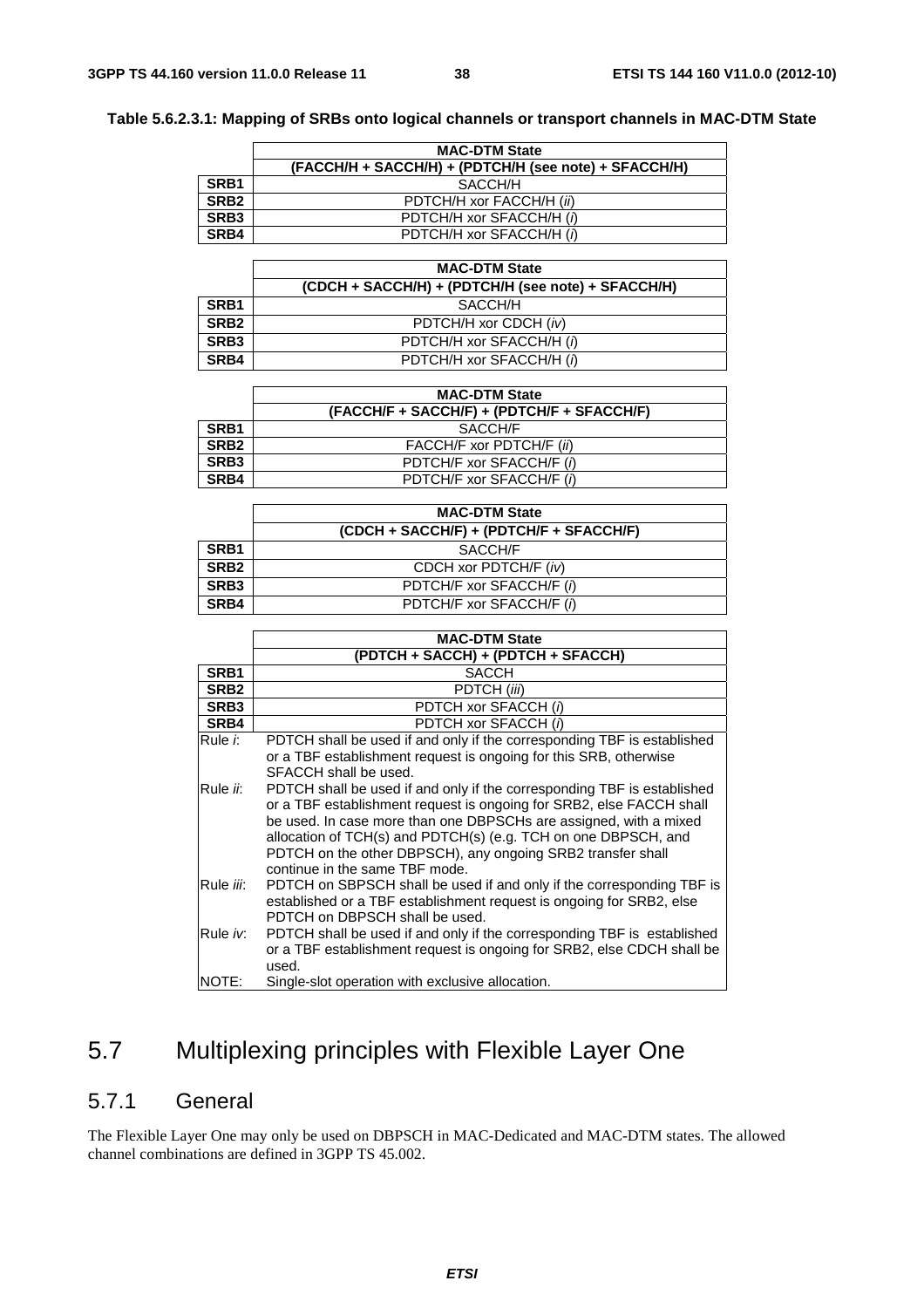Multiplexing of TBFs in UDCH TBF mode or CDCH TBF mode with TBFs in GPRS TBF mode, EGPRS TBF mode, TCH TBF mode or DCCH TBF mode on the same DBPSCH is not allowed with the exceptions of TBFs on SACCH and half-rate configurations.

A mobile station may have up to four simultaneous active transport channels in the same TTI on a DBPSCH (see 3GPP TS 45.002)

## 5.7.2 Mutliplexing between user-plane and control-plane

The figure below illustrates the multiplexing between user-plane and control-plane onto transport channels.

A TBF may send data onto one transport channel at a time per TTI per DBPSCH, following the rules below:

- RLC/MAC blocks for data transfer associated with an SRB shall be sent on CDCH.
- RLC/MAC blocks for data transfer associated with a URB shall be sent on UDCH.
- RLC/MAC blocks for control message transfer shall be sent on ADCH.

There may be up to four simultaneous UDCHs active during the same TTI on a DBPSCH, allowing for transfer of data from four different TBFs during the same TTI.

On a DBPSCH, when either CDCH or ADCH is active during a TTI, no other transport channel may be active at the same time.

NOTE: User-plane and control-plane data are effectively multiplexed on the same DBPSCH on a TTI-basis.



**Figure 5.7.2.1: Control-plane and user-plane multiplexing on transport channels** 

# 6 Paging procedures

## 6.1 General

The Packet Paging procedure is always initiated upon request by RRC. RRC shall provide all the necessary information to construct a PACKET PAGING REQUEST message. The MAC layer shall include in the PACKET PAGING REQUEST message all information received from the RRC layer. A number of mobile stations can be paged in the same paging message.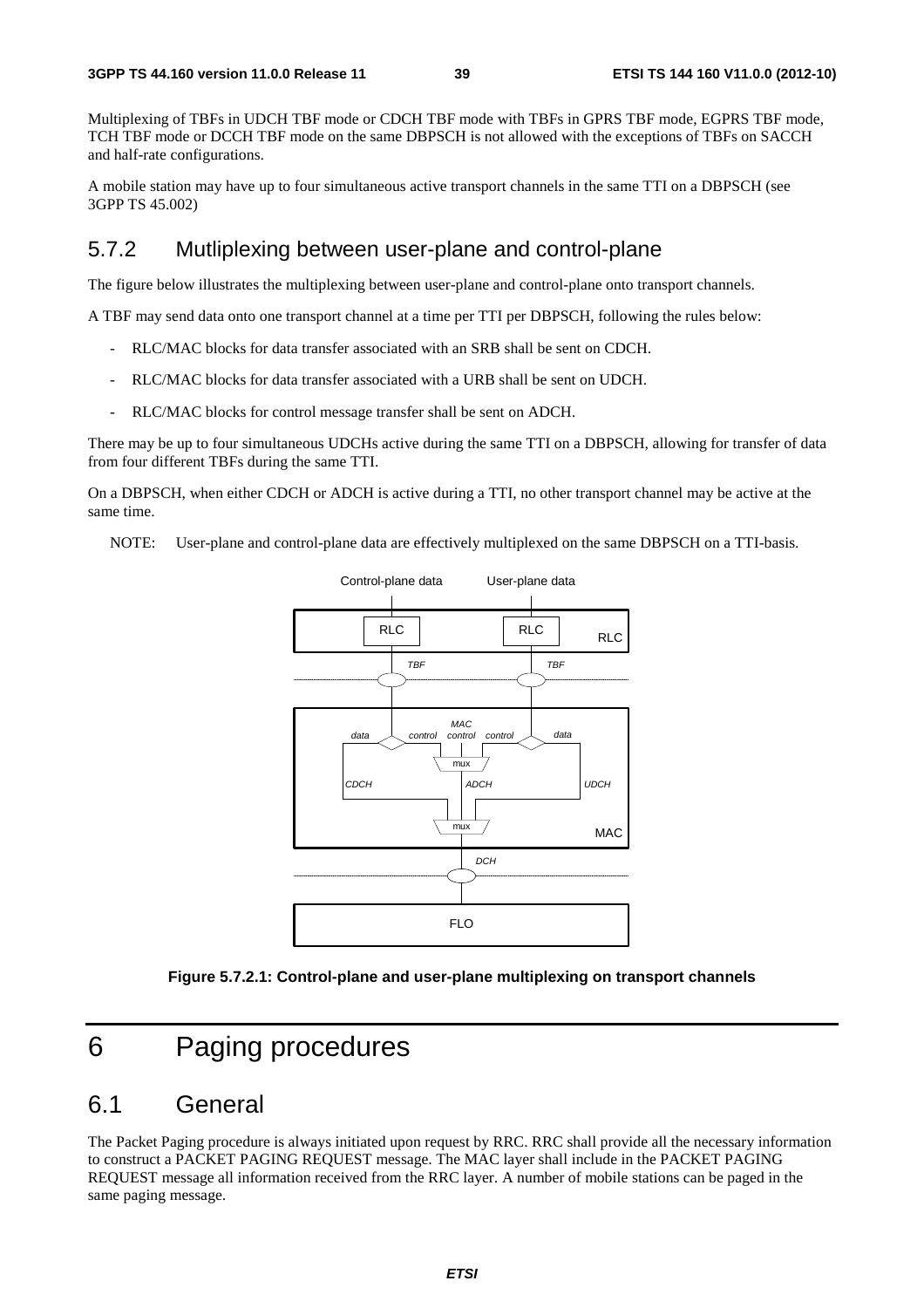On receipt of a PACKET PAGING REQUEST message, the MAC shall forward all received information for this mobile station to RRC.

# 6.2 Paging initiation in MAC-Idle state

In MAC-Idle state and upon request from RRC, the MAC layer initiates the Packet Paging procedure by transmitting a PACKET PAGING REQUEST message on an appropriate paging subchannel on the PCCCH, taking into account the DRX parameters valid for each targeted mobile station (see sub-clause 5.4.1.8).

The following IEs shall be included in the in the PACKET PAGING REQUEST message. RRC determines the values of the IEs (see 3GPP TS 44.118).

MS Identity (IMSI, TMSI, P-TMSI or G-RNTI).

The following IEs may be included in the in the PACKET PAGING REQUEST message. RRC determines which IEs to include and their values (see 3GPP TS 44.118).

- CN domain identity.
- Paging cause.
- Paging Record Type Identifier.

# 6.3 Paging initiation in MAC-Shared state

In MAC-Shared state and upon request from RRC, the MAC layer initiates the paging procedure by transmitting a PACKET PAGING REQUEST message on the PACCH.

The following IEs shall be included in the in the PACKET PAGING REQUEST message. RRC determines the values of the IEs (see 3GPP TS 44.118).

MS Identity (IMSI, TMSI, P-TMSI or G-RNTI).

The following IEs may be included in the in the PACKET PAGING REQUEST message. RRC determines which IEs to include and their values (see 3GPP TS 44.118).

- CN domain identity.
- Paging cause.
- Paging Record Type Identifier.

# 6.4 Reception of PACKET PAGING REQUEST by an MS

Upon reception of a PACKET PAGING REQUEST message on either PCCCH or PACCH, the MAC shall forward all received information for this mobile station to RRC.

# 7 Medium Access Control (MAC) procedures on **PCCCH**

# 7.1 General

The establishment of a Temporary Block Flow (TBF) can be initiated by either the mobile station or the network.

The request for establishment of a TBF using the PCCCH is described in this sub-clause. For mobile stations in MAC-Idle state measurement reports messages are sent on temporary fixed allocations without the establishment of an uplink TBF (see sub-clause 7.4).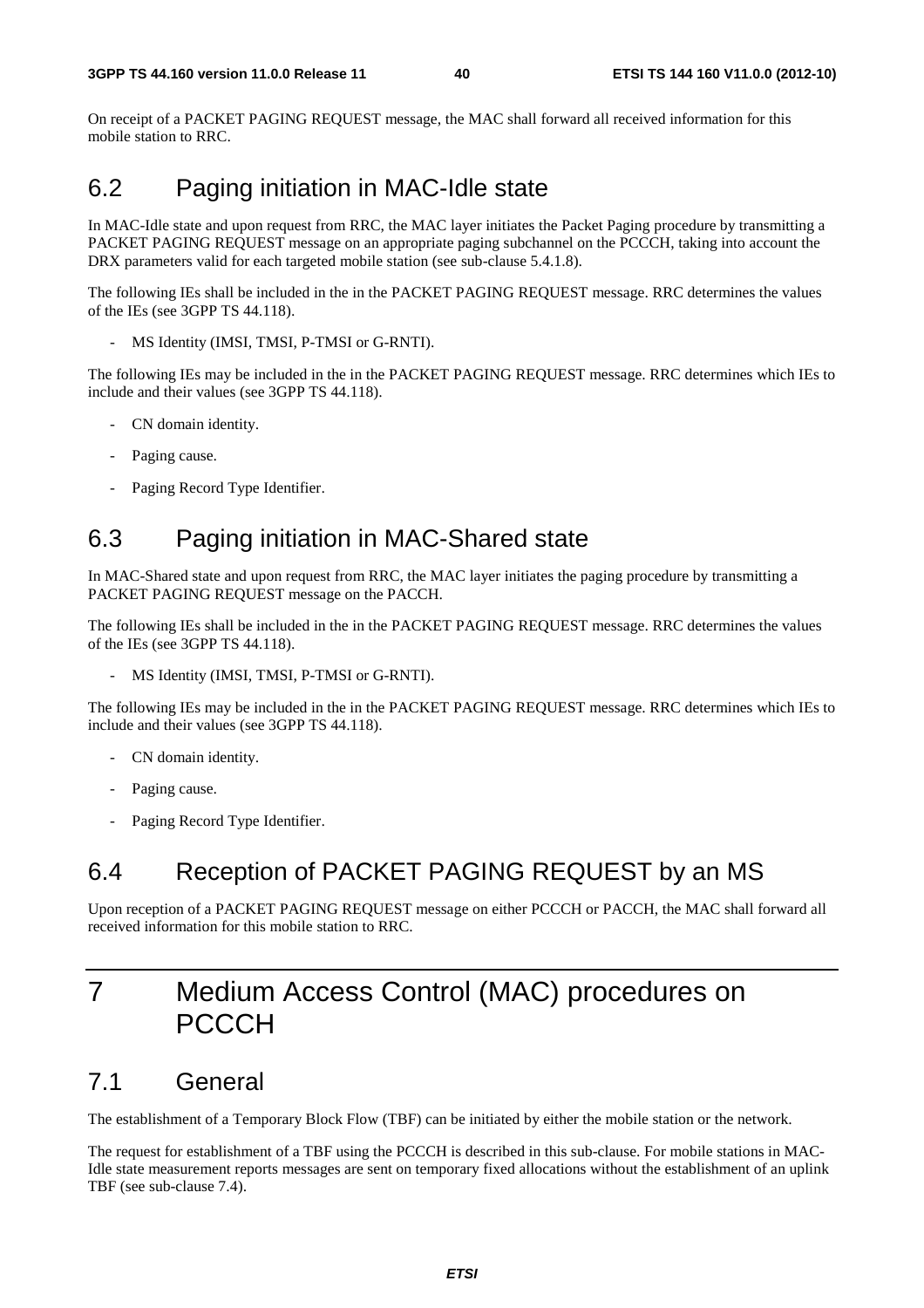# 7.2 TBF establishment initiated by the mobile station on **PCCCH**

# 7.2.1 General

The purpose of the packet access procedure is to establish a TBF to support the transfer of upper-layer PDUs in the direction from the mobile station to the network. Packet access shall be done on PCCCH, as defined in this sub-clause. The packet access can be done in either one phase (sub-clause 7.2.3) or in two phases (sub-clauses 7.2.3 and 7.2.4).

TBF establishment can also be done on PACCH if a TBF for transfer of upper-layer PDUs in the direction from the network to the mobile station is already established (see sub-clause 8.2.2.1.3). TBF establishment can also be done on PACCH if the mobile station is releasing its last TBF for transfer of upper-layer PDUs in the direction from the mobile station to the network and TBF for transfer of upper-layer PDUs in the direction from the network to the mobile station is not established (see sub-clause 10.4.5.5 and sub-clause 10.4.6.4).

If the mobile station is in MAC-Dedicated state the establishment of a TBF shall be performed by the procedures specified in 3GPP TS 44.118.

The packet access procedure is initiated by the mobile station. Initiation is triggered by a request from upper layers to transfer an upper-layer PDU using the primitives that are defined in sub-clause 4.3.

Upon such a request:

- if access to the network is allowed (sub-clause  $7.2.2$ ), the mobile station shall initiate the packet access procedure as defined in sub-clause 7.2.3.1.1;
- otherwise, the MAC sublayer in the mobile station shall reject the request.

## 7.2.2 Permission to access the network

See 3GPP TS 44.060 sub-clause 7.1.1.

## 7.2.3 Initiation of a TBF establishment

## 7.2.3.1 Initiation of the packet access procedure

### 7.2.3.1.1 General

The mobile station shall initiate the packet access procedure by scheduling the sending of (EGPRS) PACKET CHANNEL REQUEST messages on the PRACH corresponding to its PCCCH\_GROUP. The mobile station shall use the last access parameters received on PBCCH. At sending of the first (EGPRS) PACKET CHANNEL REQUEST message, the mobile station shall store the value for the Retry (R) bit to be transmitted in all the subsequent MAC headers for this TBF as 'MS sent channel request message once'. If a second (EGPRS) PACKET CHANNEL REQUEST message is sent, the mobile station shall change the value for the Retry (R) bit to 'MS sent channel request message once or more'.

While waiting for a response to the (EGPRS) PACKET CHANNEL REQUEST message, the mobile station shall monitor the full PCCCH corresponding to its PCCCH\_GROUP. The mobile station shall perform signal strength measurements as they are defined for MAC-Idle state (see 3GPP TS 45.008).

While monitoring the full PCCCH, the mobile station shall decode any occurrence of the PERSISTENCE\_LEVEL parameter included in a message received on PCCCH. When the mobile station receives the PERSISTENCE\_LEVEL parameter, the value of the PERSISTENCE\_LEVEL parameter shall be taken into account at the next (EGPRS) PACKET CHANNEL REQUEST attempt that follows.

The (EGPRS) PACKET CHANNEL REQUEST messages are sent on PRACH and contain an indication of the type of access and parameters required to indicate the mobile station's demand of radio resource.

There are two formats of the PACKET CHANNEL REQUEST message containing either 8 bits or 11 bits of information. The format to be applied on PRACH is controlled by the parameter ACC\_BURST\_TYPE which is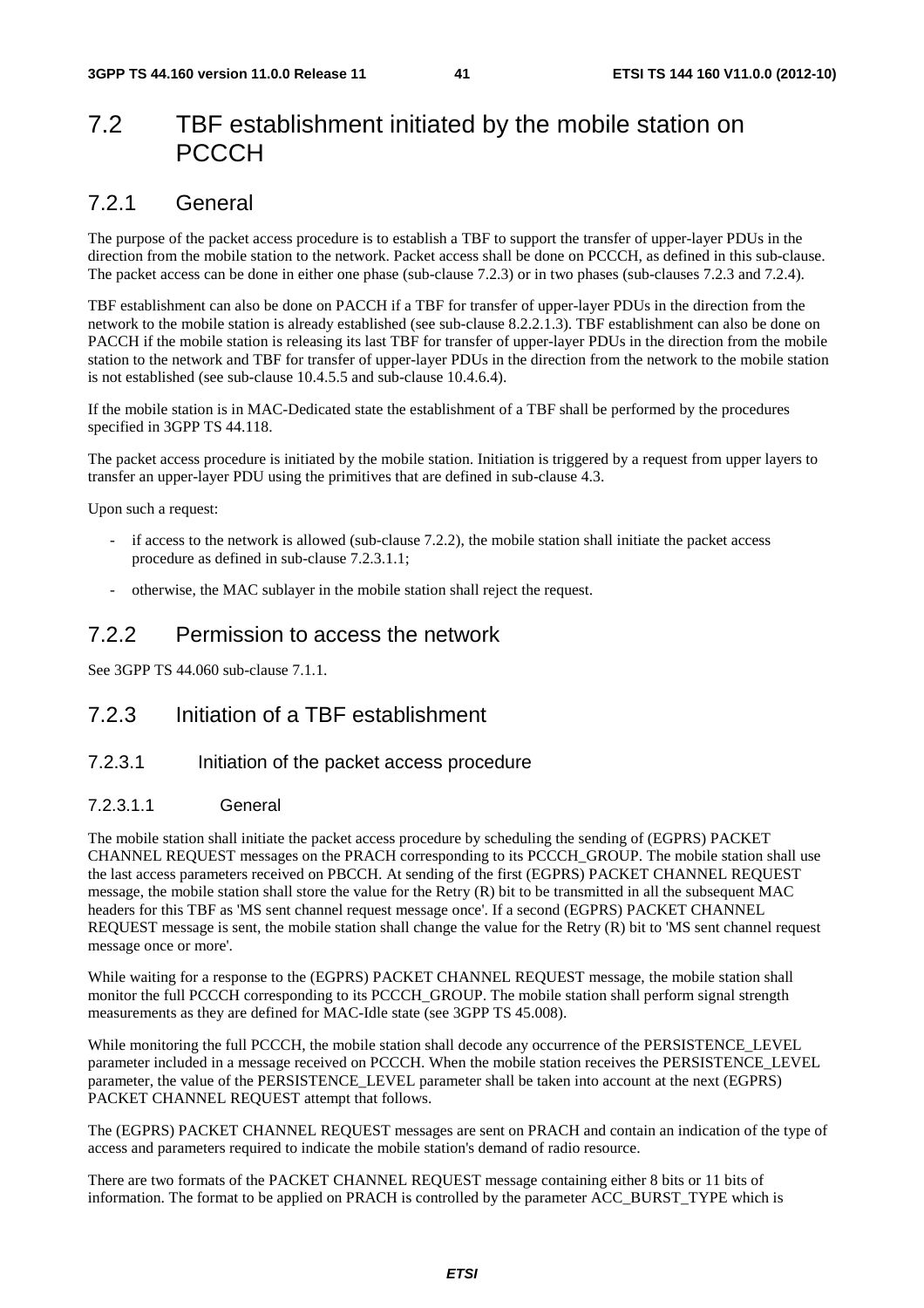broadcast on PBCCH. The cause value to be used in the PACKET CHANNEL REQUEST message for a non-EGPRS TBF mode capable MS depends on the purpose of the packet access procedure as follows:

- If the mobile station intends to use the TBF to send user data it shall determine the RLC mode from the configuration of the radio bearer for which the TBF is to be established. If the requested RLC mode is acknowledged mode, the mobile station shall request either one phase access or two phase access. If the requested RLC mode is unacknowledged mode, the mobile station shall indicate in the PACKET CHANNEL REQUEST message either One phase Access Request in RLC unacknowledged mode or two phase access.
- If the purpose of the packet access procedure is to send a message on SRB1; in this case, the mobile station shall indicate either 'Single Block Without TBF Establishment' or 'One phase Access Request in RLC unacknowledged mode' in the PACKET CHANNEL REQUEST message.
- If the purpose of the packet access procedure is to send a message on SRB2-4 and a dedicated channel is not needed; in this case the mobile station shall indicate 'MM Procedure' in the PACKET CHANNEL REQUEST message.
- If the purpose of the packet access procedure is to send a message on SRB2-4 and a dedicated channel is needed; in this case, the mobile station shall indicate 'Dedicated channel request' in the PACKET CHANNEL REQUEST message
- If the purpose of the packet access procedure is to initiate an Emergency Call; in this case, the mobile station shall indicate 'Emergency Call' in the PACKET CHANNEL REQUEST message.
- If the purpose of the packet access procedure is to request multiple TBFs, the mobile station shall request a two phase access.

EGPRS TBF mode capable MSs shall monitor the GPRS Cell Options IE on the PBCCH(PSI1/PSI13) for the cell's EGPRS capability. In the GPRS Cell Options IE it is also indicated if the EGPRS PACKET CHANNEL REQUEST is supported in the cell.

- If the cell is EGPRS TBF mode capable and EGPRS PACKET CHANNEL REQUEST is supported in the cell the EGPRS PACKET CHANNEL REQUEST messages shall be used at one-phase access attempts (in RLC acknowledged or unacknowledged mode), two-phase access attempts, sending of a message on SRB2-4 if a dedicated channel is needed or initiation of an emergency call. The corresponding cause value shall be used.
- If the cell is EGPRS TBF mode capable and EGPRS PACKET CHANNEL REQUEST messages are not supported in the cell or if the cell is not EGPRS TBF mode capable, the EGPRS TBF mode capable mobile station shall use the PACKET CHANNEL REQUEST message as for non-EGPRS TBF mode capable MSs (see above).

#### 7.2.3.1.2 Access persistence control on PRACH

See 3GPP TS 44.060 sub-clause 7.1.2.1.1.

- 7.2.3.2 Packet assignment procedure
- 7.2.3.2.1 On receipt of a PACKET CHANNEL REQUEST or EGPRS PACKET CHANNEL REQUEST message
- 7.2.3.2.1.1 General

On receipt of a PACKET CHANNEL REQUEST or EGPRS PACKET CHANNEL REQUEST message, the network may assign to the mobile station a radio resource on either one or more SBPSCHs or on one or more DBPSCHs, based on the cause field in the received message. The network shall not assign more than one DBPSCH/S to the mobile station.

#### 7.2.3.2.1.2 Allocation of resource on SBPSCH(s)

See 3GPP TS 44.060 sub-clause 7.1.2.2.1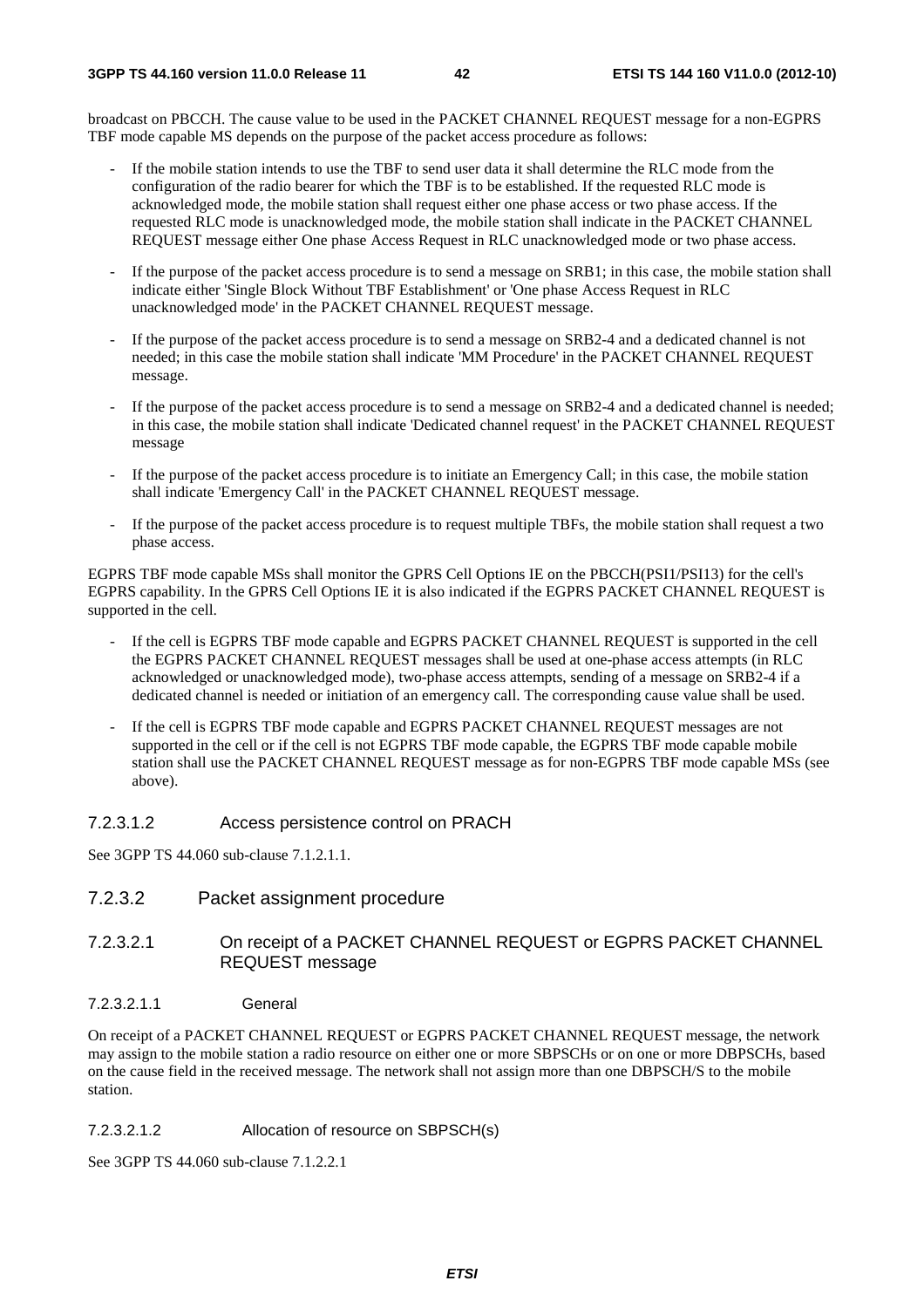#### 7.2.3.2.1.3 Allocation of resource on DBPSCH(s)

When the mobile station has been allocated a resource on one or more DBPSCHs, the allocated dedicated resource is assigned to the mobile station in a PACKET DBPSCH ASSIGNMENT message, sent on any PAGCH block on the same PCCCH on which the network has received the PACKET CHANNEL REQUEST or EGPRS PACKET CHANNEL REQUEST message. The *Packet Request Reference* information element shall be used to address the mobile station and frequency parameters shall be included.

The mobile station may use information received on PBCCH or a previous assignment message to decode the frequency parameters contained in the assignment message. If the mobile station detects an invalid *Frequency Parameters* information element in the assignment message, it shall abort the procedure, if required initiate a partial acquisition of PBCCH information, and may then re-initiate this procedure.

In case the allocated channel type is PDTCH+PACCH+SACCH (see 3GPP TS 44.060), the network shall include the USF value to be used on PDTCH and PACCH in the PACKET DBPSCH ASSIGNMENT message.

On receipt of a PACKET DBPSCH ASSIGNMENT message corresponding to one of its 3 last PACKET CHANNEL REQUEST or EGPRS PACKET CHANNEL REQUEST messages the mobile station shall stop timers T3186 and T3170 if running and stop sending PACKET CHANNEL REQUEST or EGPRS PACKET CHANNEL REQUEST messages. The mobile station shall then switch to the assigned DBPSCH(s), enter the MAC-Dedicated state and proceed with contention resolution of the one phase packet access procedure according to sub-clause 7.2.3.3.2.

When the mobile station switches to the assigned DBPSCH(s), it shall take into account the power control parameters received in downlink SACCH blocks, perform signal strength measurements and apply output power control procedures as they are defined for MAC-Dedicated state (see 3GPP TS 45.008). The mobile station shall not send any measurement reports until contention resolution is complete. It shall follow the procedures in sub-clauses 9 and 11.

7.2.3.2.1.4 Packet access queuing notification procedure

See 3GPP TS 44.060 sub-clause 7.1.2.2.2.

7.2.3.2.1.5 Packet polling procedure

See 3GPP TS 44.060 sub-clause 7.1.2.2.3.

#### 7.2.3.2.1.6 Packet access reject procedure

The network may, as response to a PACKET CHANNEL REQUEST or EGPRS PACKET CHANNEL REQUEST message, send to the mobile station a PACKET ACCESS REJECT message on any PAGCH block on the same PCCCH on which the channel-request message was received. This message contains the request reference with time of reception of the PACKET CHANNEL REQUEST or EGPRS PACKET CHANNEL REQUEST message and optionally a WAIT\_INDICATION field in the *Reject structure* of the PACKET ACCESS REJECT message.

On receipt of a PACKET ACCESS REJECT message containing a *Reject structure* addressed to the mobile station, where the *Packet Request Reference* in the *Reject structure* corresponds to one of the mobile station"s last 3 PACKET CHANNEL REQUEST or EGPRS PACKET CHANNEL REQUEST messages:

- The mobile station shall stop T3186, stop sending PACKET CHANNEL REQUEST or EGPRS PACKET CHANNEL REQUEST messages, start T3172 with the value indicated in the WAIT\_INDICATION field, start T3170 if it has not already been started, and listen to the downlink PCCCH until T3170 expires. During this time, the mobile station shall ignore additional PACKET ACCESS REJECT messages, but on reception of any PACKET UPLINK ASSIGNMENT or PACKET DBPSCH ASSIGNMENT message corresponding to any other of its last 3 PACKET CHANNEL REQUEST or EGPRS PACKET CHANNEL REQUEST messages, the mobile station shall stop T3170, stop T3172, and follow the procedure defined in sub-clause 7.2.3.2.1.
- If no PACKET UPLINK ASSIGNMENT or PACKET DBPSCH ASSIGNMENT message is received before expiration of T3170, the mobile station shall indicate a packet access failure to upper layer and return to *MAC-Idle state.* As an option, the mobile station may stop T3170, indicate a packet access failure to upper layer and return to *MAC-Idle state* as soon as it has received responses from the network on all, or in case more than 3 were sent, the last 3 of its PACKET CHANNEL REQUEST or EGPRS PACKET CHANNEL REQUEST messages.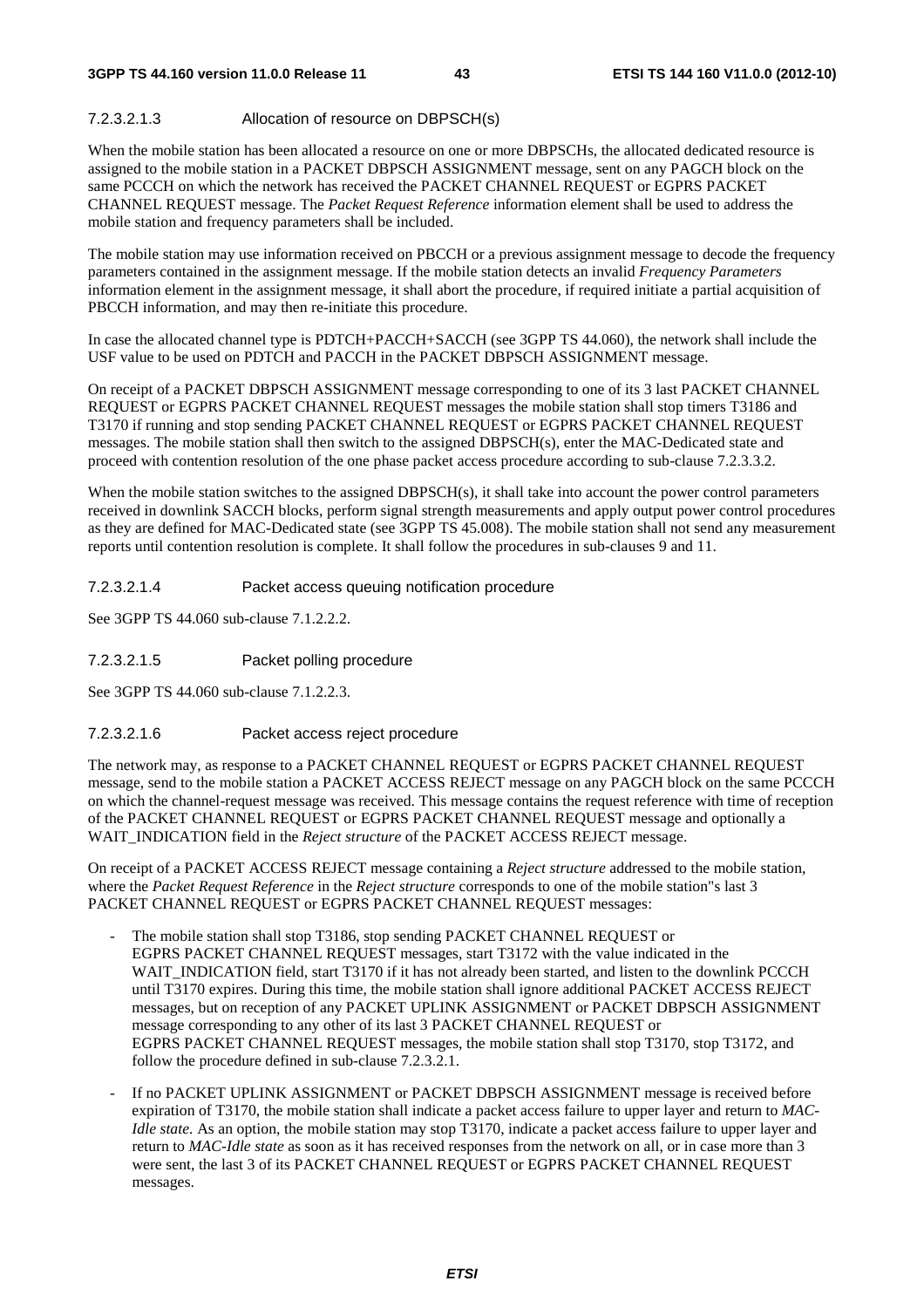- If an erroneous PACKET UPLINK ASSIGNMENT or PACKET DBPSCH ASSIGNMENT message (*e.g.*, the mobile station has been assigned more PDCHs than it supports according to its multislot class) addressed to the mobile station is received before expiration of T3170, the mobile station shall stop T3170 and act as stated in sub-clause 7.2.5.
- If the mobile station receives a PACKET DOWNLINK ASSIGNMENT message, it shall stop T3170 and respond to the message (see sub-clause 7.3.2).
- If the mobile station receives a PACKET DBPSCH ASSIGNMENT message, it shall stop T3170 and respond to the message (see sub-clause 7.3.3).
- The mobile station shall not make a new attempt for packet access in the same cell until T3172 expires, but may attempt packet access in another cell after successful cell reselection for radio-conditions reasons (see 3GPP TS 45.008).
- The value of the WAIT\_INDICATION field (*i.e.*, T3172) relates to the cell from which it was received.

### 7.2.3.3 Contention resolution at one phase access

#### 7.2.3.3.1 Contention resolution at one phase access on SBPSCHs

The G-RNTI is used to uniquely identify the mobile station when sending on uplink. The Radio bearer Id is used to identify the RLC instance to which the RLC/MAC block belongs. Every RLC data block that is sent on the TBF shall include the G-RNTI of the mobile station and the RB Id of the RLC instance being addressed, until the contention resolution is completed on the mobile station side. If MCS-7, MCS-8 or MCS-9 is used for the transmission of the G-RNTI and RB Id in EGPRS TBF mode (i.e. the RLC/MAC block is carrying two RLC data blocks), the G-RNTI and RB Id shall be inserted in both RLC data blocks. The G-RNTI and RB Id shall also be included in the PACKET RESOURCE REQUEST message, if sent during the contention resolution. If ciphering is used, the least significant bit of the uplink HFN of this radio bearer shall be inserted in each RLC data block sent on the TBF and if applicable in the PACKET RESOURCE REQUEST message until the contention resolution is completed on the mobile station side. If the least significant bit of the HFN in the network for the same radio bearer in the same direction is different from the one received from the mobile station, the network shall increase its HFN by one unit.

The retransmission of an RLC data block shall include the G-RNTI and RB Id if the RLC data block was originally transmitted including these fields, also if the retransmission occurs after the completion of the contention resolution.

At sending of the first RLC data block, the mobile station shall stop timer T3164, set counter N3104 to 1, and start timer T3166. The counter N3104 shall be stepped each time the mobile station sends an RLC data block.

The network shall respond by including the G-RNTI in the PACKET UPLINK ACK/NACK message after the first correctly received RLC data block that comprises the G-RNTI and RB Id. In EGPRS TBF mode, the network may instead respond by addressing the mobile station with the TFI of the assigned TBF and including the G-RNTI (in the CONTENTION\_RESOLUTION\_TLLI field) in a PACKET UPLINK ASSIGNMENT message, if the resources allocated for the TBF need to be reallocated (see sub-clause 8.2.2.1.2).

The contention resolution is completed on the network side when the network receives an RLC data block that comprises the G-RNTI value that identifies the mobile station, the RB Id that identifies the RLC instance being addressed and the TFI value associated with the TBF.

The contention resolution is successfully completed on the mobile station side when the mobile station receives a PACKET UPLINK ACK/NACK message addressing the mobile station with the TFI value associated with the uplink TBF and including the same G-RNTI value that the mobile station has included in the RLC header of the first RLC data blocks, or alternatively, in EGPRS TBF mode, a PACKET UPLINK ASSIGNMENT message addressing the mobile station with the TFI value associated with the uplink TBF and including the same G-RNTI value that the mobile station included in the RLC header of the first RLC data blocks. The mobile shall then stop timer T3166 and counter N3104.

The contention resolution has failed on the mobile station side when the counter N3104 reaches its maximum value, or timer T3166 expires. The contention resolution also fails, if the mobile station receives a PACKET UPLINK ACK/NACK message or in EGPRS TBF mode alternatively a PACKET UPLINK ASSIGNMENT message addressing the mobile station with the TFI associated with the uplink TBF and including a G-RNTI value other than that the mobile station included in the RLC header of the first RLC data blocks; in such a case, the mobile station shall not transmit a PACKET CONTROL ACKNOWLEDGEMENT in the uplink radio block specified if a valid RRBP field is received as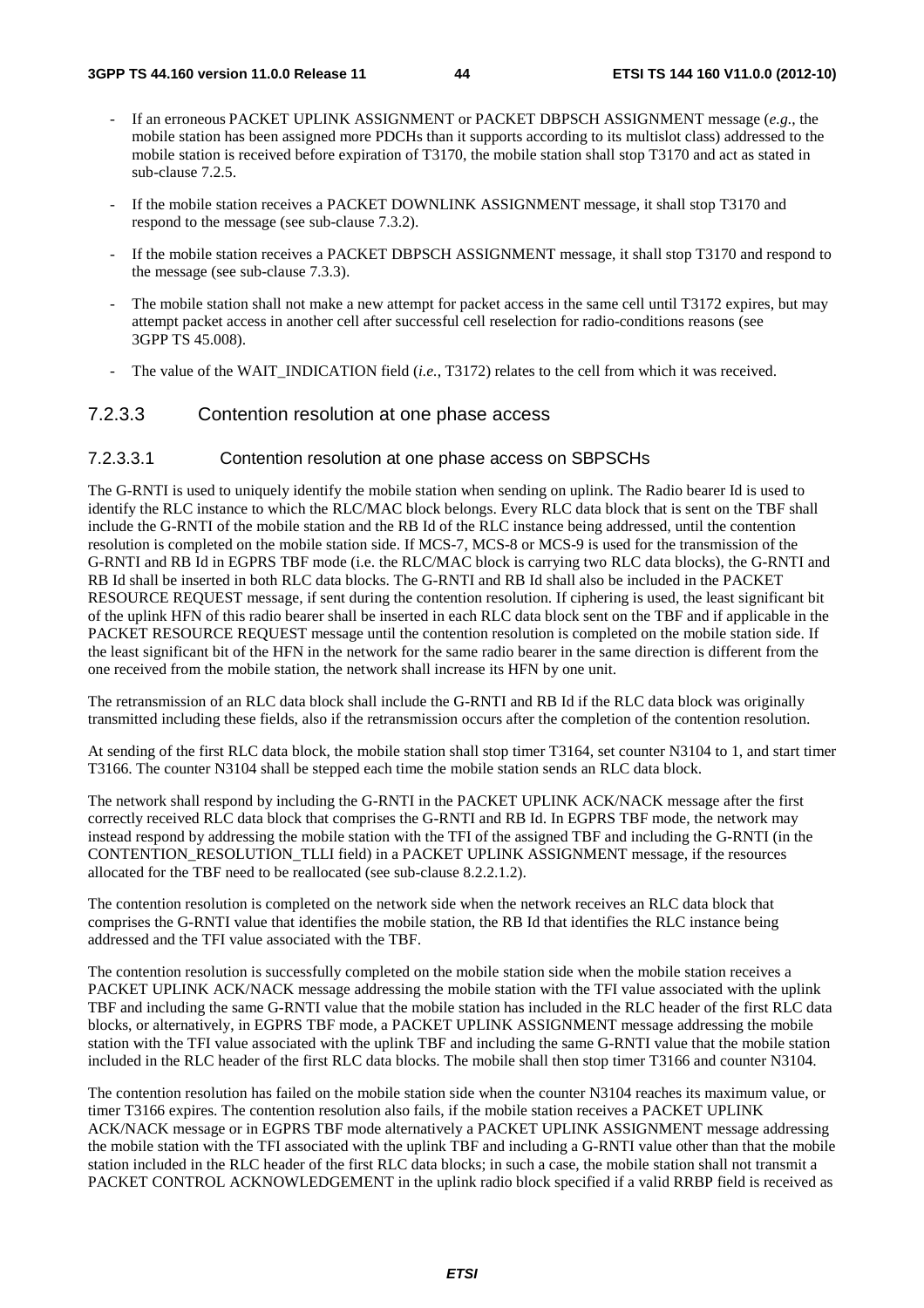part of the PACKET UPLINK ACK/NACK message or in EGPRS TBF mode alternatively as part of the PACKET UPLINK ASSIGNMENT message.

In case of a contention resolution failure on the mobile station side, the mobile station shall reset the counter N3104 and stop timer T3166. The mobile station shall stop transmitting on the TBF and reinitiate the packet access procedure, unless the packet access procedure has already been attempted four times. In that case, a TBF failure has occurred, see sub-clause 7.2.5.

#### 7.2.3.3.2 Contention resolution at one phase access on DBPSCH

7.2.3.3.2.1 General

During contention resolution the mobile station shall only send on the RB for which packet access was initiated via the PCCCH. The RB may be mapped onto a PDTCH, SDCCH or FACCH logical channel.

#### 7.2.3.3.2.2 Contention resolution at one phase access on PDTCH

The G-RNTI is used to identify uniquely the mobile station when sending on uplink. The Radio bearer Id is used to identify the RLC instance to which the RLC/MAC block belongs. Every RLC data block that is sent on any of the mobile station's TBFs, shall include the G-RNTI of the mobile station, until the contention resolution is completed on the mobile station side.

The retransmission of an RLC data block shall include the G-RNTI if the RLC data block was originally transmitted including this field, also if the retransmission occurs after the completion of the contention resolution.

At sending of the first RLC data block, the mobile station shall set counter N3104 to 1, and start timer T3166. The counter N3104 shall be incremented each time the mobile station sends a RLC data block.

The network shall respond by including the G-RNTI in the PACKET UPLINK ACK/NACK message after the first correctly received RLC data block that comprises the G-RNTI and valid RB Id.

The contention resolution is completed on the network side when the network receives an RLC data block that comprises the G-RNTI value that identifies the mobile station, and a valid RB Id that identifies the RLC instance to which the RLC/MAC block belongs.

The contention resolution is successfully completed on the mobile station side when the mobile station receives a PACKET UPLINK ACK/NACK message addressing the mobile station with a valid RBId (contained in the UPLINK TFI field, see 3GPP TS 44.060) and including the same G-RNTI value that the mobile station included in the RLC header of the first RLC data blocks. The mobile station shall then stop timer T3166 and counter N3104.

The contention resolution has failed on the mobile station side when the counter N3104 reaches its maximum value, or timer T3166 expires. The contention resolution also fails, if the mobile station receives a PACKET UPLINK ACK/NACK message addressing the mobile station with a G-RNTI value other than that the mobile station included in the RLC header of the first RLC data blocks; in such a case, the mobile station shall not transmit a PACKET CONTROL ACKNOWLEDGEMENT in the uplink radio block specified if a valid RRBP field is received as part of the PACKET UPLINK ACK/NACK message.

In case of a contention resolution failure on the mobile station side, the mobile station shall reset the counter N3104 and stop timer T3166. The mobile station shall stop transmitting on the TBF and reinitiate the packet access procedure, unless the packet access procedure has already been attempted four times. In that case, a TBF failure has occurred, see sub-clause 7.2.5.

#### 7.2.3.3.2.3 Contention resolution at one phase access on SDCCH or FACCH

The G-RNTI is used to identify uniquely the mobile station when sending on uplink. The Reduced Radio bearer Id is used to identify the RLC instance to which the RLC/MAC block belongs. Every RLC data block that is sent on any of the mobile station's TBFs, shall include the G-RNTI of the mobile station, until the contention resolution is completed on the mobile station side.

The retransmission of an RLC data block shall include the G-RNTI if the RLC data block was originally transmitted including this field, also if the retransmission occurs after the completion of the contention resolution.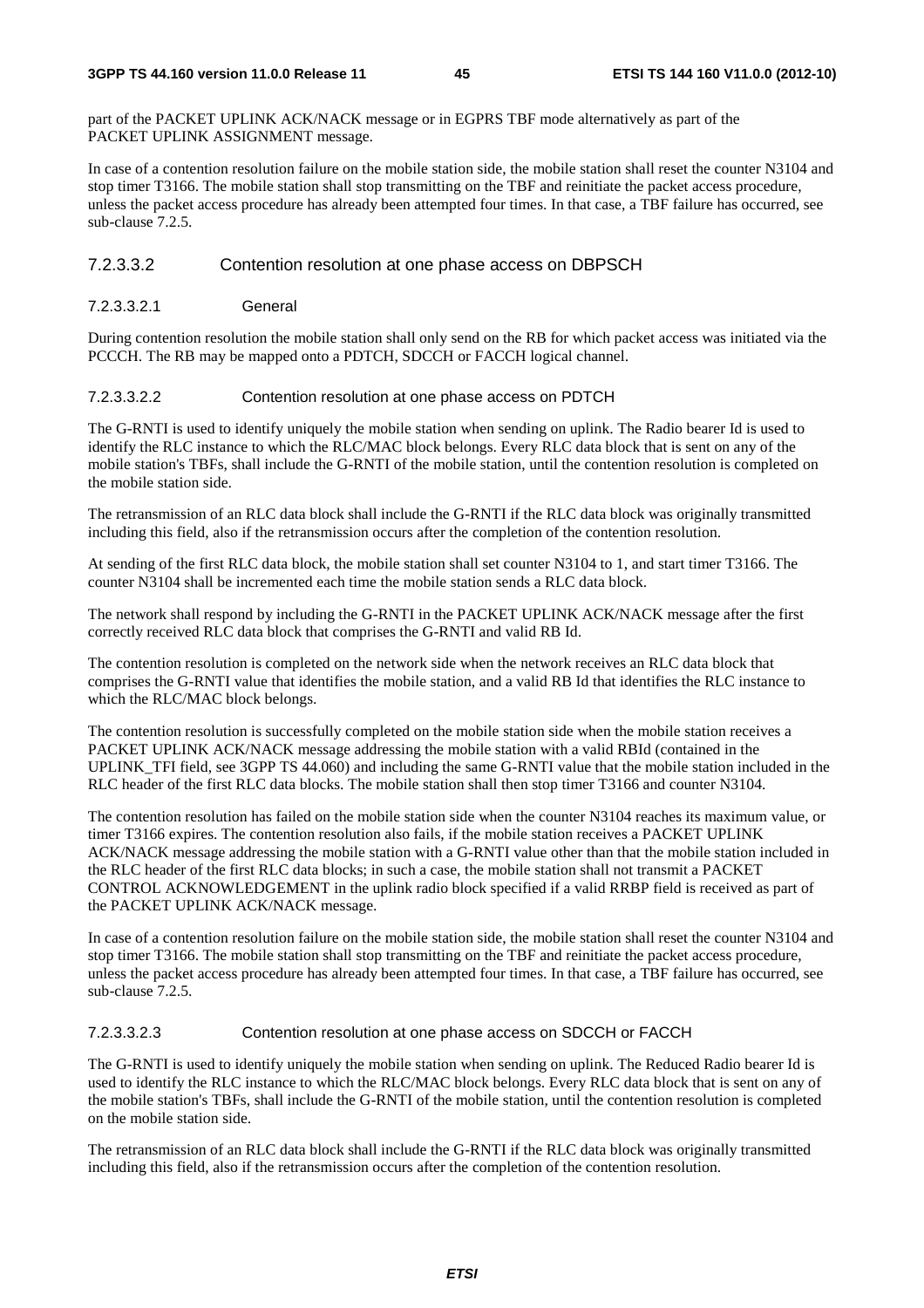At sending of the first RLC data block, the mobile station shall set counter N3104 to 1, and start timer T3166. The counter N3104 shall be incremented each time the mobile station sends a RLC data block.

The network shall respond by including the G-RNTI in the PACKET DBPSCH UPLINK ACK/NACK message after the first correctly received RLC data block that comprises the G-RNTI and valid RRB Id.

The contention resolution is completed on the network side when the network receives an RLC data block that comprises the G-RNTI value that identifies the mobile station, and a valid RRB Id that identifies the RLC instance to which the RLC/MAC block belongs.

The contention resolution is successfully completed on the mobile station side when the mobile station receives a PACKET DBPSCH UPLINK ACK/NACK message addressing the mobile station with a valid RBId (i.e. associated with an assigned RRB Id) and including the same G-RNTI value that the mobile station included in the RLC header of the first RLC data blocks. The mobile station shall then stop timer T3166 and counter N3104.

The contention resolution has failed on the mobile station side when the counter N3104 reaches its maximum value, or timer T3166 expires. The contention resolution also fails, if the mobile station receives a PACKET DBPSCH UPLINK ACK/NACK message addressing the mobile station with a G-RNTI value other than that the mobile station included in the RLC header of the first RLC data blocks; in such a case, the mobile station shall not transmit a PACKET CONTROL ACKNOWLEDGEMENT even if the poll bit is set in the received message.

In case of a contention resolution failure on the mobile station side, the mobile station shall reset the counter N3104 and stop timer T3166. The mobile station shall stop transmitting on the TBF and reinitiate the packet access procedure, unless the packet access procedure has already been attempted four times. In that case, a TBF failure has occurred, see sub-clause 7.2.5.

## 7.2.3.4 RLC/MAC procedures during contention resolution

#### 7.2.3.4.1 RLC/MAC procedures during contention resolution on SBPSCHs

During the contention resolution, the mobile station may receive a non-distribution RLC/MAC control message addressing the mobile station by G-RNTI or the TFI value associated with the uplink TBF. The mobile station shall act on that message using the procedure defined for the message when it is received in MAC-Shared state during operation on an uplink TBF (see sub-clause 8), with the following restrictions:

- The mobile station shall not accept a PACKET MEASUREMENT ORDER message, a PACKET CELL CHANGE ORDER message and a PACKET POWER CONTROL/TIMING ADVANCE message addressing the mobile station with the TFI value associated with the uplink TBF.
- The mobile station shall not accept a PACKET DOWNLINK ASSIGNMENT, a MULTIPLE TBF DOWNLINK ASSIGNMENT, a PACKET TIMESLOT RECONFIGURE or a MULTIPLE TBF TIMESLOT RECONFIGURE message.

If a valid RRBP field is received as part of the RLC/MAC control block and the mobile station acts on the message, then it shall transmit a PACKET CONTROL ACKNOWLEDGEMENT message in the uplink radio block specified (see 3GPP TS 44.060 sub-clause 10.4.5); The mobile station shall not transmit a PACKET CONTROL ACKNOWLEDGEMENT message if it does not act on the received message.

In either case, the mobile station shall continue with the contention resolution on the uplink TBF, till it either completes successfully or fails, or that the uplink TBF is released as a result of the procedure defined for the message that is received.

During the contention resolution at one phase access, the mobile station shall not send a Packet Resource Request message to request the establishment of additional UL TBFs.

#### 7.2.3.4.2 RLC/MAC procedures during contention resolution on DBPSCHs

During the contention resolution, the mobile station may receive a non-distribution RLC/MAC control message addressing the mobile station by G-RNTI, RB Id (PACCH) or the RRB Id (SDCCH or FACCH) value associated with one its uplink TBFs. The mobile station shall act on that message using the procedure defined for the message in subclause 9.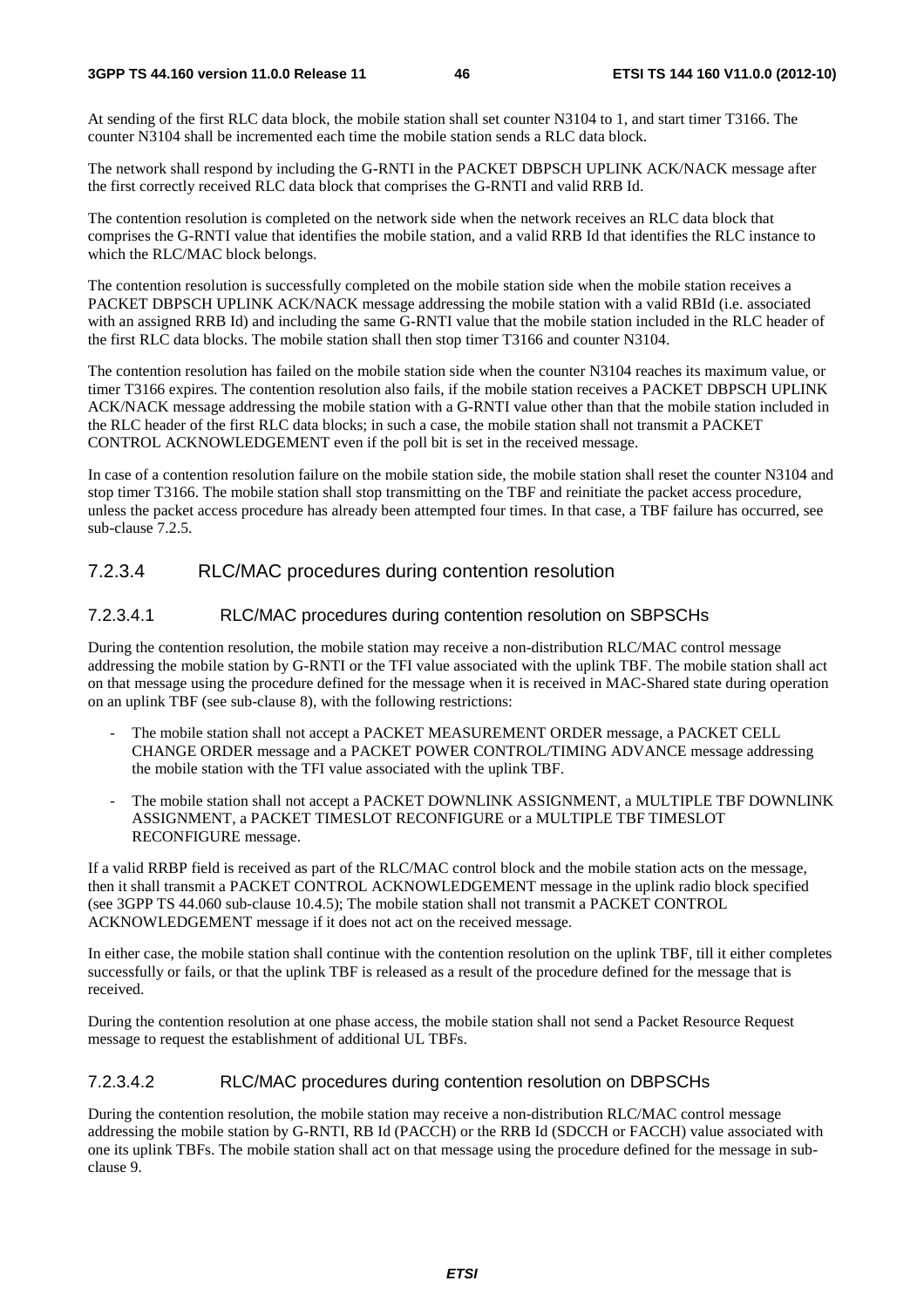If a RLC/MAC control block is received with the poll bitset or with valid RRBP field and the mobile station acts on the message, then it shall transmit a PACKET CONTROL ACKNOWLEDGEMENT message in the next possible uplink occurrence on the same logical channel. The mobile station shall continue with the contention resolution on the uplink TBF, until it either completes successfully or fails, or that the uplink TBF is released through release of the dedicated resource using the CRLC-CONFIG primitive (see sub-clause 4.3.3.1)

## 7.2.3.5 One phase packet access completion

#### 7.2.3.5.1 One phase packet access completion on SBPSCHs

See 3GPP TS 44.060 sub-clause 7.1.2.4.

#### 7.2.3.5.2 One phase packet access completion on DBPSCHs

The one phase packet access procedure is completed upon a successful contention resolution.

#### 7.2.3.6 Timing Advance

#### 7.2.3.6.1 Timing advance on SBPSCHs

See 3GPP TS 44.060 sub-clause 7.1.2.5.

#### 7.2.3.6.2 Timing advance on DBPSCHs

Initial timing advance may be provided in the PACKET DBPSCH ASSIGNMENT message in the TIMING\_ADVANCE\_VALUE field.

## 7.2.4 TBF establishment using two phase access

#### 7.2.4.1 Initiation of the Packet resource request procedure

In the first phase of a two-phase access, the same procedures as for one-phase access shall be used until the network sends to the mobile station a PACKET UPLINK ASSIGNMENT message including a *Single Block Allocation struct* or a *Multi Block Allocation struct.*. The network may only include a *Multi Block Allocation struct* if it sends the PACKET UPLINK ASSIGNMENT message in response to an EGPRS PACKET CHANNEL REQUEST.

A two-phase access may be initiated:

- by the network, by ordering the mobile station to send a PACKET RESOURCE REQUEST message. The order shall be sent implicitly to the mobile station in the PACKET UPLINK ASSIGNMENT message by including a *Single Block Allocation struct* or a *Multi Block Allocation struct*;
- by a mobile station, by requiring a two-phase access in the PACKET CHANNEL REQUEST or EGPRS PACKET CHANNEL REQUEST message. If access is granted, the network shall order the mobile station to send a PACKET RESOURCE REQUEST message. The order shall be sent implicitly to the mobile station in the PACKET UPLINK ASSIGNMENT message by including a *Single Block Allocation struct* or a *Multi Block Allocation struct*.

When the mobile station has received the PACKET UPLINK ASSIGNMENT message, it shall respond with a PACKET RESOURCE REQUEST message in the first allocated radio block. If the network allocated more than a single radio block, the mobile station shall send any of the following in each additional block:

- Another control block (*e.g.*, a PACKET UPLINK DUMMY CONTROL BLOCK or a PACKET MEASUREMENT REPORT message); however, the mobile station shall not send an ADDITIONAL MS RADIO ACCESS CAPABILITIES message or a PACKET RESOURCE REQUEST message.
- Nothing.

The mobile station may request the establishment of multiple UL TBFs in the PACKET RESOURCE REQUEST message. The *MS Radio Access Capability* IE shall not be included in the PACKET RESOURCE REQUEST message.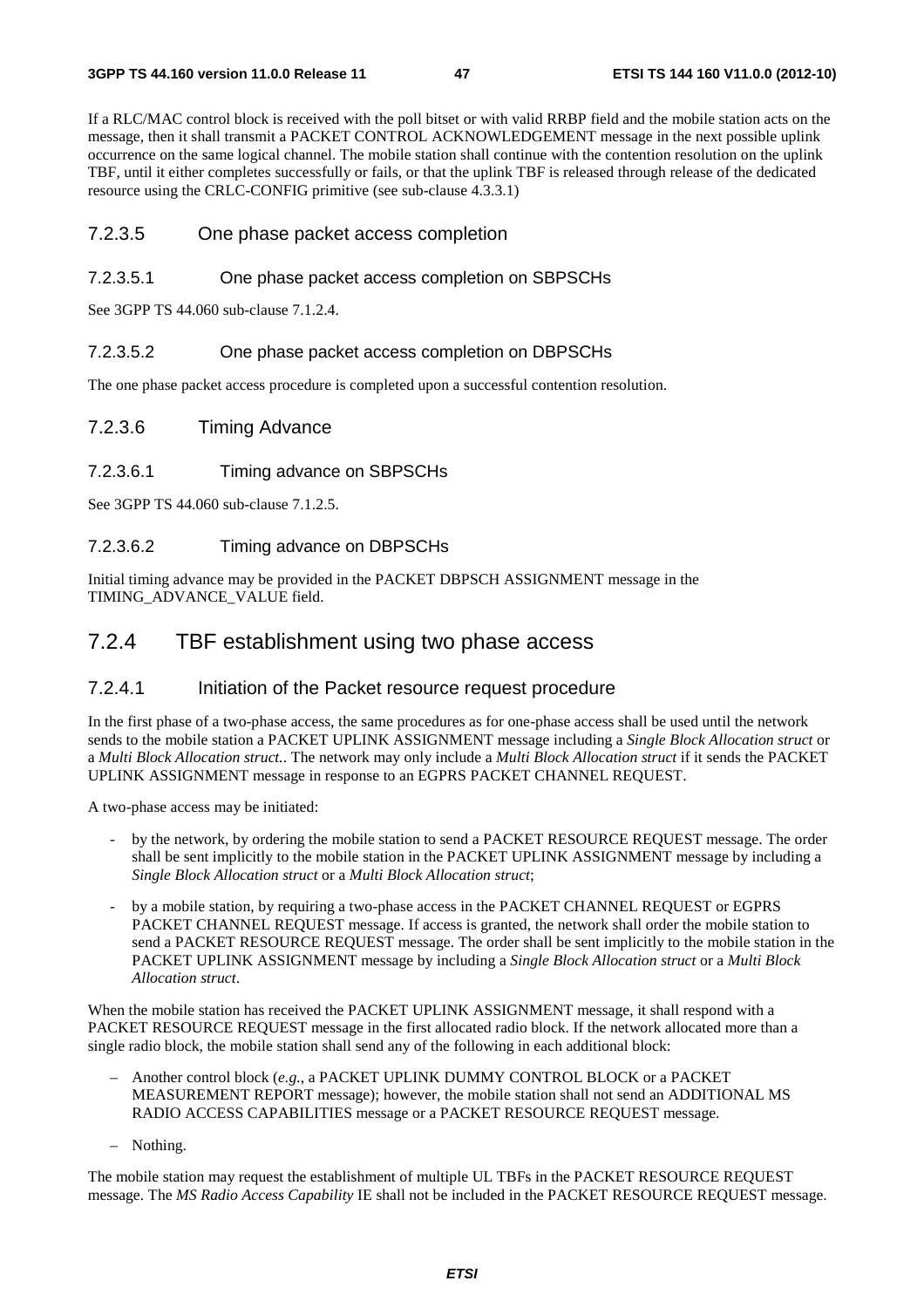If ciphering is used, the least significant bit of the uplink HFN of the radio bearer for which radio resources are requested, shall be inserted in the PACKET RESOURCE REQUEST message. If the least significant bit of the HFN in the network for the same radio bearer in the same direction is different from the one received from the mobile station, the network shall increase its HFN by one unit.

When the mobile station switches to the assigned PDCH, it shall take the power control parameters received in the PACKET UPLINK ASSIGNMENT message into account, perform signal strength measurements and apply output power control procedures as they are defined for MAC-Shared state (see 3GPP TS 45.008).

At sending of the PACKET RESOURCE REQUEST message, the mobile station shall start timer T3168 for each of the radio bearers for which resources were requested. Furthermore, the mobile station shall not respond to PACKET DOWNLINK ASSIGNMENT or MULTIPLE TBF DOWNLINK ASSIGNMENT messages - but may acknowledge such messages if they contain a valid RRBP field - while timer T3168 is running, before contention resolution is completed on the mobile station side.

The mobile station may indicate in the PACKET RESOURCE REQUEST message the number of octets of user data it has to transfer.

#### 7.2.4.2 Packet resource assignment for uplink procedure

7.2.4.2.1 (void)

#### 7.2.4.2.2 On receipt of a PACKET RESOURCE REQUEST message

On receipt of a PACKET RESOURCE REQUEST message, the network shall respond by sending a PACKET UPLINK ASSIGNMENT or MULTIPLE TBF UPLINK ASSIGNMENT message (radio resources assignment on one or more PDCHs to be used by the mobile station for the TBF in EGPRS or GPRS TBF mode) or a PACKET ACCESS REJECT message to the mobile station on PACCH on the same PDCH on which the mobile station has sent the PACKET RESOURCE REQUEST message. These messages may only be for a subset of the resources requested in the PACKET RESOURCE REQUEST message. For the resource requests that have not been processed by the first assignment or reject message, additional PACKET UPLINK ASSIGNMENT, MULTIPLE TBF UPLINK ASSIGNMENT or PACKET ACCESS REJECT messages may be sent to the mobile station on the PACCH to which the mobile station has been assigned.

On receipt of a PACKET UPLINK ASSIGNMENT or MULTIPLE TBF UPLINK ASSIGNMENT message the mobile station shall switch to the assigned PDCHs. If dynamic or extended dynamic allocation is assigned then start timer T3164 for each of the TBFs that have been assigned resources.

At sending of the first RLC data block on a TBF, the mobile station shall stop timer T3164 for that TBF.

The mobile station may use information received on PBCCH or a previous assignment message to decode the frequency parameters contained in the assignment message. If the mobile station detects an invalid Frequency Parameters information element in the assignment message, it shall abort the procedure, if required initiate a *partial acquisition* of PBCCH information, and may then re-initiate the access on the PRACH.

On receipt of a PACKET ACCESS REJECT message that contains a Reject structure addressed to the mobile station, the mobile station shall stop timer T3168 and indicate a packet access failure to upper layer for those TBFs identified as rejected in the message.

If the PACKET ACCESS REJECT message contains a WAIT\_INDICATION field in a Reject structure addressed to the mobile station, the mobile station shall start timer T3172 with the indicated value (Wait Indication). The mobile station is not allowed to make a new attempt for packet access in the same cell until all instances of timer T3172 expires, but may attempt packet access in another cell after successful cell reselection.

## 7.2.4.3 Contention resolution at two phase access

The contention resolution is completed on the network side when the network receives a G-RNTI value identifying the mobile station, as part of the contention resolution procedure on the TBF.

The contention resolution is completed on the mobile station side when the mobile station receives a PACKET UPLINK ASSIGNMENT message or MULTIPLE TBF UPLINK ASSIGNMENT message with the same G-RNTI as the mobile station has included in the PACKET RESOURCE REQUEST message and assigning resource to at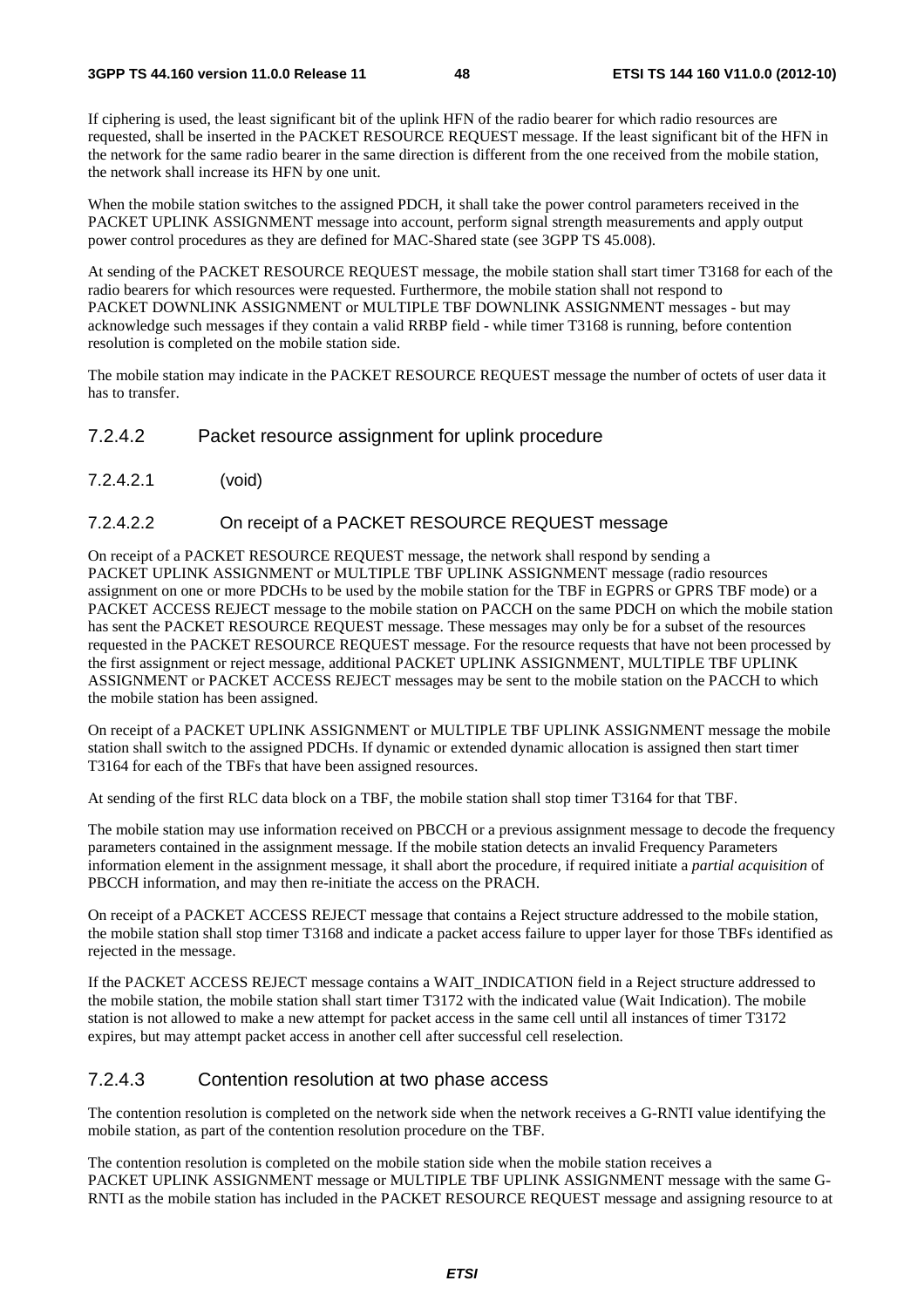least one radio bearer that requested resource in the PACKET RESOURCE REQUEST message. The mobile station shall then stop timer T3168 for each radio bearer for which resource is granted. It does not include its G-RNTI in any RLC data block.

The contention resolution has failed on the mobile station side when the mobile station does not receive a PACKET UPLINK ASSIGNMENT message or MULTIPLE TBF UPLINK ASSIGNMENT message with its G-RNTI, assigning resource to at least one radio bearer that requested resource in the PACKET RESOURCE REQUEST message, before expiry of timer T3168. The mobile station shall then reinitiate the packet access procedure unless the packet access procedure has already been attempted four times. In that case, TBF failure has occurred for all of the requested TBF(s) and an RLC/MAC error should be reported to the higher layer for each of the radio bearers that requested resources.

On expiry of an instance of timer T3168 after contention resolution is completed on the mobile station side, TBF establishment for the corresponding radio bearer has failed. In that case the mobile station shall reinitiate resource request for that radio bearer using the procedures described in sub-clause 8.2.2.1.2

## 7.2.4.4 Two phase packet access completion

See 3GPP TS 44.060 sub-clause 7.1.3.4.

### 7.2.4.5 Timing Advance

See 3GPP TS 44.060 sub-clause 7.1.3.5.

## 7.2.5 Abnormal cases

If a failure occurs on the mobile station side of the new TBF before the mobile station has successfully completed contention resolution, the newly reserved resources are released; the subsequent behaviour of the mobile station depends on the type of failure and previous actions.

- If the failure is due to a G-RNTI mismatch, or to the expiry of timers T3166 or T3168, or to the fact that the counter N3104 reaches its maximum value in the contention resolution procedure, and repetition as described in sub-clauses 7.2.3.3, 3GPP TS 44.060 sub-clause 7.1.3.2.1 or sub-clause 7.1.3.3 has been performed, the mobile station shall return to MAC-Idle state, notify higher layer (TBF establishment failure), transactions in progress shall be aborted and cell reselection may take place, unless the failure takes place during a Packet Cell Change Order procedure, in which case the mobile behaviour shall be as described in the Abnormal cases of theNetwork controlled cell reselection procedure in 3GPP TS 44.060 sub-clause 8.4.2.
- If the mobile station has been assigned more PDCHs than it supports according to its MS multislot class, the mobile station shall reinitiate the packet access procedure unless the packet access procedure has already been attempted four times. In that case, TBF failure has occurred.
- If the information in the PACKET UPLINK ASSIGNMENT message does not properly specify an uplink PDCH or violates the mobile station's multislot capabilities, the mobile station shall reinitiate the packet access procedure unless the packet access procedure has already been attempted four times. In that case, TBF failure has occurred.
- If the mobile station has been assigned more than one DBPSCH/S, the mobile station shall reinitiate the packet access procedure unless the packet access procedure has been attempted four times. In that case, TBF failure has occurred.
- If the information in the PACKET DBPSCH ASSIGNMENT message does not properly specify a DBPSCH or violates the mobile station's multislot capabilities, the mobile station shall reinitiate the packet access procedure (i.e. using access cause "dedicated channel request") unless the packet access procedure has already been attempted four times. In that case, TBF failure has occurred.
- If the mobile station has been assigned a TCH that it does not support (e.g. using 8-PSK), the mobile station shall return to MAC-Idle state and notify higher layers (TBF establishment failure).
- If the information in the MULTIPLE TBF UPLINK ASSIGNMENT message does not properly specify an uplink PDCH or violates the mobile station's multislot capabilities, the mobile station shall reinitiate the packet access procedure for each of the TBFs for which there is an error unless the procedure has already been attempted 4 times for the TBF. In that case, TBF failure has occurred.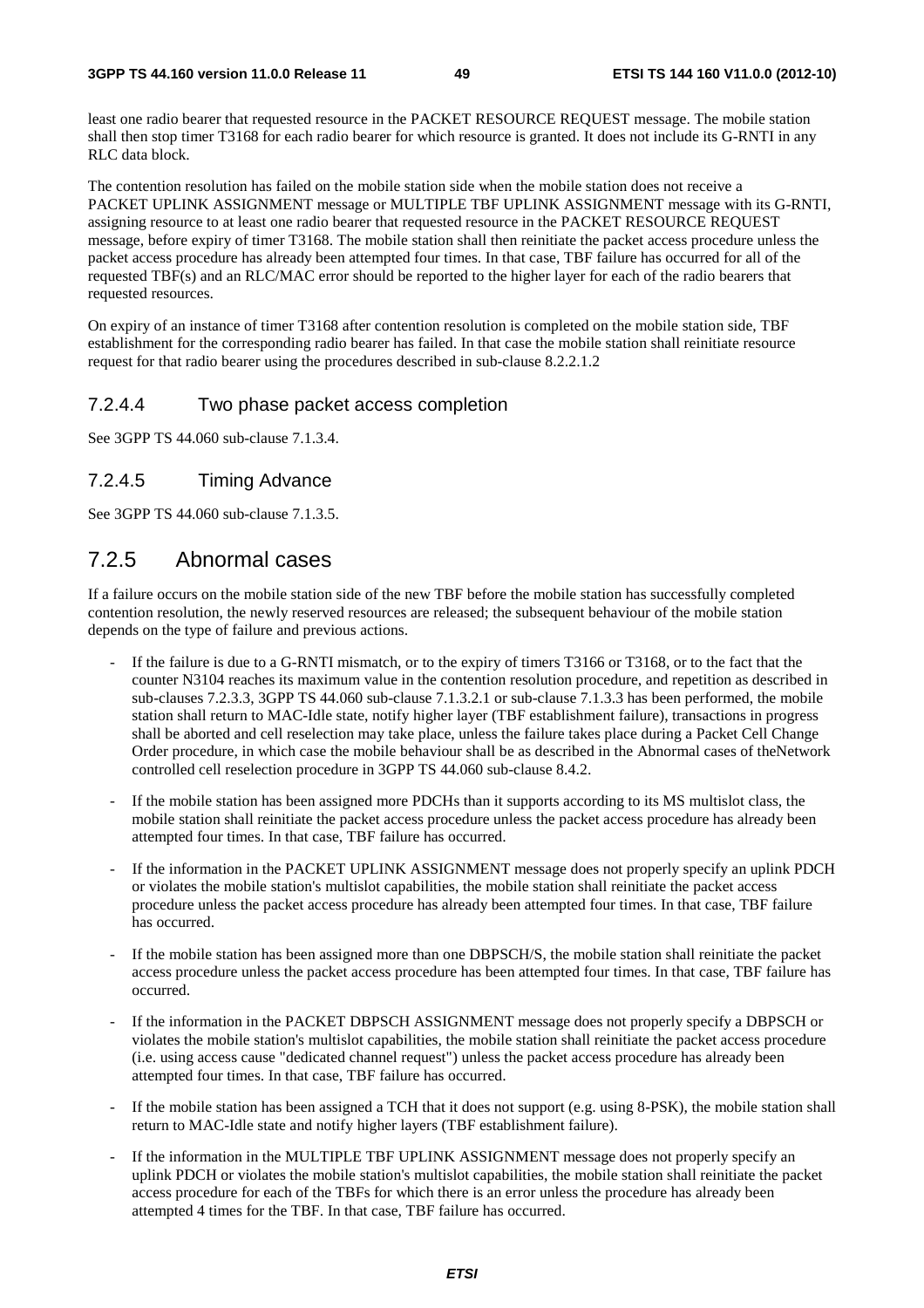- If the MULTIPLE TBF UPLINK ASSIGNMENT message contains assignments for radio bearers for which a TBF was not requested, the mobile station shall not act upon these assignments. The mobile station shall act upon the valid assignments.
- If the MULTIPLE TBF UPLINK ASSIGNMENT message contains assignments such that more than one RB is mapped onto one TBF, then TBF failure has occurred for each of the RBs that are mapped onto the same TBF.
- If the mobile station has been assigned a TBF in EGPRS mode and the MS does not support EGPRS, or has been assigned an MCS (e.g. 8-PSK in the Uplink) that the MS does not support, the MS shall return to MAC-Idle state and notify higher layers (TBF establishment failure).
- On expiry of timer T3164, the mobile station shall reinitiate the packet access procedure for the related RB unless the packet access procedure has already been attempted four times for this RB, in which case the mobile station shall notify higher layers of TBF establishment failure. If the mobile station has no remaining TBFs it shall return to MAC-Idle state.
- If the failure is due to any other reason, the mobile station shall return to MAC-Idle state, notify higher layer (TBF establishment failure), transactions in progress shall be aborted and cell reselection continues.

# 7.3 TBF establishment initiated by the network on PCCCH

## 7.3.1 General

The purpose of network initiated TBF establishment is to establish a TBF to support the transfer of upper layer PDUs in the direction from the network to the mobile station. The procedure may be entered when the mobile station is in MAC-Idle state. Network initiated TBF establishment can also be done on PACCH if a TBF for transfer of upper layer PDUs in the direction from the mobile station to the network is already established (sub-clause 8.2.3.5).

If the mobile station is in MAC-Dedicated state the establishment of a TBF shall be performed by procedures that are specified in 3GPP TS 44.118.

# 7.3.2 Entering the MAC-Shared state

## 7.3.2.1 General

The procedure is triggered by a request from upper layers on the network side to transfer an upper layer PDU to a mobile station in MAC-Idle state. The request is implicit when receiving an upper layer PDU to a mobile station not already having any assigned radio resources. Upon such a request, the network shall initiate a packet downlink assignment procedure as defined in sub-clause 7.3.2.2.

## 7.3.2.2 Packet downlink assignment procedure

### 7.3.2.2.1 Packet downlink assignment procedure

See 3GPP TS 44.060 sub-clause 7.2.1.1.

#### 7.3.2.2.2 HFN synchronization

If ciphering is used, the least significant bit of the downlink HFN of this radio bearer shall be inserted in the PACKET DOWNLINK ASSIGNMENT message sent in the packet downlink assignment procedure (see sub-clause 7.3.2.2.1). If the least significant bit of the HFN in the mobile station for the same radio bearer in the same direction is different from the one received from the network, the mobile station shall increase its HFN by one unit.

### 7.3.2.3 Packet downlink assignment procedure completion

See 3GPP TS 44.060 sub-clause 7.2.1.2.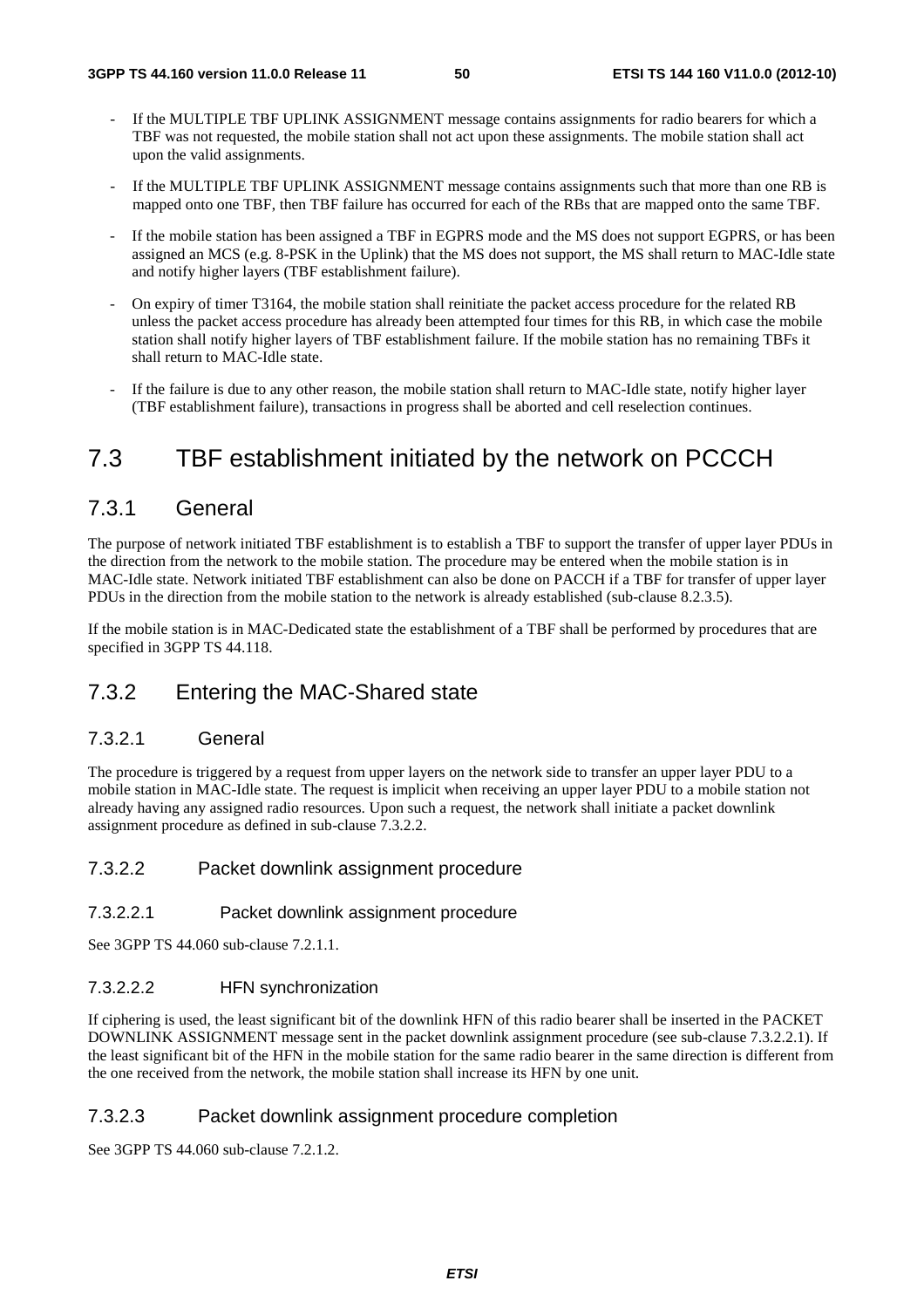## 7.3.2.4 Packet polling procedure

See 3GPP TS 44.060 sub-clause 7.2.1.3.

## 7.3.2.5 Abnormal cases

See 3GPP TS 44.060 sub-clause 7.2.2.

# 7.3.3 Entering the MAC-Dedicated state

## 7.3.3.1 General

The procedure is triggered by a request from upper layers on the network side to transfer an upper layer PDU to a mobile station in MAC-Idle state. The request is implicit when receiving an upper layer PDU to a mobile station not already having any assigned radio resources and the request requires dedicated resources. Upon such a request, the network shall initiate a packet DBPSCH assignment procedure as defined in sub-clause 7.3.3.2.

## 7.3.3.2 Packet DBPSCH assignment procedure

The network may assign a radio resource on one or more DBPSCHs to be used for the TBF. The amount of radio resources to be reserved is a network dependent choice. The network shall not assign radio resources on more than one DBPSCH/S to the TBF.

The allocated radio resource is assigned to the mobile station in a PACKET DBPSCH ASSIGNMENT message to the mobile station. The PACKET DBPSCH ASSIGNMENT message is transmitted on the PCCCH timeslot corresponding to the PCCCH group the mobile station belongs to. The appropriate PCCCH group is calculated from the IMSI (see 3GPP TS 45.002). The behaviour of the network when the IMSI is not provided by the upper layers is implementation dependent for the calculation of the PCCCH group where the PACKET DBPSCH ASSIGNMENT message has to be sent. If the mobile station is in non-DRX mode or if the IMSI or the DRX parameters are not provided by the upper layers, there is no further restriction on what part of the downlink PCCCH timeslot this PACKET DBPSCH ASSIGNMENT message can be sent, provided that this part corresponds to one or more blocks where paging may appear. If the mobile station applies DRX, this message shall be sent in one or more PCCCH block(s) corresponding to a paging group determined for the mobile station in MAC-Idle state (see 3GPP TS 45.002). The multislot capabilities of the mobile station shall be considered.

Initial timing advance can be provided in the PACKET DBPSCH ASSIGNMENT message as Timing Advance Value field. For the case where Timing Advance Value is not provided in the assignment message, the mobile station is not allowed to send normal bursts (e.g. PACKET DOWNLINK ACK/NACK message) on the uplink until it receives a valid timing advance on the SACCH.

The mobile station shall use information received on the PBCCH to decode the channel descriptions contained in the assignment. If frequency hopping is applied, the mobile station shall use the last CA received on PBCCH to decode the Mobile Allocation. Alternatively, the network may provide a Mobile Allocation in the assignment. The radio resource is assigned to the mobile station in a PACKET DBPSCH ASSIGNMENT message. On receipt of a PACKET DBPSCH ASSIGNMENT message, the mobile station shall switch to the assigned DBPSCHs.

If the mobile station receives more than one PACKET DBPSCH ASSIGNMENT message while it monitors the PCCCH, it shall act upon the most recently received message and shall ignore the previous message.

When the PACKET DBPSCH ASSIGNMENT message is received the mobile station shall switch to the assigned DBPSCH(s), start timer T3190 and enters the MAC-Dedicated state. The timer T3190 is restarted when receiving the first valid RLC data block addressed to itself.

When the mobile station switches to the assigned DBPSCHs, it shall take the power control parameters received in the PACKET DBPSCH ASSIGNMENT message into account, perform signal strength measurements and apply output power control procedures as they are defined for MAC-Dedicated state (see 3GPP TS 45.008).

On expiry of timer T3190, the mobile station shall abort the procedure and return to MAC-Idle state.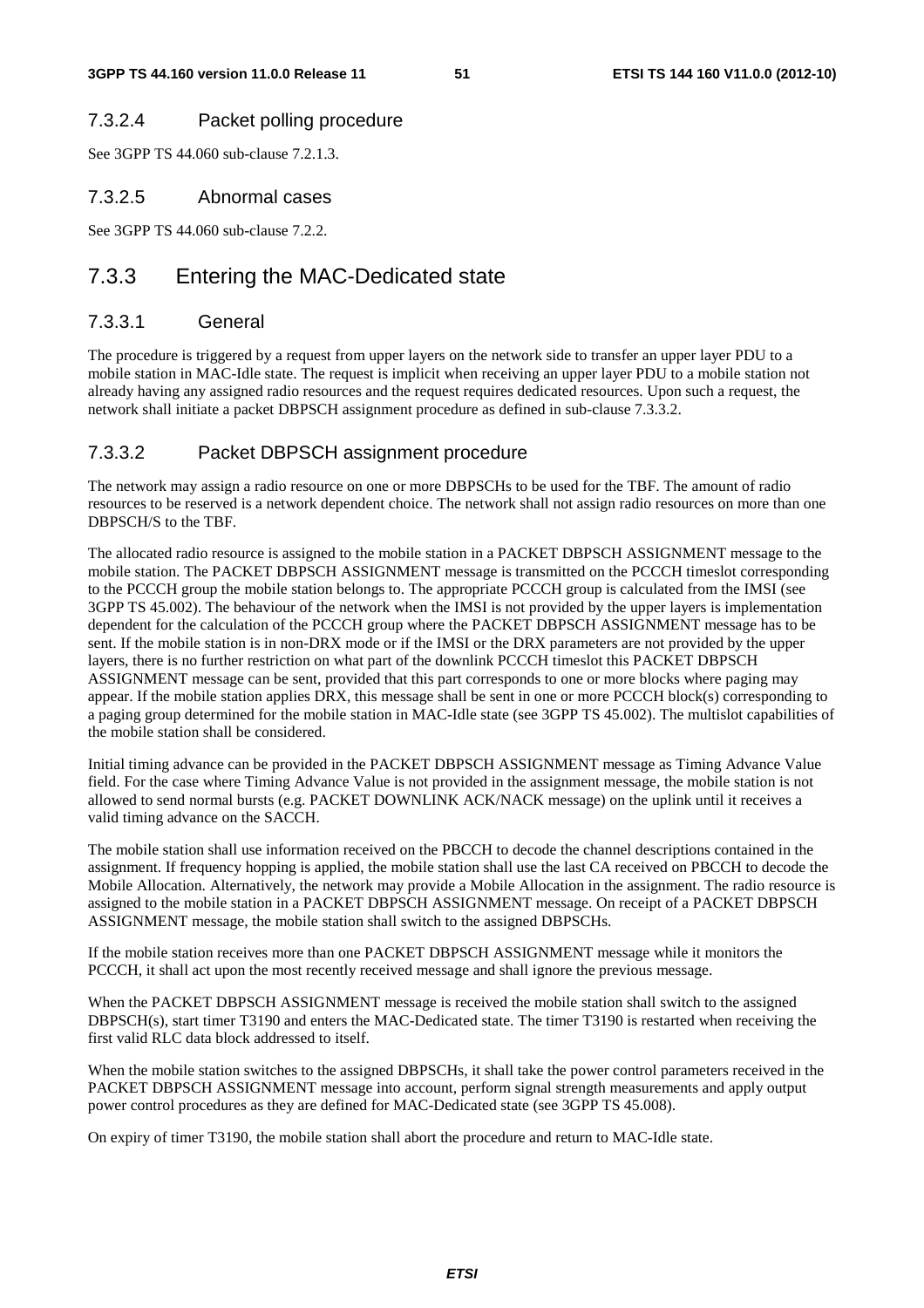## 7.3.3.3 Packet DBPSCH assignment procedure completion

The Packet DBPSCH assignment procedure is completed when the mobile station receives a valid RLC/MAC block.

## 7.3.3.4 Packet polling procedure

On receipt of a control message with the poll bit set, the mobile station shall respond to the network with the PACKET CONTROL ACKNOWLEDGEMENT message.

## 7.3.3.5 Abnormal cases

If a failure occurs on the mobile station side of the new TBF before mobile station has successfully entered the MAC-Dedicated state, the newly reserved resources are released; the subsequent behaviour of the mobile station depends on the type of failure and previous actions.

- If the mobile station has been assigned more DBPSCHs than it supports according to its MS multislot class, the mobile station shall ignore the assignment and return to MAC-Idle state.
- If the mobile station has been assigned more than one DBPSCH/S, the mobile station shall ignore the assignment and return to MAC-Idle state
- On expiry of timer T3190, the mobile station shall return to MAC-Idle state.
- If the failure is due to any other reason, the mobile station shall ignore the assignment and return to MAC-Idle state and cell reselection continues.

# 7.4 Procedure for measurement report sending in MAC-Idle state

## 7.4.1 General

The procedure for measurement report sending shall be initiated by the mobile station at expiry the NC measurement report interval timer T3158. At expiry of the timer T3158 shall restart the expired timer T3158, perform the measurements and initiate the packet access.

The procedure for measurement report sending is initiated by the mobile station on PCCCH (sub-clause 7.4.2).

If the mobile station initiates the establishment of a DBPSCH, the timer T3158 shall be stopped and no measurement reports shall be sent. When the last DBPSCH is released and if the mobile station has not changed cell, the measurement reporting procedure shall be restarted.

If a cell change has occurred while the mobile station had one or more DBPSCHs allocated, the measurements shall be cancelled until new NC orders have been received (see sub-clause 5.5).

# 7.4.2 Measurement report sending procedure initiated on PCCCH

## 7.4.2.1 General

The packet access procedure is initiated by the MAC entity in the mobile station as specified in sub-clauses 7.2.3.1 and 7.2.3.2 but with access type "Single block without TBF establishment" indicated in the PACKET CHANNEL REQUEST message.

## 7.4.2.2 On receipt of a PACKET CHANNEL REQUEST message

See 3GPP TS 44.060 sub-clause 7.3.1.1.

## 7.4.2.3 On receipt of a PACKET UPLINK ASSIGNMENT message

See 3GPP TS 44.060 sub-clause 7.3.1.2.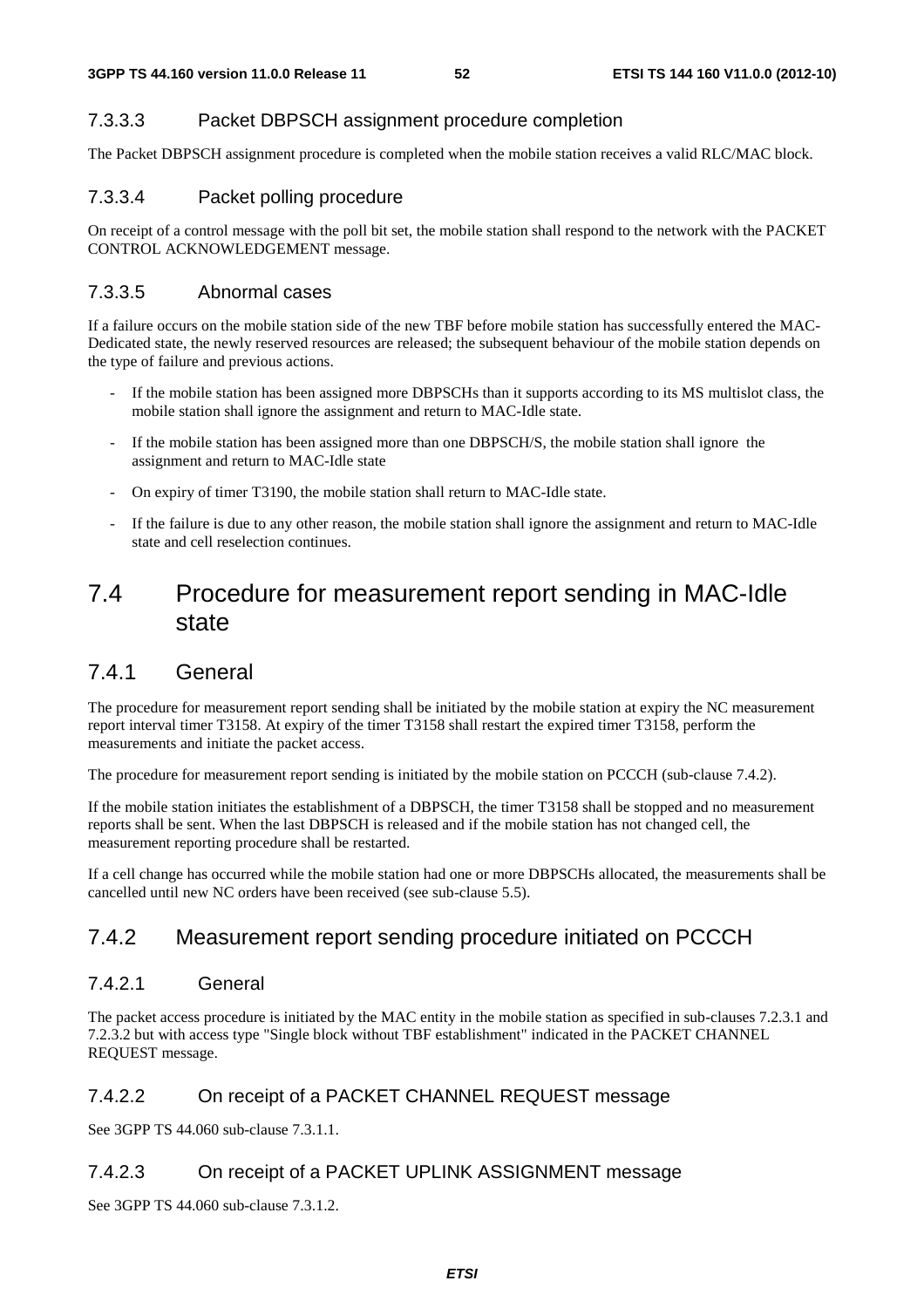## 7.4.2.4 On receipt of a PACKET ACCESS REJECT message

See 3GPP TS 44.060 sub-clause 7.3.1.3.

### 7.4.2.5 Abnormal cases

See 3GPP TS 44.060 sub-clause 7.3.1.4.

# 7.5 Cell Change Order procedures in MAC-Idle state

## 7.5.1 General

For an individual mobile station in MAC-Idle state, the network may initiate the cell change order procedure on PCCCH.

The network may initiate the cell change order procedure by sending a PACKET CELL CHANGE ORDER message in a PCCCH block monitored by the mobile station. No TBF shall be established.

The PACKET CELL CHANGE ORDER message contains:

- The characteristics of the new cell that are necessary to identify it (i.e. BSIC + BCCH frequency).
- The NC measurement parameters valid for the mobile station in the new cell (NETWORK\_CONTROL\_ORDER and optionally: NC\_NON\_DRX\_PERIOD, NC\_REPORTING\_PERIOD\_I and NC\_REPORTING\_PERIOD\_T).

For a multi-RAT mobile station, the PACKET CELL CHANGE ORDER message may contain information on a 3G target cell; in the case of UTRAN, the establishment of channel(s) and subsequent measurement reporting are defined in 3GPP TS 25.331.

Upon receipt of the PACKET CELL CHANGE ORDER message, the mobile station shall stop all relevant RLC/MAC timers except for timers related to measurement reporting and start timer T3174. The mobile station shall then switch to the specified new cell and obey the relevant RLC/MAC procedures on this new cell. If a valid RRBP field was received in the PACKET CELL CHANGE ORDER message then the MS shall send a PACKET CONTROL ACKNOWLEDMENT message in the reserved uplink radio block specified by the RRBP field before switching to the new cell. If the timers related to measurement reporting expire while the reselection procedure has not yet been completed, these timers shall be restarted so that the mobile station resumes the measurement reporting procedures once camped on the new cell. The mobile station shall obey the PACKET CELL CHANGE ORDER message irrespective of whether or not the mobile station has any knowledge of the relative synchronisation of the target cell to the serving cell. A UTRAN capable mobile station shall obey the command irrespective of whether the cell is known or not known (see 3GPP TS 25.133 and 3GPP TS 25.123).

The procedure for completion of the cell change order is defined in 3GPP TS 44.060 sub-clause 8.4.1 and abnormal procedures are defined in 3GPP TS 44.060 sub-clause 8.4.2.

# 7.6 Measurement Order procedures in MAC-Idle state

## 7.6.1 General

To send the NC Measurement order to an individual mobile station in MAC-Idle state, the network may establish a connection on PCCCH.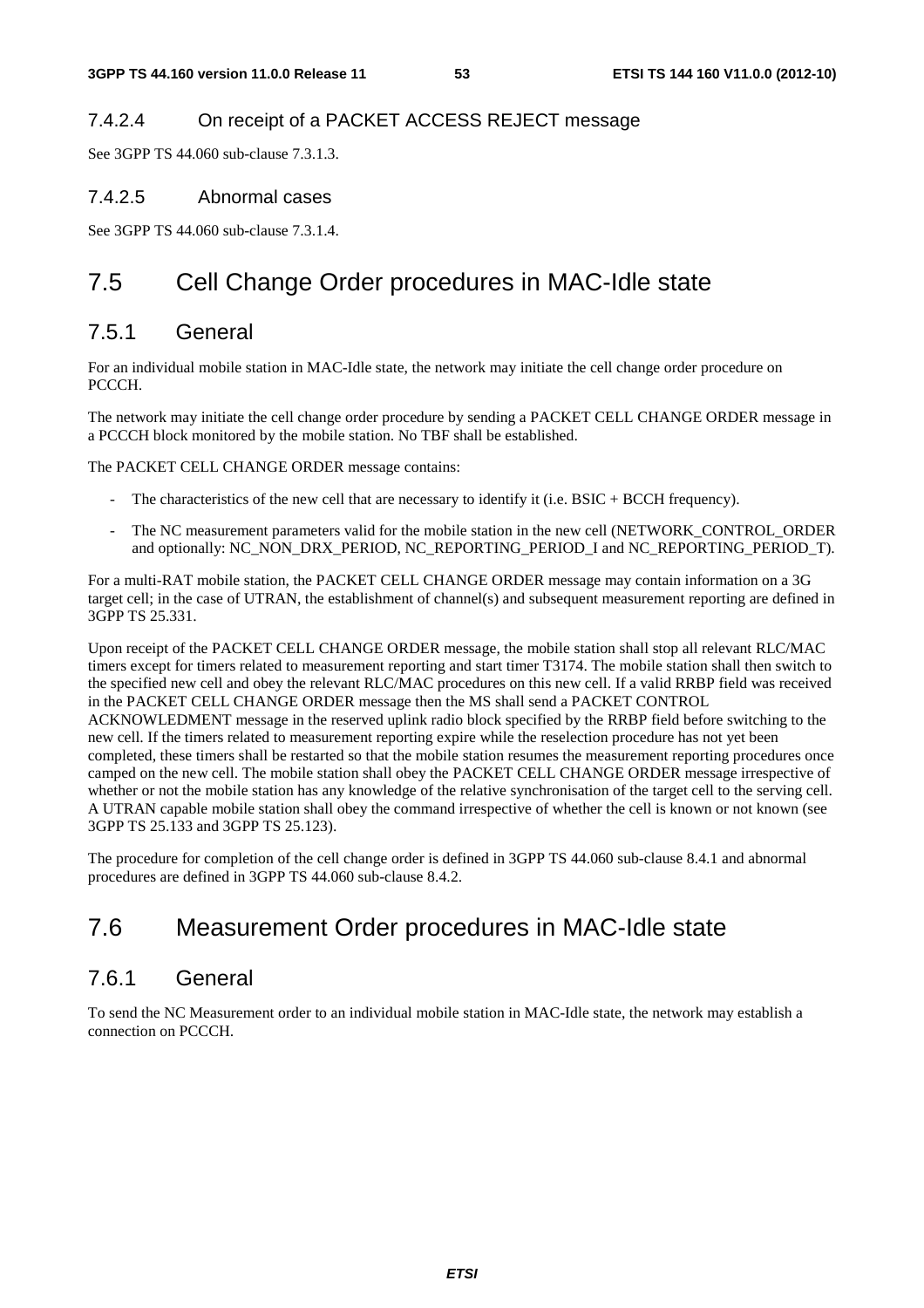## 7.6.2 Measurement Order procedures initiated on PCCCH

See 3GPP TS 44.060 sub-clause 7.5.1.

# 8 Medium Access Control (MAC) procedures on **SBPSCH**

## 8.1 General

The MAC procedures defined in this sub-clause are applicable in MAC-Shared state and MAC-DTM state.

The full set of downlink assignment messages comprises the PACKET DOWNLINK ASSIGNMENT, PACKET TIMESLOT RECONFIGURE, MULTIPLE TBF DOWNLINK ASSIGNMENT and MULTIPLE TBF TIMESLOT RECONFIGURE messages.

The full set of uplink assignment messages comprises the PACKET UPLINK ASSIGNMENT, PACKET TIMESLOT RECONFIGURE, MULTIPLE TBF UPLINK ASSIGNMENT and MULTIPLE TBF TIMESLOT RECONFIGURE messages.

The network may choose to send either single assignment messages (PACKET UPLINK ASSIGNMENT, PACKET DOWNLINK ASSIGNMENT, PACKET TIMESLOT RECONFIGURE) or multiple TBF assignment messages (MULTIPLE TBF DOWNLINK ASSIGNMENT, MULTIPLE TBF UPLINK ASSIGNMENT, MULTIPLE TBF TIMESLOT RECONFIGURE) on the PACCH. The network shall only use the multiple TBF assignment messages when assigning or reallocating the mobile station with more than one uplink TBF and/or more than one downlink TBF.

# 8.1a Resource stealing (SFACCH)

The use of SFACCH in MAC-Shared state for SRBs 1 through 4 is specified in sub-clause 5.6.2.2.

The use of SFACCH in MAC-DTM state for SRBs 3 and 4 is specified in sub-clause 5.6.2.3. SFACCH shall not be used for SRBs 1 and 2 in MAC-DTM state.

If the mobile station has data to send for an SRB that can be sent on SFACCH, and neither a TBF nor a TBF establishment request is ongoing for this SRB, the following procedure applies:

- The mobile station may select a current TBF on an SBPSCH, construct an uplink RLC data block that includes octet 3 (this octet contains the SRBid), and send the SRB data at the TBF"s next scheduled transmission opportunity for an RLC data block. GERAN shall use the SRBid to route the SRB data to the correct RLC instance.
- Otherwise, the mobile station shall initiate a new TBF operating on an SBPSCH (see sub-clause 8.2.2.0.2).

If the mobile station has data to send for an SRB, and a TBF exists for this SRB, the following procedure applies:

The mobile station shall construct an uplink RLC data block that does not include octet 3 and send the SRB data on the TBF.

If GERAN has data to send for an SRB that can be sent on SFACCH, and no TBF exists for this SRB, the following procedure applies:

- GERAN may select a current TBF on an SBPSCH, construct a downlink RLC data block that includes octet 3, and send the SRB data at the TBF's next scheduled transmission opportunity for an RLC data block. The mobile station shall use the SRBid to route the SRB data to the correct RLC instance.
- Otherwise, GERAN shall establish a new TBF operating on an SBPSCH (see sub-clause 8.2.2.0.2).

If GERAN has data to send for an SRB, and a TBF exists for this SRB, the following procedure applies:

GERAN shall construct a downlink RLC data block that does not include octet 3 and send the SRB data on the TBF.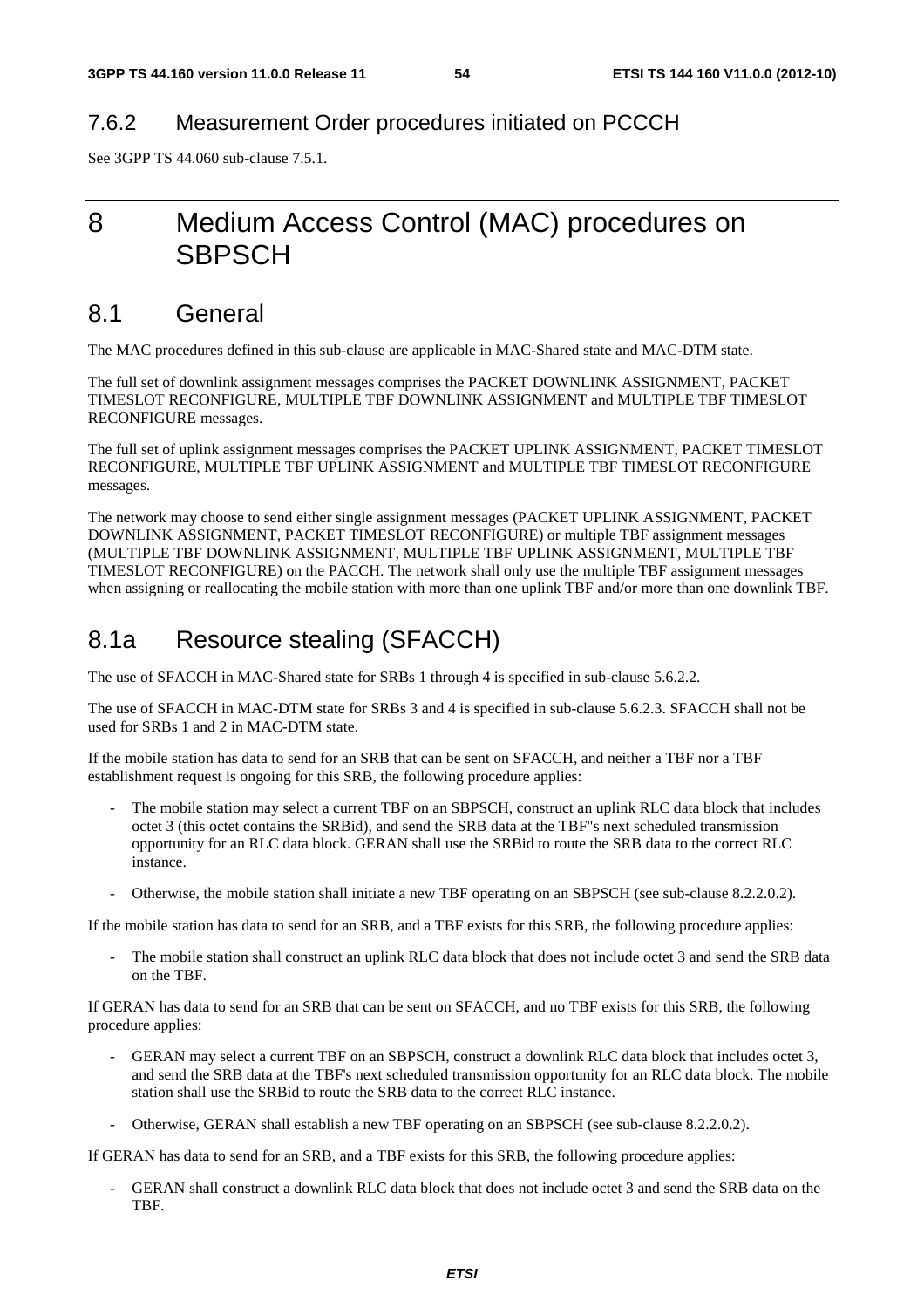# 8.2 Transfer of RLC data blocks

# 8.2.1 Medium access mode

The transfer of RLC data blocks on SBPSCH is governed by different principles on both uplink and downlink for each of the defined medium access modes: dynamic allocation, extended dynamic allocation, and exclusive allocation.

The medium access mode the mobile station is to use, except when exclusive allocation is applied in MAC-DTM state, is given by the MAC\_MODE parameter. The MAC\_MODE parameter is included in the downlink assignment (e.g. PACKET DOWNLINK ASSIGNMENT or PACKET TIMESLOT RECONFIGURE) message, whereas in the uplink the MAC\_MODE parameter is given by the EXTENDED\_DYNAMIC\_ALLOCATION parameter. The value of the MAC\_MODE parameter shall not be changed while the mobile station is in MAC-Shared state or MAC-DTM state.

Exclusive allocation is applicable only in MAC-DTM state when a single TBF is allocated on a half-rate PDCH.

When the conditions for exclusive allocation are fulfilled, the mobile station shall store the value of the MAC\_MODE parameter. The MAC\_MODE parameter has no effect as long as exclusive allocation is used. When the conditions for exclusive allocation are not fulfilled, the mobile station shall use the medium access mode given by the value of the MAC\_MODE parameter.

## 8.2.2 Uplink RLC data block transfer

8.2.2.0 General

### 8.2.2.0.1 General

See 3GPP TS 44.060 sub-clause 8.1.1.

### 8.2.2.0.2 Establishment of additional uplink TBF(s)

When the mobile station has data to send that does not have the same radio bearer identity as (any of) the uplink TBF(s) or TBF request(s) in progress, the mobile station shall request uplink resources through one of the following procedures:

- If the data belongs to a signalling radio bearer
	- Use the SFACCH (see sub-clause 8.1a)
	- Establish an additional TBF (sub-clause 8.2.2.1.2)
	- If the mobile station cannot support the establishment of an additional TBF, then the network may release an on-going TBF in order to establish a new TBF (sub-clause 8.2.2.1.2)
- If the data belongs to a user radio bearer
	- Establish an additional TBF (sub-clause 8.2.2.1.2)
	- If the mobile station cannot support the establishment of an additional TBF, then the network may release an on-going TBF in order to establish a new TBF (sub-clause 8.2.2.1.2)

### 8.2.2.0.3 Uplink resource reallocation / reconfiguration

Neither the mobile station nor the network are allowed to modify the RLC mode, TBF mode or radio bearer identity of an already established TBF. If the mobile station has data to send that requires a modification of existing uplink resources, an uplink resource request shall be sent, see sub-clause 8.2.2.0.2.

If no modifications to the uplink resources are required, the network may reallocate existing resources through one of the following procedures: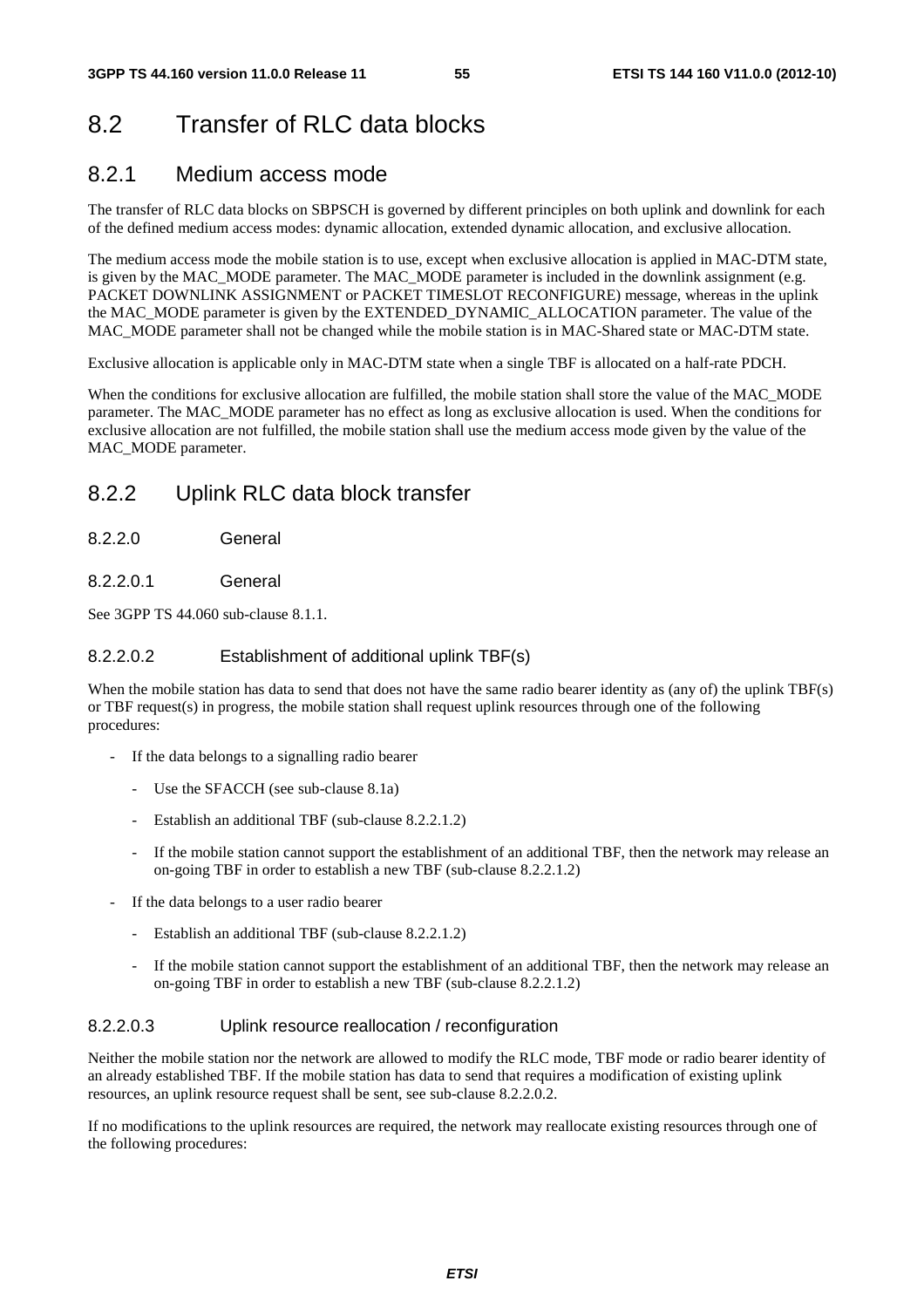- The network may send a PACKET TIMESLOT RECONFIGURE or MULTIPLE TBF TIMESLOT RECONFIGURE message to the mobile station on the PACCH to reallocate uplink (and also downlink) resources, see sub-clause 8.2.2.1.2.2.
- The network may send a PACKET UPLINK ASSIGNMENT or MULTIPLE TBF UPLINK ASSIGNMENT message to the mobile station on the PACCH to reallocate uplink resources, see sub-clause 8.2.2.1.2.2.

#### 8.2.2.0.4 Establishment of downlink TBF(s)

During uplink data transfer, the network may initiate downlink data transfer for one or more TBFs by sending a downlink assignment message to the mobile station on the downlink PACCH.

The network initiates assignment of a single downlink TBF by sending a PACKET DOWNLINK ASSIGNMENT or a PACKET TIMESLOT RECONFIGURE message. The network initiates assignment of more than one downlink TBF by sending a MULTIPLE TBF DOWNLINK ASSIGNMENT or a MULTIPLE TBF TIMESLOT RECONFIGURE message.

The procedure to be followed is described in sub-clause 8.2.2.1.3.

#### 8.2.2.1 Dynamic Allocation uplink RLC data block transfer

See 3GPP TS 44.060 sub-clause 8.1.1.1.

#### 8.2.2.1.1 PACCH operation

See 3GPP TS 44.060 sub-clause 8.1.1.1.1.

#### 8.2.2.1.2 Resource Allocation / Reallocation for Uplink

#### 8.2.2.1.2.1 General

The mobile station shall initiate the uplink resource (re)allocation procedure by sending a PACKET RESOURCE REQUEST message on the PACCH and starting timer T3168 for each TBF request included in the Iu mode Channel Request Description IE.

#### 8.2.2.1.2.2 On receipt of the PACKET RESOURCE REQUEST

On receipt of the PACKET RESOURCE REQUEST message the network shall respond by sending one or more uplink assignment messages (e.g. PACKET UPLINK ASSIGNMENT, MULTIPLE TBF UPLINK ASSIGNMENT, MULTIPLE TBF TIMESLOT RECONFIGURE or PACKET TIMESLOT RECONFIGURE) and/or a PACKET ACCESS REJECT message and/or a PACKET TBF RELEASE message to the mobile station on the downlink PACCH.

When the mobile station has already been allocated the maximum number of TBFs in the uplink direction that it can support, the network shall respond with either a PACKET ACCESS REJECT message, or a PACKET TBF RELEASE message followed by an uplink assignment message.

On receipt of an uplink assignment message the mobile station shall stop timer T3168 for each uplink TBF assigned in the assignment message and switch to the assigned SBPSCHs. A new assignment shall not terminate the previous assignment unless the uplink assignment message explicitly contains a reassignment for an on-going TBF.

On expiry of timer T3168 the mobile station shall retransmit the PACKET RESOURCE REQUEST message for the TBF(s) for which T3168 has expired unless the PACKET RESOURCE REQUEST message has already been transmitted four times for this TBF in which case the mobile station shall indicate a packet access failure to upper layer and perform an abnormal release without retry (see sub-clause 8.7.1).

If no uplink assignment message is received for a TBF for which timer T3168 is running before the mobile station has completed its currently assigned TBF(s), the mobile station shall stop timer T3168 for that TBF, return to MAC-Idle state and start the packet access procedure on the PCCCH.

The network may at any time during an uplink TBF initiate a change of resources or allocation of new resources by sending on the downlink PACCH monitored by the MS, an unsolicited uplink assignment message to the mobile station.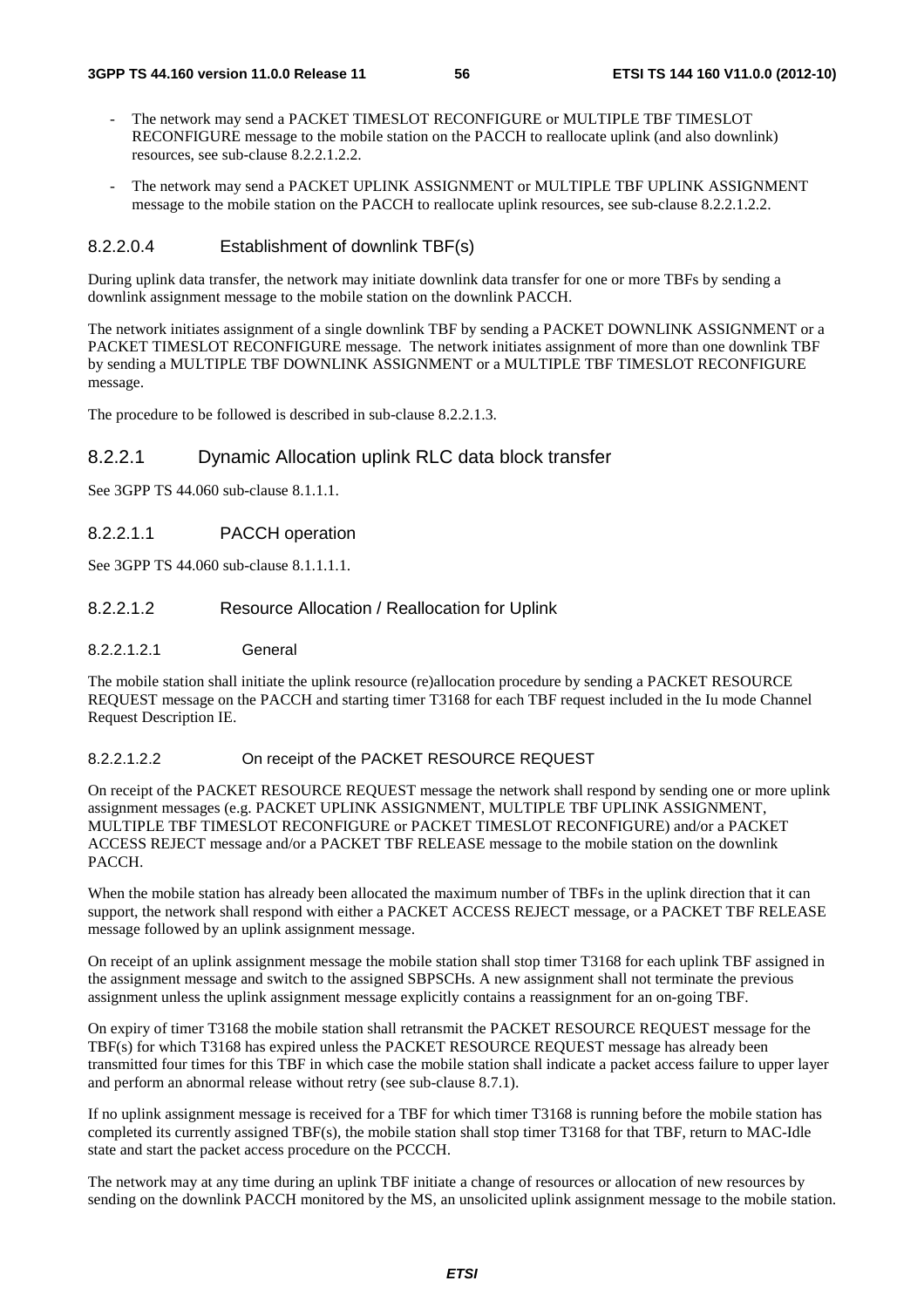On receipt of a PACKET ACCESS REJECT message, the mobile station shall stop timer T3168, if running, for each TBF request rejected in the PACKET ACCESS REJECT message and indicate a packet access failure to the upper layer. If no other uplink or downlink TBFs exist, the mobile station in MAC-Shared state shall return to MAC-Idle state; the mobile station in MAC-DTM state shall return to MAC-Dedicated state. The DRX mode procedures shall be applied, as specified in sub-clause 5.5.1.5.

If the PACKET ACCESS REJECT message contains a WAIT\_INDICATION field in a Reject structure addressed to the mobile station, the mobile station shall

start timer T3172 for each TBF request rejected in the message (listed by radio bearer identity). The mobile station is not allowed to make a new attempt for an uplink TBF establishment for this radio bearer in the same cell until this instance of timer T3172 expires. It may attempt a TBF establishment for another radio bearer while T3172 is running. It may attempt an uplink TBF establishment in another cell after successful cell reselection. While T3172 is running, the mobile station shall ignore all received PACKET PAGING REQUEST messages.

The value of the WAIT\_INDICATION field (i.e. timer T3172) relates to the cell from which it was received.

#### 8.2.2.1.2.3 Abnormal cases

The following abnormal cases apply:

- If the mobile station receives a PACKET UPLINK ASSIGNMENT, MULTIPLE TBF UPLINK ASSIGNMENT, PACKET TIMESLOT RECONFIGURE or MULTIPLE TBF TIMESLOT RECONFIGURE message and detects an invalid Frequency Parameters information element in the message, the mobile station shall perform an abnormal release with system information (see sub-clause 8.8.4), performing a partial acquisition of system information messages containing frequency information.
- If the information in the PACKET UPLINK ASSIGNMENT or MULTIPLE TBF UPLINK ASSIGNMENT message incorrectly specifies one or more uplink PDCHs, the mobile station shall perform an abnormal release with access retry of the uplink TBF(s) with erroneous assignments (see sub-clause 8.8.5). The mobile station shall act upon the valid assignments.
- If the information in the PACKET TIMESLOT RECONFIGURE or MULTIPLE TBF TIMESLOT RECONFIGURE message incorrectly specifies one or more uplink and/or downlink PDCHs, the mobile station shall perform an abnormal release with access retry of the uplink TBF(s) with erroneous assignments (see subclause 8.8.5). The mobile station shall act upon the valid assignments.
- If the information in the PACKET UPLINK ASSIGNMENT, MULTIPLE TBF UPLINK ASSIGNMENT, PACKET TIMESLOT RECONFIGURE or MULTIPLE TBF TIMESLOT RECONFIGURE message violates the mobile station"s multislot capabilities, the mobile station shall perform an abnormal release with access retry (see sub-clause 8.8.3).
- If the mobile station receives a PACKET UPLINK ASSIGNMENT, MULTIPLE TBF UPLINK ASSIGNMENT, PACKET TIMESLOT RECONFIGURE or MULTIPLE TBF TIMESLOT RECONFIGURE message specifying frequencies that are not all in one frequency band then the mobile station shall perform an abnormal release with access retry (see sub-clause 8.8.3).
- If the mobile station receives a PACKET UPLINK ASSIGNMENT or MULTIPLE TBF UPLINK ASSIGNMENT message containing a Frequency Parameters information element specifying a frequency that is in a frequency band not supported by the mobile station then the mobile station shall perform an abnormal release with access retry (see sub-clause 8.8.3).
- If the mobile station receives a PACKET UPLINK ASSIGNMENT, MULTIPLE TBF UPLINK ASSIGNMENT, PACKET TIMESLOT RECONFIGURE or MULTIPLE TBF TIMESLOT RECONFIGURE message containing assignments such that more than one radio bearer is mapped onto one TBF, then the mobile station shall perform an abnormal release with access retry (see sub-clause 8.8.3).
- If the PACKET UPLINK ASSIGNMENT, MULTIPLE TBF UPLINK ASSIGNMENT. PACKET TIMESLOT RECONFIGURE, or MULTIPLE TBF TIMESLOT RECONFIGURE message assigns the same USF to more than one TBF on the same timeslot, then the mobile station shall perform an abnormal release with access retry (sub-clause 8.8.3).
- If the PACKET UPLINK ASSIGNMENT, MULTIPLE TBF UPLINK ASSIGNMENT, PACKET TIMESLOT RECONFIGURE or MULTIPLE TBF TIMESLOT RECONFIGURE message specifies a RB Id that is not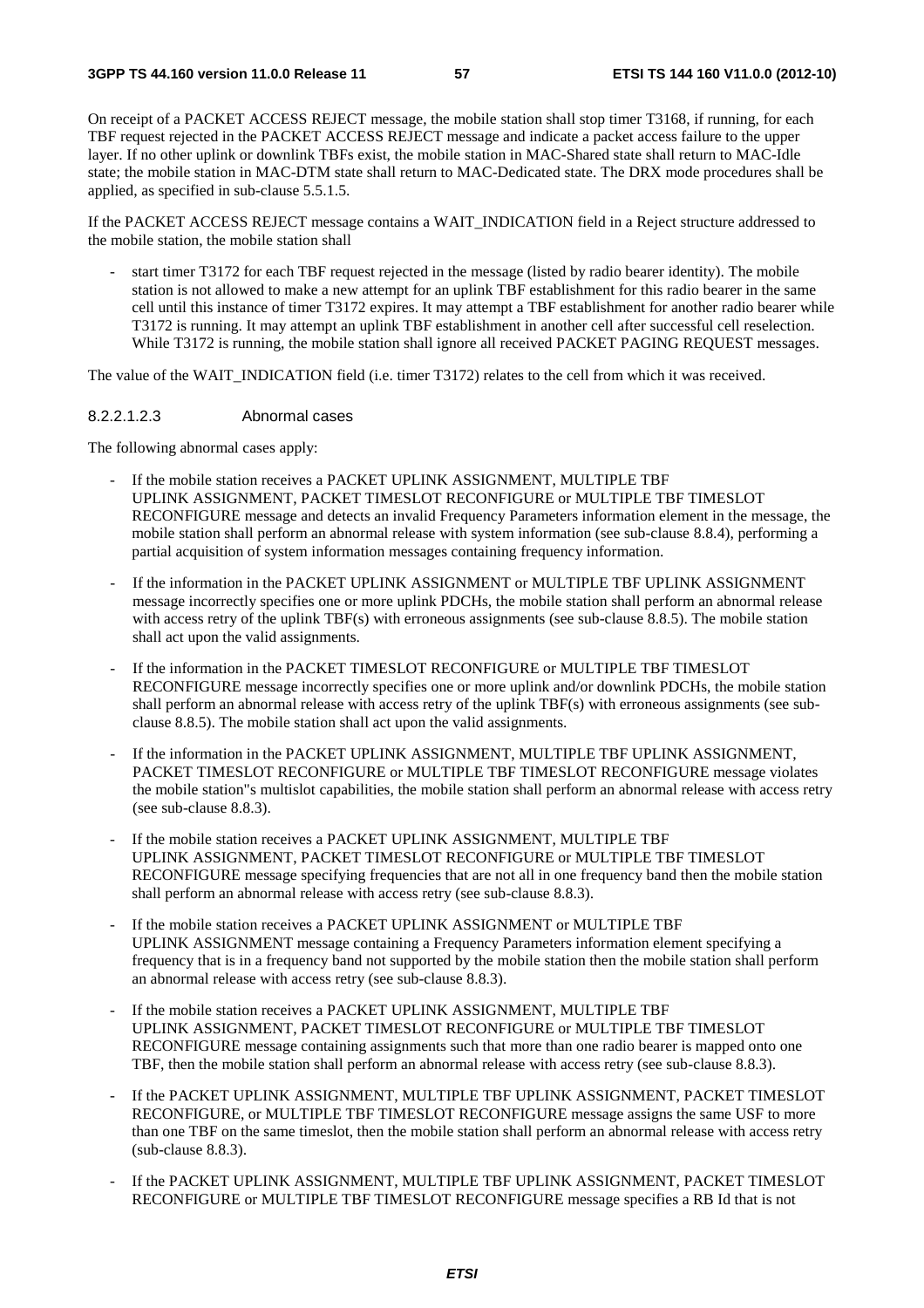assigned to the mobile station, then the mobile station shall perform an abnormal release with access retry (subclause 8.8.3).

- If a mobile station in MAC-DTM state receives a PACKET UPLINK ASSIGNMENT, MULTIPLE TBF UPLINK ASSIGNMENT, PACKET TIMESLOT RECONFIGURE or MULTIPLE TBF TIMESLOT RECONFIGURE message including the Frequency Parameters information element, the mobile station shall perform an abnormal release with access retry (see sub-clause 8.8.3).
- If the MULTIPLE TBF UPLINK ASSIGNMENT or MULTIPLE TBF TIMESLOT RECONFIGURE message does not specify a Channel Coding scheme for one or more of the uplink TBFs that it is assigning, then the mobile station shall perform an abnormal release with access retry of the uplink TBFs with erroneous assignments (see sub-clause 8.8.5). The mobile station shall act upon the valid assignments.
- If the PACKET ACCESS REJECT message does not specify a G-RNTI\_extension field in the Iu mode Reject structure for each G-RNTI included in the TLLI / G-RNTI field in the Reject structure, then the mobile station shall ignore the message.
- If the PACKET ACCESS REJECT message includes one or more RB Id fields in the Iu mode Reject structure which were not included by the mobile station in the Iu mode Channel Request Description structure, then the mobile station shall perform abnormal release with access retry (see sub-clause 8.8.3).
- If a failure in the PACKET UPLINK ASSIGNMENT, MULTIPLE TBF UPLINK ASSIGNMENT, PACKET TIMESLOT RECONFIGURE or MULTIPLE TBF TIMESLOT RECONFIGURE message is due to any other reason, the mobile station shall perform an abnormal release with access retry (see sub-clause 8.8.3).

A PACKET UPLINK ASSIGNMENT, MULTIPLE TBF UPLINK ASSIGNMENT, PACKET TIMESLOT RECONFIGURE or MULTIPLE TBF TIMESLOT RECONFIGURE message received by a multi-band mobile station shall not be considered invalid if it indicates new frequencies that are all in a different frequency band to that of the PDCH(s) on which the assignment was received. The assignment may however be rendered invalid for some other reason.

#### 8.2.2.1.3 Establishment of downlink TBF

8.2.2.1.3.1 General

During uplink transfer, the network may initiate one or more downlink TBFs by sending a downlink assignment message (e.g. PACKET DOWNLINK ASSIGNMENT, PACKET TIMESLOT RECONFIGURE, MULTIPLE TBF DOWNLINK ASSIGNMENT, MULTIPLE TBF TIMESLOT RECONFIGURE) to the mobile station on the PACCH.

If a PACKET TIMESLOT RECONFIGURE message is sent, then the message shall contain the DOWNLINK\_TFI\_ASSIGNMENT field. The multislot restrictions of the mobile station shall be observed.

A mobile allocation or reference frequency list, received as part of a downlink assignment, replaces the previous parameters and shall be used until a new assignment is received or the mobile station has released all TBFs.

On receipt of a downlink assignment message, and after the TBF starting time, if present, the mobile station shall switch to the assigned SBPSCHs, and start timer T3190 for each TBF. The operation of the downlink TBF follows the procedures in sub-clause 8.2.3 and 3GPP TS 44.060 sub-clause 8.1.2 with the following additions:

- the mobile station shall prioritise transmission of RLC/MAC control blocks associated with the downlink TBF over RLC/MAC control blocks associated with the uplink TBF;
- if a timer or counter expiry causes the uplink TBF to be aborted in the mobile station triggering an abnormal release with access retry on PCCCH (see sub-clause 8.8.3), the mobile station shall also abort all downlink TBF(s). The mobile station shall not abort the downlink TBF(s) in case an abnormal release with access retry on PACCH is triggered;
- If both uplink and downlink TBFs are already established and if more than one TBF is already established in either/both direction(s), then the network may send a MULTIPLE TBF TIMESLOT RECONFIGURE message. If this message contains a change in frequency in the frequency parameters and does not contain a reassignment for one or more of the mobile station"s TBFs, these TBFs are to be released upon moving to the new frequency. If no change in frequency parameters is included, the TBFs not explicitly reconfigured shall continue according to their original assignment.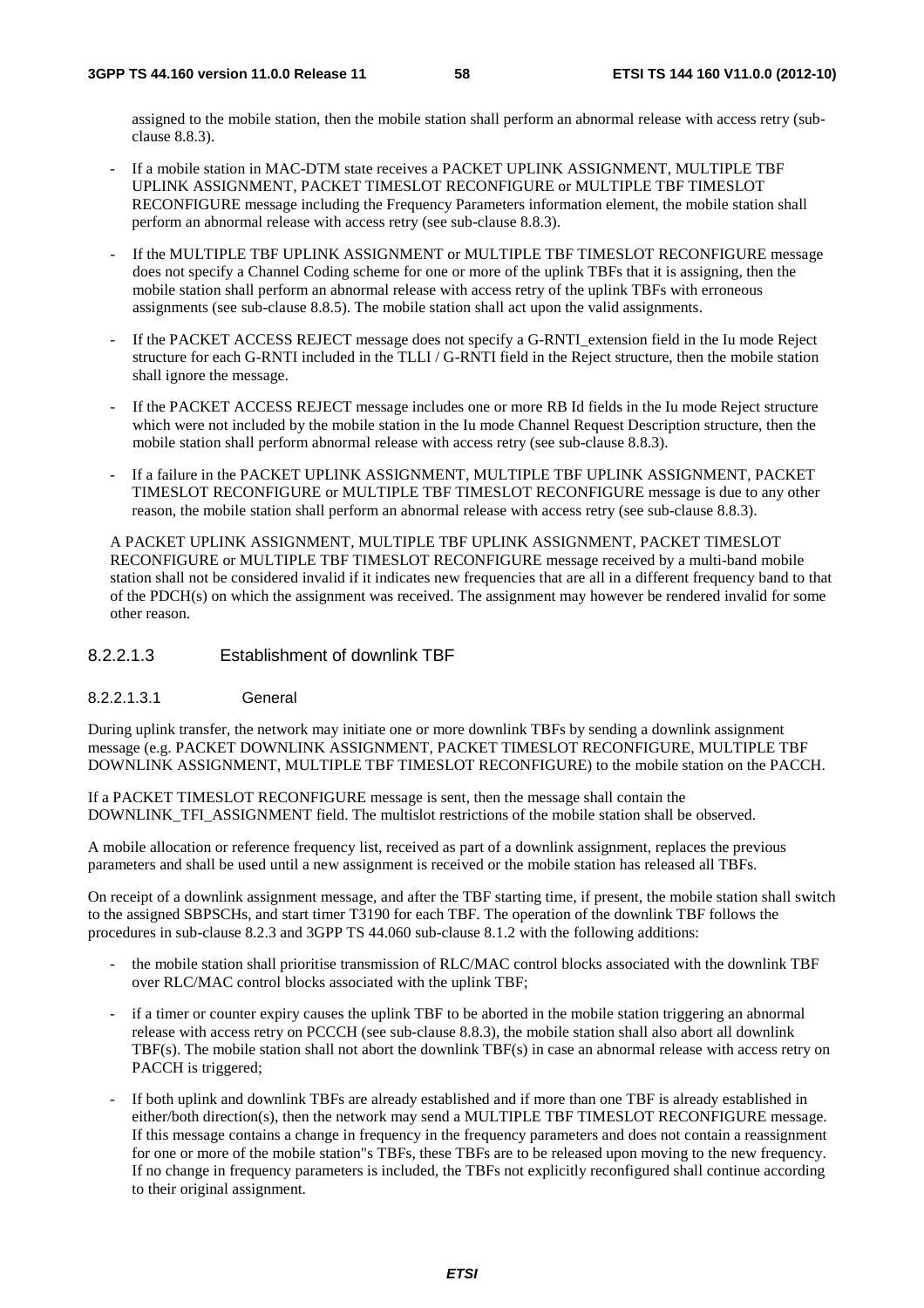### 8.2.2.1.3.2 Abnormal cases

In the following abnormal cases it is assumed that at least one uplink TBF exists. The subsequent behaviour of the mobile station depends on the type of failure and previous actions:

- If the information in the PACKET TIMESLOT RECONFIGURE or MULTIPLE TBF TIMESLOT RECONFIGURE message incorrectly specifies an uplink and/or downlink PDCH, the mobile station shall perform an abnormal release of the downlink TBF(s) with erroneous assignments (see sub-clause 8.8.6). The mobile station shall act upon the valid assignments.
- If the information in the PACKET TIMESLOT RECONFIGURE or MULTIPLE TBF TIMESLOT RECONFIGURE message violates the mobile station"s multislot capabilities, the mobile station shall perform an abnormal release with access retry (see sub-clause 8.8.3).
- If a downlink TBF is not already established and the PACKET TIMESLOT RECONFIGURE message does not include a DOWNLINK\_TFI\_ASSIGNMENT field, then the mobile station shall perform an abnormal release with access retry (sub-clause 8.8.3).
- If a downlink TBF is not already established and the MULTIPLE TBF TIMESLOT RECONFIGURE message does not assign any downlink TBFs, then the mobile station shall perform an abnormal release with access retry (sub-clause 8.8.3).
- If the mobile station receives a PACKET DOWNLINK ASSIGNMENT, MULTIPLE TBF DOWNLINK ASSIGNMENT, PACKET TIMESLOT RECONFIGURE or MULTIPLE TBF TIMESLOT RECONFIGURE message containing assignments such that more than one radio bearer is mapped onto a TBF, then the mobile station shall perform an abnormal release with access retry (see sub-clause 8.8.3).
- If the PACKET DOWNLINK ASSIGNMENT, MULTIPLE TBF DOWNLINK ASSIGNMENT, PACKET TIMESLOT RECONFIGURE or MULTIPLE TBF TIMESLOT RECONFIGURE message specifies a RB Id not assigned to the mobile station, then the mobile station shall perform an abnormal release with access retry (subclause 8.8.3).
- If a mobile station in MAC-DTM state receives a PACKET DOWNLINK ASSIGNMENT, MULTIPLE TBF DOWNLINK ASSIGNMENT, PACKET TIMESLOT RECONFIGURE or MULTIPLE TBF TIMESLOT RECONFIGURE message including the Frequency Parameters information element, the mobile station shall perform an abnormal release with access retry (sub-clause 8.8.3).
- If a failure in the PACKET DOWNLINK ASSIGNMENT, MULTIPLE TBF DOWNLINK ASSIGNMENT, PACKET TIMESLOT RECONFIGURE or MULTIPLE TBF TIMESLOT RECONFIGURE message is due to any other reason, the mobile station shall abort the procedure. If other uplink TBFs exist, the mobile station shall perform an abnormal release with access retry (sub-clause 8.8.3). If only downlink TBFs exist, the mobile station shall continue the normal operation of these TBFs. If no other TBFs exist, the mobile station shall perform an abnormal release without retry (see sub-clause 8.8.2).

## 8.2.2.2 Extended Dynamic Allocation uplink RLC data block transfer

## 8.2.2.2.0 General

The Extended Dynamic Allocation medium access method extends the Dynamic Allocation medium access method to allow higher uplink throughput.

This sub-clause defines the extensions to the Dynamic Allocation medium access method. All procedures defined in sub-clause 8.2.2.1 apply, except where this sub-clause defines a new procedure. In cases where this sub-clause conflicts with sub-clause 8.2.2.1, this sub-clause takes precedence.

## 8.2.2.2.1 Uplink PDCH Allocation

See 3GPP TS 44.060 sub-clause 8.1.1.2.1.

## 8.2.2.2.2 PACCH operation

See 3GPP TS 44.060 sub-clause 8.1.1.2.2.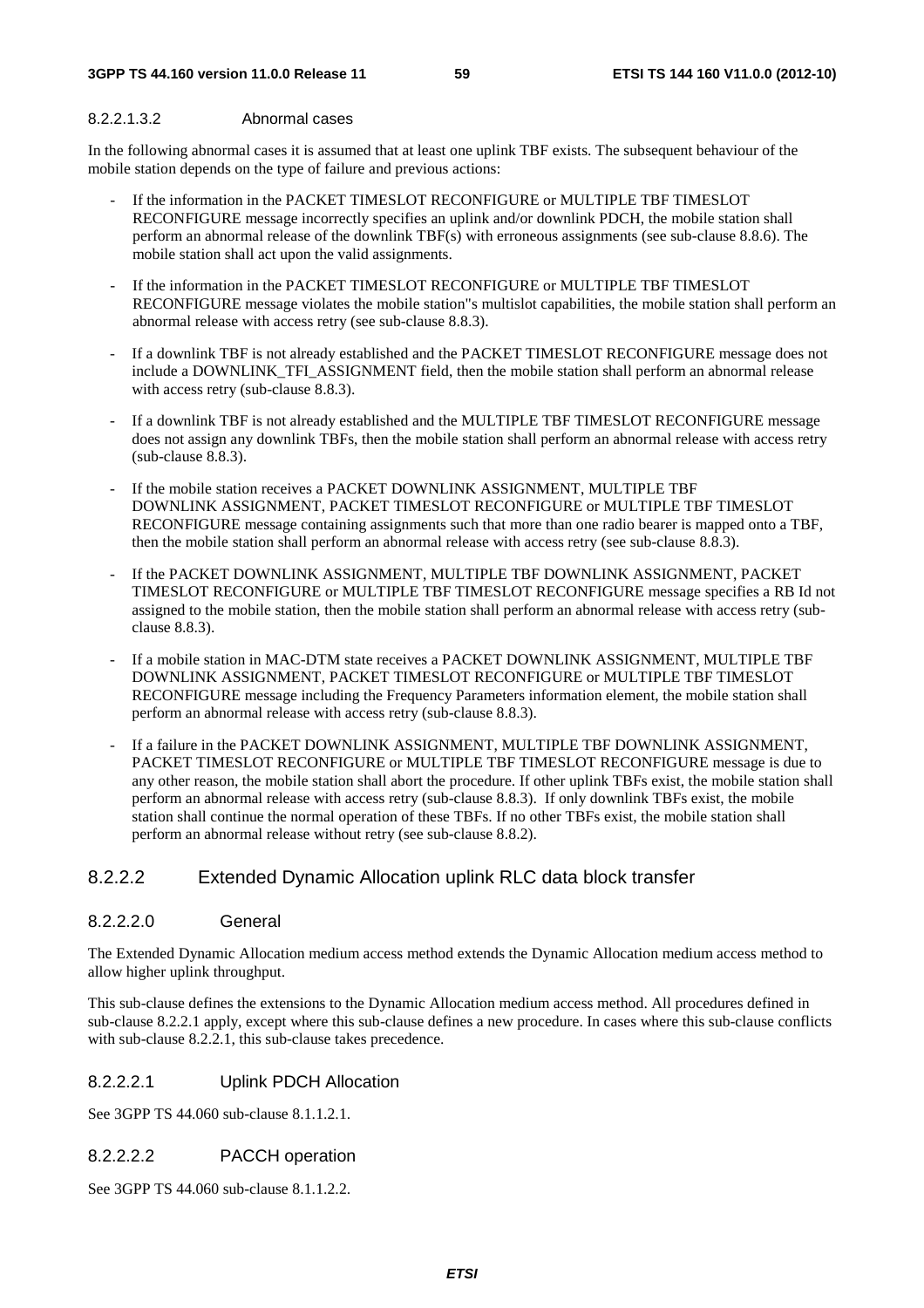#### 8.2.2.2.3 Neighbour cell power measurements

See 3GPP TS 44.060 sub-clause 8.1.1.2.3.

#### 8.2.2.2.4 Shifted USF operation

See 3GPP TS 44.060 sub-clause 8.1.1.2.4.

## 8.2.2.3 Exclusive Allocation uplink RLC data block transfer

See 3GPP TS 44.060 sub-clause 8.1.1.3a.

| 8.2.2.3.1 | (void) |
|-----------|--------|
| 8.2.2.3.2 | (void) |
| 8.2.2.3.3 | (void) |
| 82234     | (void) |
| 8.2.2.3.5 | (void) |
| 82236     | (void) |

## 8.2.2.4 Network initiated release of uplink TBF

See 3GPP TS 44.060 sub-clause 8.1.1.4.

### 8.2.2.5 Abnormal cases

The following additional abnormal cases are applicable to an uplink transfer:-

- if the mobile station receives a PACKET UPLINK ACK/NACK message with missing mandatory fields, the mobile station shall perform an abnormal release with access retry of the uplink TBF (sub-clause 8.8.5) associated with this message.
- if the mobile station receives a PACKET UPLINK ACK/NACK message that contains a RB Id that is not assigned to the mobile station or that is assigned to the mobile station but without any corresponding uplink TBF, the mobile station shall perform an abnormal release with access retry (sub-clause 8.8.3).

## 8.2.3 Downlink RLC data block transfer

### 8.2.3.1 General

#### 8.2.3.1.0 General

The network initiates assignment of a single downlink TBF by sending a PACKET DOWNLINK ASSIGNMENT or a PACKET TIMESLOT RECONFIGURE message on the downlink PACCH. The network initiates assignment of more than one downlink TBF by sending a MULTIPLE TBF DOWNLINK ASSIGNMENT or a MULTIPLE TBF TIMESLOT RECONFIGURE message on the downlink PACCH. Prior to the initiation of RLC data block transfer on the downlink, the network assigns the following parameters to the downlink TBF in the downlink assignment message:

- a Temporary Flow Identity (TFI). The TFI applies to all radio blocks transferred in regards to the downlink Temporary Block Flow (TBF).
- a radio bearer identity (RB Id). There is a one-to-one mapping between the TFI and the RB Id of the radio bearer for which the downlink TBF is established.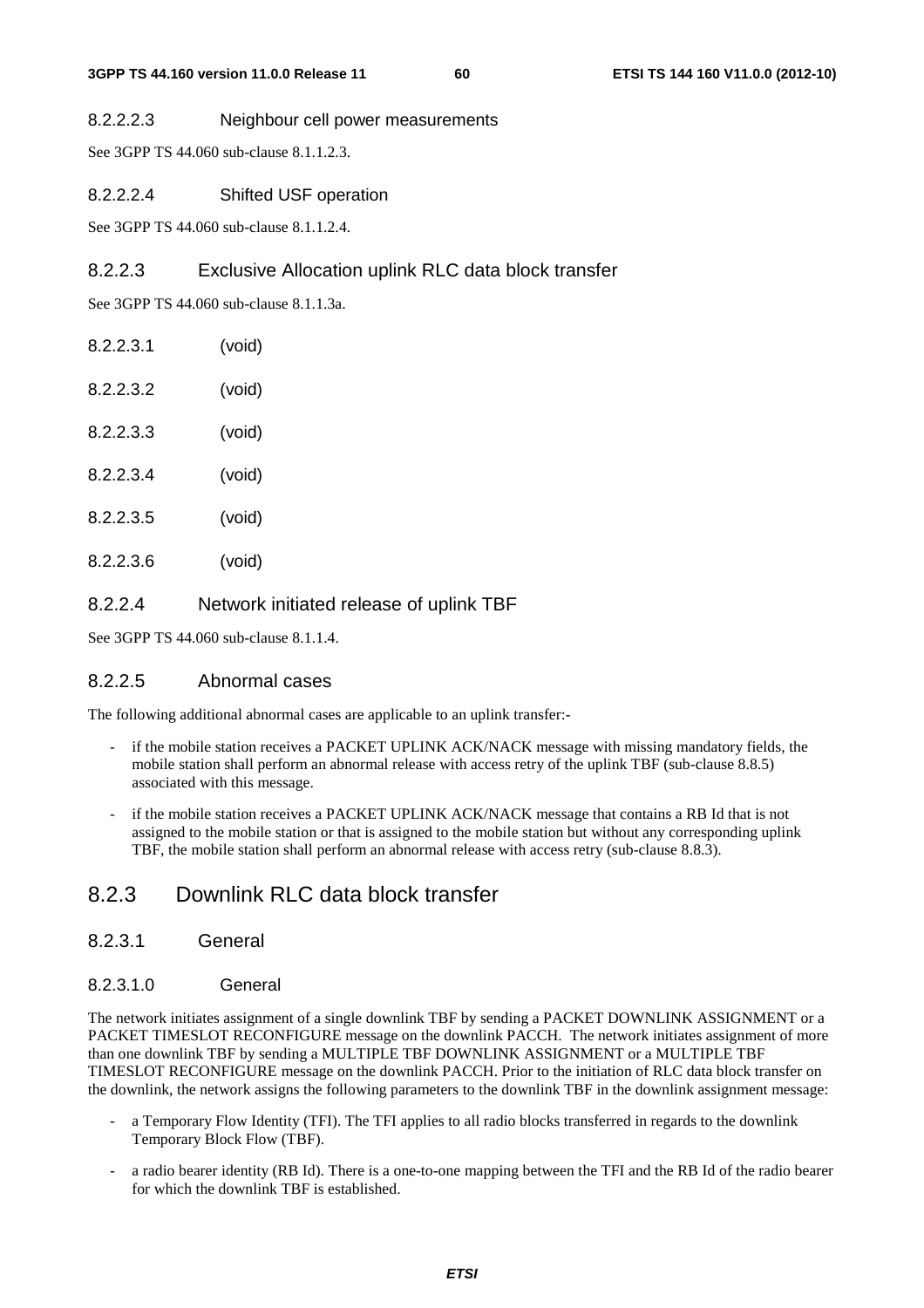- a set of PDCHs to be used for the downlink transfer:
- optionally, a TBF starting time indication.

For each TBF, the network shall prioritise RLC/MAC control blocks, not containing a PACKET DOWNLINK DUMMY CONTROL BLOCK message, to be transmitted ahead of RLC data blocks for that TBF. If the network has no other RLC/MAC block to transmit, but wishes to transmit on the downlink, the network shall transmit an RLC/MAC control block containing a PACKET DOWNLINK DUMMY CONTROL BLOCK message.

#### 8.2.3.1.1 Downlink resource reallocation

Neither the mobile station nor the network are allowed to modify the RLC mode, TBF mode or radio bearer identity of an already established TBF.

If no modifications to the downlink resources are required, the network may reallocate existing resources through one of the following procedures:

- The network may send a PACKET TIMESLOT RECONFIGURE or MULTIPLE TBF TIMESLOT RECONFIGURE message to the mobile station on the PACCH to reallocate downlink (and also uplink) resources, see sub-clause 8.2.3.2.
- The network may send a PACKET DOWNLINK ASSIGNMENT or MULTIPLE TBF DOWNLINK ASSIGNMENT message to the mobile station on the PACCH to reallocate downlink resources, see sub-clause 8.2.3.2.

8.2.3.1.2 (void)

#### 8.2.3.2 Downlink RLC data block transfer procedure

#### 8.2.3.2.0 General

Upon reception of a downlink assignment message (e.g. PACKET DOWNLINK ASSIGNMENT, PACKET TIMESLOT RECONFIGURE, MULTIPLE TBF DOWNLINK ASSIGNMENT, MULTIPLE TBF TIMESLOT RECONFIGURE) that does not contain a TBF starting time the mobile station shall start timer T3190 for each downlink TBF assigned in the downlink assignment message and, within the reaction time defined in 3GPP TS 45.010, it shall attempt to decode every downlink block on its assigned SBPSCH(s). If the downlink assignment message contains a TBF starting time information element and there are no downlink TBFs in progress, but one or more uplink TBFs are in progress, the mobile station shall remain on the assigned SBPSCHs until the TDMA frame number indicated by the TBF starting time, at which time the mobile station shall start timer T3190 for each downlink TBF assigned in the downlink assignment message and immediately begin decoding the assigned downlink SBPSCH(s).

If the downlink assignment message contains a TBF starting time and there are one or more downlink TBFs already in progress, the mobile station shall continue to use the parameters of the downlink TBFs in progress until the TDMA frame number indicated in the TBF starting time occurs, at which time the mobile station shall immediately begin to use the new assigned downlink TBF parameters. If, while waiting for the frame number indicated by the TBF starting time, the mobile station receives another downlink assignment for the same TBF, the mobile station shall act upon the most recently received downlink assignment and shall ignore the previous downlink assignment. Procedures on receipt of a downlink assignment message (e.g. PACKET DOWNLINK ASSIGNMENT message) while no TBF is in progress are specified in sub-clause sub-clause 7.3.2.1 and 3GPP TS 44.060 sub-clause 7.2.1.1.

If the mobile station receives a valid RLC data block addressed to (one of) its TBF(s), the mobile station shall restart timer T3190 for that TBF. If timer T3190 expires for a TBF and if one or more uplink TBFs are in progress, the mobile station shall perform an abnormal release with access retry (see sub-clause 8.8.3, 3GPP TS 44.060 sub-clause 8.7.2). If no other TBFs are in progress, the mobile station shall perform an abnormal release without retry (see sub-clause 8.7.1).

Upon receipt of a PACKET TBF RELEASE message referring to the downlink TBF, the mobile station shall follow the procedure in sub-clause 8.2.3.6.

#### 8.2.3.2.1 Abnormal cases

The following abnormal cases apply: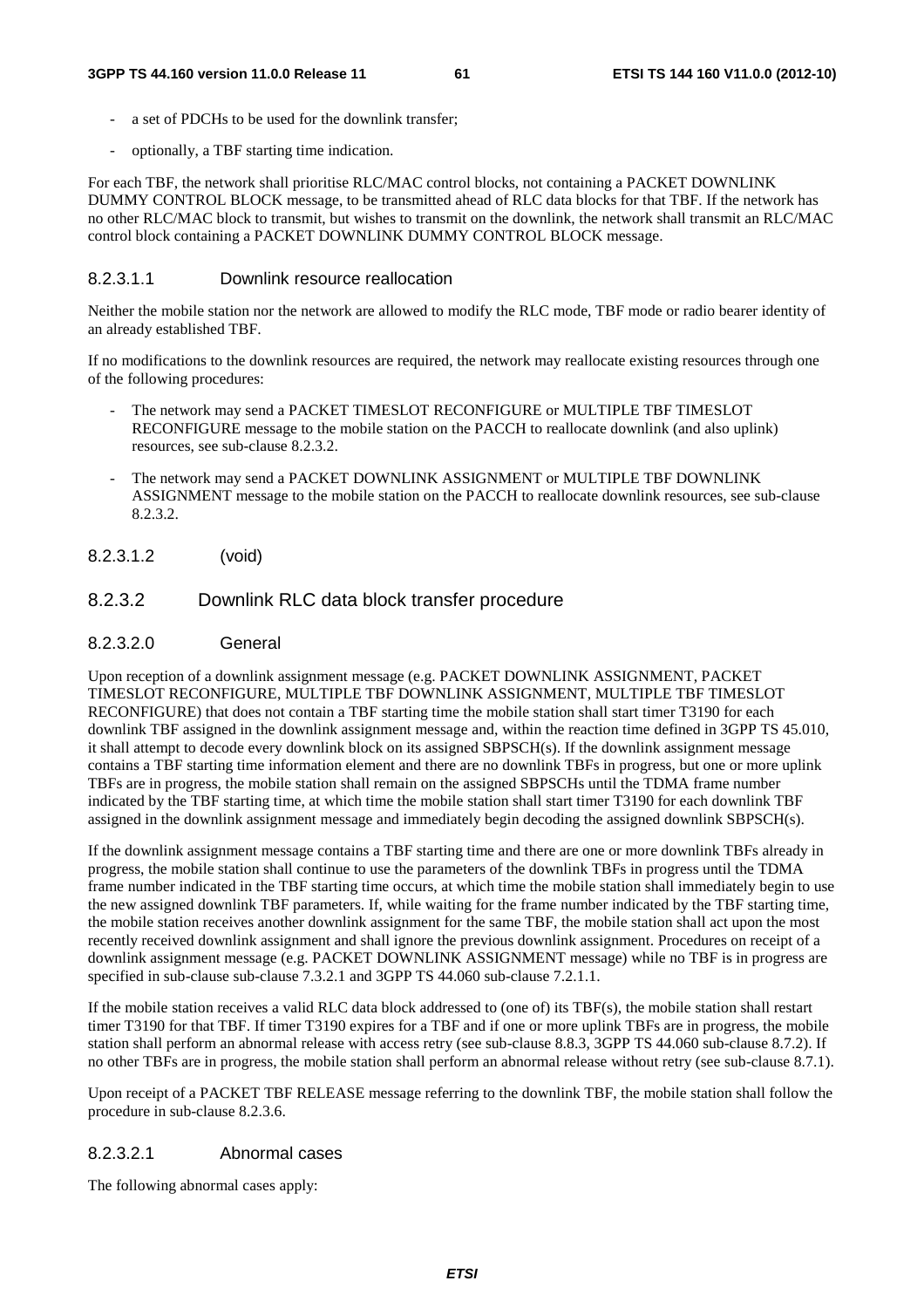- If a mobile station receives a PACKET TIMESLOT RECONFIGURE, MULTIPLE TBF TIMESLOT RECONFIGURE, PACKET DOWNLINK ASSIGNMENT or MULTIPLE TBF DOWNLINK ASSIGNMENT PACKET DOWNLINK ASSIGNMENT or PACKET TIMESLOT RECONFIGURE message and detects an invalid Frequency Parameters information element in the message, it shall perform an abnormal release with system information (see sub-clause 8.8.4), performing a partial acquisition of system information messages containing frequency information.
- If the information in the PACKET DOWNLINK ASSIGNMENT or MULTIPLE TBF DOWNLINK ASSIGNMENT message incorrectly specifies one or more downlink PDCHs, the mobile station shall perform an abnormal release of the downlink TBF(s) with erroneous assignments (see sub-clause 8.8.6). The mobile station shall act upon the valid assignments.
- If the information in the PACKET TIMESLOT RECONFIGURE or MULTIPLE TBF TIMESLOT RECONFIGURE message incorrectly specifies one or more uplink and/or downlink PDCHs, the mobile station shall perform an abnormal release of the downlink TBF(s) with erroneous assignments (see sub-clause 8.8.6). The mobile station shall act upon the valid assignments.
- If the information in the PACKET DOWNLINK ASSIGNMENT, MULTIPLE TBF DOWNLINK ASSIGNMENT, PACKET TIMESLOT RECONFIGURE or MULTIPLE TBF TIMESLOT RECONFIGURE message violates the mobile station"s multislot capabilities, the mobile station shall perform an abnormal release without retry (see sub-clause 8.8.2).
- If a mobile station in MAC-DTM state receives a PACKET DOWNLINK ASSIGNMENT or MULTIPLE TBF DOWNLINK ASSIGNMENT message including the Frequency Parameters information element, the mobile station shall abort the procedure. If another TBF exists on a SBPSCH, the mobile station shall continue the normal operation of these TBFs. If no other TBF exists, the mobile station shall perform an abnormal release without retry (see sub-clause 8.8.2).
- If a mobile station in MAC-DTM state receives a PACKET TIMESLOT RECONFIGURE or MULTIPLE TBF TIMESLOT RECONFIGURE message including the Frequency Parameters information element, the mobile station shall perform an abnormal release without retry (see sub-clause 8.8.2).
- If one or more uplink TBFs are already established and the mobile station receives a PACKET DOWNLINK ASSIGNMENT or MULTIPLE TBF DOWNLINK ASSIGNMENT message containing different frequency parameters than are currently in effect for the uplink TBF(s), the mobile station shall ignore the received message and continue normal operation of the existing TBFs.
- If a downlink TBF is not already established and the PACKET TIMESLOT RECONFIGURE message does not include a DOWNLINK\_TFI\_ASSIGNMENT field, then the mobile station shall perform an abnormal release without retry (sub-clause 8.8.2).
- If a downlink TBF is not already established and the MULTIPLE TBF TIMESLOT RECONFIGURE message does not assign any downlink TBFs, then the mobile station shall perform an abnormal release without retry (sub-clause 8.8.2).
- If the mobile station receives a PACKET DOWNLINK ASSIGNMENT, MULTIPLE TBF DOWNLINK ASSIGNMENT PACKET TIMESLOT RECONFIGURE or MULTIPLE TBF TIMESLOT RECONFIGURE message containing assignments such that more than one radio bearer is mapped onto a TBF, then the mobile station shall perform an abnormal release without retry (see sub-clause 8.8.2).
- If the PACKET DOWNLINK ASSIGNMENT, MULTIPLE TBF DOWNLINK ASSIGNMENT, PACKET TIMESLOT RECONFIGURE or MULTIPLE TBF TIMESLOT RECONFIGURE message specifies an RB Id that is not assigned to the mobile station, then the mobile station shall perform an abnormal release without retry (sub-clause 8.8.2).
- If the mobile station receives a PACKET DOWNLINK ASSIGNMENT, MULTIPLE TBF DOWNLINK ASSIGNMENT message so that the total amount of downlink TBFs assigned to the mobile station (i.e. new and existing TBFs) is larger than the maximum number of downlink TBFs the mobile station supports, the mobile station shall ignore the message and continue normal operation of the existing TBFs.
- If the mobile station receives a PACKET TIMESLOT RECONFIGURE or MULTIPLE TBF TIMESLOT RECONFIGURE message so that the total amount of TBFs assigned to the mobile station (i.e. new and existing TBFs) in any direction is larger than the maximum number of TBFs the mobile station supports in any direction, the mobile station shall perform an abnormal release with access retry (sub-clause 8.8.3).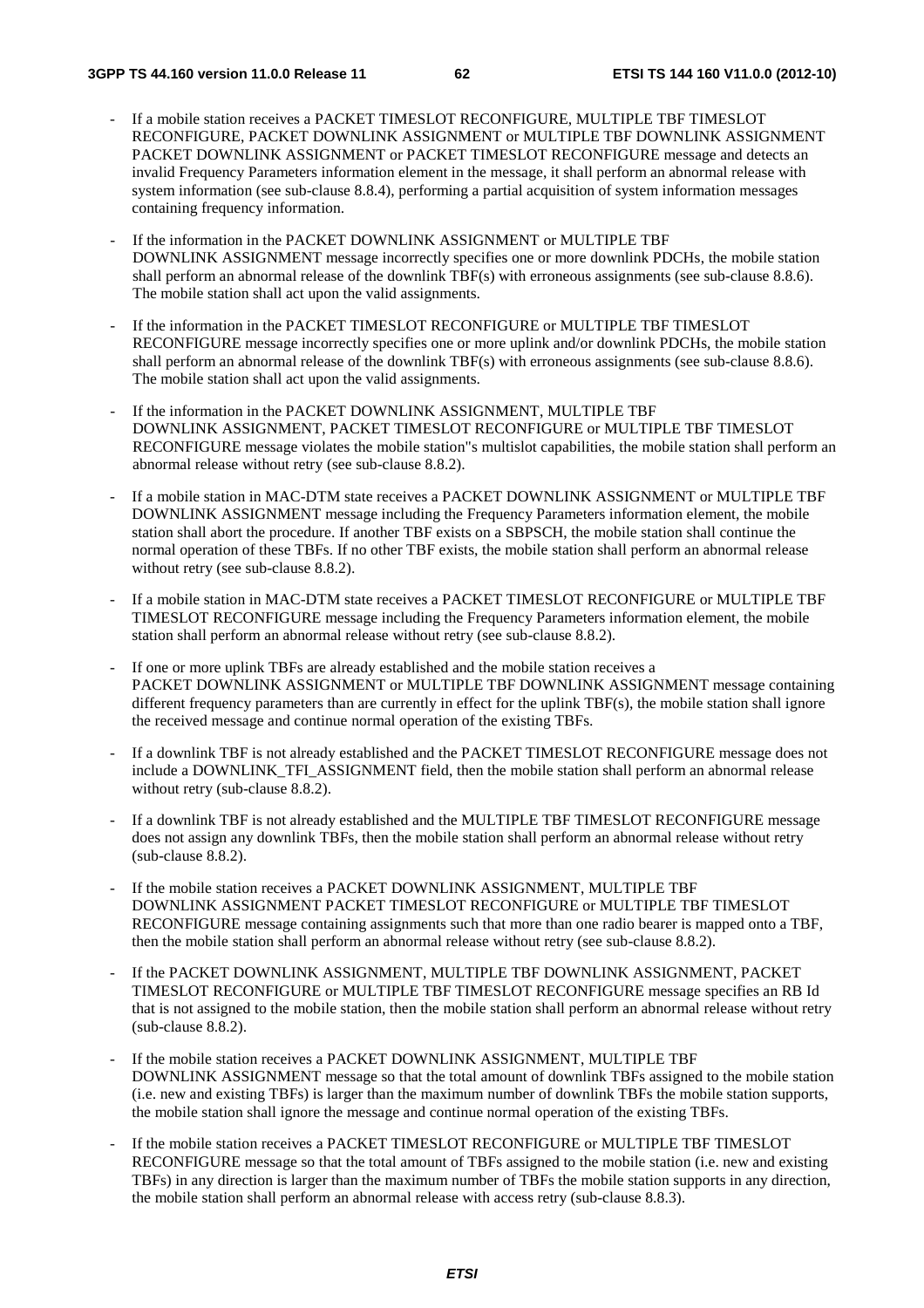If a failure in the PACKET DOWNLINK ASSIGNMENT, MULTIPLE TBF DOWNLINK ASSIGNMENT. PACKET TIMESLOT RECONFIGURE or MULTIPLE TBF TIMESLOT RECONFIGURE message is due to any other reason, the mobile station shall abort the procedure. If other uplink TBFs exist, the mobile station shall perform an abnormal release with access retry (sub-clause 8.8.3). If only downlink TBFs exist, the mobile station shall continue the normal operation of these TBFs. If no other TBFs exist, the mobile station shall perform an abnormal release without retry (see sub-clause 8.8.2).

## 8.2.3.3 Polling for Packet Downlink Ack/Nack

Whenever the mobile station receives an RLC data block addressed to (one of) its TBF(s) with a valid RRBP field in the RLC data block header (i.e. is polled), the mobile station may transmit one of the following messages in the uplink radio block specified by the RRBP field whatever the BSN value of the received RLC data block, according to the subsequent decreasing order of priority:

- 1) (EGPRS) PACKET DOWNLINK ACK/NACK message containing a Final Ack Indicator,
- 2) PACKET CELL CHANGE NOTIFICATION, if such a message is waiting to be transmitted,
- 3) (EGPRS) PACKET DOWNLINK ACK/NACK message containing a Channel Request Description IE,
- 4) any other RLC/MAC control message, if such a message is waiting to be transmitted, other than a (EGPRS) PACKET DOWNLINK ACK/NACK,
- 5) (EGPRS) PACKET DOWNLINK ACK/NACK message not containing a Final Ack Indicator or a Channel Request Description IE.

However, the mobile station shall transmit an RLC/MAC control message other than a (EGPRS) PACKET DOWNLINK ACK/NACK message at most every second time it is polled for that TBF.

The mobile station shall not send a PACKET CONTROL ACKNOWLEDGEMENT message unless otherwise specified.

In EGPRS TBF mode the mobile station shall react on a poll inside an erroneously received RLC data block for which the header is correctly received and which addresses the mobile station.

Whenever the network receives a valid RLC/MAC control message from the TBF, it shall reset counter N3105. The network shall increment counter N3105 for each radio block allocated to that TBF with the RRBP field, for which no RLC/MAC control message is received. If N3105 = N3105max, the network shall release the downlink TBF internally and start timer T3195 for that TBF. When T3195 expires, the network may reuse the TFI.

The PACKET DOWNLINK ACK/NACK message contains a Channel Quality Report (see 3GPP TS 45.008). The optional I\_LEVEL measurement results shall be included in at least every other PACKET DOWNLINK ACK/NACK message.

The EGPRS PACKET DOWNLINK ACK/NACK message may contain an EGPRS Channel Quality Report (see 3GPP TS 45.008).

In the case of simultaneous uplink and downlink TBFs, the transmission of the polling response takes precedence over the transmission of allocated uplink radio blocks.

A mobile station of multislot class 1 to 12 need not respond to the poll if it is not compliant with the mobile station's multislot class (see 3GPP TS 45.002).

A mobile station of multislot class 13 to 18 shall always respond to the poll.

NOTE: The mobile station is required to make neighbour cell measurements while transmitting the polling response (see 3GPP TS 45.008).

#### 8.2.3.4 Resource Reassignment for downlink

The network initiates downlink resource reassignment by sending a downlink assignment message (e.g. PACKET DOWNLINK ASSIGNMENT, PACKET TIMESLOT RECONFIGURE, MULTIPLE TBF DOWNLINK ASSIGNMENT or MULTIPLE TBF TIMESLOT RECONFIGURE) to the mobile station on the PACCH.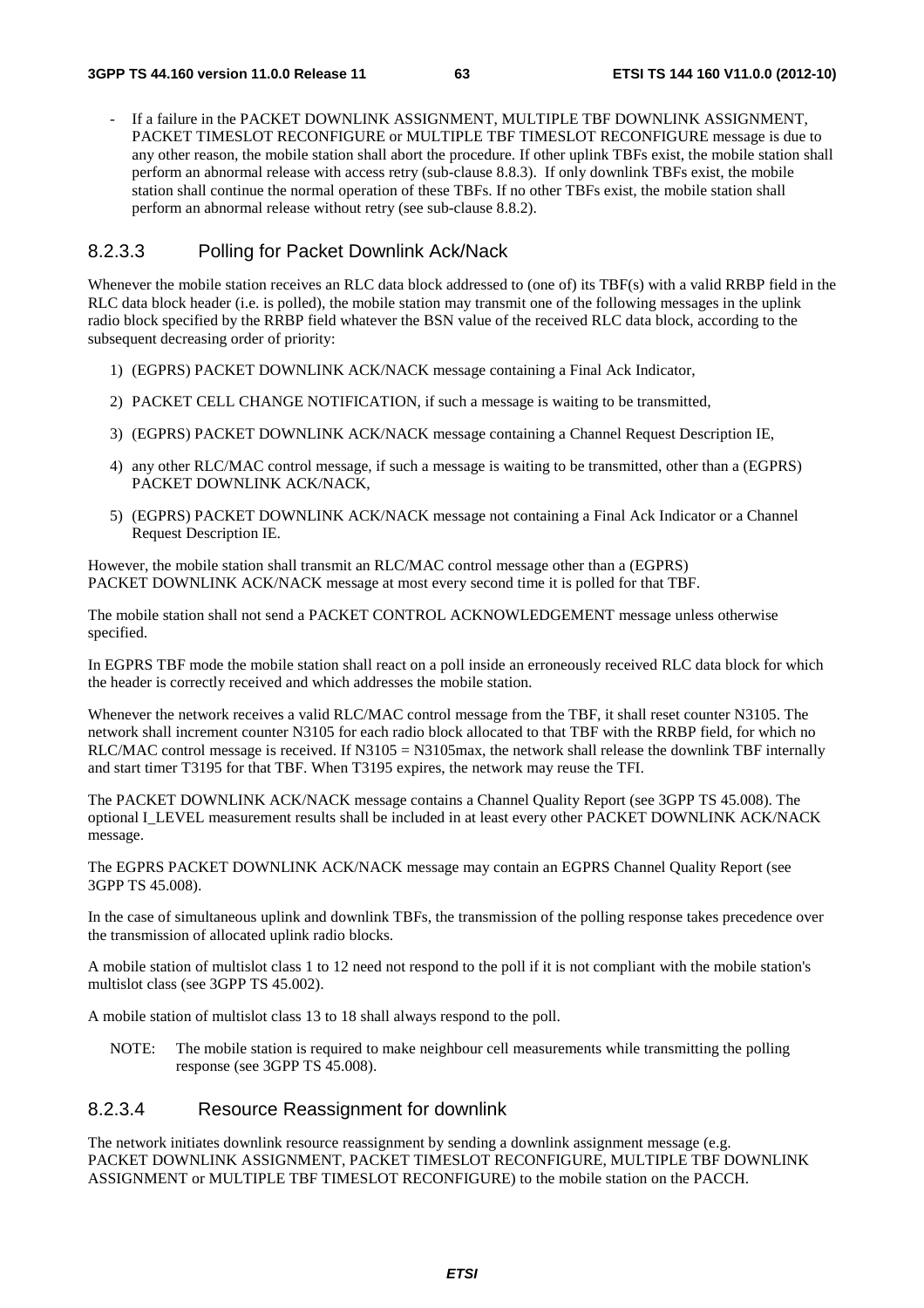If the mobile station has a TBF for which T3192 is running, the network may choose to reallocate this existing TBF and reuse the TFI value for the new data by setting the Control Ack bit to '1' as specified in 3GPP TS 44.060 sub-clauses 9.3.2.6 and 9.3.3.5.

On receipt of a downlink assignment message and after the TBF starting time, if present, the mobile station shall switch to the assigned SBPSCHs. Upon switching to the new SBPSCHs the mobile station shall restart timer T3190 for each newly assigned downlink TBF.

When the mobile station receives an RLC/MAC block addressed to (one of) its TBF(s) on any of the new assigned resources it shall restart timer T3190 for the TBF. If timer T3190 expires, the mobile station shall perform an abnormal release without retry (see sub-clause 8.7.1).

### 8.2.3.5 Establishment of uplink TBF

#### 8.2.3.5.0 General

The mobile station initiates the packet access procedure by sending the Iu mode Channel Request Description information element in the (EGPRS) PACKET DOWNLINK ACK/NACK message on the PACCH and starting timer T3168 for each TBF requested.

On receipt of an Iu mode Channel Request Description information element in the (EGPRS) PACKET DOWNLINK ACK/NACK message, the network may assign radio resources to the mobile station on one or more SBPSCHs by transmitting an uplink assignment (e.g. PACKET UPLINK ASSIGNMENT, PACKET TIMESLOT RECONFIGURE, MULTIPLE TBF UPLINK ASSIGNMENT or MULTIPLE TBF TIMESLOT RECONFIGURE) message on the PACCH, or may reject the request by sending a PACKET ACCESS REJECT message on the PACCH. If the PACKET TIMESLOT RECONFIGURE message is sent, then the message shall contain the UPLINK\_TFI\_ASSIGNMENT field.

A mobile allocation or reference frequency list, when received in the Frequency Parameters IE, as part of an uplink assignment, replaces the previous parameters and shall be used until a new assignment is received or the mobile station has released all TBFs.

On receipt of an uplink assignment message the mobile station shall follow the procedure below. On reception of an uplink assignment message the mobile station shall stop timer T3168 for each TBF assigned in the message.

The mobile station shall, after expiry of the TBF starting time, if present, act upon the uplink assignment.

The mobile station shall then switch to the assigned uplink SBPSCHs and begin to send RLC data blocks on the assigned SBPSCH(s). The G-RNTI shall not be included in any of the uplink RLC data blocks.

On receipt of a PACKET ACCESS REJECT message that contains a Reject structure addressed to the mobile station, the mobile station shall stop timer T3168 for each TBF rejected in the PACKET ACCESS REJECT message and indicate a packet access failure to the upper layer.

If the PACKET ACCESS REJECT message contains a WAIT\_INDICATION field in a Reject structure addressed to the mobile station, the mobile station shall start timer T3172 for each TBF rejected with the indicated value (Wait Indication). The mobile station is not allowed to make a new attempt for an uplink TBF establishment in the same cell until all instances of timer T3172 expire, but it may attempt uplink TBF establishment in another cell after successful cell reselection.

If timer T3168 expires for a TBF, the mobile station shall:

- if the mobile station has no existing uplink TBF:
- retransmit the Iu mode Channel Request Description information element in the next (EGPRS) PACKET DOWNLINK ACK/NACK message unless the Iu mode Channel Request Description has already been transmitted four times for that TBF in which case the mobile station shall perform an abnormal release with access retry (see sub-clause 8.8.3, 3GPP TS 44.060 sub-clause 8.7.2).
- if the mobile station has at least one uplink TBF:
	- proceed with uplink TBF establishment as defined in sub-clause 8.2.2.1.2.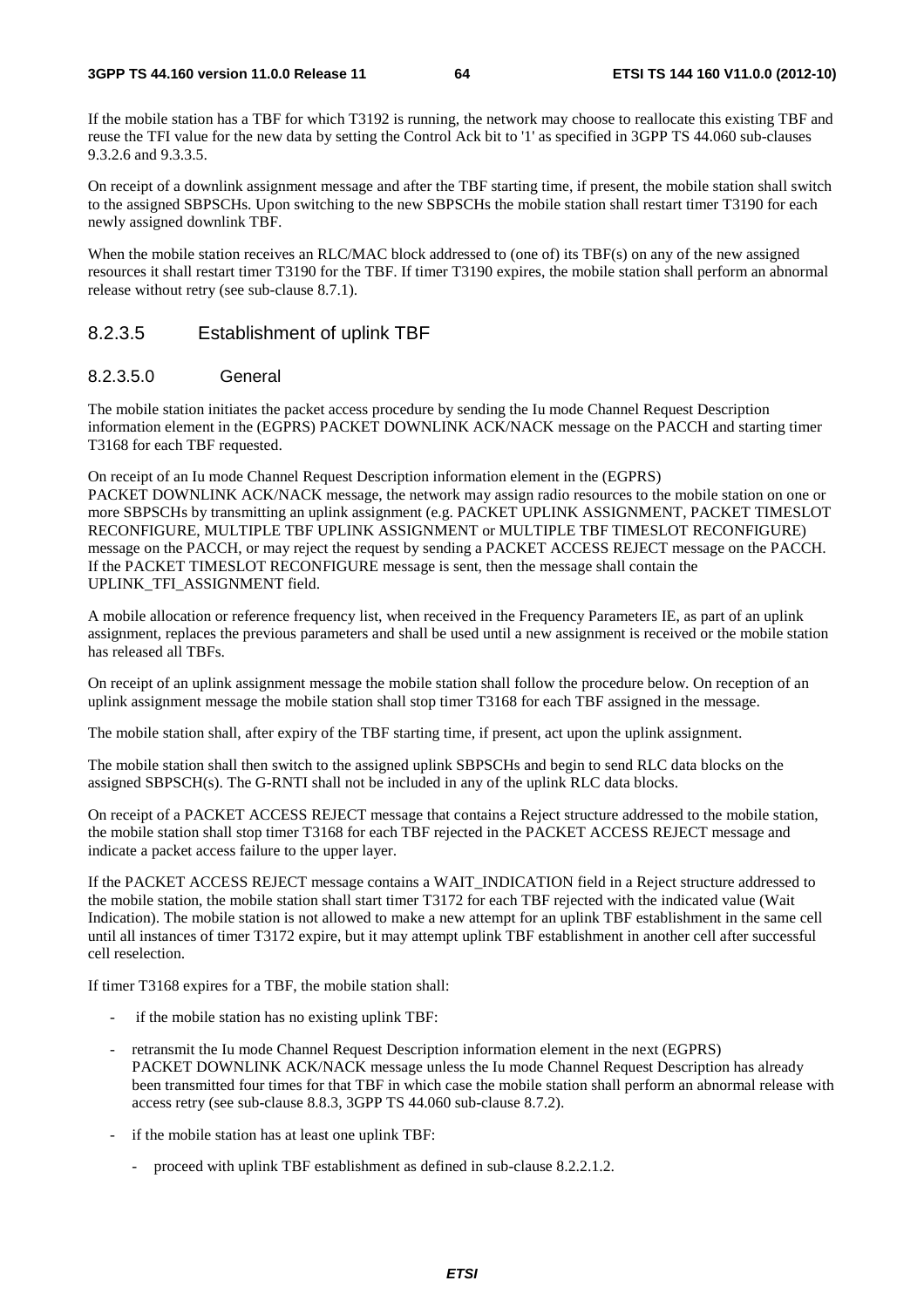If the downlink TBF is released, including expiry of timer T3192, before expiry of timer T3168, the mobile station shall stop timer T3168 for each TBF and perform an abnormal release with access retry (see sub-clause 8.8.3, 3GPP TS 44.060 sub-clause 8.7.2).

#### 8.2.3.5.1 Abnormal cases

In the following abnormal cases it is assumed that at least one downlink TBF exists. The subsequent behaviour of the mobile station depends on the type of failure and previous actions.

- If the information in the PACKET UPLINK ASSIGNMENT or MULTIPLE TBF UPLINK ASSIGNMENT message incorrectly specifies one or more uplink PDCHs, the mobile station shall perform an abnormal release with access retry of the uplink TBF(s) with erroneous assignments (see sub-clause 8.8.5). The mobile station shall act upon the valid assignments.
- If the information in the PACKET TIMESLOT RECONFIGURE or MULTIPLE TBF TIMESLOT RECONFIGURE message incorrectly specifies one or more uplink and/or downlink PDCHs, the mobile station shall perform an abnormal release with access retry of the uplink TBF(s) with erroneous assignments (see subclause 8.8.5). The mobile station shall act upon the valid assignments.
- If the information in the PACKET UPLINK ASSIGNMENT, MULTIPLE TBF UPLINK ASSIGNMENT, PACKET TIMESLOT RECONFIGURE or MULTIPLE TBF TIMESLOT RECONFIGURE message violates the mobile station"s multislot capabilities, the mobile station shall perform an abnormal release with access retry (see sub-clause 8.8.3).
- If the mobile station receives a PACKET UPLINK ASSIGNMENT or MULTIPLE TBF UPLINK ASSIGNMENT message containing different frequency parameters than are currently in effect for its existing TBFs, the mobile station shall ignore the PACKET UPLINK ASSIGNMENT or MULTIPLE TBF UPLINK ASSIGNMENT message, continue normal operation of the existing TBFs, and reinitiate the establishment of the new uplink TBFs unless the establishment of any of these TBFs has already been attempted four times, in which case, the mobile station shall perform an abnormal release with access retry (see sub-clause 8.8.3).
- If a mobile station in MAC-DTM state receives a PACKET UPLINK ASSIGNMENT or MULTIPLE TBF UPLINK ASSIGNMENT message including the Frequency Parameters information element, the mobile station shall perform an abnormal release with access retry (see sub-clause 8.8.3).
- If an uplink TBF is not already established and the PACKET TIMESLOT RECONFIGURE message does not include a UPLINK\_TFI\_ASSIGNMENT field, then the mobile station shall perform an abnormal release with access retry (sub-clause 8.8.3).
- If an uplink TBF is not already established and the MULTIPLE TBF TIMESLOT RECONFIGURE message does not assign any uplink TBFs, then the mobile station shall perform an abnormal release with access retry (sub-clause 8.8.3).
- If the mobile station receives a PACKET UPLINK ASSIGNMENT, MULTIPLE TBF UPLINK ASSIGNMENT PACKET TIMESLOT RECONFIGURE or MULTIPLE TBF TIMESLOT RECONFIGURE message contains assignments such that more than one radio bearer is mapped onto a TBF, then the mobile station shall perform an abnormal release with access retry (see sub-clause 8.8.3).
- If the MULTIPLE TBF UPLINK ASSIGNMENT or MULTIPLE TBF TIMESLOT RECONFIGURE message does not specify a Channel Coding scheme for all of the uplink TBFs that it is assigning, then the mobile station shall perform an abnormal release with access retry of the uplink TBFs with erroneous assignments (see subclause 8.8.5). The mobile station shall act upon the valid assignments.
- If the PACKET UPLINK ASSIGNMENT, MULTIPLE TBF UPLINK ASSIGNMENT, MULTIPLE TBF TIMESLOT RECONFIGURE message assigns the same USF to more than one TBF on the same timeslot, then the mobile station shall perform an abnormal release with access retry (sub-clause 8.8.3).
- If the PACKET UPLINK ASSIGNMENT, MULTIPLE TBF UPLINK ASSIGNMENT, PACKET TIMESLOT RECONFIGURE, MULTIPLE TBF TIMESLOT RECONFIGURE message specifies a RB Id that is not assigned to the mobile station, then the mobile station shall perform an abnormal release with access retry (subclause 8.8.3).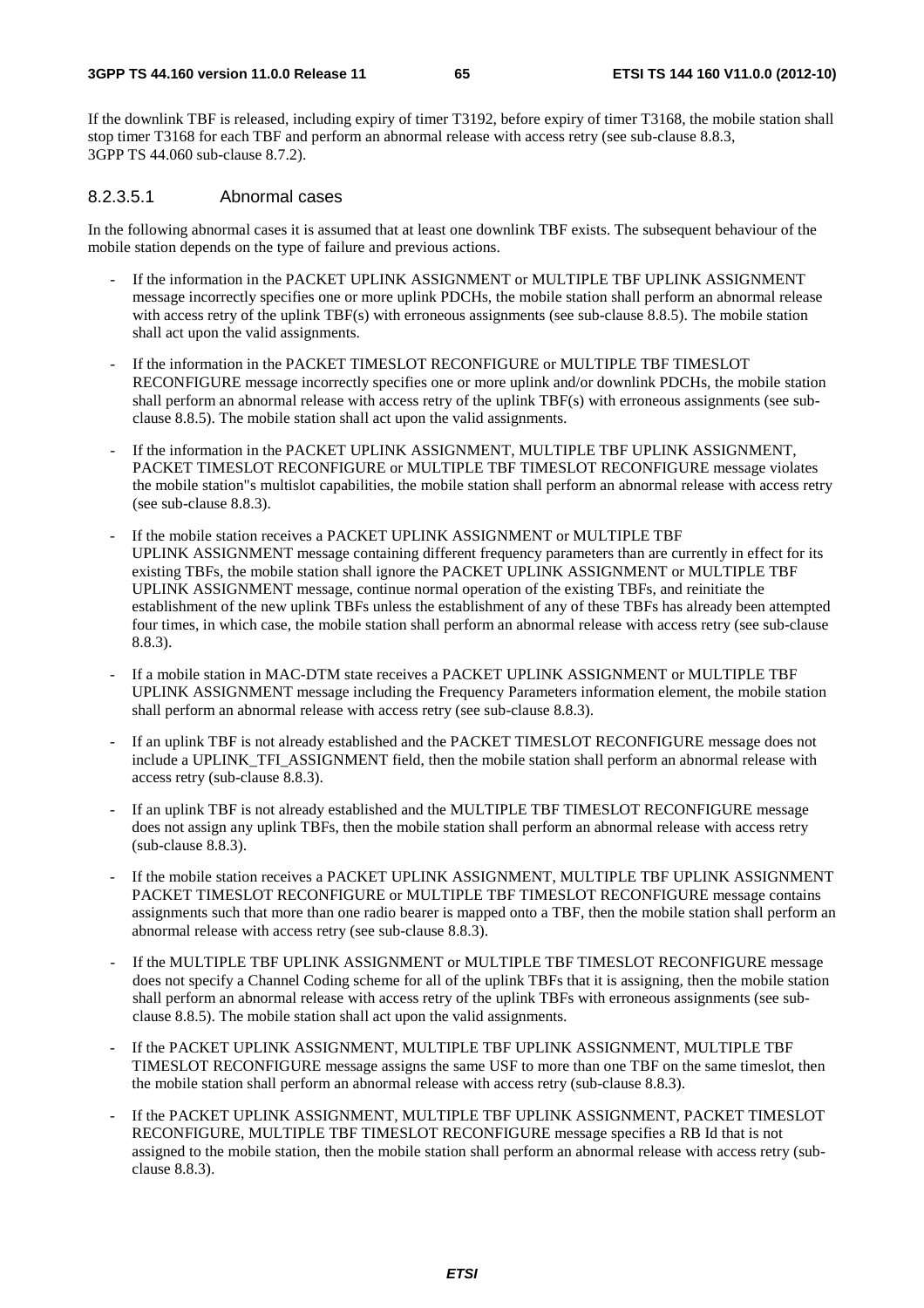- If the PACKET ACCESS REJECT message does not specify a G-RNTI\_extension field in the Iu mode Reject structure for each G-RNTI included in the TLLI / G-RNTI field in the Reject structure, then the mobile station shall ignore the message.
- If the PACKET ACCESS REJECT message includes one or more RB Id fields in the Iu mode Reject structure which were not included by the mobile station in the Iu mode Channel Request Description structure, then the mobile station shall perform abnormal release with access retry (see sub-clause 8.8.3).- If a mobile station in MAC-DTM state receives a PACKET TIMESLOT RECONFIGURE or MULTIPLE TBF TIMESLOT RECONFIGURE message including the Frequency Parameters information element, the mobile station shall perform an abnormal release with access retry (see sub-clause 8.8.3).
- If a failure in the PACKET UPLINK ASSIGNMENT, MULTIPLE TBF UPLINK ASSIGNMENT, PACKET TIMESLOT RECONFIGURE or MULTIPLE TBF TIMESLOT RECONFIGURE message is due to any other reason, the mobile station shall perform an abnormal release with access retry (see sub-clause 8.8.3).

## 8.2.3.6 Network initiated abnormal release of downlink TBF

See 3GPP TS 44.060 sub-clause 8.1.2.8.

# 8.3 Packet PDCH Release

See 3GPP TS 44.060 sub-clause 8.2.

# 8.4 Procedure for measurement report sending in MAC-Shared state

See 3GPP TS 44.060 sub-clause 8.3.

# 8.5 Network Controlled cell reselection procedures in MAC-Shared state

See 3GPP TS 44.060 sub-clause 8.4.

## 8.6 Measurement Order procedures in MAC-Shared state

See 3GPP TS 44.060 sub-clause 8.5.

# 8.7 PACKET CONTROL ACKNOWLEDGEMENT

See 3GPP TS 44.060 sub-clause 8.6.

## 8.8 Abnormal cases

## 8.8.1 General

See 3GPP TS 44.060 sub-clause 8.7.0.

## 8.8.2 Abnormal release without retry

See 3GPP TS 44.060 sub-clause 8.7.1.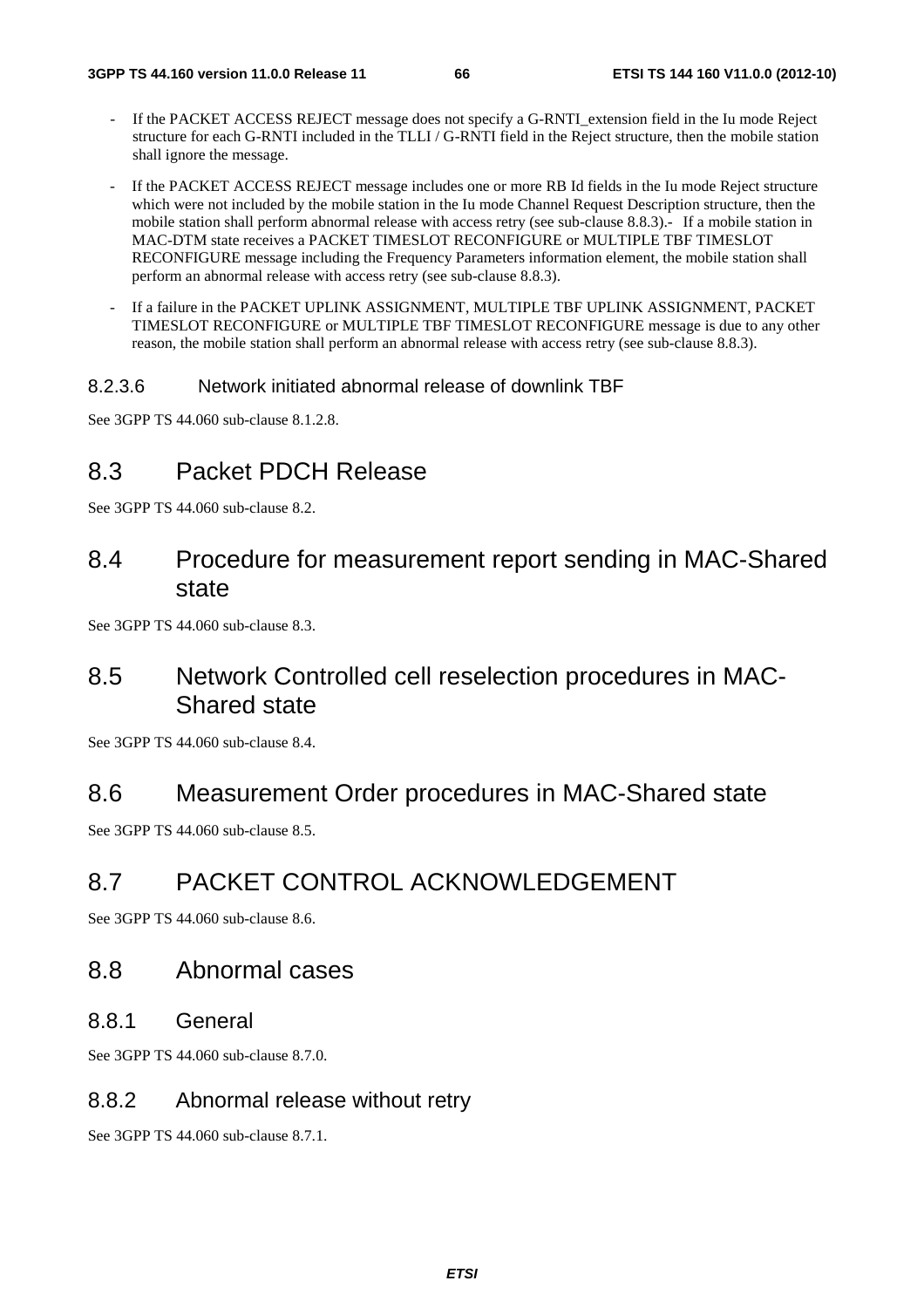## 8.8.3 Abnormal release with access retry

The mobile station shall abort all TBFs in progress. The mobile station in MAC-Shared state shall return to MAC-Idle state and initiate the establishment of a new uplink TBF on SBPSCH(s), using the procedures on PCCCH, as defined in sub-clause 7.2.

The mobile station in MAC-DTM state shall return to MAC-Dedicated state and initiate the establishment of a new uplink TBF on SBPSCH(s) using DTM procedures on SRB2, as defined in 3GPP TS 44.118.

In case the mobile station fails to establish a new uplink TBF on SBPSCH(s), the mobile station shall report an RLC/MAC failure to upper layers. The DRX mode procedures shall be applied, as specified in sub-clause 5.4.1.8.

## 8.8.4 Abnormal release with system information

See 3GPP TS 44.060 sub-clause 8.7.3.

## 8.8.5 Abnormal release of an Uplink TBF with access retry

The mobile station shall abort the uplink TBF.

If there are no remaining TBFs on SBPSCHs and the mobile station was in MAC-Shared state, then it shall return to MAC-Idle state and reinitiate the establishment of the uplink TBF on SBPSCH(s) using the procedures on PCCCH, as defined in sub-clause 7.2. In the case that this TBF was not the last remaining TBF on SBPSCHs, the mobile station shall reinitiate the establishment of the TBF on SBPSCHs, using the procedures defined on PACCH, as defined in subclauses 8.2.3 and 8.3.3.

If there are no remaining TBFs on SBPSCHs and the mobile station was in MAC-DTM state, then it shall return to MAC-Dedicated state and initiate the establishment of the uplink TBF on SBPSCH(s) using DTM procedures on SRB2, as defined in 3GPP TS 44.118. In the case that this TBF was not the last remaining TBF on SBPSCHs, the mobile station shall initiate the establishment of the TBF on SBPSCHs, using the procedures defined on PACCH, as defined in sub-clauses 8.2.3 and 8.3.3

In case the mobile station fails to establish the new uplink TBF on SBPSCH(s), the mobile station shall report an RLC/MAC failure to upper layers. The DRX mode procedures shall be applied, as specified in sub-clause 5.4.1.8.

# 8.8.6 Abnormal release of a Downlink TBF

The mobile station shall abort the downlink TBF.

If there are no remaining TBFs on SBPSCHs and the mobile station was in MAC-Shared state, then it shall return to MAC-Idle state.

If there are no remaining TBFs on SBPSCHs and the mobile station in MAC-DTM state, then it shall return to MAC-Dedicated state.

If there is a TBF remaining on SBPSCHs, then the mobile station shall remain in its current state.

The DRX mode procedures shall be applied as specified in sub-clause 5.5.1.5, 3GPP TS 44.160 sub-clause 5.4.1.8.

# 8.9 Network Assisted Cell Change procedures in MAC-Shared state

See 3GPP TS 44.060 sub-clause 8.8.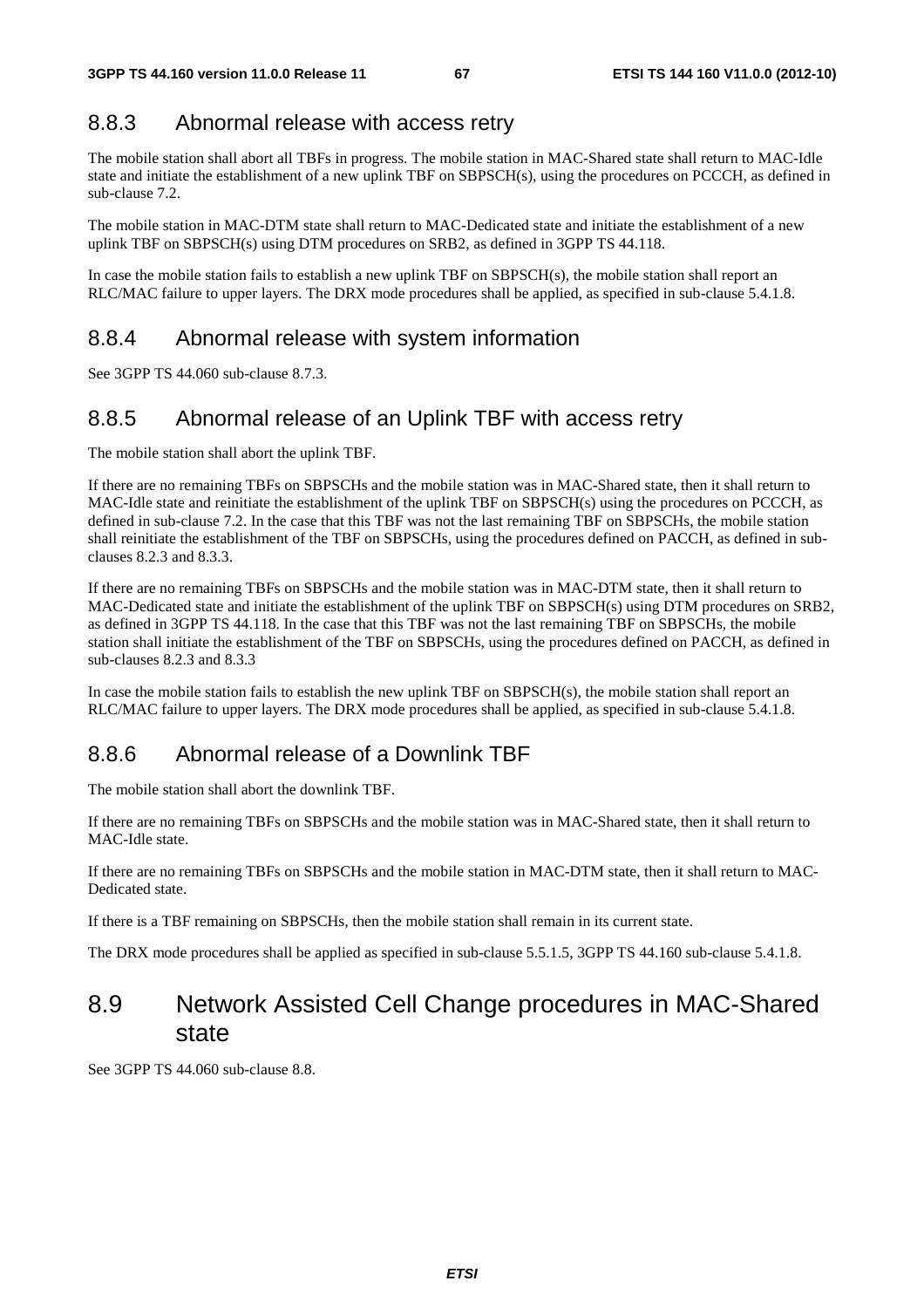# 9 Medium Access Control (MAC) procedures on **DBPSCH**

# 9.1 General

The MAC procedures defined in this sub-clause are applicable in MAC-Dedicated state and in MAC-DTM state on DBPSCH only. When a radio bearer is set-up on DBPSCH(s) (see 3GPP TS 44.118) the corresponding TBF is implicitly established, on this DBPSCH(s), on the logical channel (when FLO is not used) on which this TBF is mapped. This TBF shall use the TBF mode as specified in sub-clause 5.2.2.2 and according to the radio bearer attributes as may be indicated in the CMAC-CONFIG primitive received from RRC.

# 9.2 Transfer of RLC/MAC blocks

## 9.2.0 General

Tables 9.2.0.1 to 9.2.0.3 summarise the RLC/MAC control messages that may be sent on a DBPSCH.

| <b>RLC messages:</b>                   | Reference                          |
|----------------------------------------|------------------------------------|
| Packet Downlink Ack/Nack               | 3GPP TS 44.060 sub-clause 11.2.6   |
| <b>EGPRS Packet Downlink Ack/Nack</b>  | 3GPP TS 44.060 sub-clause 11.2.6a  |
| Packet DBPSCH Downlink Ack/Nack Type 2 | 3GPP TS 44.060 sub-clause 11.2.6b  |
| Packet Uplink Ack/Nack                 | 3GPP TS 44.060 sub-clause 11.2.28  |
| Packet DBPSCH Uplink Ack/Nack Type 2   | 3GPP TS 44.060 sub-clause 11.2.28a |
| <b>Miscellaneous messages:</b>         | <b>Reference</b>                   |
| Packet Control Acknowledgement         | 3GPP TS 44.060 sub-clause 11.2.2   |
| Packet Downlink Dummy Control Block    | 3GPP TS 44.060 sub-clause 11.2.8   |
| Packet Uplink Dummy Control Block      | 3GPP TS 44.060 sub-clause 11.2.8b  |
| <b>Packet Polling Request</b>          | 3GPP TS 44.060 sub-clause 11.2.12  |
| Packet Uplink Assignment               | 3GPP TS 44.060 sub-clause 11.2.29  |
| Handover Access                        | 3GPP TS 44.060 sub-clause 11.2.33  |
| Physical Information                   | 3GPP TS 44.060 sub-clause 11.2.34  |

**Table 9.2.0.2: RLC/MAC control messages on SDCCH, SACCH, FACCH (PT="01")** 

| <b>RLC messages:</b>                | Reference                          |
|-------------------------------------|------------------------------------|
| Packet DBPSCH Downlink Ack/Nack     | 3GPP TS 44.060 sub-clause 11.2.6b  |
| Packet DBPSCH Uplink Ack/Nack       | 3GPP TS 44.060 sub-clause 11.2.28a |
| <b>Miscellaneous messages:</b>      | Reference                          |
| Packet Control Acknowledgement      | 3GPP TS 44.060 sub-clause 11.2.2   |
| Packet Downlink Dummy Control Block | 3GPP TS 44.060 sub-clause 11.2.8   |
| Packet Uplink Dummy Control Block   | I3GPP TS 44.060 sub-clause 11.2.8b |
| <b>Handover Access</b>              | 3GPP TS 44.060 sub-clause 11.2.33  |
| Physical Information (not on SACCH) | 3GPP TS 44.060 sub-clause 11.2.34  |

|  | Table 9.2.0.3: RLC/MAC control messages on FACCH (PT="10") |
|--|------------------------------------------------------------|
|--|------------------------------------------------------------|

| <b>RLC messages:</b>                    | Reference                           |
|-----------------------------------------|-------------------------------------|
| <b>IPacket DBPSCH Downlink Ack/Nack</b> | 13GPP TS 44.060 sub-clause 11.2.6b  |
| <b>Packet DBPSCH Uplink Ack/Nack</b>    | 13GPP TS 44.060 sub-clause 11.2.28a |
| Miscellaneous messages:                 | Reference                           |
| Packet Control Acknowledgement          | 3GPP TS 44.060 sub-clause 11.2.2    |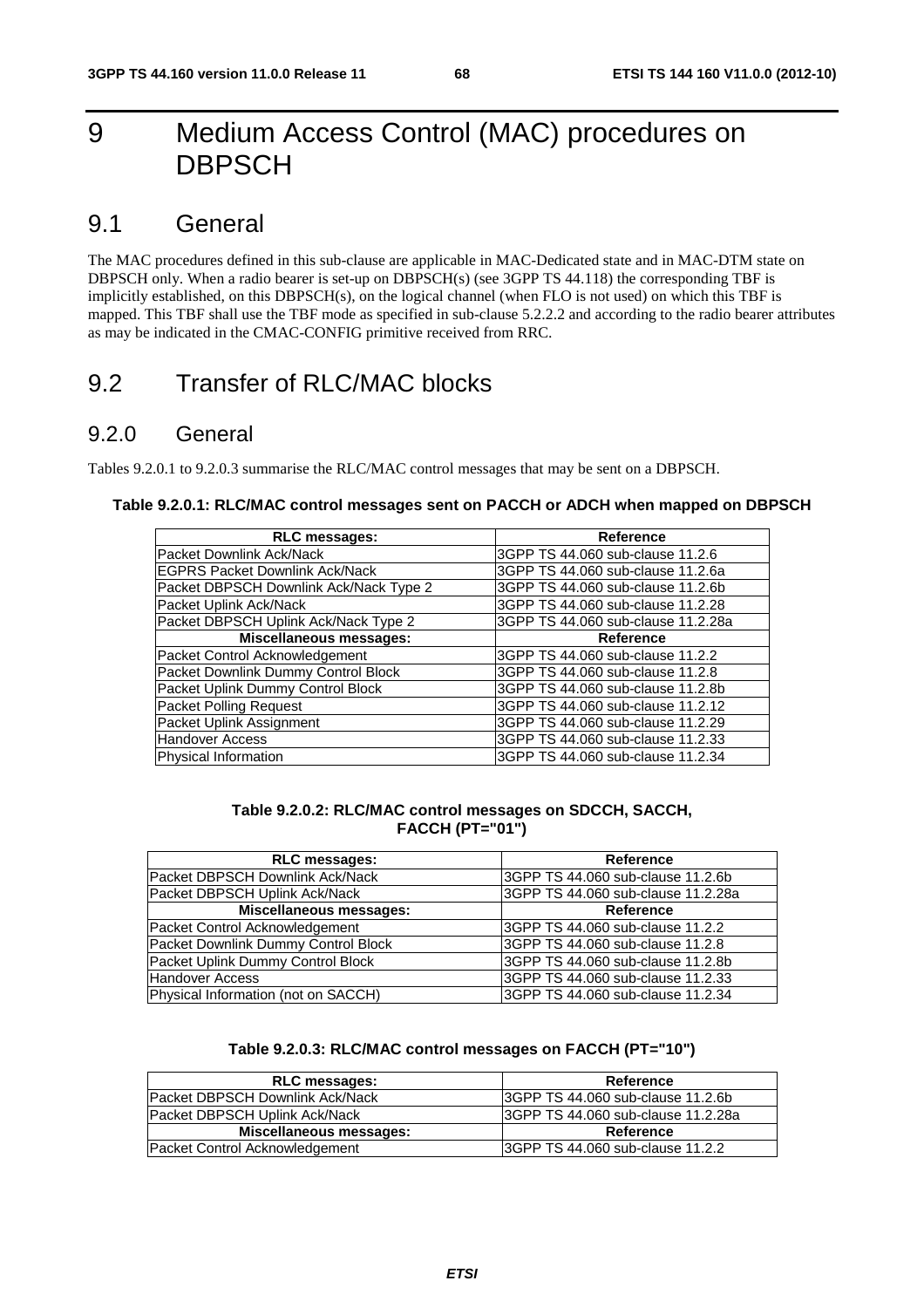# 9.2.1 Dedicated allocation

## 9.2.1.1 General

On DBPSCH, the transfer of RLC/MAC blocks is governed by the principles of the dedicated allocation. Dedicated allocation is applicable to GPRS TBF mode, EGPRS TBF mode, TCH TBF mode, DCCH TBF mode, UDCH TBF mode and CDCH TBF mode. No other medium access mode shall apply for TCH TBF mode, DCCH TBF mode, UDCH TBF mode and CDCH TBF mode.

A mobile station in dedicated allocation shall monitor the assigned DBPSCH(s). The mobile station shall attempt to decode every downlink RLC/MAC block on the assigned DBPSCH(s). Whenever the mobile station receives an RLC/MAC block containing an RLC/MAC control block, the mobile station shall attempt to interpret the message contained therein and act upon it.

Except for TCH TBF mode in T-RLC mode, PACKET UPLINK DUMMY CONTROL block(s) (respectively PACKET DOWNLINK DUMMY CONTROL block(s)) shall be sent in periods when no RLC/MAC block is scheduled for transmission in uplink direction (respectively downlink direction, following the scheduling requirements defined in 3GPP TS 45.008). For TCH TBF mode and UDCH TBF mode in T-RLC mode, DTX may apply.

## 9.2.1.2 Performance requirements for TCH and DCCH TBF modes

When the mobile station receives a DBPSCH assignment, the mobile station shall switch to the assigned DBPSCH(s) and be ready to transmit within the reaction time defined in 3GPP TS 45.010.

The network (NW) and the mobile station (MS) shall follow the performance requirements defined in the table below. These performance requirements are given on a logical channel and MAC state basis, and define the response time of the network and the mobile station upon receipt of a request from the remote peer entity, where:

- Trmin and Tresp denote respectively the minimum and maximum response times following the reception of a given request, expressed in TDMA frames, as follows:
	- if a polling request is received whose last burst has been physically transmitted in the TDMA frame number FNcomm, then the first burst carrying a segment of the corresponding response shall be physically transmitted in the TDMA frame number FNresp where:

 $FNcomm + Trmin + 1 \leq FNresp \leq FNcomm + Tresp +1$ 

following the mapping of logical channels onto physical channels and the arithmetics on TDMA frame numbers specified in 3GPP TS 45.002.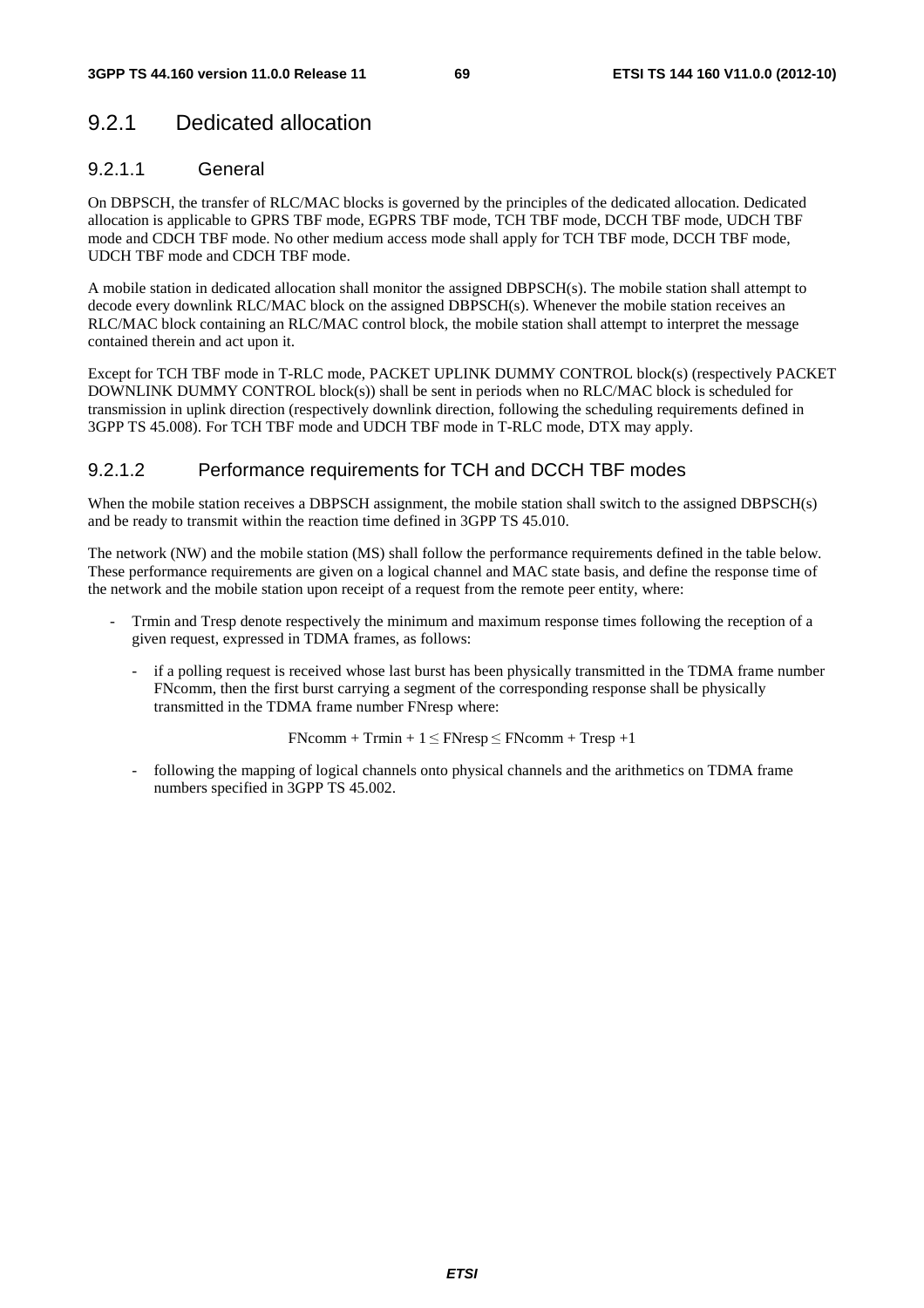| <b>Request sent</b>                                                                                                                                                   | <b>Response</b>   | <b>Trmin</b>           | Tresp (see note 1)                                                                                   |                         |
|-----------------------------------------------------------------------------------------------------------------------------------------------------------------------|-------------------|------------------------|------------------------------------------------------------------------------------------------------|-------------------------|
| on                                                                                                                                                                    | sent on           |                        | <b>MAC-Dedicated state</b>                                                                           | <b>MAC-DTM state</b>    |
| <b>SDCCH</b>                                                                                                                                                          | <b>SDCCH</b>      | MS: 11                 | MS: 113                                                                                              | Not applicable          |
|                                                                                                                                                                       |                   | NW: TRMIN_SDCCH        | NW: TRESP_SDCCH (134 or                                                                              |                         |
|                                                                                                                                                                       |                   | (32 or 83)             | 185, respectively)                                                                                   |                         |
| <b>SACCH</b>                                                                                                                                                          | <b>SACCH</b>      | MS: 11                 | MS: 11                                                                                               |                         |
|                                                                                                                                                                       |                   | NW: 83                 | NW: 83                                                                                               |                         |
| <b>SACCH</b>                                                                                                                                                          | <b>SACCH</b>      | MS: 25                 | MS: 129                                                                                              | MS: 25                  |
| (with a TCH or                                                                                                                                                        | (with a TCH or    | NW: TRMIN_SACCH        | NW: TRESP_SACCH (129 or                                                                              | NW: TRMIN_SACCH         |
| PDTCH)                                                                                                                                                                | PDTCH)            | $(25 \text{ or } 129)$ | 233, respectively)                                                                                   |                         |
| <b>FACCH/Full</b>                                                                                                                                                     | <b>FACCH/Full</b> | MS: 9                  | MS: 18 (max between 18 and                                                                           | MS: 14 (max between 13) |
| rate                                                                                                                                                                  | rate              | NW: TRMIN              | 17)                                                                                                  | and $14$ )              |
|                                                                                                                                                                       |                   |                        | NW: TRESP_MAC_Dedicated   NW: TRESP_MAC_DTM                                                          |                         |
| <b>TCH/Full rate</b>                                                                                                                                                  | <b>FACCH/Full</b> | MS: 9                  | MS: 18 (max between 18 and                                                                           | MS: 14 (max between 13  |
|                                                                                                                                                                       | rate              | NW: TRMIN              | 17)                                                                                                  | and $14$ )              |
|                                                                                                                                                                       |                   |                        | NW: TRESP MAC Dedicated INW: TRESP MAC DTM                                                           |                         |
| FACCH/Half                                                                                                                                                            | <b>FACCH/Half</b> | MS: 10                 | MS: 28 (max between 28 and                                                                           | MS: 19 (max between 18  |
| rate                                                                                                                                                                  | rate              | NW: TRMIN              | 27)                                                                                                  | and $19$ )              |
|                                                                                                                                                                       |                   |                        | NW: TRESP_MAC_Dedicated   NW: TRESP_MAC_DTM                                                          |                         |
| NOTE 1:<br>these values account for the maximum amount of Radio Bearers multiplexed on a given logical channel,                                                       |                   |                        |                                                                                                      |                         |
|                                                                                                                                                                       |                   |                        | and the priorities of associated RLC/MAC blocks. For FACCH, it also accounts for the RLC/MAC control |                         |
| signalling related to the traffic on the TCH.                                                                                                                         |                   |                        |                                                                                                      |                         |
| NOTE 2: The combination TCH/H - FACCH/H is not supported.                                                                                                             |                   |                        |                                                                                                      |                         |
| NOTE 3:<br>"max between n and m" is to account for the shift of the start of the FACCH block where the response is                                                    |                   |                        |                                                                                                      |                         |
| sent, that occurs depending on the end of the TCH/FACCH block where the request was sent. (due to a<br>different number of idle/SACCH frames included in the counts). |                   |                        |                                                                                                      |                         |

#### **Table 9.2.1.2.1: Response time**

## 9.2.1.3 Performance requirements for UDCH and CDCH TBF modes

On a DBPSCH where FLO is used, the network (NW) and the mobile station (MS) shall follow the performance requirements defined in the table below. These performance requirements are given on a transport channel and MAC state basis, and define the response time of the network and the mobile station upon receipt of a request from the remote peer entity, where:

- Trmin and Tresp denote respectively the minimum and maximum response times following the reception of a given request, expressed in TDMA frames, as follows:
	- if a polling request is received whose last burst has been physically transmitted in the TDMA frame number FNcomm, then the first burst carrying a segment of the corresponding response shall be physically transmitted in the TDMA frame number FNresp where:

 $FNcomm + Trmin + 1 \leq FNresp \leq FNcomm + Tresp +1$ 

following the mapping of transport channels onto physical channels and the arithmetics on TDMA frame numbers specified in 3GPP TS 45.002.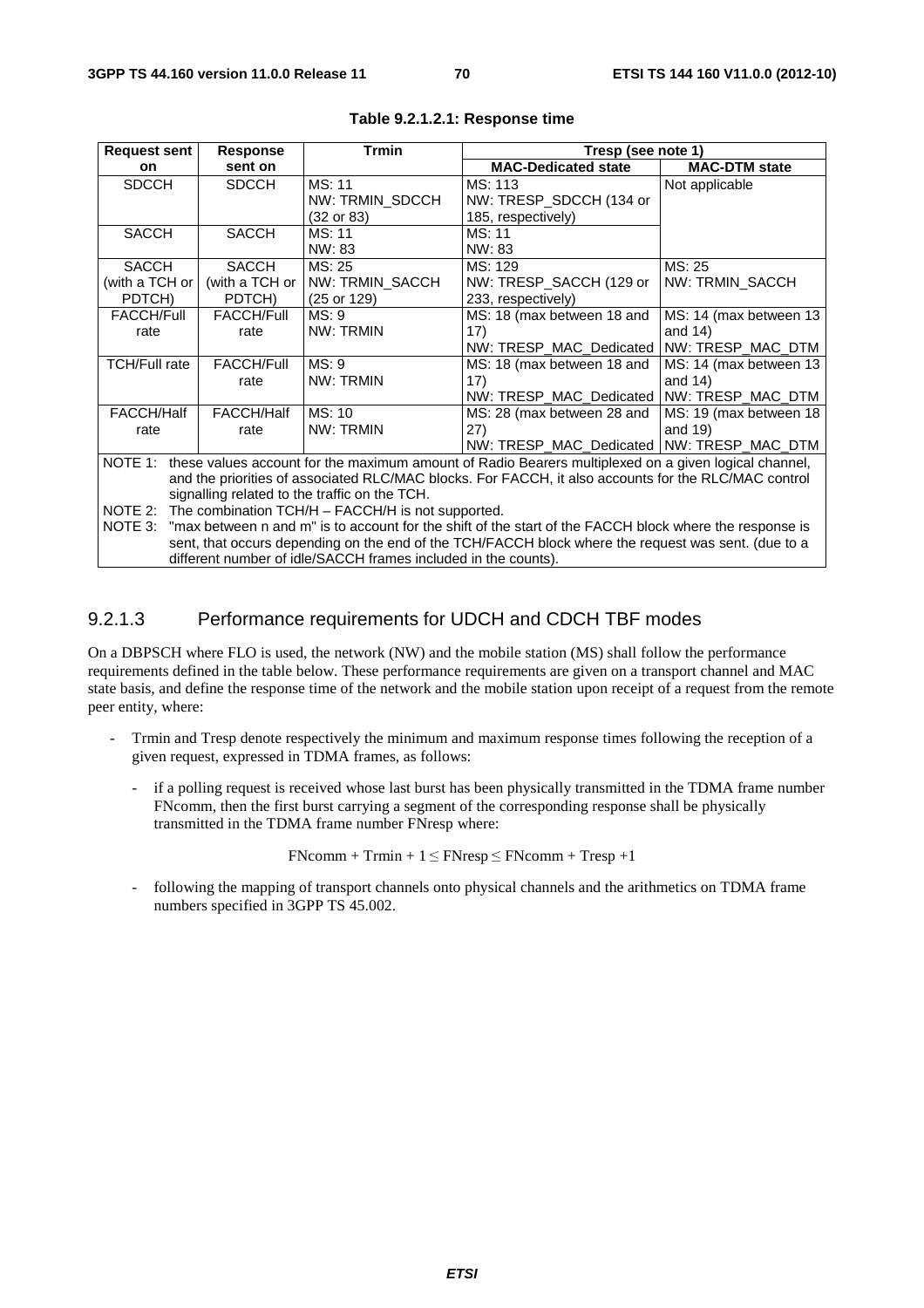| <b>Request sent</b>                                                                                                   | <b>Response sent</b> | <b>Trmin</b> | Tresp (see note 1)             |                            |  |
|-----------------------------------------------------------------------------------------------------------------------|----------------------|--------------|--------------------------------|----------------------------|--|
| <b>on</b>                                                                                                             | on.                  |              | <b>MAC-Dedicated state</b>     | <b>MAC-DTM state</b>       |  |
| UDCH/Full rate                                                                                                        | ADCH/Full rate       | MS: 9        | MS: 31 (max between 31 and 30) | MS: 27 (max between 27 and |  |
| l CDCH/Full rate                                                                                                      | ADCH/Full rate       | NW:          | NW:                            | 26)                        |  |
| l ADCH/Full rate                                                                                                      | ADCH/Full rate       | TRMIN DCH    | TRESP DCH MAC Dedicated        | NW: TRESP DCH MAC DTM      |  |
| UDCH/Half rate   ADCH/Half rate                                                                                       |                      | MS: 10       | MS: 54 (max between 54 and 53) | MS: 45 (max between 45 and |  |
| l CDCH/Half rate   ADCH/Half rate                                                                                     |                      | NW:          | NW:                            | 44)                        |  |
| l ADCH/Half rate   ADCH/Half rate                                                                                     |                      | TRMIN DCH    | TRESP DCH MAC Dedicated        | INW:TRESP DCH MAC DTM      |  |
| NOTE 1: these values account for the maximum amount of Radio Bearers multiplexed on DBPSCH, and the priorities of     |                      |              |                                |                            |  |
| associated RLC/MAC blocks. For ADCH, it also accounts for the RLC/MAC control signalling related to TBFs in           |                      |              |                                |                            |  |
| CDCH or UDCH TBF modes.                                                                                               |                      |              |                                |                            |  |
| NOTE 2: "max between n and m" is to account for the shift of the start of the FACCH block where the response is sent, |                      |              |                                |                            |  |
| that occurs depending on the end of the TCH/FACCH block where the request was sent. (due to a different               |                      |              |                                |                            |  |
| number of idle/SACCH frames included in the counts).                                                                  |                      |              |                                |                            |  |
| NOTE 3: these requirements are valid for both interleaving alternatives i.e. 20ms and 40ms.                           |                      |              |                                |                            |  |

**Table 9.2.1.3.1: Response time** 

# 9.2.2 Transfer of RLC/MAC blocks on TCH

One and only one TBF in TCH TBF mode may be mapped onto a TCH.

No RLC/MAC control blocks shall be sent on TCH. RLC/MAC control blocks belonging to a TBF in TCH TBF mode operating in NT-RLC mode shall be sent on FACCH with Payload Type (PT) = "10". No RLC/MAC control block shall be sent on FACCH if the corresponding TCH is occupied by a TBF operating in T-RLC mode unless this RLC/MAC control block belongs to a TBF in DCCH TBF mode mapped on this FACCH or carries a PHYSICAL INFORMATION message. The HANDOVER ACCESS message shall be sent on FACCH irrespective of the TBF mapped on TCH, following the rules defined in sub-clause 9.2.3.

An RLC/MAC control block carrying a PHYSICAL INFORMATION message on FACCH shall be sent with Payload Type  $(PT) = '01'.$ 

RLC/MAC blocks shall be transmitted with the following priority (highest priority first):

- RLC/MAC blocks on FACCH, except Packet Uplink/Downlink Dummy Control Blocks;
- RLC data blocks on TCH:
- RLC/MAC control blocks on FACCH containing Packet Uplink/Downlink Dummy Control Blocks.

## 9.2.3 Transfer of RLC/MAC blocks on FACCH, SACCH and SDCCH

A TBF associated with a URB may operate in DCCH TBF mode but shall not be mapped on SACCH.

On SACCH, MAC shall ensure the following as long as there is data to send for SRB1, and SRB3 and/or SRB4:

- every second RLC/MAC block sent on SACCH shall belong to SRB1, and the other to SRB3 or SRB4, and
- every second RLC/MAC block belonging to SRB1 shall be discarded, the other shall be sent on SACCH.

All RLC data blocks belonging to a TBF in DCCH TBF mode shall be encoded using CS-1.

The mobile station shall attempt to decode every downlink RLC/MAC block on FACCH, SACCH or SDCCH. Whenever the mobile station receives an RLC/MAC block containing an RLC/MAC control block, the mobile station shall attempt to interpret the message contained therein, and shall act on it.

Each RLC data block sent on FACCH, SACCH or SDCCH shall contain a Reduced Radio Bearer identity (RRBid) field corresponding to the radio bearer to which the RLC data block belongs.

On SDCCH, all the RLC data blocks of an uplink TBF shall each contain a G-RNTI field in the RLC data block header until contention resolution is completed on the mobile station side (see sub-clause 7.2.3.3.2.3). After the reaction time specified in 3GPP TS 45.010 no other RLC data blocks shall contain a G-RNTI field, except for those retransmitted RLC data blocks that originally contained a G-RNTI, which will be repeated including the same G-RNTI.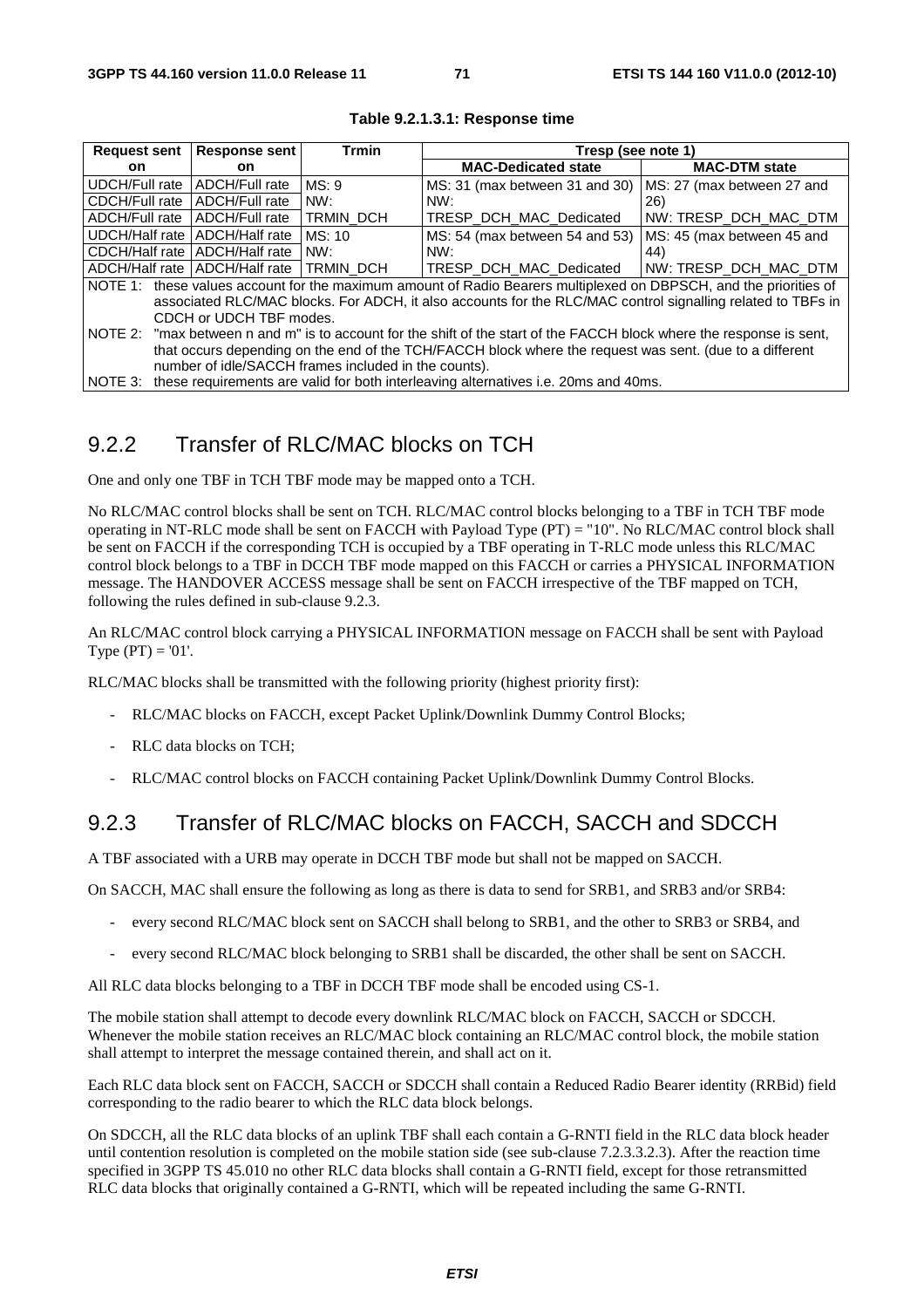RLC/MAC blocks and HANDOVER ACCESS message shall be transmitted with the following priority (highest priority first):

- HANDOVER ACCESS message
- RLC/MAC control blocks with a Payload Type  $(PT) = "01"$  i.e. related to a TBF in DCCH TBF mode or carrying a PHYSICAL INFORMATION message, except Packet Uplink/Downlink Dummy Control blocks;
- RLC data blocks containing a piggy-backed acknowledgement;
- RLC/MAC control blocks with a Payload Type  $(PT) = "10"$  i.e. related to a TBF in TCH TBF mode, except Packet Uplink/Downlink Dummy Control blocks;
- RLC data blocks not containing a piggy-backed acknowledgement;
- RLC/MAC control blocks containing Packet Uplink/Downlink Dummy Control Blocks.

## 9.2.4 Transfer of RLC/MAC blocks on PDTCH and PACCH

9.2.4.1 General

#### 9.2.4.1.1 Downlink transfer

9.2.4.1.1 General

RLC/MAC blocks shall be transmitted in the downlink with the following priority (highest priority first):

- RLC/MAC control blocks except Packet Downlink Dummy Control blocks;
- RLC data blocks;
- RLC/MAC control blocks containing Packet Downlink Dummy Control Blocks.

If the network has no other RLC/MAC block to transmit, but wishes to transmit on the downlink (e.g. to provide USF), the network shall transmit an RLC/MAC control block containing a Packet Downlink Dummy Control block.

#### 9.2.4.1.1.2 Polling for Packet Downlink Ack/Nack

Whenever the mobile station receives an RLC data block addressed to (one of) its TBF(s) with a valid RRBP field in the RLC data block header (i.e. is polled), the mobile station may transmit a (EGPRS) PACKET DOWNLINK ACK/NACK message in the uplink radio block specified by the RRBP field whatever the BSN value of the received RLC data block, unless another RLC/MAC control message is waiting to be transmitted, in which case the other RLC/MAC control message shall be sent. The mobile station shall transmit an RLC/MAC control message other than a (EGPRS) PACKET DOWNLINK ACK/NACK message at most every second time it is polled for that TBF. Furthermore the mobile station shall not transmit an RLC/MAC control message on this TBF other than a (EGPRS) PACKET DOWNLINK ACK/NACK message if the (EGPRS) PACKET DOWNLINK ACK/NACK message contains a Final Ack Indicator set to "1" and shall not start T3192. The mobile station shall not send a PACKET CONTROL ACKNOWLEDGEMENT message unless otherwise specified (see sub-clause 9.3).The mobile station shall not send the Iu mode channel request description field in the (EGPRS) PACKET DOWNLINK ACK/NACK message.

In EGPRS TBF mode the mobile station shall react on a poll inside an erroneously received RLC data block for which the header is correctly received.

Whenever the network receives a valid RLC/MAC control message from the TBF, it shall reset counter N3105. The network shall increment counter N3105 for each radio block allocated to that TBF with the RRBP field, for which no RLC/MAC control message is received. If N3105 = N3105max, the network shall start timer T3195. When T3195 expires, the network shall notify a link failure to the RRC layer.

The PACKET DOWNLINK ACK/NACK message contains a Channel Quality Report (see 3GPP TS 45.008). The optional I\_LEVEL measurement results shall be included in at least every other PACKET DOWNLINK ACK/NACK message.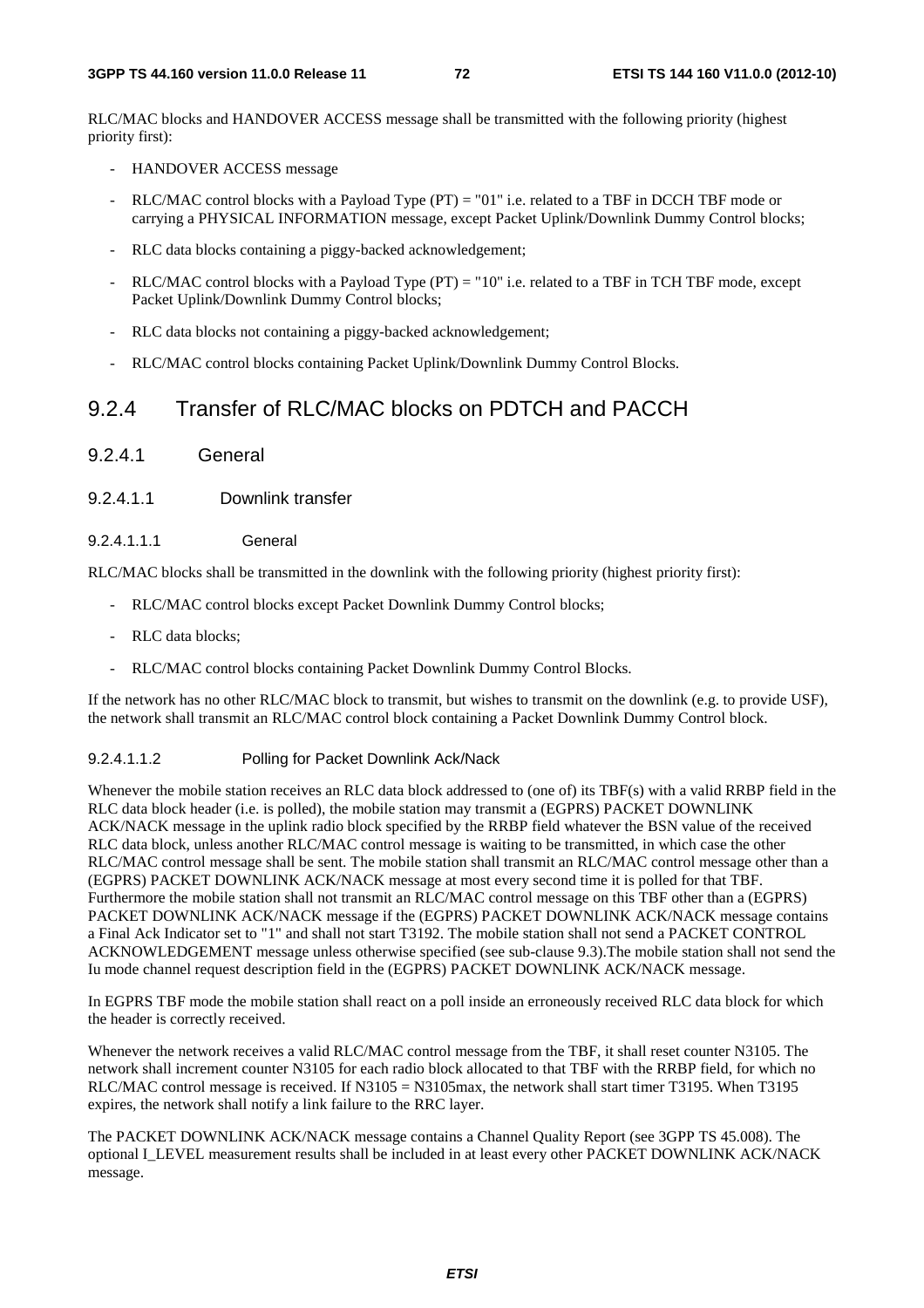The EGPRS PACKET DOWNLINK ACK/NACK message may contain an EGPRS Channel Quality Report (see 3GPP TS 45.008).

In the case of simultaneous uplink and downlink TBFs, the transmission of the polling response takes precedence over the transmission of allocated uplink radio blocks.

A mobile station of multislot class 1 to 12 need not respond to the poll if it is not compliant with the mobile station's multislot class (see 3GPP TS 45.002).

A mobile station of multislot class 13 to 18 shall always respond to the poll.

#### 9.2.4.1.2 Uplink transfer

9.2.4.1.2.1 General

RLC/MAC blocks and HANDOVER ACCESS message shall be transmitted with the following priority (highest priority first):

- HANDOVER ACCESS message
- RLC/MAC control blocks except Packet Uplink Dummy Control blocks;
- RLC data blocks;
- RLC/MAC control blocks containing Packet Uplink Dummy Control Blocks.

Uplink TBFs are scheduled with USF. USF is assigned as described in sub-clause 9.2.4.1.2.2.

Whenever the mobile station detects an assigned USF value on an assigned DBPSCH, the mobile station shall transmit either a single RLC/MAC block or a sequence of four RLC/MAC blocks on the same DBPSCH and, in case there are more DBPSCHs assigned in uplink than in downlink, also on all higher numbered assigned DBPSCHs. The time relation between an uplink block, which the mobile station shall use for transmission, and the occurrence of the USF value is defined in 3GPP TS 45.002. The number of RLC/MAC blocks to transmit is controlled by the USF\_GRANULARITY parameter characterising the uplink TBF.

When the mobile station transmits an RLC/MAC block to the network, it shall start timer T3180 for the uplink TBF on which the block was sent. When the mobile station detects an assigned USF value on an assigned DBPSCH for the TBF, the mobile station shall restart timer T3180. If timer T3180 expires, the mobile station shall notify a link failure to the RRC layer.

Whenever the network receives a valid RLC/MAC block from the TBF, it shall reset counter N3101. The network shall increment counter N3101 for each radio block, allocated to that TBF, for which no data is received. If N3101  $=$ N3101max, the network shall stop the scheduling of RLC/MAC blocks from the TBF and start timer T3169. When T3169 expires, the network shall notify a link failure to the RRC layer.

The mobile station shall attempt to decode every downlink RLC/MAC block on all assigned DBPSCHs. Whenever the mobile station receives an RLC/MAC block containing an RLC/MAC control block, the mobile station shall attempt to interpret the message contained therein and act on the message.

Whenever the mobile station detects an assigned USF value on any assigned DBPSCH, the mobile station may transmit a PACCH block on the same DBPSCH in the next block period (see 3GPP TS 45.002). The mobile station shall not transmit an RLC data block in any uplink radio block allocated via the polling mechanism (see 3GPP TS 44.060 subclause 10.4.4).

In case there are more DBPSCHs assigned in uplink than in downlink, the network shall transmit all PACCH messages on the DBPSCH carried on the lowest numbered timeslot in the allocation.

#### 9.2.4.1.2.2 On receipt of a Packet Uplink Assignment message

The USF of a TBF belonging to a URB is initially assigned by RRC using radio bearer control procedures (see 3GPP TS 44.118). The USF of a TBF belonging to a SRB is assigned by RLC/MAC.

The network may send a PACKET UPLINK ASSIGNMENT message to the mobile station on the PACCH on DBPSCH addressing a particular TBF on DBPSCH (identified in the Global\_TFI field) in order to: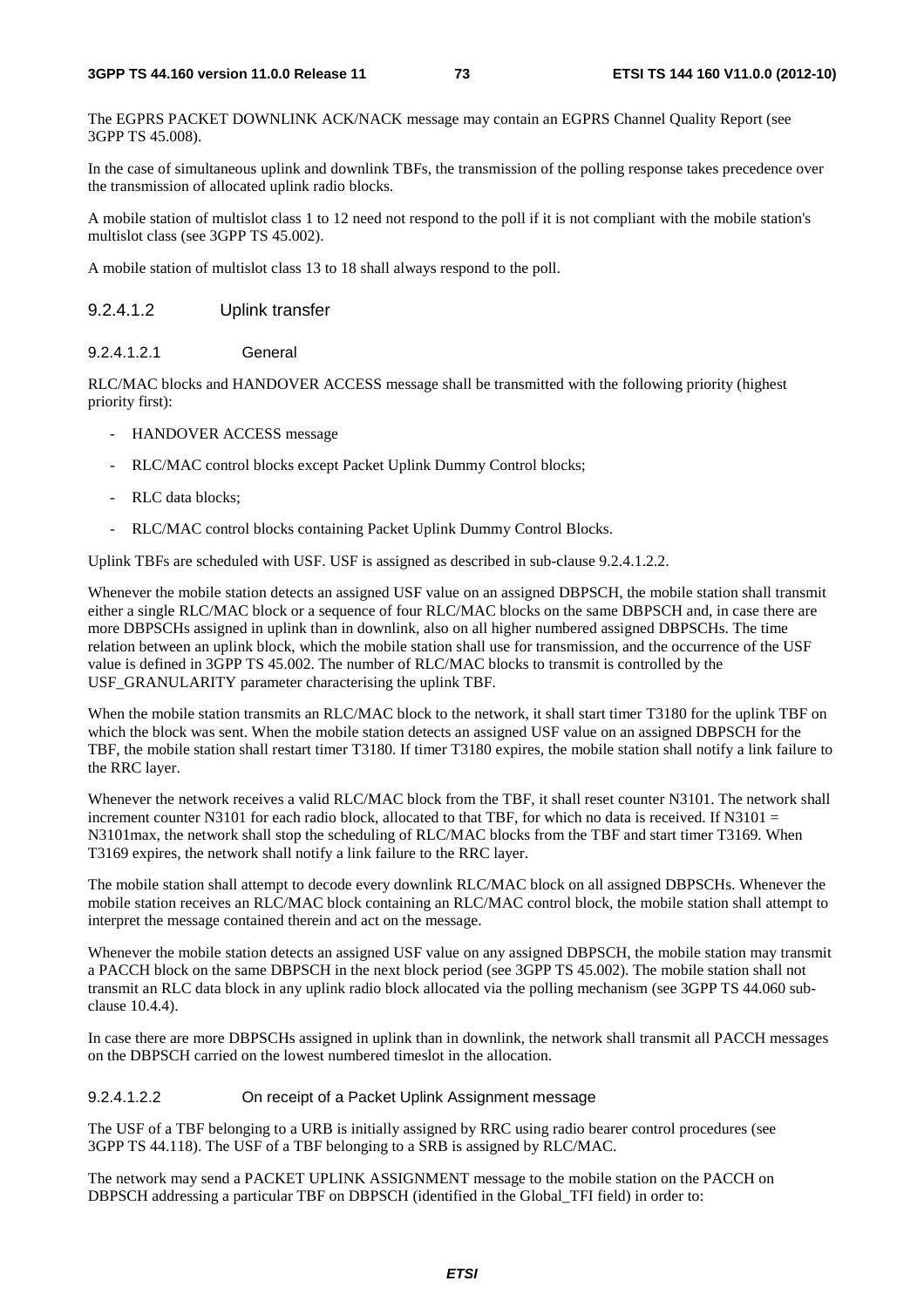- assign a USF to this TBF only in case this TBF does not already have any assigned USF and/or to
- change one or more of the following parameters of this TBF: (EGPRS) channel coding command field, resegment bit, BEP\_PERIOD2 field. All other parameters may only be changed through radio bearer control procedures (see 3GPP TS 44.118)

The network shall include a valid RRBP field in the RLC/MAC control block header and clear counter N3105.

In case the mobile station receives a PACKET UPLINK ASSIGNMENT message on PACCH (DBPSCH) addressing a particular uplink TBF on DBPSCH (identified in the Global\_TFI field), the mobile station shall only act on the following fields:

- USF granularity and USF value per timeslot fields in the message (see 3GPP TS 44.060) if the mobile station does not already have a USF assigned to this TBF,
- starting time (if included),
- (EGPRS) Channel coding command,
- Resegment bit (if included), and
- BEP\_PERIOD2 field (if included) and ignore other fields.

When the mobile station receives an uplink assignment that does not contain a TBF starting time, the mobile station shall begin to use the newly assigned parameters immediately for this TBF. If a TBF starting time information element is present the mobile station shall wait until the starting time before beginning to use these parameters for this TBF. If while waiting for the frame number indicated by the TBF starting time the mobile station receives another uplink assignment for the same TBF, the mobile station shall act upon the most recently received uplink assignment and shall ignore the previous uplink assignment.

When the mobile station receives the PACKET UPLINK ASSIGNMENT message, it shall transmit the PACKET CONTROL ACKNOWLEDGEMENT message in the radio block indicated by the RRBP field.

If the network does not receive the PACKET CONTROL ACKNOWLEDGEMENT message in the radio block indicated by the RRBP field, it shall increment counter N3105 and retransmit the PACKET UPLINK ASSIGNMENT message. If counter N3105 exceeds its limit, the network shall stop scheduling new uplink resources for the TBF, stop sending the PACKET UPLINK ASSIGNMENT message to the mobile station and start timer T3195.

When timer T3195 expires the network shall notify a link failure to the RRC layer.

#### 9.2.4.1.2.3 Release of the USF

The network may initiate the release of the USF of a particular TBF by sending a PACKET UPLINK ACK/NACK message with the Final Ack Indicator set to '1'. The network shall include a valid RRBP field in the RLC/MAC control block header and clear counter N3103. The release of the USF, using this procedure, may be initiated at a point determined by the network.

If the mobile station receives a PACKET UPLINK ACK/NACK message with the Final Ack Indicator bit set to '1', it shall transmit a PACKET CONTROL ACKNOWLEDGEMENT message in the radio block indicated by the RRBP field and release the USF.

When the network receives the PACKET CONTROL ACKNOWLEDGEMENT message in the radio block indicated by the RRBP field, it may reuse the USF resource.

If the network does not receive the PACKET CONTROL ACKNOWLEDGEMENT message in the radio block indicated by the RRBP field, it shall increment counter N3103 and retransmit the PACKET UPLINK ACK/NACK message. If counter N3103 exceeds its limit, the network shall stop scheduling new uplink resources for the TBF, stop sending the PACKET UPLINK ACK/NACK message to the mobile station and start timer T3169.

When timer T3169 expires the network shall notify a link failure to the RRC layer.

## 9.2.4.2 Scheduling an inactive TBF on a DBPSCH

When a previously inactive TBF (i.e. for which the latest transmitted CV was equal to 0 and for which no USF is assigned) has data to send, the mobile station shall send one RLC data block for this TBF the next time the network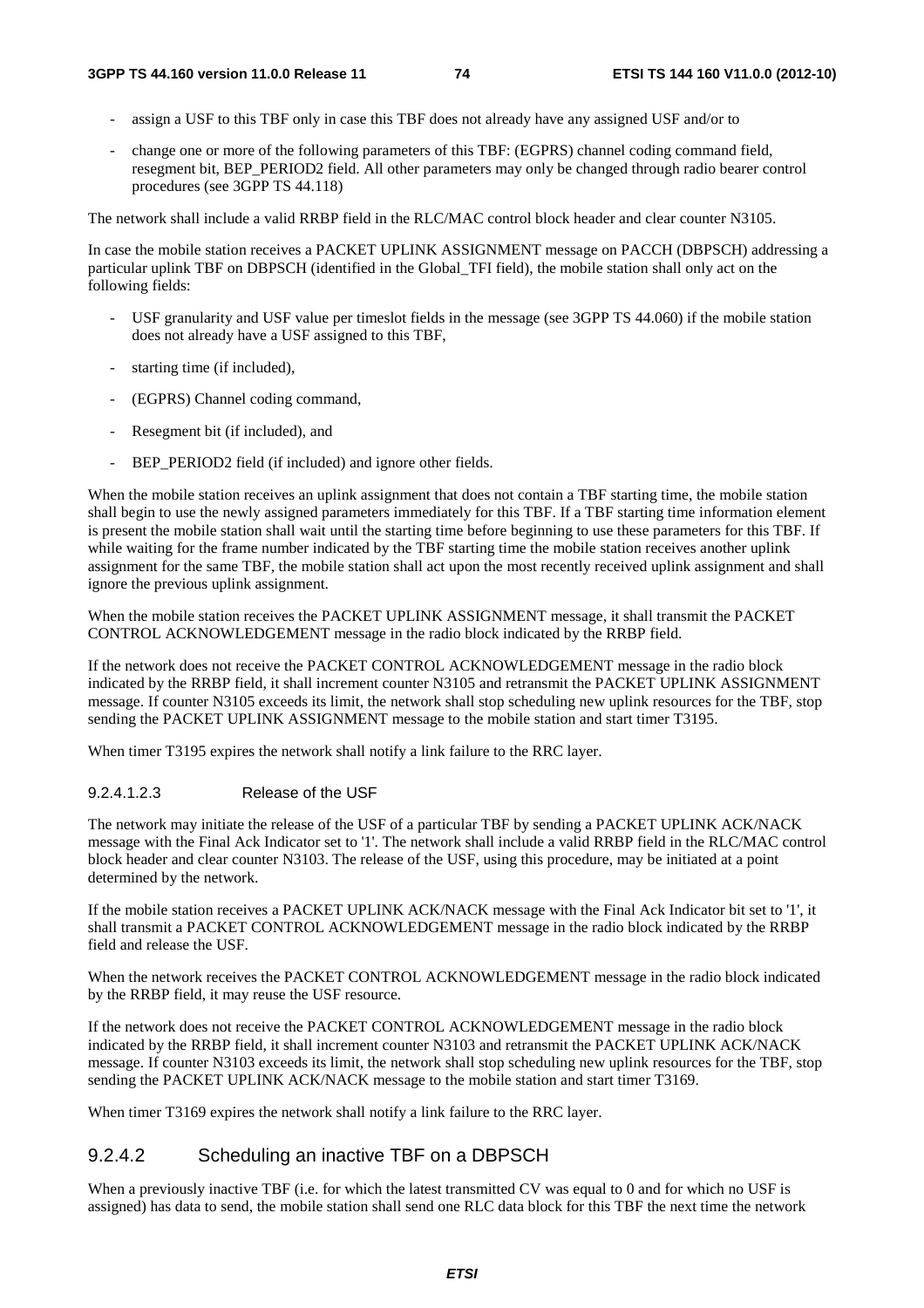schedules any of the mobile station's TBFs using the assigned USFs. This TBF shall be considered inactive until a USF is assigned to it. This RLC data block shall not be sent in a block that has been reserved for sending a RLC/MAC control message via the RRBP field. On sending a RLC data block on a radio block that has been stolen by this mechanism, the mobile station start timer T3194 for the associated radio bearer. The mobile station shall stop timer T3194 on receipt of the USF for this radio bearer (see sub-clause 9.2.4.1.2.2). The mobile station shall be able to steal further blocks from any of its scheduled TBFs, provided that no more than one block is stolen for a particular radio bearer during an interval defined by the duration of timer T3194. On expiry of timer T3194 the mobile station shall restart the timer unless it has expired four times, in which case the mobile station shall notify a link failure to the RRC layer.

#### 9.2.4.3 Further USF handling

If the mobile station has more than one active TBF with data to send, the mobile station shall send data for the TBF corresponding to the received USF, with the exception given in sub-clause 9.2.4.2. If the mobile station has no data to send for the scheduled TBF (i.e. no RLC data block or no RLC/MAC control message other than PACKET UPLINK DUMMY CONTROL BLOCK message), and if the MS has data to send for one or more other TBFs mapped onto the same DBPSCH, the mobile station may send data from one of these other TBFs.

If the mobile station has only one TBF with data to send, the mobile station shall ignore the USF and shall transmit data for this TBF.

# 9.2.5 Transfer of RLC/MAC blocks on UDCH, CDCH and ADCH

#### 9.2.5.1 General

On the DBPSCH(s) where FLO is used, the transfer of RLC/MAC blocks on transport channels shall follow the rules below:

- RLC/MAC blocks for data transfer belonging to a SRB shall only be sent on CDCH, with Payload Type = "00";
- RLC/MAC blocks for data transfer belonging to a URB operating in NT-RLC mode shall only be sent on UDCH, with Payload Type = "01";
- RLC/MAC blocks for data transfer belonging to a URB operating in T-RLC mode shall only be sent on UDCH. No RLC/MAC overhead is used (see sub-clauses 12.8b.1.3 and 12.8b.2.3);
- RLC/MAC blocks for control message transfer shall only be sent on ADCH, with Payload Type = "10".

RLC/MAC blocks shall be transmitted with the following priority (highest priority first):

- HANDOVER ACCESS message;
- RLC/MAC blocks for control message transfer on ADCH, except Packet Uplink/Downlink Dummy Control blocks;
- RLC/MAC blocks for SRB data transfer on CDCH containing a piggy-backed acknowledgement;
- RLC/MAC blocks for SRB data transfer on CDCH not containing a piggy-backed acknowledgement;
- RLC/MAC blocks for URB data transfer on UDCH;
- RLC/MAC blocks for control message transfer on ADCH containing Packet Uplink/Downlink Dummy Control blocks.

In addition, on DBPSCH/H where FLO is used, the transfer of RLC/MAC blocks on transport channels shall follow the rule below:

- Every RLC/MAC block for data transfer belonging to a SRB shall be sent twice in a row. The first and second transport blocks used for the RLC/MAC block shall be sent with the signalling TFC.
- Every RLC/MAC block for control message transfer shall be sent twice in a row. The first and second transport blocks used for the RLC/MAC block shall be sent with the signalling TFC. In case ciphering is used, the RLC/MAC block shall only be ciphered with the parameters used with the first transport block, in both transport blocks.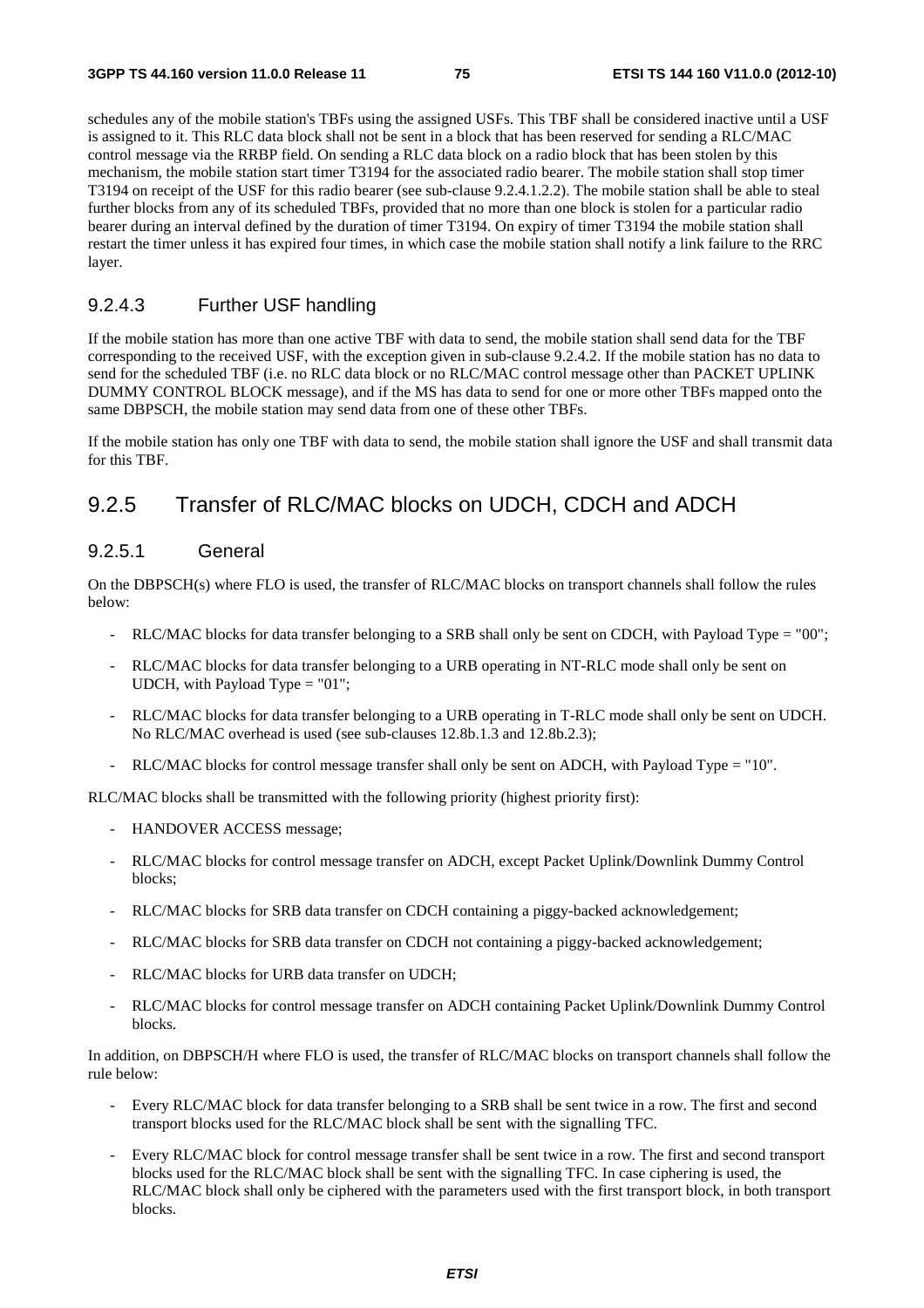The mobile station shall attempt to decode every downlink RLC/MAC block on DBPSCH. Whenever the mobile station receives an RLC/MAC block containing an RLC/MAC control block, the mobile station shall attempt to interpret the message contained therein, and shall act on it.

#### 9.2.5.2 Transport format combination (TFC) selection

#### 9.2.5.2.1 General requirements

On each DBPSCH where FLO is used, the MAC layer shall select a TF for each TrCH within the TFS configured by RRC for each TrCH so that the resulting TFC belongs to the TFCS configured by RRC.

For RLC/MAC block for data transfer belonging to a TBF in CDCH TBF mode, the MAC layer shall always select the signalling TFC(s) specified in 3GPP TS 44.118.

For RLC/MAC block for data transfer belonging to a TBF in UDCH TBF mode, the MAC layer shall select a TF within the TFS of the TrCH on which the corresponding radio bearer is mapped. It shall not select a TF that does not belong to this TFS.

For RLC/MAC block for control message transfer, the MAC layer shall always select the signalling TFC specified in 3GPP TS 44.118.

#### 9.2.5.2.2 Downlink

The selection of the TFC in the downlink is left up to network implementation. The network shall follow the requirements defined in sub-clause 9.2.5.2.1.

#### 9.2.5.2.3 Uplink

The mobile station shall be notified of the highest allowed TFC in the TFCS, that may be used for uplink transmission. The mobile station shall not select any TFC of which the TFCI is higher than the TFCI of the highest allowed TFC. If no highest allowed TFC is notified to the mobile station, the highest allowed TFC shall be the highest TFC in the TFCS. All the TFCs up to and including the highest allowed TFC are valid TFCs. All other TFCs are invalid.

Every TTI, the mobile station shall select a valid TFC as follows:

- No other TFC shall allow the transmission of more highest priority data than the selected TFC
- No other TFC shall allow the transmission of more data from the next lower priority TBF. This shall be applied for each TBF for the remaining priority levels.

#### 9.2.5.3 Polling for PACKET DBPSCH DOWNLINK ACK/NACK TYPE 2

Upon receipt by the mobile station of a polling request within an RLC/MAC block for data transfer, the mobile station shall send a PACKET DBPSCH DOWNLINK ACK/NACK TYPE 2 message within the next possible uplink occurrence on ADCH, following the requirements defined in sub-clause 9.2.1.3.

# 9.3 PACKET CONTROL ACKNOWLEDGEMENT

Upon receipt by the mobile station of a polling request (see sub-clauses 12.7.4 and 12.9.3) within an RLC/MAC control message sent on a given logical channel, the mobile station shall send a corresponding PACKET CONTROL ACKNOWLEDGEMENT message within the next possible uplink occurrence on the same logical channel or ADCH (FLO only). The PACKET CONTROL ACKNOWLEDGEMENT message shall be formatted using the normal burst format. The next possible uplink occurrence is defined following the rules below:

- If the RLC/MAC control message is received on PACCH with a valid RRBP field as part of this RLC/MAC control message, the mobile station shall transmit a PACKET CONTROL ACKNOWLEDGEMENT message in the uplink radio block specified (see 3GPP TS 44.060 sub-clause 10.4.5)
- Otherwise, the mobile station shall send the PACKET CONTROL ACKNOWLEDGEMENT message following the requirements defined in sub-clauses 9.2.1.2 and 9.2.1.3, considering the PACKET CONTROL ACKNOWLEDGEMENT message has higher priority than any other RLC/MAC control messages, and any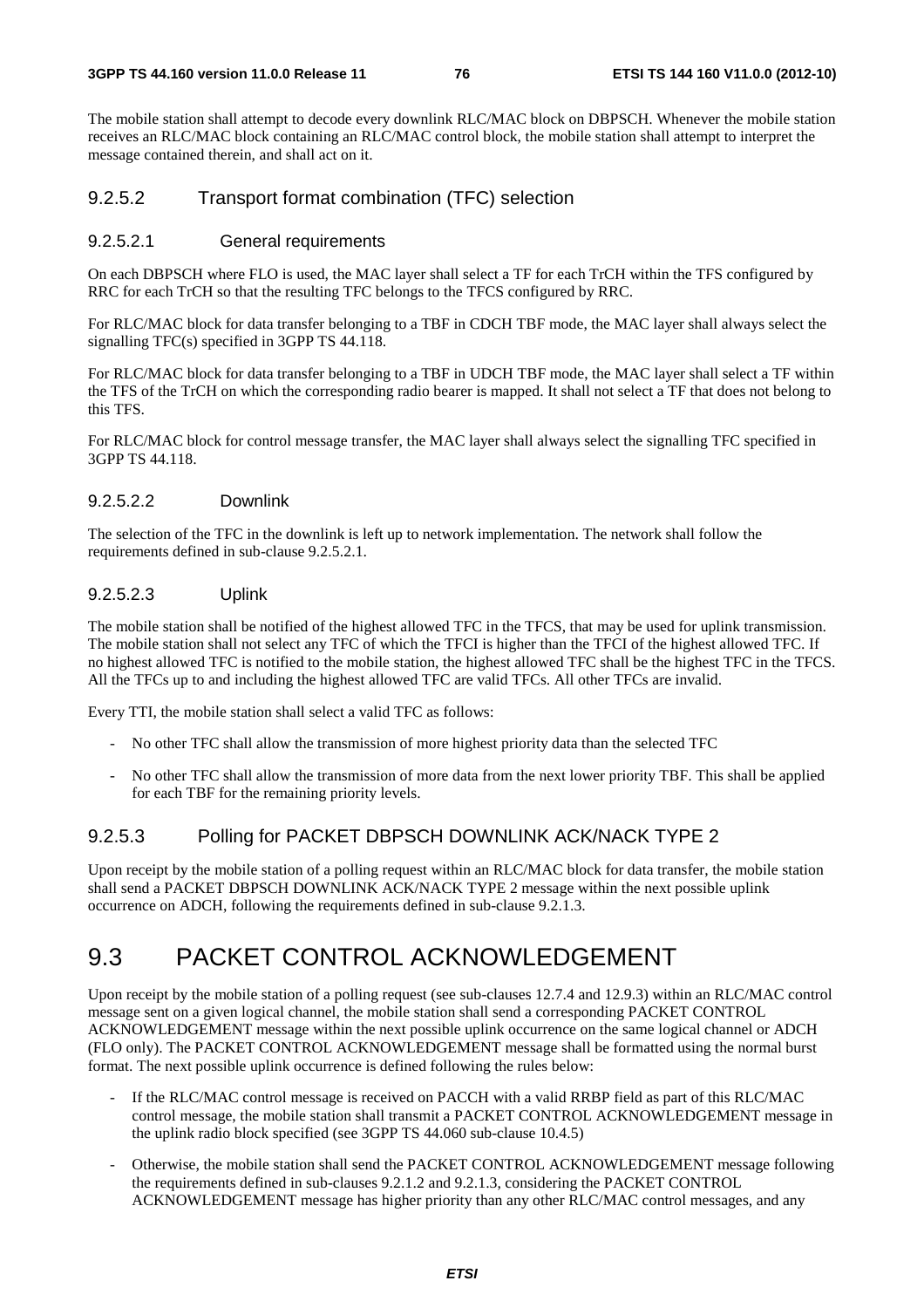RLC data block. Upon reception by the network of a PACKET CONTROL ACKNOWLEDGEMENT message that does not target a specific RLC entity, within the requirements defined in sub-clauses 9.2.1.2 and 9.2.1.3, the network shall reset counter N3105. If the network does not receive a PACKET CONTROL ACKNOWLEDGEMENT message before the response time specified in sub-clauses 9.2.1.2 and 9.2.1.3, it shall increment counter N3105. If counter N3105=N3105max, the network shall indicate a link failure to the RRC layer.

# 9.3a Handover Access and Physical Information

### 9.3a.1 Handover Access

During a handover, upon trigger from RRC through the HANDOVER-Req primitive, the mobile station shall send a HANDOVER ACCESS message containing the necessary handover reference value (see sub-clause 4.3.4) to the network on either FACCH, PACCH (on DBPSCH), ADCH (FLO only) or SDCCH. While the HANDOVER ACCESS message is being sent on FACCH, PACCH (on DBPSCH) , ADCH (FLO only) or SDCCH, the mobile station may send additional HANDOVER ACCESS messages on SACCH. In this case, the HANDOVER ACCESS message may be sent on any TDMA frame block (Bn) belonging to the allocated SACCH (see 3GPP TS 45.002). The mobile station shall not send any HANDOVER ACCESS message on SACCH if no HANDOVER ACCESS message is being sent on FACCH, PACCH, ADCH (FLO only) or SDCCH.

Upon reception of a HANDOVER ACCESS message by the network, the RRC shall be notified through the HANDOVER-Ind primitive (see sub-clause 4.3.4) and the network shall then proceed as specified in 3GPP TS 44.118.

In case of non-synchronized cells (see 3GPP TS 44.118), no other RLC/MAC block than those containing the HANDOVER ACCESS message shall be sent by the mobile station while the PHYSICAL INFORMATION message has not been received by this mobile station.

## 9.3a.2 Physical Information

During a handover, upon trigger from RRC layer through the PHYSICAL-INFO-Req primitive, the network shall send a PHYSICAL INFORMATION message containing the necessary timing advance value (see sub-clause 4.3.4) to the mobile station, on FACCH, PACCH (on DBPSCH) , ADCH (FLO only) or SDCCH. The PHYSICAL INFORMATION message shall be ciphered if applicable i.e. if ciphering is started (see 3GPP TS 44.118).

Upon reception of a PHYSICAL INFORMATION message, the RRC shall be notified through the PHYSICAL-INFO-Ind primitive and the mobile station shall then proceed as specified in 3GPP TS 44.118.

# 9.4 Abnormal cases

- If the mobile station receives an RLC/MAC control message on a logical channel where this RLC/MAC control message is not allowed (see sub-clause 9.2.0), the mobile station shall ignore the message.
- If the mobile station receives an acknowledgement message (PACKET UPLINK ACK/NACK, PACKET DBPSCH UPLINK ACK/NACK, PACKET DBPSCH UPLINK ACK/NACK TYPE 2) with missing mandatory fields, the mobile station shall notify the RRC layer, which shall in turn re-establish all RLC entities for the radio bearers currently established on the DBPSCH(s) and release the DBPSCH(s), as specified in 3GPP TS 44.118.
- If the mobile station receives an acknowledgement message (PACKET UPLINK ACK/NACK, PACKET DBPSCH UPLINK ACK/NACK, PACKET DBPSCH UPLINK ACK/NACK TYPE 2) for a radio bearer that is either not established on the DBPSCH(s) or for which no data has been sent in the direction of the acknowledgement on the DBPSCH(s), the mobile station shall notify the RRC layer, which shall in turn reestablish all RLC entities for the radio bearers currently established on the DBPSCH(s) and release the DBPSCH(s), as specified in 3GPP TS 44.118.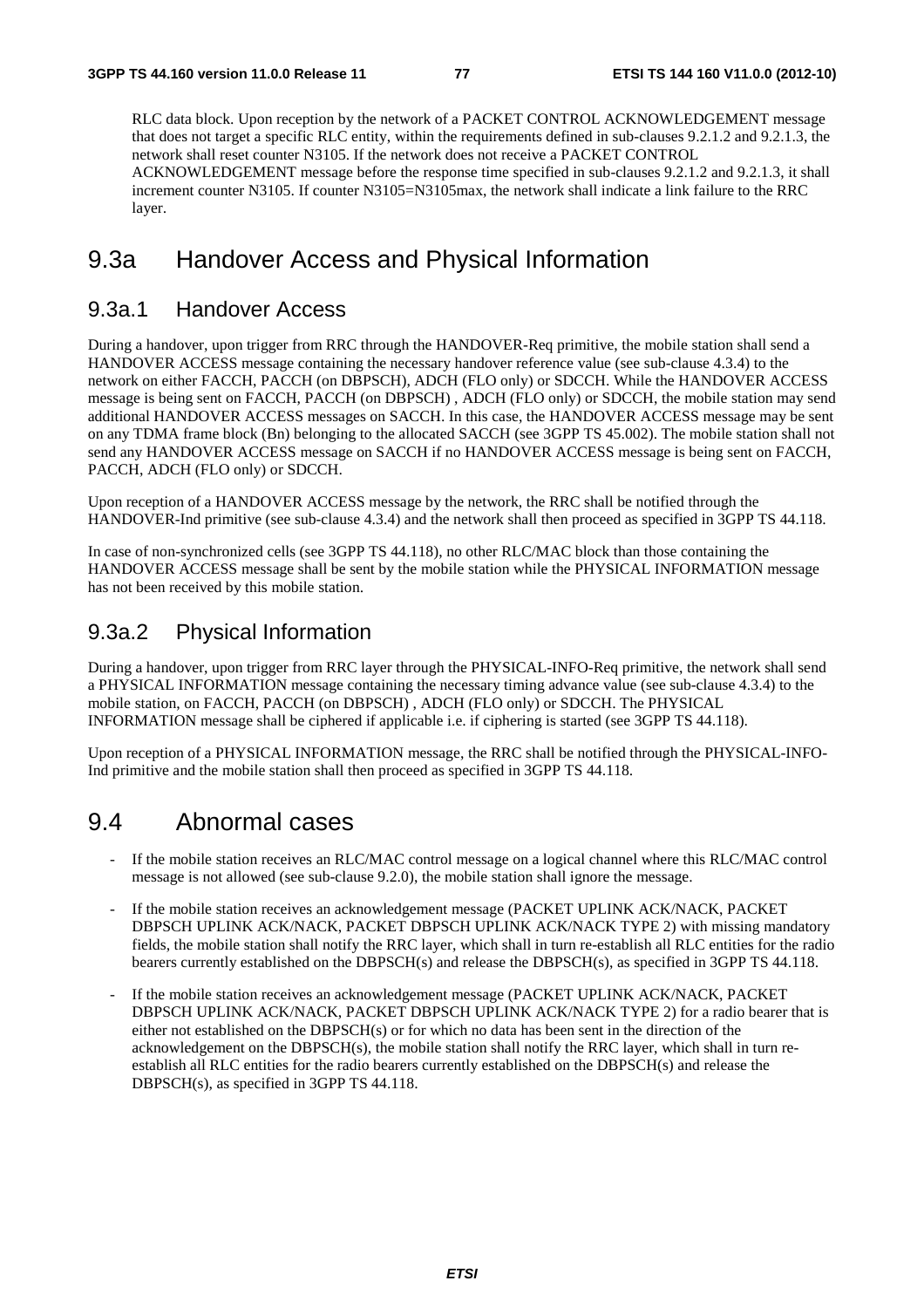# 10 Radio Link Control (RLC) procedures on PDTCH and PACCH

# 10.1 General

See 3GPP TS 44.060 sub-clause 9.0.

# 10.2 Procedures and parameters for peer-to-peer operation

## 10.2.1 Send state variable V(S)

See 3GPP TS 44.060 sub-clause 9.1.1.

## 10.2.2 Control send state variable V(CS)

See 3GPP TS 44.060 sub-clause 9.1.1a.

## 10.2.3 Acknowledge state variable V(A)

See 3GPP TS 44.060 sub-clause 9.1.2.

## 10.2.4 Acknowledge state array V(B)

See 3GPP TS 44.060 sub-clause 9.1.3.

## 10.2.5 Block sequence number BSN

See 3GPP TS 44.060 sub-clause 9.1.4.

## 10.2.6 Receive state variable V(R)

See 3GPP TS 44.060 sub-clause 9.1.5.

## 10.2.7 Receive window state variable V(Q)

See 3GPP TS 44.060 sub-clause 9.1.6.

## 10.2.8 Receive state array V(N)

See 3GPP TS 44.060 sub-clause 9.1.7.

# 10.2.9 Starting sequence number (SSN) and received block bitmap (RBB)

See 3GPP TS 44.060 sub-clause 9.1.8.

## 10.2.10 Window Size

See 3GPP TS 44.060 sub-clause 9.1.9.

## 10.2.10a RLC buffer

See 3GPP TS 44.060 sub-clause 9.1.9.3.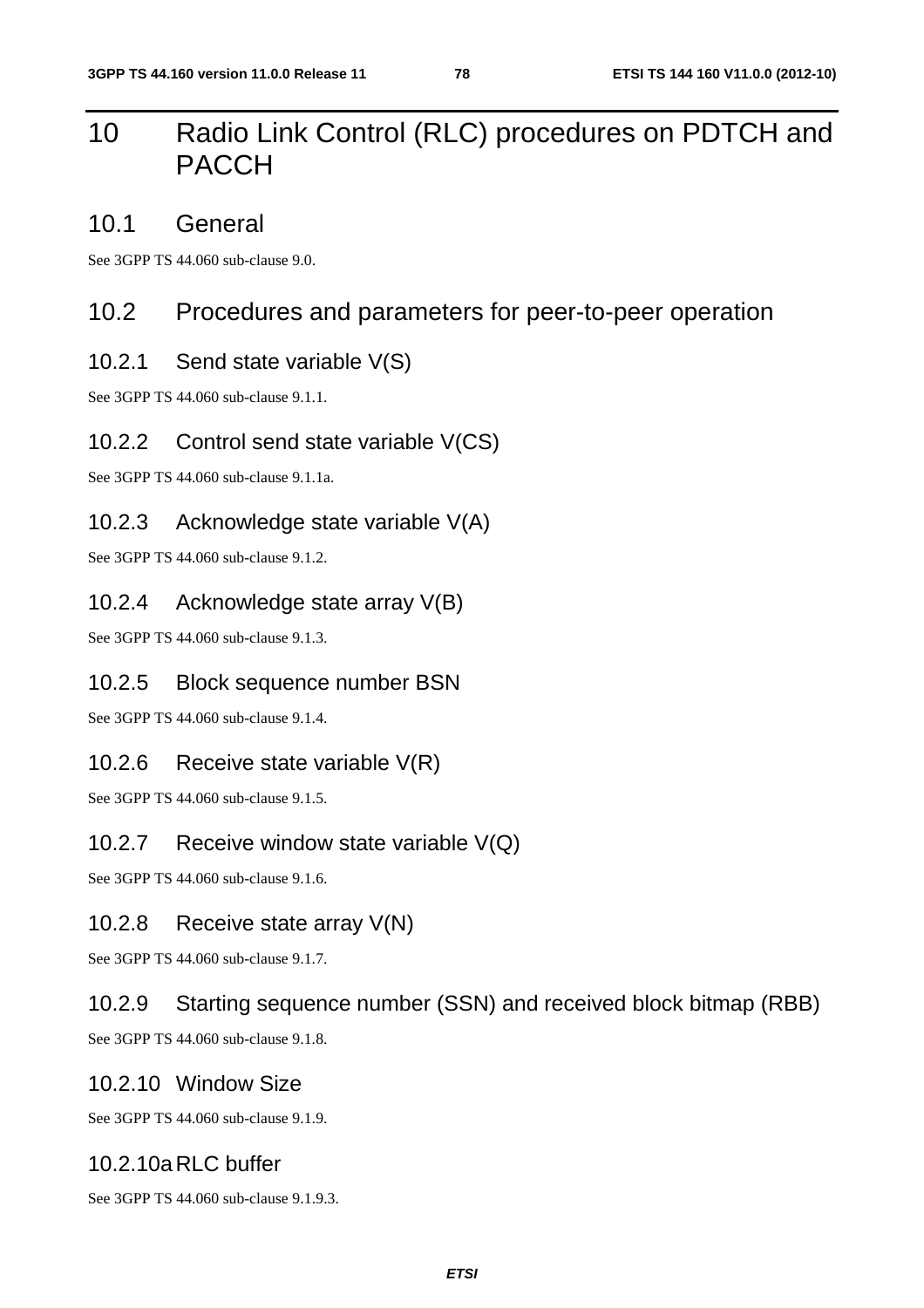## 10.2.11 Compression

See 3GPP TS 44.060 sub-clause 9.1.10.

## 10.2.12 Segmentation of upper layer PDUs into RLC data units

See 3GPP TS 44.060 sub-clause 9.1.11.

If so ordered by RRC for a given signalling radio bearer using RLC acknowledged mode, in order to assure duplication avoidance at higher layer, RLC shall guarantee that no more than three upper layer PDUs shall be outstanding in the transmit window at any given time: there may be at most three upper layer PDUs that are being transmitted i.e. that have been segmented and for which the RLC PDUs are being transferred to the receiving end.

If so ordered by RRC (CRLC-CONFIG-Req primitive), the RLC transmitter may discard:

- in RLC acknowledged mode, RLC SDU(s) not yet segmented into RLC PDUs. The RLC transmitter shall notify the higher layer of all discarded RLC SDUs, if indicated (RLC-AM-DATA-DiscardReq primitive).
- in RLC unacknowledged mode, RLC SDU(s).

## 10.2.13 Re-assembly of upper layer PDUs from RLC data units

See 3GPP TS 44.060 sub-clause 9.1.12.

## 10.2.14 Segmentation of RLC/MAC control messages into RLC/MAC control blocks

See 3GPP TS 44.060 sub-clause 9.1.12a.

## 10.2.15 Re-assembly of RLC/MAC control messages from RLC/MAC control blocks

RLC/MAC control blocks shall be collected at the receiver until all RLC/MAC control blocks comprising an RLC/MAC control message have been received.

In MAC-Idle state, the mobile station shall be capable of receiving eight RLC/MAC control messages in parallel. If the mobile station receives RLC/MAC control blocks containing part of a ninth RLC/MAC control message while it still has RLC/MAC control blocks for eight partially received RLC/MAC control messages, the mobile station shall discard the RLC/MAC control block of the oldest partially received message.

In MAC-Shared state, MAC-Dedicated state or MAC-DTM state, the mobile station shall be capable of receiving sixteen RLC/MAC control messages in parallel. If the mobile station receives RLC/MAC control blocks containing part of a seventeenth RLC/MAC control message while it still has RLC/MAC control blocks for sixteen partially received RLC/MAC control messages, the mobile station shall discard the RLC/MAC control block of the oldest partially received message.

The mobile station shall start an instance of timer T3200 following the receipt of an RLC/MAC control block whose RTI value does not correspond to the RTI value of a partially received RLC/MAC control message or if the RLC/MAC control blocks were received on different SBPSCHs (respectively DBPSCHs). In non-DRX mode the duration of timer T3200 shall be four BS\_CV\_MAX block periods. In DRX mode the duration of timer T3200 shall be four times the DRX period (see 3GPP TS 43.064).

On receipt of an RLC/MAC control block containing a segment of an RLC/MAC control message such that the mobile station now has the complete RLC/MAC control message, the mobile station shall stop the corresponding instance of timer T3200.

If the mobile station discards a partially received RLC/MAC control message while the corresponding instance of timer T3200 is running, the mobile station shall stop the corresponding instance of timer T3200.

On expiry of an instance of timer T3200, the mobile station shall discard and ignore all segments of the corresponding partially received RLC/MAC control message.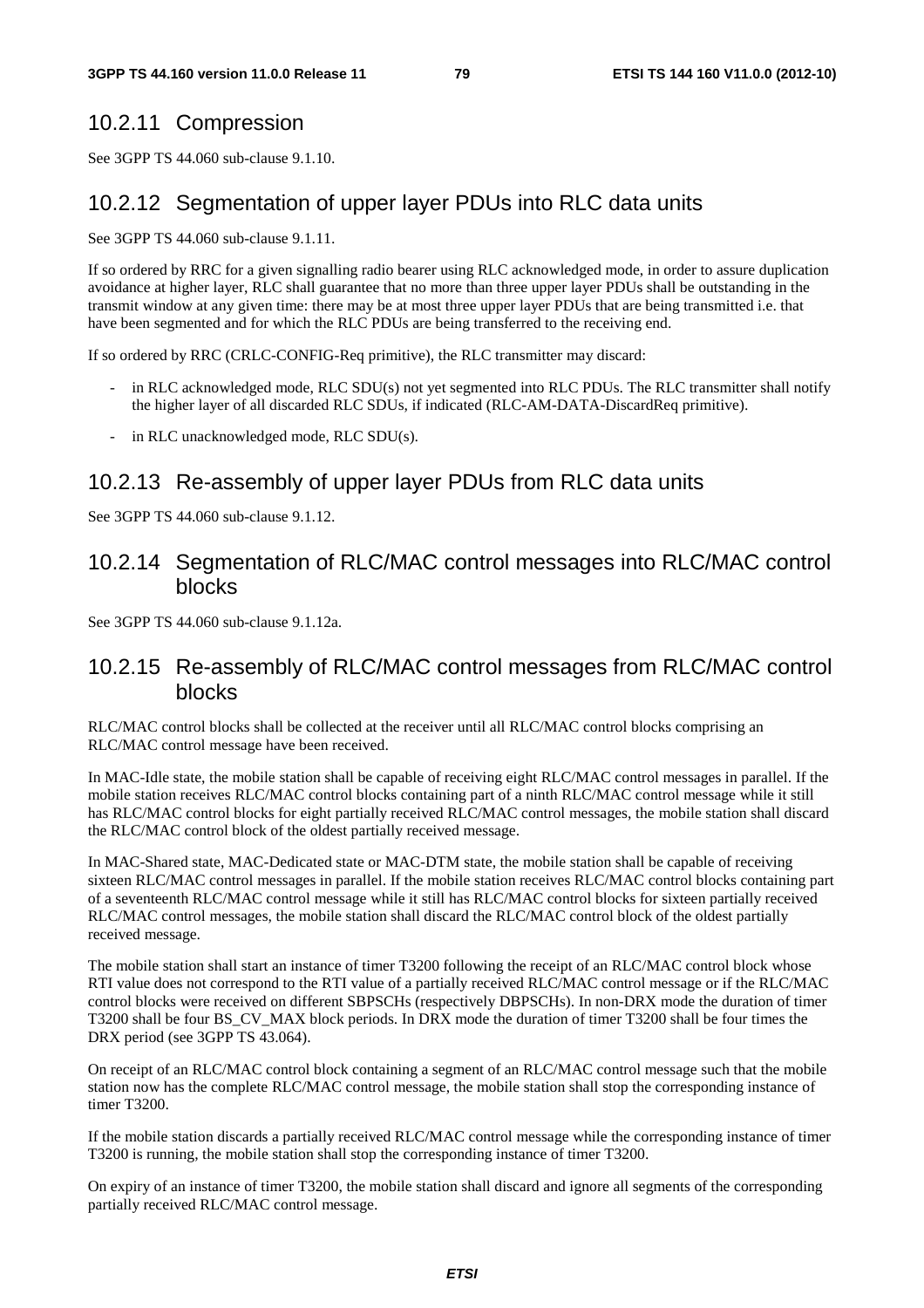Upon successful change of SBPSCH (respectively DBPSCH) allocation, the mobile station shall discard all partially received RLC/MAC control messages on SBPSCH (respectively DBPSCH) and stop the corresponding instances of timer T3200.

The mobile station shall discard any control message segment that contains an unknown TFI.

# 10.3 Operation during RLC/MAC control message transfer

See 3GPP TS 44.060 sub-clause 9.2.

# 10.4 Operation during RLC data block transfer

## 10.4.1 General

See 3GPP TS 44.060 sub-clause 9.3.0.

## 10.4.2 Countdown procedure

See 3GPP TS 44.060 sub-clause 9.3.1.

The countdown value that is included in each uplink RLC data block by the mobile station shall correspond to the RLC instance to which the RLC data block belongs. In case SFACCH is used, a TBF shall have a countdown value for each of the RLC instances multiplexed onto the TBF.

# 10.4.3 Delayed release of downlink Temporary Block Flow

This procedure is applicable in MAC-Shared state and in MAC-DTM state, on SBPSCH only. See 3GPP TS 44.060 sub-clause 9.3.1a.

## 10.4.4 Extended uplink TBF mode

This procedure is applicable in MAC-Shared state and in MAC-DTM state, on SBPSCH only.

See 3GPP TS 44.060 sub-clause 9.3.1b.

## 10.4.5 Acknowledged mode operation

#### 10.4.5.1 General

See 3GPP TS 44.060 sub-clause 9.3.2.0.

#### 10.4.5.2 Additional functionality in acknowledged EGPRS TBF Mode

See 3GPP TS 44.060 sub-clause 9.3.2.1.

#### 10.4.5.3 Establishment of Temporary Block Flow

The establishment of a TBF occurs as described in clause 7. RLC functions related to the ARQ function shall not operate until RLC data block transfer has been initiated.

If for a given radio bearer, the uplink TBF ended with an incompletely transmitted upper layer PDU or any unacknowledged upper layer PDUs, the mobile station shall begin transmission on the new TBF corresponding to this radio bearer with the oldest unacknowledged upper layer PDU.

#### 10.4.5.4 Operation of uplink Temporary Block Flow

See 3GPP TS 44.060 sub-clause 9.3.2.3.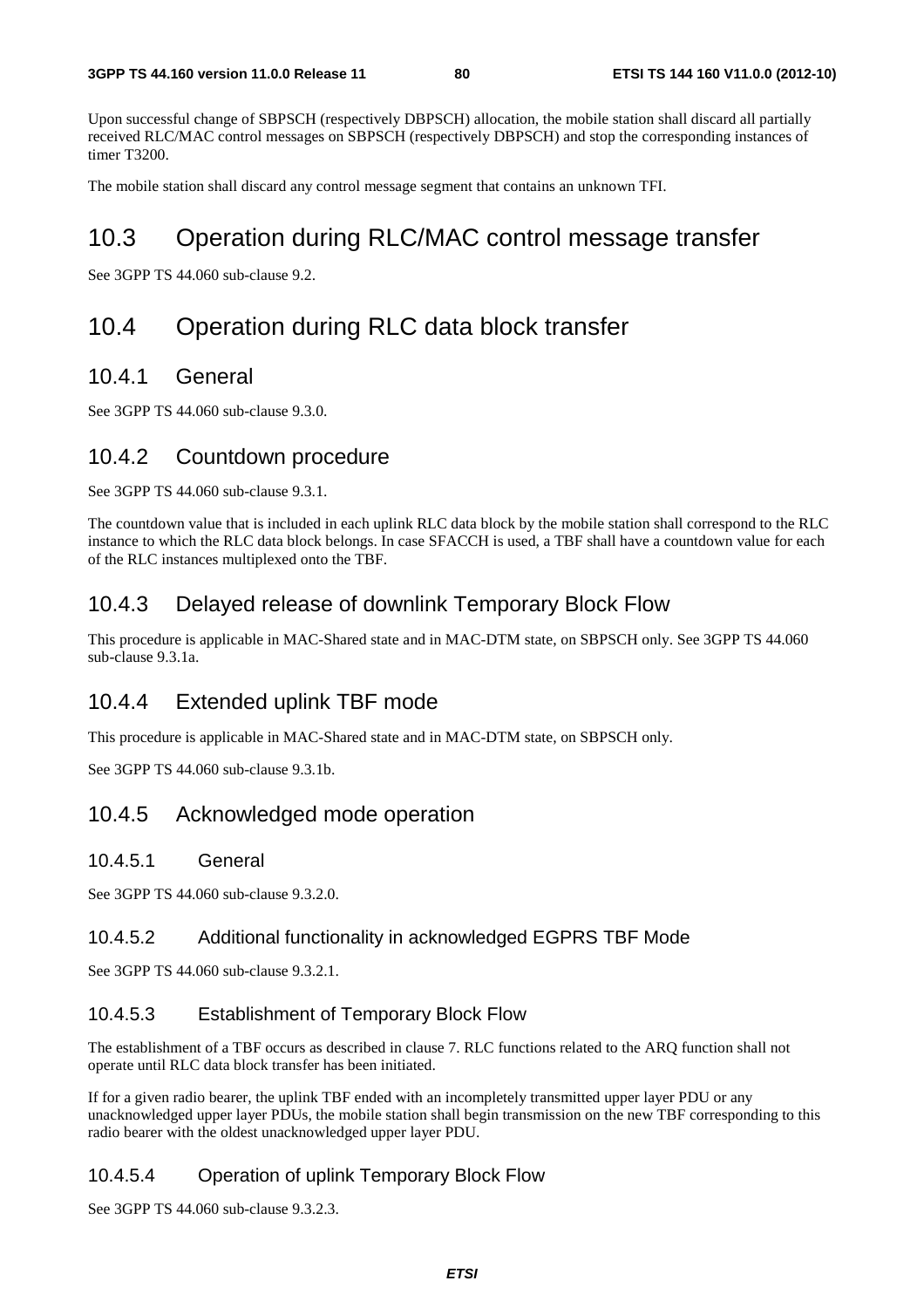#### 10.4.5.5 Release of uplink Temporary Block Flow

See 3GPP TS 44.060 sub-clause 9.3.2.4.

#### 10.4.5.6 Operation of downlink Temporary Block Flow

See 3GPP TS 44.060 sub-clause 9.3.2.5.

#### 10.4.5.7 Release of downlink Temporary Block Flow

See 3GPP TS 44.060 sub-clause 9.3.2.6.

# 10.4.6 Unacknowledged mode operation

#### 10.4.6.1 General

See 3GPP TS 44.060 sub-clause 9.3.3.0.

#### 10.4.6.2 Establishment of Temporary Block Flow

If for a given radio bearer, the uplink TBF ended with an incompletely transmitted upper layer PDU, the mobile station shall begin transmission on the new TBF corresponding to this radio bearer with the last incompletely transmitted upper layer PDU.

## 10.4.6.3 Operation of uplink Temporary Block Flow

The network shall send PACKET UPLINK ACK/NACK messages when needed.

The mobile station shall set the Stall indicator (SI) bit to '0' in all RLC data blocks of the TBF.

On SBPSCH, if the mobile station transmits the number of RLC data blocks corresponding to the RLC window size (WS),without receiving a Packet Ack/Nack message the mobile station shall start timer T3182 for the TBF. Timer T3182 shall be stopped upon reception of a PACKET UPLINK ACK/NACK message for this TBF. If timer T3182 expires, the mobile station shall decrement counter N3102 by PAN\_DEC, and perform an abnormal release with access retry (see sub-clause 8.7.2).

On SBPSCH, whenever the mobile station receives a PACKET UPLINK ACK/NACK message, the mobile station shall increment N3102 by PAN\_INC, however N3102 shall never exceed the value PAN\_MAX. Upon cell reselection the mobile station shall set counter N3102 to the value PAN\_MAX. When N3102  $\leq$  0 is reached, the mobile station shall perform an abnormal release with cell re-selection (see sub-clause 9.4.2). If PAN\_DEC, PAN\_INC, or PAN\_MAX are set to the value 0, counter N3102 shall be disabled.

On SBPSCH, a mobile station operating with an exclusive allocation shall start or restart timer T3184 upon reception of a PACKET UPLINK ACK/NACK message. If timer T3184 expires, the mobile station shall perform an abnormal release with access retry (see sub-clause 9.4.1).

#### 10.4.6.4 Release of uplink Temporary Block Flow

See 3GPP TS 44.060 sub-clause 9.3.3.3.

#### 10.4.6.5 Operation of downlink Temporary Block Flow

See 3GPP TS 44.060 sub-clause 9.3.3.4.

#### 10.4.6.6 Release of downlink Temporary Block Flow

See 3GPP TS 44.060 sub-clause 9.3.3.5.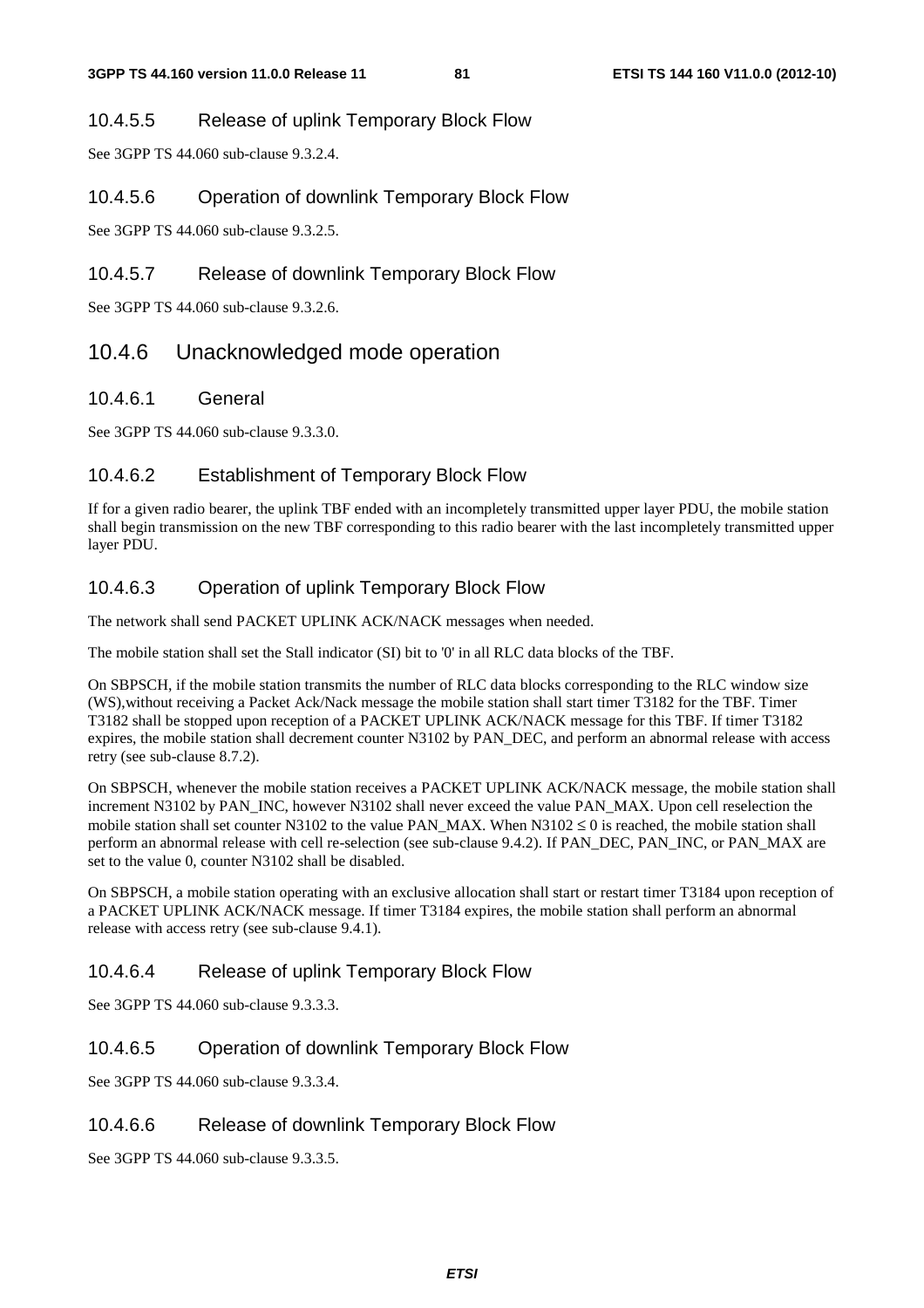# 10.5 Abnormal release cases

## 10.5.1 Abnormal release with access retry

Abnormal release with access retry is described in sub-clause 8.8.3. It is applicable in MAC-Shared state and in MAC-DTM state, on SBPSCH only.

# 10.5.2 Abnormal release with cell reselection

Abnormal release with cell reselection is applicable in MAC-Shared state only.

See 3GPP TS 44.060 sub-clause 9.4.2.

# 10.6 Uplink TBF release in extended uplink TBF mode

This procedure is applicable in MAC-Shared state and in MAC-DTM state, on SBPSCH only.

In the extended uplink TBF mode (see sub-clause 10.4.4), the network may initiate the release an uplink TBF by sending a PACKET UPLINK ACK/NACK message with the Final Ack Indicator set to '1'. The network shall include a valid RRBP field in the RLC/MAC control block header and clear counter N3103. The network may use the TBF Est field in the PACKET UPLINK ACK/NACK message to allow the mobile station to request the establishment of new TBF. The release of the uplink TBF, using this procedure, may be initiated at a point determined by the network.

If the PACKET UPLINK ACK/NACK message has the Final Ack Indicator bit set to '1' and the following conditions are fulfilled: TBF Est field is set to '1'; the mobile station has new data to transmit; the mobile station has no ongoing downlink TBF, the mobile station shall release the TBF and may request the establishment of new TBF using one of the following procedures:

- If Control Ack Type parameter in System Information indicates acknowledgement is access burst, the mobile station shall transmit the PACKET CONTROL ACKNOWLEDGEMENT message with the Ctrl Ack bits set to '00'. The mobile station shall start timer T3168 and continue to monitor the PDCH used for transmitting the PACKET CONTROL ACKNOWLEDGEMENT message. The mobile station shall stop timer T3168 upon reception of the PACKET UPLINK ASSIGNMENT message including Single Block Allocation structure or the PACKET ACCESS REJECT message. The mobile station shall use the same procedures as are used for TBF establishment using two phase access described in sub-clause 7.2.4 starting from the point where the mobile station receives the PACKET UPLINK ASSIGNMENT message including Single Block Allocation structure or the PACKET ACCESS REJECT message.
- If Control Ack Type parameter in System Information indicates acknowledgement is RLC/MAC control block, the mobile station shall transmit the PACKET RESOURCE REQUEST message and start timer T3168. The mobile station shall use the same procedures as are used for TBF establishment using two phase access described in sub-clause 7.2.4 starting from the point where the mobile station transmits the PACKET RESOURCE REQUEST message.

If the PACKET UPLINK ACK/NACK message has the Final Ack Indicator bit set to '1' and the mobile station does not initiate the establishment of a new uplink TBF according to one of the procedures described above, the mobile station shall transmit the PACKET CONTROL ACKNOWLEDGEMENT message and release the TBF. If there is no ongoing downlink TBF, the mobile station in MAC-Shared state shall return to respectively MAC-Idle state; the mobile station in MAC-DTM state shall return to MAC-Dedicated state. The DRX mode procedures shall be applied as specified in sub-clause 5.4.1.8.

When the network receives the PACKET CONTROL ACKNOWLEDGEMENT message or the PACKET RESOURCE REQUEST message in the radio block indicated by the RRBP field, it may reuse the TFI and USF resources.

If the network receives the PACKET CONTROL ACKNOWLEDGEMENT message with Ctrl Ack bits set to '00' or the PACKET RESOURCE REQUEST message in the radio block indicated by the RRBP field and the network has set the TBF Est field to '1' in the PACKET UPLINK ACK/NACK message, the network shall follow one of the following procedures:

In case the mobile station requested the establishment of new TBF with the PACKET CONTROL ACKNOWLEDGEMENT message, the network shall respond to the mobile station with the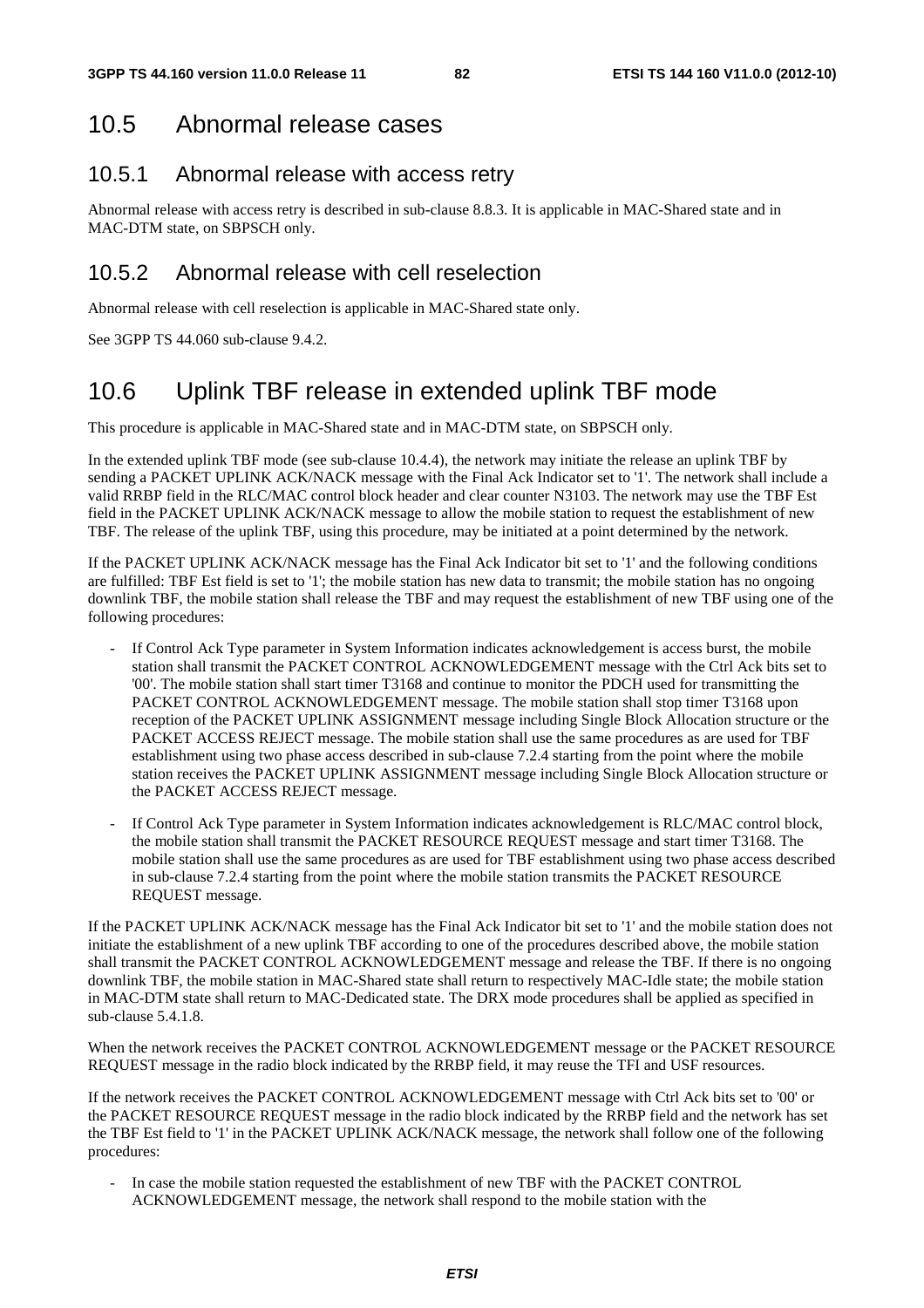PACKET UPLINK ASSIGNMENT message including Single Block Allocation structure or the PACKET ACCESS REJECT message on the same PDCH as the mobile station has sent the PACKET CONTROL ACKNOWLEDGEMENT message. The G-RNTI shall be used to identify the mobile station. The network shall use the same procedures as are used for TBF establishment using two phase access described in sub-clause 7.2.4 starting from the point where the network transmits the PACKET UPLINK ASSIGNMENT message including Single Block Allocation structure or the PACKET ACCESS REJECT message.

In case the mobile station requested the establishment of new TBF with the PACKET RESOURCE REQUEST message, the network shall use the same procedures as are used for TBF establishment using two phase access described in sub-clause 7.2.4 starting from the point where the network has received the PACKET RESOURCE REQUEST message. The G-RNTI shall be used to identify the mobile station.

If the network does not receive the PACKET CONTROL ACKNOWLEDGEMENT message or the PACKET RESOURCE REQUEST message in the radio block indicated by the RRBP field, it shall increment counter N3103 and retransmit the PACKET UPLINK ACK/NACK message. If counter N3103 exceeds its limit, the network shall stop scheduling new uplink resources for the TBF, stop sending the PACKET UPLINK ACK/NACK message to the mobile station and start timer T3169.

When timer T3169 expires, the network may reuse the TFI and USF resources.

If for a given radio bearer the uplink TBF was operating in RLC acknowledged mode and there is an incompletely transmitted upper layer PDU or an upper layer PDU, which is not fully acknowledged, it shall be transmitted after establishing a new uplink TBF for this radio bearer.

# 11 Radio Link Control (RLC) procedures on TCH, FACCH, SACCH, SDCCH and CDCH

# 11.1 General

This sub-clause describes the RLC procedures in TCH TBF mode, DCCH TBF mode and CDCH TBF mode applicable in MAC-Dedicated state and MAC-DTM state. Unless explicitly stated otherwise, the procedures and parameters in this sub-clause are not applicable in T-RLC mode.

In TCH TBF mode, the following definitions apply in NT-RLC mode only:

- Sequence Number Space (SNS): 256.
- Window Size (WS): 128.

In DCCH TBF mode and CDCH TBF mode, the following definitions apply:

- Sequence Number Space (SNS): 16.
- Window Size (WS): 8.

# 11.2 Procedures and parameters for peer-to-peer operation

## 11.2.1 Send state variable V(S)

See 3GPP TS 44.060 sub-clause 9.1.1.

## 11.2.2 Control send state variable V(CS)

See 3GPP TS 44.060 sub-clause 9.1.1a.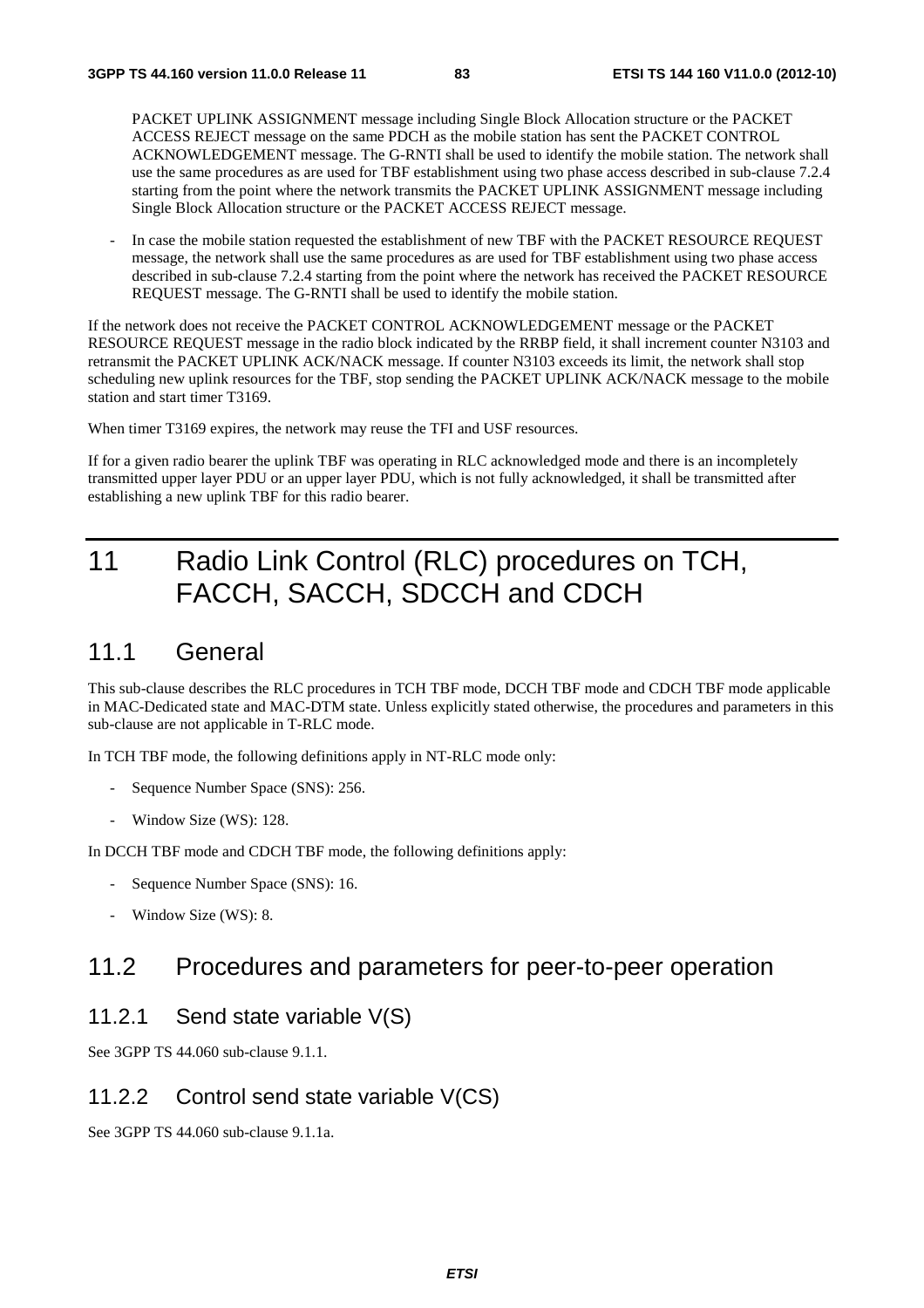# 11.2.3 Acknowledge state variable V(A)

See 3GPP TS 44.060 sub-clause 9.1.2.

# 11.2.4 Acknowledge state array V(B)

In RLC acknowledged mode, each RLC endpoint transmitter shall have an associated acknowledge state array (V(B)). V(B) is an array of SNS elements indicating the acknowledgement status of WS previous RLC data blocks. The array is indexed relative to the acknowledge state variable V(A) modulo SNS. The values of V(B) shall be updated from the latest values received from its peer in the received block bitmap (RBB) of either the piggy-backed acknowledgement (DCCH TBF mode and CDCH TBF mode only) or the Packet Ack/Nack message (DCCH TBF mode, CDCH TBF mode or TCH TBF mode) (see sub-clause 11.2.10).

The transmitter shall transmit the oldest RLC data block whose corresponding element in  $V(B)$  indexed relative to  $V(A)$ has the value NACKED. As each RLC data block is transmitted the corresponding element in V(B) is set to the value PENDING\_ACK.

If  $[V(S) < V(A) + WS]$  modulo SNS and no RLC data blocks have a corresponding element in  $V(B)$  with the value NACKED, the RLC data block with  $BSN = V(S)$  shall be transmitted and the corresponding element in  $V(B)$  shall be set to the value PENDING ACK. If there are no further RLC data blocks available for transmission (i.e. the RLC data block with  $BSN = V(S)$  does not exist), the sending side shall transmit the oldest RLC data block whose corresponding element in V(B) has the value PENDING\_ACK, then the next oldest block whose corresponding element in V(B) has the value PENDING\_ACK, etc. If all RLC data blocks whose corresponding element in V(B) has the value PENDING\_ACK have been transmitted once, the process shall be repeated beginning with the oldest RLC data block.

If  $V(S) = V(A) + WS$  modulo SNS (i.e. the transmit window is stalled), the sending side shall transmit the oldest RLC data block whose corresponding element in  $V(B)$  has the value PENDING ACK, then the next oldest RLC data block whose corresponding element in  $V(B)$  has the value PENDING\_ACK, etc. If all RLC data blocks whose corresponding element in V(B) has the value PENDING\_ACK have been transmitted once, the process shall be repeated beginning with the oldest RLC data block. This process of transmitting the oldest RLC data blocks whose value in V(B) has the value PENDING\_ACK shall continue, as long as equation  $[V(S)=V(A)+WS]$  modulo SNS holds.

When an element in  $V(B)$  falls outside of the active transmit window, i.e. [  $V(A) \leq BSN < V(S)$  ] modulo SNS, the element shall be set to the value INVALID.

If  $V(S) = V(A)$  and there is no RLC data block with BSN = V(S) available, the mobile station shall stop sending RLC data blocks. The mobile station shall continue sending RLC data blocks when a RLC data block with  $BSN = V(S)$  is available.

## 11.2.5 Block sequence number BSN

#### 11.2.5.1 Block sequence number for TCH TBF mode

Each RLC data block contains a block sequence number (BSN) field that is 8 bits in length. At the time that an in-sequence RLC data block is designated for transmission, the value of BSN is set equal to the value of the send state variable V(S).

#### 11.2.5.2 Block sequence numer for DCCH TBF mode and CDCH TBF mode

Each RLC data block contains a block sequence number (BSN) field that is 4 bits in length. At the time that an in-sequence RLC data block is designated for transmission, the value of BSN is set equal to the value of the send state variable V(S).

## 11.2.6 Reduced block sequence number RBSN

See 3GPP TS 44.060 sub-clause 9.1.4a.

# 11.2.7 Receive state variable V(R)

See 3GPP TS 44.060 sub-clause 9.1.5.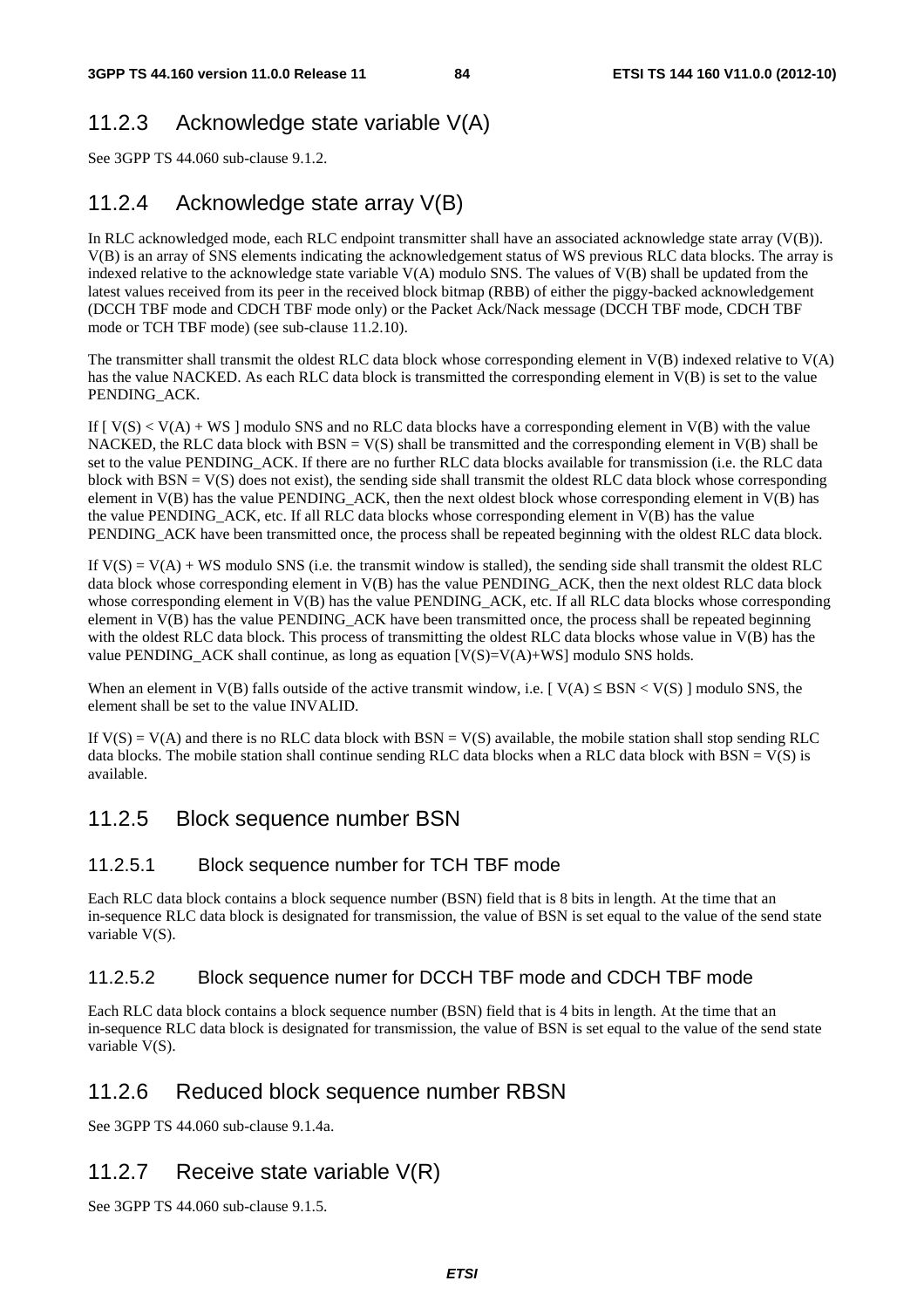## 11.2.8 Receive window state variable V(Q)

See 3GPP TS 44.060 sub-clause 9.1.6.

### 11.2.9 Receive state array V(N)

See 3GPP TS 44.060 sub-clause 9.1.7.1.

## 11.2.10 Starting sequence number (SSN) and received block bitmap (RBB)

The Ack/Nack description IE contains a starting sequence number (SSN) and a received block bitmap (RBB). The Ack/Nack description IE is sent by the RLC receiver in a Packet Ack/Nack message (TCH TBF mode, DCCH TBF mode and CDCH TBF mode) or by piggy-backing within RLC data blocks (DCCH TBF mode and CDCH TBF mode) and is received by the RLC transmitter. The SSN and RBB are determined as defined in this sub-clause and transmitted in both RLC acknowledged and RLC unacknowledged mode. The SSN and RBB may be ignored by the RLC transmitter in unacknowledged mode.

The RBB is defined as a binary valued array of WS elements, where the index of each element takes value 0, 1, 2, …, WS-1 in the given order, respectively. The BSN values specified in the RBB are interpreted by subtracting the bit position in the bitmap from the starting sequence number (SSN) modulo SNS.

A valid BSN value in the RBB is one that is in the range  $[ V(A) \leq BSN < V(S) ]$  modulo SNS.

These inequalities shall be interpreted in the following way:

BSN is valid if, and only if,  $[BSN - V(A)]$  modulo SNS <  $[V(S) - V(A)]$  modulo SNS.

At the RLC transmitter:

- For each bit in the RBB whose corresponding BSN value is within the transmit window, if the bit contains the value '1', the corresponding element in V(B) indexed relative to SSN shall be set to the value ACKED. If the bit contains the value '0', the element in  $V(B)$  shall be set to the value NACKED. A bit within the RBB whose corresponding BSN is not within the transmit window, shall be ignored. If the bit contains the value '0', the last burst of the corresponding RLC data block has been physically transmitted in the TDMA frame number FNcomm, and the first burst carrying a segment of the PACKET DBPSCH UPLINK ACK/NACK or PACKET DBPSCH DOWNLINK ACK/NACK messages or of the piggy-backed acknowledgement has been physically transmitted in the TDMA frame number FNresp where FNresp < FNcomm + Trmin +1 (i.e. the RLC data block was recently (re)transmitted and thus can not be validly negatively acknowledged in this particular acknowledgement), the element in V(B) shall not be modified. See sub-clauses 9.2.1.2 and 9.2.1.3 for the definition of Trmin.

At the RLC receiver:

- The starting sequence number (SSN) is assigned the value of the receive state variable  $V(R)$ . The received block bitmap (RBB) is assigned the WS elements whose indices, with incrementing order, correspond to elements in the receive state array V(N) at the receiver whose indices, with decrementing order, range backwards from  $[V(R) - 1]$  to  $[V(R) - WS]$  (modulo SNS). For each bit in the bitmap, the bit is assigned the value '1' if the corresponding element in V(N) indexed relative to SSN has the value RECEIVED. The bit is assigned the value '0' if the element in V(N) has the value INVALID.
- When polled within a downlink RLC data block, the mobile station shall acknowledge all the RLC data blocks that have been correctly received up to and including the radio block where the mobile station is polled.
- As an implementation option, the mobile station may also acknowledge as many as possible of the RLC data blocks that are correctly received after the radio block where the mobile station is polled.

## 11.2.11 Window Size

#### 11.2.11.1 TCH

For TCH TBF mode, the window size (WS) shall be128.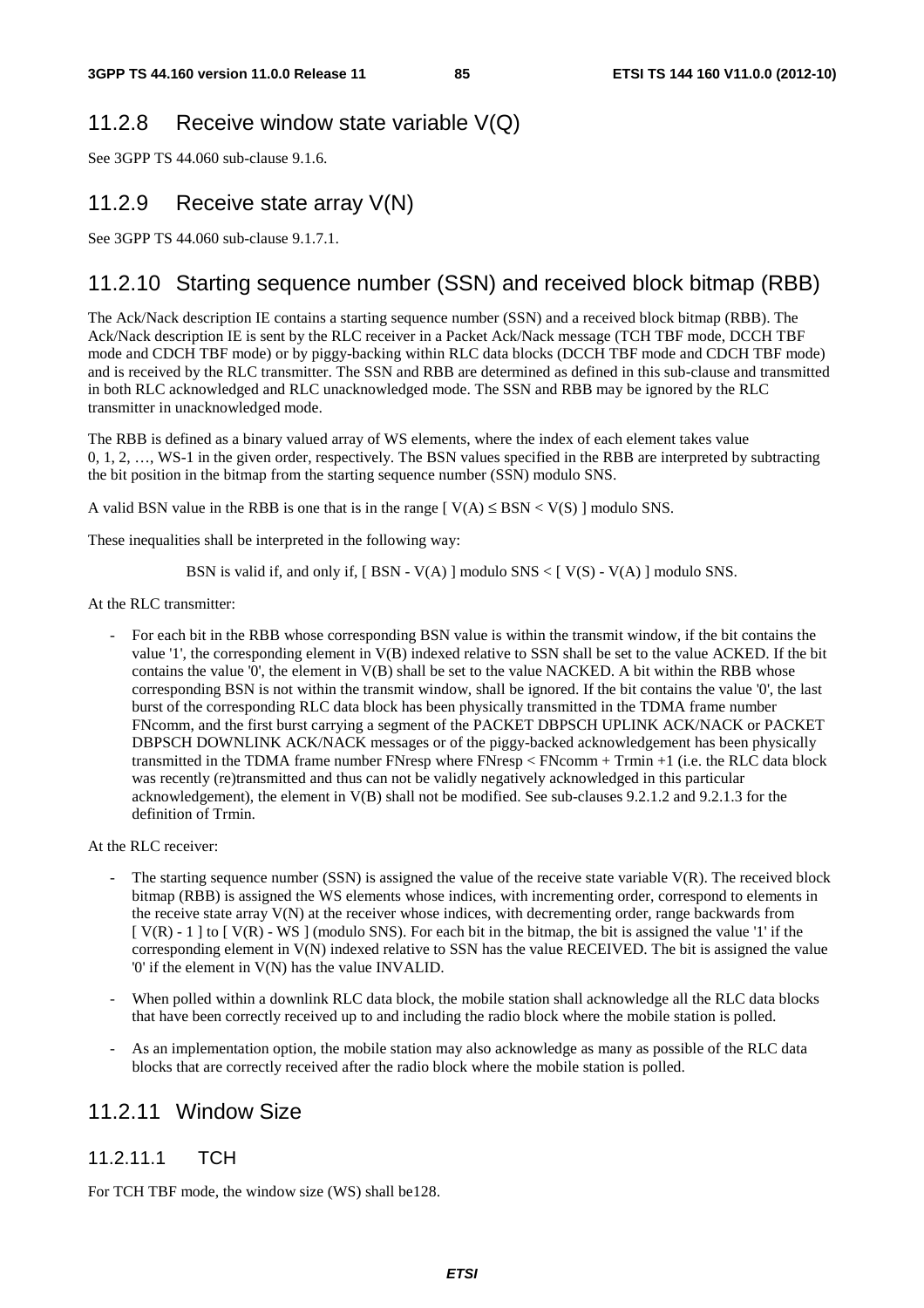# 11.2.11.2 FACCH, SACCH, SDCCH and CDCH

For DCCH TBF mode and CDCH TBF mode, the window size (WS) shall be 8.

# 11.2.11a RLC buffer

See 3GPP TS 44.060 sub-clause 9.1.9.3.

# 11.2.12 Segmentation of upper layer PDUs into RLC data units

See 3GPP TS 44.060 sub-clause 9.1.11.

Once an RLC data block has been transmitted over the physical link, should it be necessary to re-transmit the RLC data block, it shall be re-transmitted using the same channel coding scheme and BSN as it had in the previous transmission.

NOTE: The only coding scheme available in DCCH TBF mode is CS-1 coding.

If so ordered by RRC for a given signalling radio bearer using RLC acknowledged mode, in order to assure duplication avoidance at higher layer, RLC shall guarantee that no more than three upper layer PDUs shall be outstanding in the transmit window at any given time: there may be at most three upper layer PDUs that are being transmitted i.e. that have been segmented and for which the RLC PDUs are being transferred to the receiving end.

If so ordered by RRC (CRLC-CONFIG-Req primitive), the RLC transmitter may discard:

- in RLC acknowledged mode, RLC SDU(s) not yet segmented into RLC PDUs. The RLC transmitter shall notify the higher layer of all discarded RLC SDUs, if indicated (RLC-AM-DATA-DiscardReq primitive).
- in RLC unacknowledged mode, RLC SDU(s).

# 11.2.13 Re-assembly of upper layer PDUs from RLC data units

See 3GPP TS 44.060 sub-clause 9.1.12.

## 11.2.14 Segmentation of RLC/MAC control messages into RLC/MAC control blocks

See 3GPP TS 44.060 sub-clause 9.1.12a.

# 11.2.15 Re-assembly of RLC/MAC control messages from RLC/MAC control blocks

See 3GPP TS 44.160 sub-clause 10.2.15:

The duration of timer T3200 shall be so that, if the last burst of the RLC/MAC control block that triggered the start of timer T3200 has been physically transmitted in the TDMA frame number FNcomm, then the first burst carrying a segment of the RLC/MAC control block that triggered the stop of timer T3200 shall at the latest be physically transmitted in the TDMA frame number FNresp where:

 $FN$ resp =  $FN$ comm +  $Trans +1$ , with  $Trans$  defined as shown in the table below

#### **Table 11.2.15.1: Maximum difference between two segments of the same RLC/MAC control message**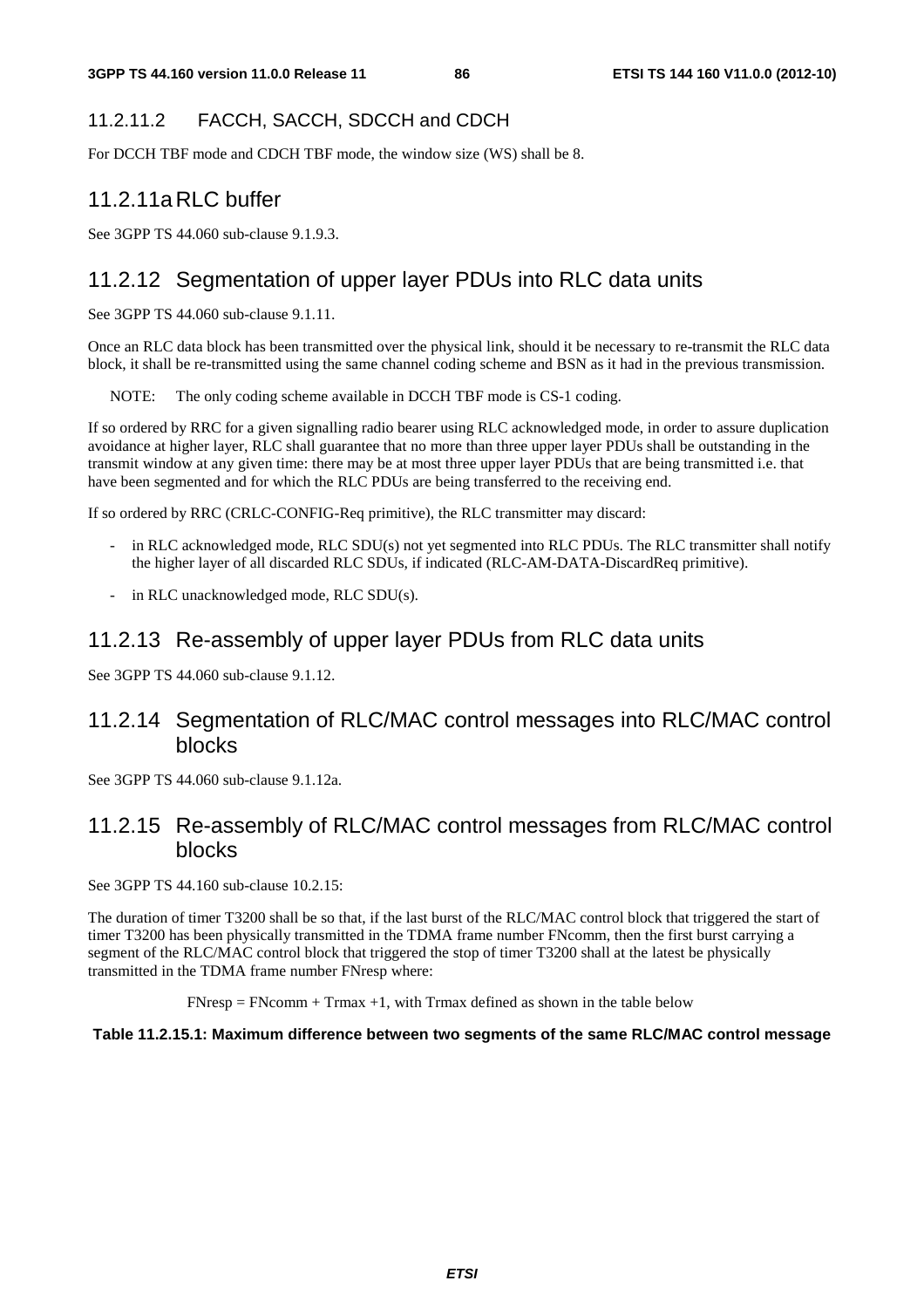| Logical channel        | <b>Trmax</b>     |
|------------------------|------------------|
| <b>SDCCH</b>           | Four TRMIN_SDCCH |
| <b>SACCH</b>           | 332              |
| <b>SACCH</b>           | Four TRMIN_SACCH |
| (with a TCH or PDTCH)  |                  |
| <b>FACCH/Full rate</b> | Four TRMIN       |
| <b>FACCH/Half rate</b> | Four TRMIN       |
| <b>ADCH/Full rate</b>  | Four TRMIN_DCH   |
| <b>ADCH/Half</b> rate  | Four TRMIN_DCH   |

# 11.3 Operation during RLC/MAC control message transfer

RLC/MAC control blocks shall be used to transport RLC/MAC control messages. Segments of only one RLC/MAC control message shall be transported per RLC/MAC control block.

RLC/MAC control blocks shall be sent at a higher priority than RLC data blocks.

The receiving side shall determine the length of the RLC/MAC control message contents by interpreting the RLC/MAC control block contents.

No general acknowledgement shall be made as part of the transfer of RLC/MAC control blocks or RLC/MAC control messages. The receiver shall not acknowledge an RLC/MAC control block except when it is polled by the transmitter as indicated by the polling (P) bit in the MAC header of this RLC/MAC control block. The receiver shall not acknowledge an RLC/MAC control message except when the RLC/MAC procedures explicitly specify an acknowledgement. Upon reception of a polling request, the receiver shall respond following the rules defined in sub-clause 9.2.3 and the requirements defined in sub-clauses 9.2.1.2 and 9.2.1.3.

A RLC/MAC control block header, may contain a Radio Transaction Identifier (RTI) field that is 2 bits in length and performs in effect a modulo 4 count of the downlink RLC/MAC control messages sent on FACCH or ADCH. The RTI field shall be used to group the RLC/MAC control blocks that make up an RLC/MAC control message. The RTI field allows the transmitting and receiving entities to distinguish between up to 4 RLC/MAC control messages in a single transmit direction therefore allowing up to 4 parallel transactions per FACCH or ADCH.

The network shall not use the same RTI value at the same time on the same FACCH for two separate RLC/MAC control messages. The network shall transmit both segments of a segmented control message on the same FACCH. When FLO is used on a given DBPSCH, the network shall not use the same RTI value at the same time on this same DBPSCH for two separate RLC/MAC control messages. The network shall transmit both segments of a segmented control message on the same DBPSCH.

# 11.4 Operation during RLC data block transfer

## 11.4.1 General

The RLC ARQ functions are applicable in NT-RLC mode only and support two modes of operation: RLC acknowledged mode and RLC unacknowledged mode. RLC acknowledged mode operation uses retransmission of RLC data blocks to achieve high reliability. RLC unacknowledged mode operation does not utilize retransmission of RLC data blocks. No ARQ function shall apply in T-RLC mode.

A TBF may operate in either RLC acknowledged mode, RLC unacknowledged mode or RLC transparent mode.

For a URB, the RLC mode of the corresponding TBF is set to either RLC acknowledged mode, RLC unacknowledged mode or RLC transparent mode at set-up of this particular URB by means of primitive exchange between RRC and RLC (CRLC-CONFIG) (see 3GPP TS 44.118).

For a SRB, the RLC mode of the corresponding TBF is set implicitly to the proper RLC mode, according to the identity of this particular SRB as follows:

- SRB1: RLC unacknowledged mode.
- SRB2, SRB3, SRB4: RLC acknowledged mode.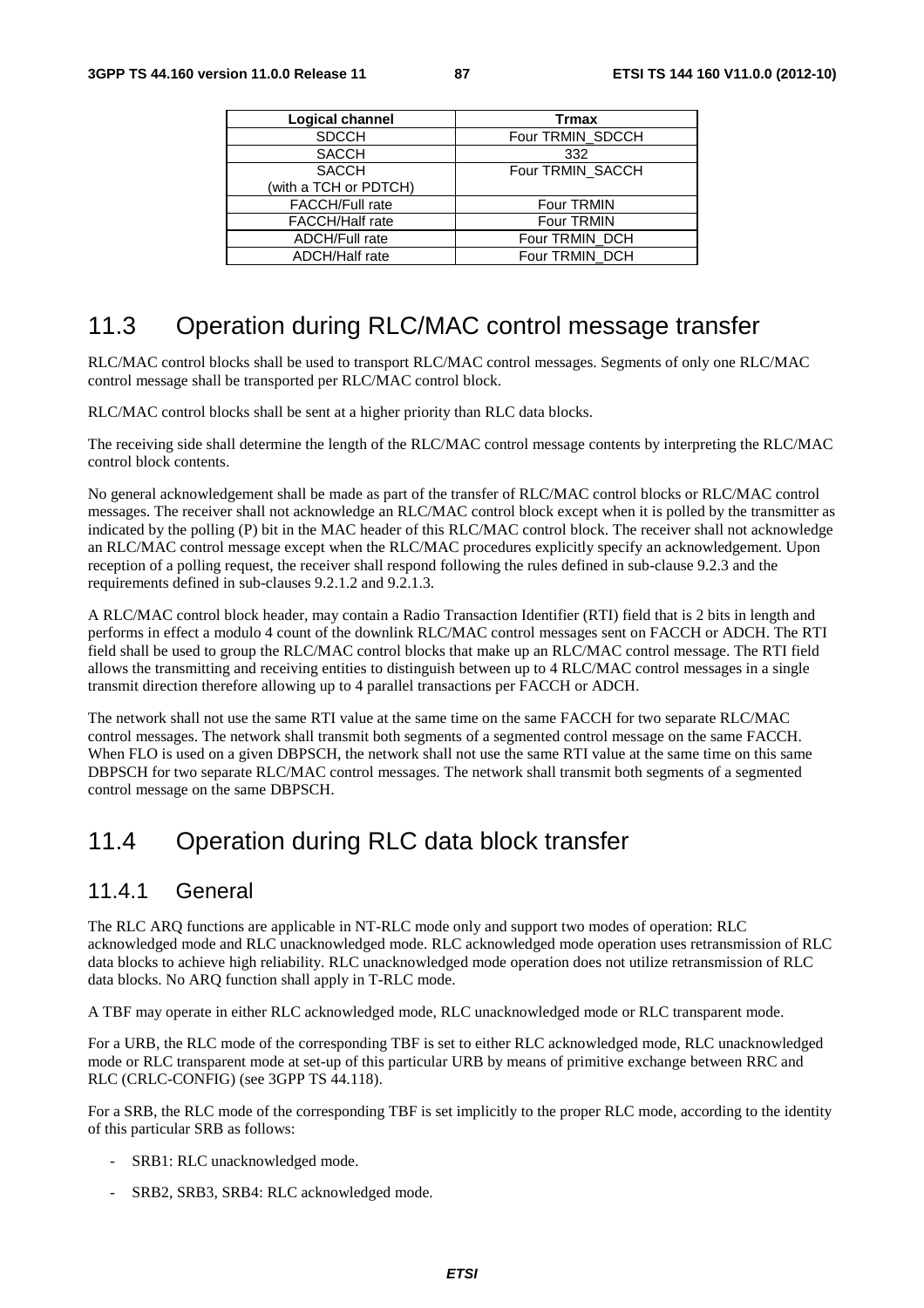# 11.4.2 Acknowledged mode operation

#### 11.4.2.1 General

The transfer of RLC data blocks in RLC acknowledged mode uses retransmissions of RLC data blocks. The transmitting side numbers the RLC data blocks via the block sequence number (BSN). The BSN is used for retransmission and for reassembly. The receiving side sends acknowledgement in order to request retransmission of RLC data blocks. The operation in RLC acknowledged mode shall be as described in sub-clause 11.2.

#### 11.4.2.2 On TCH

#### 11.4.2.2.1 General

In TCH TBF mode, the transfer of RLC data blocks in RLC acknowledged mode is controlled by a selective type I ARQ mechanism coupled with the numbering of the RLC data blocks.

#### 11.4.2.2.2 Uplink

The selection of the proper channel coding scheme (E-TCH/F28.8, E-TCH/F32.0 and E-TCH/F43.2) is controlled by the network and ordered by RRC during radio bearer set-up and reconfiguration procedures (see 3GPP TS 44.118). The RLC/MAC block format used shall be the one corresponding to this channel coding scheme (see sub-clause 12.8).

The network shall send PACKET DBPSCH UPLINK ACK/NACK messages on FACCH when needed. The mobile station may poll the network for sending a PACKET DBPSCH UPLINK ACK/NACK message by setting the polling (P) bit in an uplink RLC data block. Upon reception by the network of a polling request, the network shall send a PACKET DBPSCH UPLINK ACK/NACK message for the corresponding RLC entity to the mobile station in the next possible downlink radio block on FACCH following the rules described in sub-clause 9.2.3 and the requirements defined in sub-clause 9.2.1.2. Upon reception by the mobile station of a PACKET DBPSCH UPLINK ACK/NACK message for this RLC entity, the mobile station shall reset counter N3106. If the mobile station does not receive any PACKET DBPSCH UPLINK ACK/NACK message for this RLC entity before the response time specified in subclause 9.2.1.2, the mobile station shall increment counter N3106. If counter N3106=N3106max, the mobile station shall indicate a link failure to the RRC layer which in turn shall stop the corresponding RLC entity (see sub-clause 14.3 and 3GPP TS 44.118).

The mobile station shall indicate a transmit window stall condition when  $V(S)=V(A) + WS$ . Upon detecting a transmit window stall condition the mobile station shall set the Stall Indicator (SI) bit in all subsequent uplink RLC data block until the stall condition ceases to exist.

Upon detecting the stall condition the mobile station shall also start timer T3182. Timer T3182 shall be stopped upon reception of a PACKET DBPSCH UPLINK ACK/NACK message that makes V(S)<V(A)+WS. If timer T3182 expires, the mobile station shall notify a link failure to the RRC layer which in turn shall stop the corresponding RLC entity (see sub-clause 14.3 and 3GPP TS 44.118).

#### 11.4.2.2.3 Downlink

The mobile station receives RLC/MAC blocks for data transfer on TCH.

The selection of the proper channel coding scheme (E-TCH/F28.8, E-TCH/F32.0 and E-TCH/F43.2) is controlled by the network and ordered by RRC during radio bearer set-up and reconfiguration procedures (see 3GPP TS 44.118). The RLC/MAC block format used shall be the one corresponding to this channel coding scheme (see sub-clause 12.8). The network may poll the mobile station for sending a PACKET DBPSCH DOWNLINK ACK/NACK message by setting the polling (P) bit in a downlink RLC data block. Upon reception by the mobile station of a polling request, the mobile station shall send a PACKET DBPSCH DOWNLINK ACK/NACK message to the network for the corresponding RLC entity in the next possible uplink radio block on FACCH following the rules described in sub-clause 9.2.3 and the requirements defined in sub-clause 9.2.1.2. Upon reception by the network of a PACKET DBPSCH DOWNLINK ACK/NACK message for this RLC entity, the network shall reset counter N3107. If the network does not receive any PACKET DBPSCH DOWNLINK ACK/NACK message for this RLC entity before the response time specified in subclause 9.2.1.2, the network shall increment counter N3107. If counter N3107=N3107max, the network shall indicate a link failure to the RRC layer which shall in turn stop the corresponding RLC entity (see sub-clause 14.3 and 3GPP TS 44.118).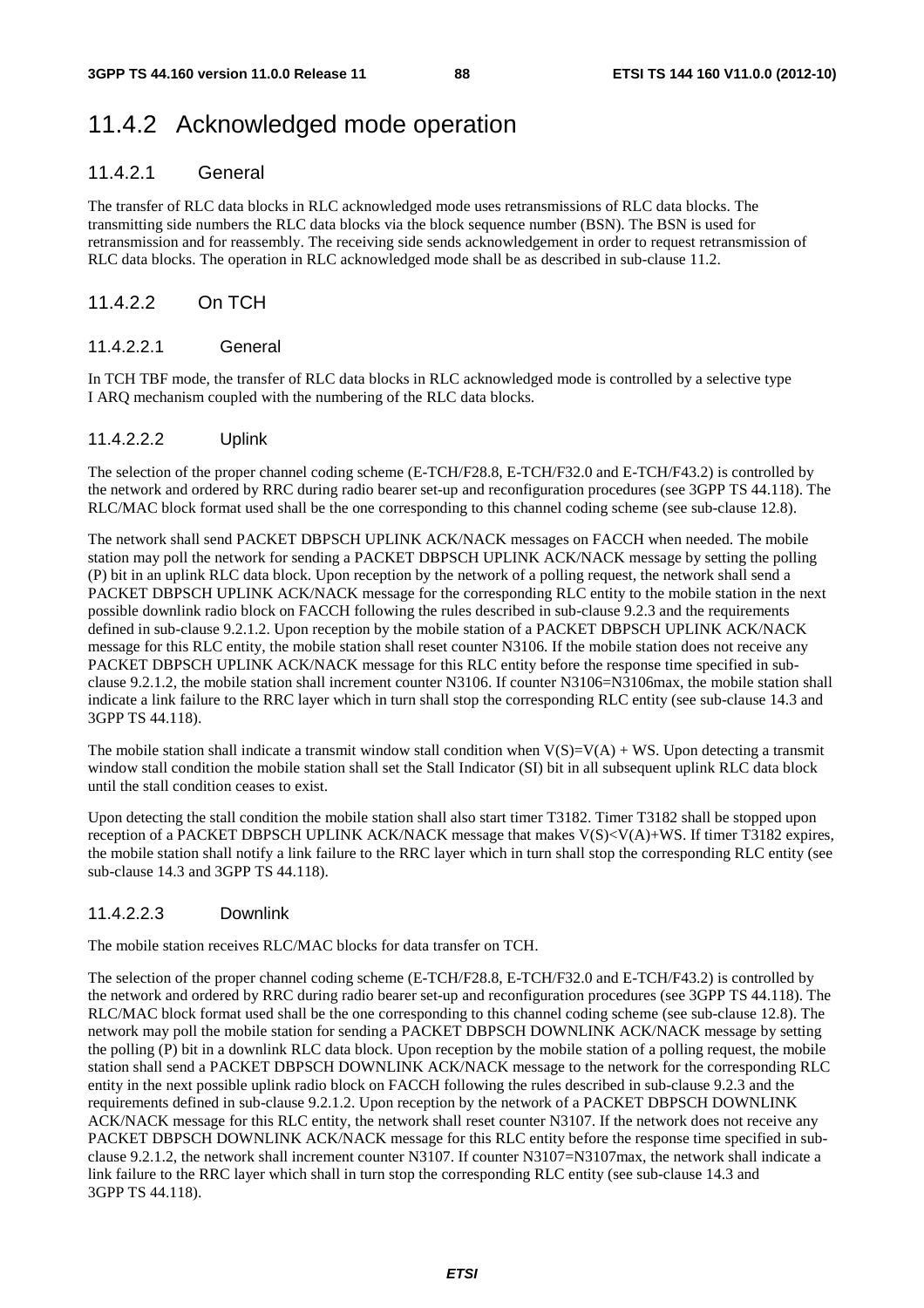## 11.4.2.3 On FACCH, SACCH, SDCCH or CDCH

#### 11.4.2.3.1 General

In DCCH TBF mode and CDCH TBF mode, the transfer of RLC Data Blocks in RLC acknowledged mode is controlled by a selective type I ARQ mechanism coupled with the numbering of the RLC data blocks.

#### 11.4.2.3.2 Uplink

The mobile station shall transmit an RLC/MAC block in each assigned uplink radio block following the rules described in sub-clause 9.2.3. The network shall send acknowledgement when needed. The mobile station may poll the network for sending an acknowledgement by setting the polling (P) bit in an uplink RLC data block. Upon reception by the network of a polling request, the network shall send an acknowledgement (PACKET DBPSCH UPLINK ACK/NACK message, PACKET DBPSCH UPLINK ACK/NACK TYPE 2 message or piggy-backed acknowledgement) to the mobile station for the corresponding RLC entity in the next possible downlink radio block following the rules defined in sub-clause 9.2.3 and the requirements defined in sub-clause 9.2.1.2. Piggy-backing of acknowledgement is possible following the rules below:

- If on the corresponding logical channel or transport channel an RLC data block is scheduled for transmission in the next radio block:
	- if this RLC data block is an initial transmission, the acknowledgement shall be piggy-backed within this RLC data block;
	- if this RLC data block is a retransmission of an RLC data block wherein an acknowledgement was initially piggy-backed, the acknowledgement shall be piggy-backed within this retransmitted RLC data block.
- Otherwise a PACKET DBPSCH UPLINK ACK/NACK message or PACKET DBPSCH UPLINK ACK/NACK TYPE 2 message shall be sent.

Upon reception by the mobile station of a acknowledgement for this RLC entity, the mobile station shall reset counter N3106. If the mobile station does not receive any acknowledgement for this RLC entity before the response time specified in sub-clause 9.2.1.2, the mobile station shall increment counter N3106. If N3106=N3106max, the mobile station shall indicate a link failure to the RRC layer which in turn shall stop the corresponding RLC entity (see subclause 14.3 and 3GPP TS 44.118).

The mobile station shall indicate a transmit window stall condition when  $V(S) = V(A) + WS$ . Upon detecting a transmit window stall condition, the mobile station shall set the Stall indicator (SI) bit in all subsequent uplink RLC data block until the stall condition ceases to exist.

Upon detecting the stall condition the mobile station shall also start timer T3182. Timer T3182 shall be stopped upon reception of a PACKET DBPSCH UPLINK ACK/NACK message or PACKET DBPSCH UPLINK ACK/NACK TYPE 2 message that makes  $V(S) < V(A) + WS$ . If timer T3182 expires, the mobile station shall notify a link failure to the RRC layer which in turn shall stop the corresponding RLC entity (see sub-clause 14.3 and 3GPP TS 44.118).

#### 11.4.2.3.3 Downlink

The mobile station shall be able to receive RLC/MAC blocks in RLC acknowledged mode on FACCH, SACCH and SDCCH. The mobile station shall, in the RLC/MAC header, identify the RRBid and decode the RLC data blocks belonging to the corresponding radio bearer.

The network may poll the mobile station for sending an acknowledgement by setting the polling (P) bit in a downlink RLC data block. Upon reception by the mobile station of a polling request, the mobile station shall send an acknowledgement (PACKET DBPSCH DOWNLINK ACK/NACK message or PACKET DBPSCH DOWNLINK ACK/NACK TYPE 2 message or piggy-backed acknowledgement) for the corresponding RLC entity to the network in the next possible uplink radio block following the rules defined in sub-clause 9.2.3 and the requirements defined in subclause 9.2.1.2. Piggy-backing of acknowledgement is possible following the rules below:

- If on the corresponding logical channel or transport channel an RLC data block is scheduled for transmission in the next radio block:
	- if this RLC data block is an initial transmission, the acknowledgement shall be piggy-backed within this RLC data block.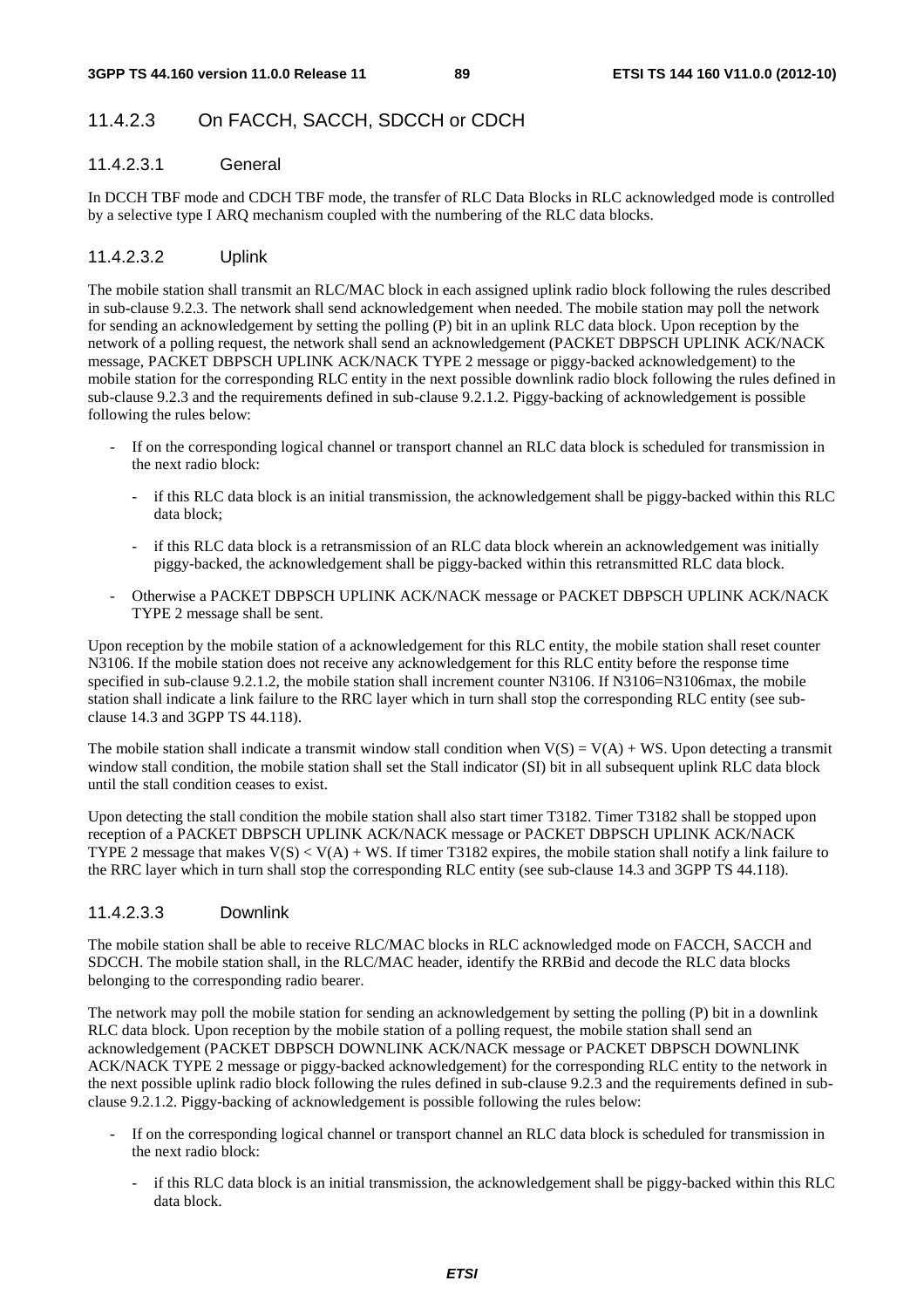- if this RLC data block is a retransmission of an RLC data block wherein an acknowledgement was initially piggy-backed, the acknowledgement shall be piggy-backed within this retransmitted RLC data block.
- Otherwise a PACKET DBPSCH DOWNLINK ACK/NACK message or PACKET DBPSCH DOWNLINK ACK/NACK TYPE 2 message shall be sent.

Upon reception by the network of an acknowledgement for this RLC entity, the network shall reset counter N3107. If the network does not receive any acknowledgement for this RLC entity before the response time specified in subclauses 9.2.1.2 and 9.2.1.3, the network shall increment counter N3107. If counter N3107=N3107max, the network shall indicate a link failure to the RRC layer which shall in turn stop the corresponding RLC entity (see sub-clause 14.3 and 3GPP TS 44.118).

# 11.4.3 Unacknowledged mode operation

#### 11.4.3.1 General

The transfer of RLC data blocks in RLC unacknowledged mode does not include any retransmissions. The block sequence number (BSN) in the RLC data block header is used to number the RLC data blocks for reassembly. The operation in RLC unacknowledged mode shall be as described in sub-clause 11.2.

#### 11.4.3.2 On TCH

#### 11.4.3.2.1 Uplink

The network shall send acknowledgements when needed.

The mobile station shall set the Stall Indicator (SI) bit to "0" in all RLC data blocks.

11.4.3.2.2 (void)

#### 11.4.3.3 On FACCH, SACCH, SDCCH or CDCH

11.4.3.3.1 Uplink

The network shall send acknowledgements when needed.

The mobile station shall set the Stall indicator (SI) bit to '0' in all RLC data blocks.

#### 11.4.3.3.2 Downlink

The mobile station shall be able to receive RLC/MAC blocks in RLC unacknowledged mode on FACCH, SACCH and SDCCH. The mobile station shall, in the RLC/MAC header, identify the RRBid and decode the RLC data blocks belonging to the corresponding radio bearer.

## 11.4.4 Transparent mode operation (TCH TBF mode only)

When operating in transparent mode, the RLC protocol has no functionality. The incoming RLC SDUs are transferred to the MAC layer without being altered. No upper layer protocol information is removed. No RLC protocol information is added.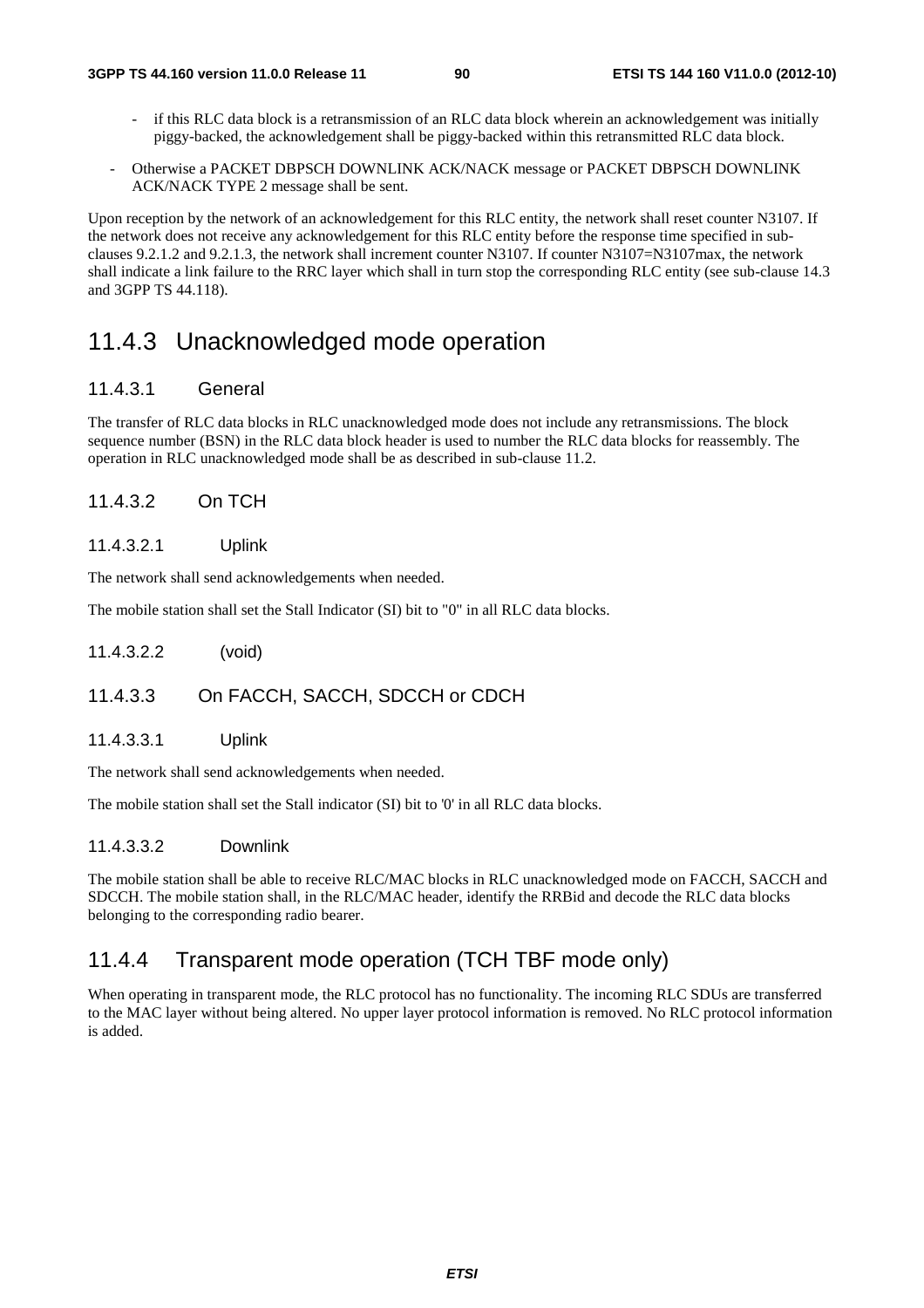# 11a Radio Link Control (RLC) procedures for FLO on UDCH, ADCH

# 11a.1 General

This sub-clause describes the RLC procedures in UDCH TBF mode applicable in MAC-Dedicated state and MAC-DTM state.

In UDCH TBF mode, the following definitions apply in NT-RLC only:

RLC acknowledged mode

- Sequence Number Space (SNS): 1024.
- Window Size (WS): 512.

RLC unacknowledged mode

- Sequence Number Space (SNS): 16.
- Window Size (WS): 8.

# 11a.2 Procedures and parameters for peer-to-peer operation

### 11a.2.1 Send state variable V(S)

See 3GPP TS 44.060 sub-clause 9.1.1.

## 11a.2.2 Control send state variable V(CS)

See 3GPP TS 44.060 sub-clause 9.1.1a.

# 11a.2.3 Acknowledge state variable V(A)

See 3GPP TS 44.060 sub-clause 9.1.2.

## 11a.2.4 Acknowledge state array V(B)

See 3GPP TS 44.060 sub-clause 9.1.3.1.

#### 11a.2.5 Block sequence number BSN

Each RLC data block contains a block sequence number (BSN) field that is 10 bits in length in RLC-AM and 4 bits in length in RLC-UM. At the time that an in-sequence RLC data block is designated for transmission, the value of BSN is set equal to the value of the send state variable V(S).

## 11a.2.6 Reduced block sequence number RBSN

See 3GPP TS 44.060 sub-clause 9.1.4a.

## 11a.2.7 Receive state variable V(R)

See 3GPP TS 44.060 sub-clause 9.1.5.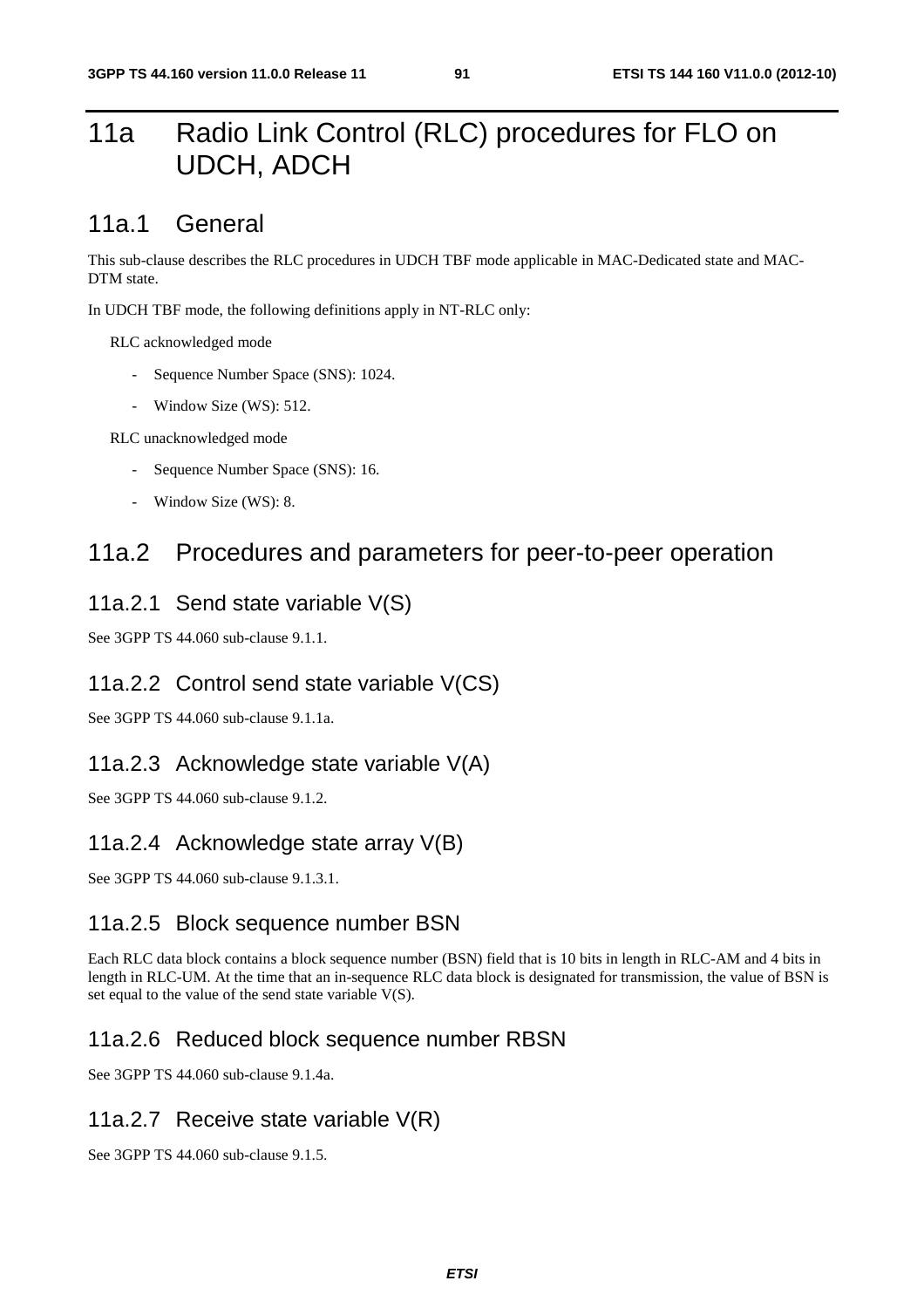#### 11a.2.8 Receive window state variable V(Q)

See 3GPP TS 44.060 sub-clause 9.1.6.

### 11a.2.9 Receive state array V(N)

See 3GPP TS 44.060 sub-clause 9.1.7.1.

## 11a.2.10 Starting sequence number (SSN) and received block bitmap (RBB)

#### 11a.2.10.1 General

The Packet Ack/Nack message (PACKET DBPSCH UPLINK/DOWNLINK ACK/NACK TYPE 2 message) contains a starting sequence number (SSN) and a reported bitmap. The Packet Ack/Nack message is sent by the RLC receiver and is received by the RLC transmitter. The SSN and reported bitmap are determined as defined in this sub-clause 11a.2.10 and transmitted in RLC acknowledged mode.

The BSN values specified in the reported bitmap are interpreted by substracting the bit position in the bitmap to the starting sequence number (SSN), modulo SNS (where the bit in first position in the bitmap has the bit position "1").

A valid BSN value in the reported bitmap is one that is in the range  $[V(A) \leq BSN < V(S)]$  modulo SNS. These inequalities shall be interpreted in the following way: BSN is valid if, and only if, [BSN -  $V(A)$ ] modulo SNS < [ $V(S) - V(A)$ ] modulo SNS.

#### 11a.2.10.2 Polling

Upon reception of polling in uplink (respectively downlink) TBFs, the network (respectively mobile station) may select any composition (first partial bitmap or next partial bitmap) of the Packet Ack/Nack message to send to the mobile station (respectively network).

#### 11a.2.10.3 Determination of SSN and generation of the reported bitmap

If the receiving side is the network, the network may select any SSN within the receive window. If the receiving side is the mobile station, SSN shall be determined as follows: let PBSN represent a partial bitmap sequence number variable stored at the receiver which helps to determine the SSN for the next partial bitmap to be transmitted. SSN and PBSN shall be determined as follows.

First, a Full Received Bitmap (FRB) is built from the receive state array V(N) by extracting the part between V(Q) and  $V(R)$  similar to the GPRS case: it is assigned the elements whose indices in the receive state array  $V(N)$  at the receiver range from  $[V(O)+1]$  to  $[V(R)-1]$  (modulo SNS). For each bit in the bitmap, the bit is assigned the value '1' if the corresponding element in V(N) indexed relative to SSN has the value RECEIVED. The bit is assigned the value '0' if the element in V(N) has the value INVALID.



**Figure 11a.2.10.3.1: Representation of bitmaps and variables** 

From the FRB, a reported bitmap shall be generated. The FRB shall be recalculated before each reported bitmap is generated. For uplink TBFs, the network may transmit any reported bitmap size to the mobile station. For downlink TBFs, the mobile station shall follow the rules given in this sub-clause 11a.2.10.3. The reported bitmap is either uncompressed or compressed.

If the compressed reported bitmap covers more RLC data blocks than the uncompressed reported bitmap, the receiver shall send the compressed reported bitmap, otherwise the receiver shall send the uncompressed reported bitmap. If FRB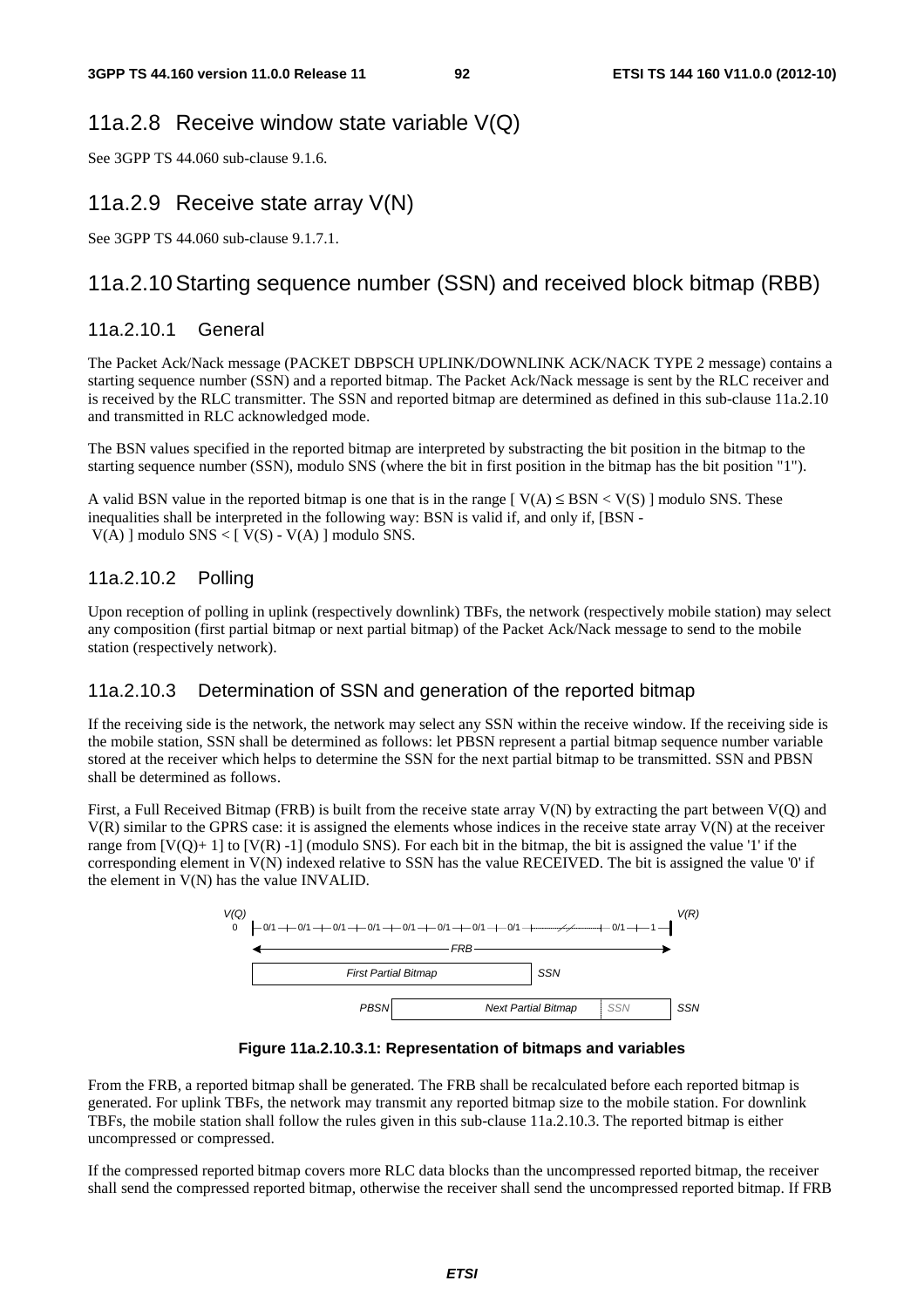can be reported uncompressed, the receiver shall send the uncompressed reported bitmap without attempting compression (see below). The compression algorithm is defined in 3GPP TS 44.060 sub-clause 9.1.10.

Let N be the maximum possible size in bits of the uncompressed reported bitmap in the acknowledgement message when no compressed bitmap is included.

If  $[V(R)-V(Q)]$  mod SNS  $\leq N$  (i.e. FRB can be reported uncompressed), then SSN=V(R) and the reported bitmap covers N RLC data blocks (with a BSN smaller than SSN). PBSN shall then be set to V(Q). The reported bitmap shall be uncompressed. The bits corresponding to RLC data blocks that may fall outside the FRB shall be set to "1", except for V(Q) which shall be set to "0".

If  $[V(R) - V(Q)]$  mod SNS > N (i.e. FRB cannot be reported uncompressed), the mobile station shall determine whether a first partial bitmap or a next partial bitmap is transmitted, as follows:

- If  $[PBSN-V(Q)] \text{ mod } SNS < WS$  and if  $[V(R) (PBSN + PBSN_T$ hreshold)] mod SNS < WS, then a next partial bitmap is sent.
- Otherwise a first partial bitmap is sent.
- NOTE: The PBSN\_Threshold value intends at identifying a limit for the difference between PBSN and V(R) beyond which a next partial bitmap is generated. Its value is MS implementation dependent.

If a first partial bitmap is determined, then SSN shall be set to the last sequence number + 1 (mod SNS) for which the Ack/Nack status can be indicated in the reported bitmap. The reported bitmap covers the RLC data blocks having a BSN within the interval [V(Q), SSN[. PBSN shall then be set to the last sequence number for which the Ack/Nack status can be indicated in the reported bitmap i.e. SSN-1.

NOTE: The first partial bitmap may cover the entire FRB when compression is used

If a next partial bitmap is determined, then

- If  $[V(R) (PBSN + 1)]$  mod SNS > N then SSN shall be set to the last sequence number + 1 (mod SNS) for which the Ack/Nack status can be indicated in the reported bitmap and the reported bitmap covers the RLC data blocks having a BSN within the interval [PBSN+1, SSN-1]. PBSN shall then be set to the last sequence number for which the Ack/Nack status can be indicated in the reported bitmap i.e. SSN-1.
- If  $[V(R) (PBSN+1)] \text{ mod } SNS \leq N$ , then SSN = V(R) and the reported bitmap covers as many RLC data blocks having a BSN smaller than the SSN as can fit in the reported bitmap. PBSN shall then be set to V(Q).

NOTE: The next partial bitmap may cover the entire FRB when compression is used

The beginning of window (BOW) bit shall be set to "0" when the reported bitmap does not cover V(Q), and to "1" otherwise. The end of window (EOW) bit shall be set to "0" when the reported bitmap does not cover  $[V(R)-1]$ , and to "1" otherwise.

If  $V(Q)$  equals  $V(R)$ , then SSN shall be set to the value SSN =  $V(R)$ , BOW bit shall be set to the value '1', EOW shall be set to the value '1' and the reported bitmap size shall equal 0 bits.

#### 11a.2.10.4 Interpretation of the bitmap

If a compressed bitmap is received, the bitmap shall first be decompressed according to the one-dimensional run length coding algorithm specified in 3GPP TS 44.060 sub-clause 9.1.10. The uncompressed bitmap shall be treated as follows:

The first bit in the uncompressed bitmap corresponds to the block SSN-1 (mod SNS). The second bit in the uncompressed bitmap corresponds to the block SSN-2 (mod SNS), and so on.

If the BOW bit in the Packet Ack/Nack message has the value "1", then the bitmap acknowledges all blocks between V(A) and the block corresponding to V(Q)-1 (the block corresponding to V(Q) corresponds to the first "0" starting from the end of the bitmap), and the corresponding elements in V(B) shall be set to the value ACKED.

If the EOW bit in the Packet Ack/Nack message has the value '1', then bitmap value '0' shall be assumed for all RLC blocks with a BSN value higher than the last entry in the bitmap but less than  $V(S)$  (i.e.  $[V(R) - 1 < BSN < V(S)]$ ) modulo SNS).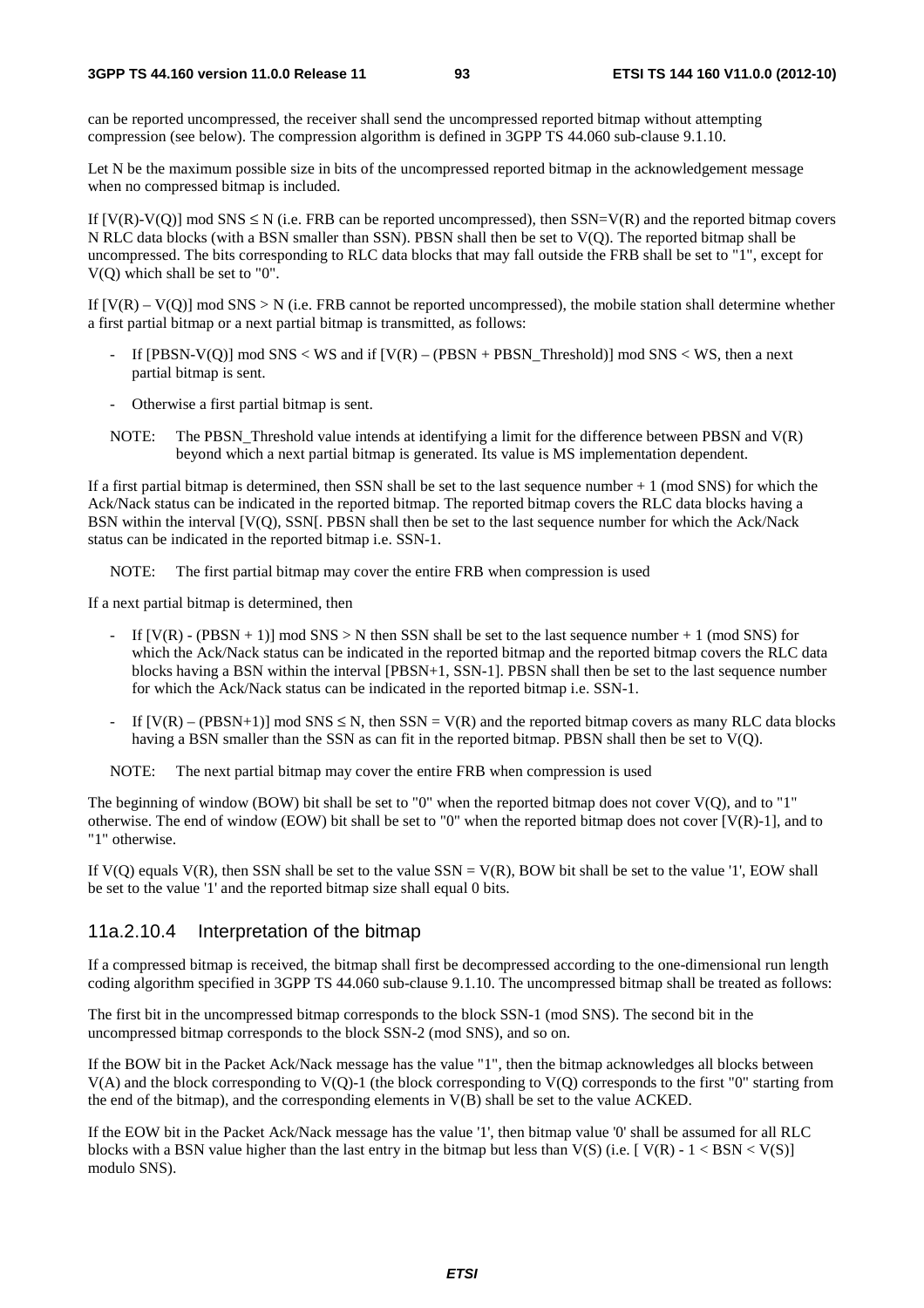For each bit in the uncompressed bitmap whose corresponding BSN value is within the transmit window, if the bit contains the value '1', the corresponding element in V(B) indexed relative to SSN shall be set to the value ACKED. If the bit contains the value '0', the element in V(B) shall be set to the value NACKED. A bit within the uncompressed bitmap whose corresponding BSN is not within the transmit window, shall be ignored. If the bit contains the value '0', the last burst of the corresponding RLC data block has been physically transmitted in the TDMA frame number FNcomm, and the first burst carrying a segment of the Packet Ack/Nack message has been physically transmitted in the TDMA frame number FNresp where FNresp < FNcomm + Trmin +1 (i.e. the RLC data block was recently (re)transmitted and thus can not be validly negatively acknowledged in this particular acknowledgement), the element in V(B) shall not be modified. See sub-clause 9.2.1.3 for the definition of Trmin.

## 11a.2.11 Window Size

The window size (WS) shall be 512 in RLC acknowledged mode.

The window size (WS) shall be 8 in RLC unacknowledged mode.

## 11a.2.11a RLC buffer

See 3GPP TS 44.060 sub-clause 9.1.9.3.

## 11a.2.12 Segmentation of upper layer PDUs into RLC data units

See 3GPP TS 44.060 sub-clause 9.1.11.

Once an RLC data block has been transmitted over the physical link, should it be necessary to re-transmit the RLC data block, it shall be re-transmitted using the same payload and BSN as it had in the previous transmission.

If so ordered by RRC (CRLC-CONFIG-Req primitive), the RLC transmitter may discard:

- in RLC acknowledged mode, RLC SDU(s) not yet segmented into RLC PDUs. The RLC transmitter shall notify the higher layer of all discarded RLC SDUs, if indicated (RLC-AM-DATA-DiscardReq primitive).
- in RLC unacknowledged mode, RLC SDU(s).

## 11a.2.13 Re-assembly of upper layer PDUs from RLC data units

See 3GPP TS 44.060 sub-clause 9.1.12.

## 11a.2.14 Segmentation of RLC/MAC control messages into RLC/MAC control blocks

See 3GPP TS 44.060 sub-clause 9.1.12a.

## 11a.2.15 Re-assembly of RLC/MAC control messages from RLC/MAC control blocks

See 3GPP TS 44.160 sub-clause 10.2.15:

The duration of timer T3200 shall be so that, if the last burst of the RLC/MAC control block that triggered the start of timer T3200 has been physically transmitted in the TDMA frame number FNcomm, then the first burst carrying a segment of the RLC/MAC control block that triggered the stop of timer T3200 shall at the latest be physically transmitted in the TDMA frame number FNresp where:

 $FNresp = FNcomm + Trmax +1$ , with Trmax defined as shown in the table below

#### **Table 11.2.15.1: Maximum difference between two segments of the same RLC/MAC control message**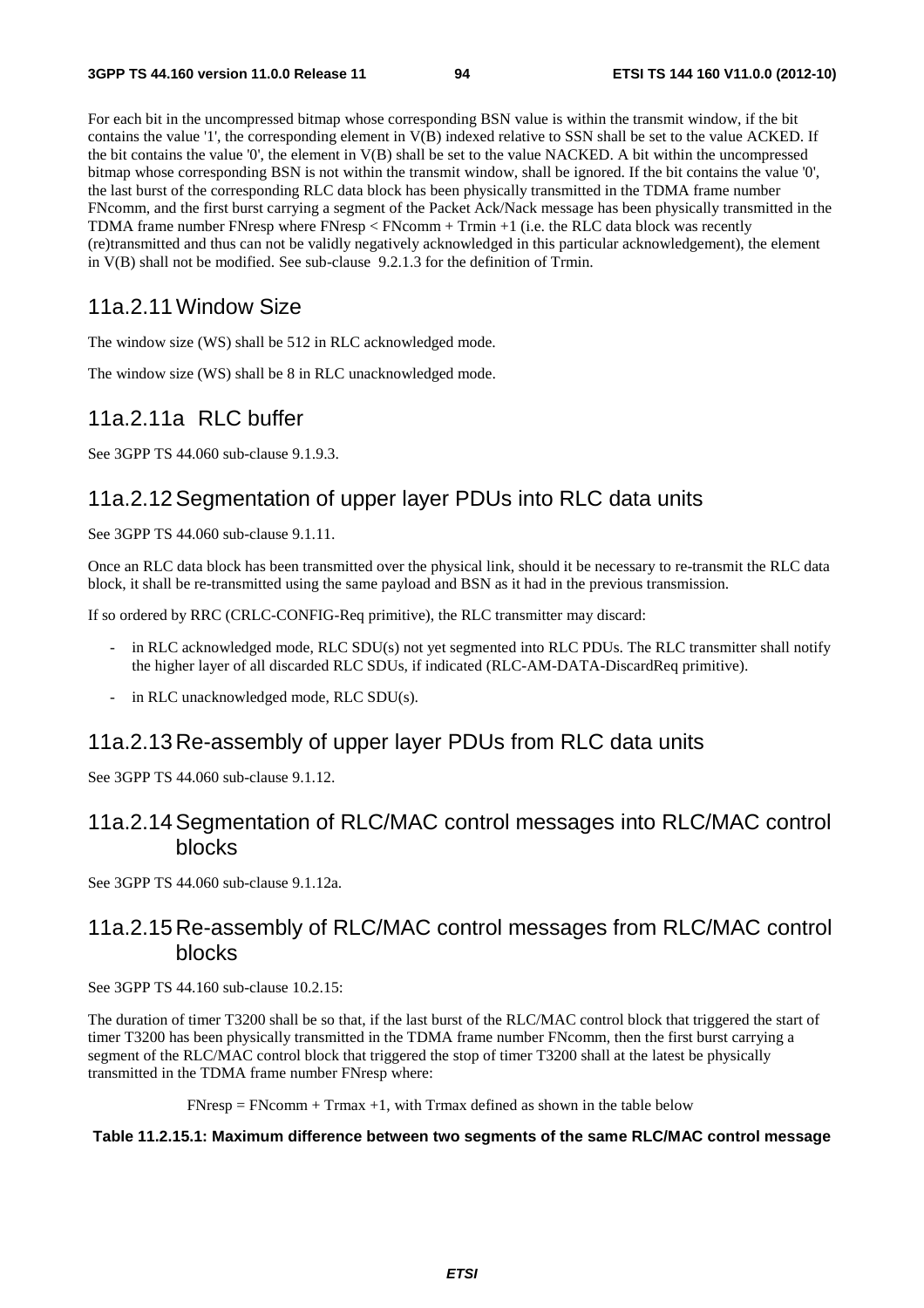| Logical channel        | <b>Trmax</b>     |
|------------------------|------------------|
| <b>SDCCH</b>           | Four TRMIN_SDCCH |
| <b>SACCH</b>           | 332              |
| <b>SACCH</b>           | Four TRMIN_SACCH |
| (with a TCH or PDTCH)  |                  |
| <b>FACCH/Full rate</b> | Four TRMIN       |
| <b>FACCH/Half rate</b> | Four TRMIN       |
| <b>ADCH/Full rate</b>  | Four TRMIN DCH   |
| <b>ADCH/Half rate</b>  | Four TRMIN_DCH   |

# 11a.3 Operation during RLC/MAC control message transfer

RLC/MAC control blocks shall be used to transport RLC/MAC control messages. Segments of only one RLC/MAC control message shall be transported per RLC/MAC control block.

RLC/MAC control blocks shall be sent at a higher priority than RLC data blocks.

RLC/MAC control blocks shall be sent on ADCH.

The receiving side shall determine the length of the RLC/MAC control message contents by interpreting the RLC/MAC control block contents.

No general acknowledgement shall be made as part of the transfer of RLC/MAC control blocks or RLC/MAC control messages. The receiver shall not acknowledge an RLC/MAC control block except when it is polled by the transmitter as indicated by the polling (P) bit in the MAC header of this RLC/MAC control block. The receiver shall not acknowledge an RLC/MAC control message except when the RLC/MAC procedures explicitly specify an acknowledgement. Upon reception of a polling request, the receiver shall respond following the rules defined in sub-clause 9.2.3 and the requirements defined in sub-clauses 9.2.1.2 and 9.2.1.3.

A RLC/MAC control block header, may contain a Radio Transaction Identifier (RTI) field that is 2 bits in length and performs in effect a modulo 4 count of the downlink RLC/MAC control messages sent on ADCH. The RTI field shall be used to group the RLC/MAC control blocks that make up an RLC/MAC control message. The RTI field allows the transmitting and receiving entities to distinguish between up to 4 RLC/MAC control messages in a single transmit direction therefore allowing up to 4 parallel transactions per ADCH.

The network shall not use the same RTI value at the same time on the same DBPSCH for two separate RLC/MAC control messages. The network shall transmit both segments of a segmented control message on the same DBPSCH.

# 11a.4 Operation during RLC data block transfer

## 11a.4.1 General

The RLC ARQ functions are applicable in NT-RLC mode only and support two modes of operation: RLC acknowledged mode and RLC unacknowledged mode. RLC acknowledged mode operation uses retransmission of RLC data blocks to achieve high reliability. RLC unacknowledged mode operation does not utilize retransmission of RLC data blocks. No ARQ function shall apply in T-RLC mode.

A TBF may operate in either RLC acknowledged mode, RLC unacknowledged mode or RLC transparent mode.

For a URB, the RLC mode of the corresponding TBF is set to either RLC acknowledged mode, RLC unacknowledged mode or RLC transparent mode at set-up of this particular URB by means of primitive exchange between RRC and RLC (CRLC-CONFIG) (see 3GPP TS 44.118).

# 11a.4.2 Acknowledged mode operation

#### 11a.4.2.1 General

The transfer of RLC data blocks in RLC acknowledged mode uses retransmissions of RLC data blocks. The transmitting side numbers the RLC data blocks via the block sequence number (BSN). The BSN is used for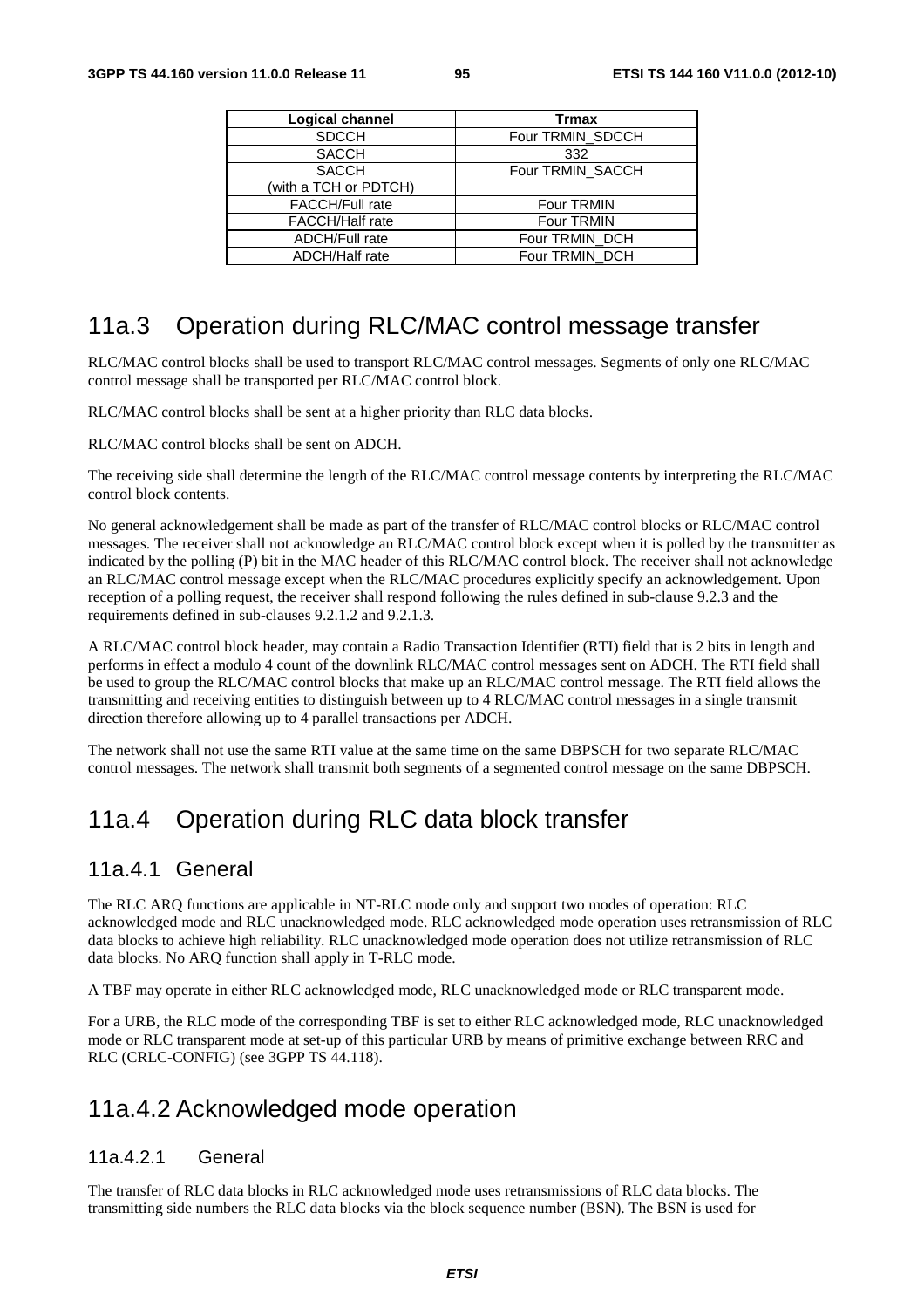retransmission and for reassembly. The receiving side sends acknowledgement in order to request retransmission of RLC data blocks. The operation in RLC acknowledged mode shall be as described in sub-clause 11.2.

The transfer of RLC data blocks in RLC acknowledged mode is controlled by a selective type I ARQ mechanism coupled with the numbering of the RLC data blocks.

#### 11a.4.2.2 Uplink

The selection of the transport format set is under control of the network and ordered by RRC during radio bearer set-up and reconfiguration procedures (see 3GPP TS 44.118).

The network shall send PACKET DBPSCH UPLINK ACK/NACK TYPE 2 messages on ADCH when needed. The mobile station may poll the network for sending a PACKET DBPSCH UPLINK ACK/NACK TYPE 2 message by setting the polling (P) bit in an uplink RLC data block. Upon reception by the network of a polling request, the network shall send a PACKET DBPSCH UPLINK ACK/NACK TYPE 2 message for the corresponding RLC entity to the mobile station in the next possible downlink occurence following the rules described in sub-clause 9.2.3 and the requirements defined in sub-clauses 9.2.1.2 and 9.2.1.3. Upon reception by the mobile station of a PACKET DBPSCH UPLINK ACK/NACK TYPE 2 message for this RLC entity, the mobile station shall reset counter N3106. If the mobile station does not receive any PACKET DBPSCH UPLINK ACK/NACK TYPE 2 message for this RLC entity before the response time specified in sub-clause 9.2.1.2, the mobile station shall increment counter N3106. If counter N3106=N3106max, the mobile station shall indicate a link failure to the RRC layer which in turn shall stop the corresponding RLC entity (see sub-clause 14.3 and 3GPP TS 44.118).

The mobile station shall indicate a transmit window stall condition when  $V(S)=V(A) + WS$ . Upon detecting a transmit window stall condition the mobile station shall set the Stall Indicator (SI) bit in all subsequent uplink RLC data block until the stall condition ceases to exist.

Upon detecting the stall condition the mobile station shall also start timer T3182. Timer T3182 shall be stopped upon reception of a PACKET DBPSCH UPLINK ACK/NACK TYPE 2 message that makes V(S)<V(A)+WS. If timer T3182 expires, the mobile station shall notify a link failure to the RRC layer which in turn shall stop the corresponding RLC entity (see sub-clause 14.3 and 3GPP TS 44.118).

#### 11a.4.2.3 Downlink

The mobile station receives RLC/MAC blocks for data transfer on UDCH.

The selection of the transport format set is controlled by the network and ordered by RRC during radio bearer set-up and reconfiguration procedures (see 3GPP TS 44.118). The RLC/MAC block format used shall be the one corresponding to the transport channel (UDCH, CDCH, ADCH) on which it is sent (see sub-clause 12.8). The network may poll the mobile station for sending a PACKET DBPSCH DOWNLINK ACK/NACK TYPE 2 message by setting the polling (P) bit in a downlink RLC data block. Upon reception by the mobile station of a polling request, the mobile station shall send a PACKET DBPSCH DOWNLINK ACK/NACK TYPE 2 message to the network for the corresponding RLC entity in the next possible uplink occurence on ADCH following the rules described in sub-clause 9.2.3 and the requirements defined in sub-clauses 9.2.1.2 and 9.2.1.3. Upon reception by the network of a PACKET DBPSCH DOWNLINK ACK/NACK TYPE 2 message for this RLC entity, the network shall reset counter N3107. If the network does not receive any PACKET DBPSCH DOWNLINK ACK/NACK TYPE 2 message for this RLC entity before the response time specified in sub-clause 9.2.1.2, the network shall increment counter N3107. If counter N3107=N3107max, the network shall indicate a link failure to the RRC layer which shall in turn stop the corresponding RLC entity (see sub-clause 14.3 and 3GPP TS 44.118).

# 11a.4.3 Unacknowledged mode operation

#### 11a.4.3.1 General

The transfer of RLC data blocks in RLC unacknowledged mode does not include any retransmissions. The block sequence number (BSN) in the RLC data block header is used to number the RLC data blocks for reassembly. The operation in RLC unacknowledged mode shall be as described in sub-clause 11.2.

#### 11a.4.3.2 Uplink

The network shall send acknowledgements when needed.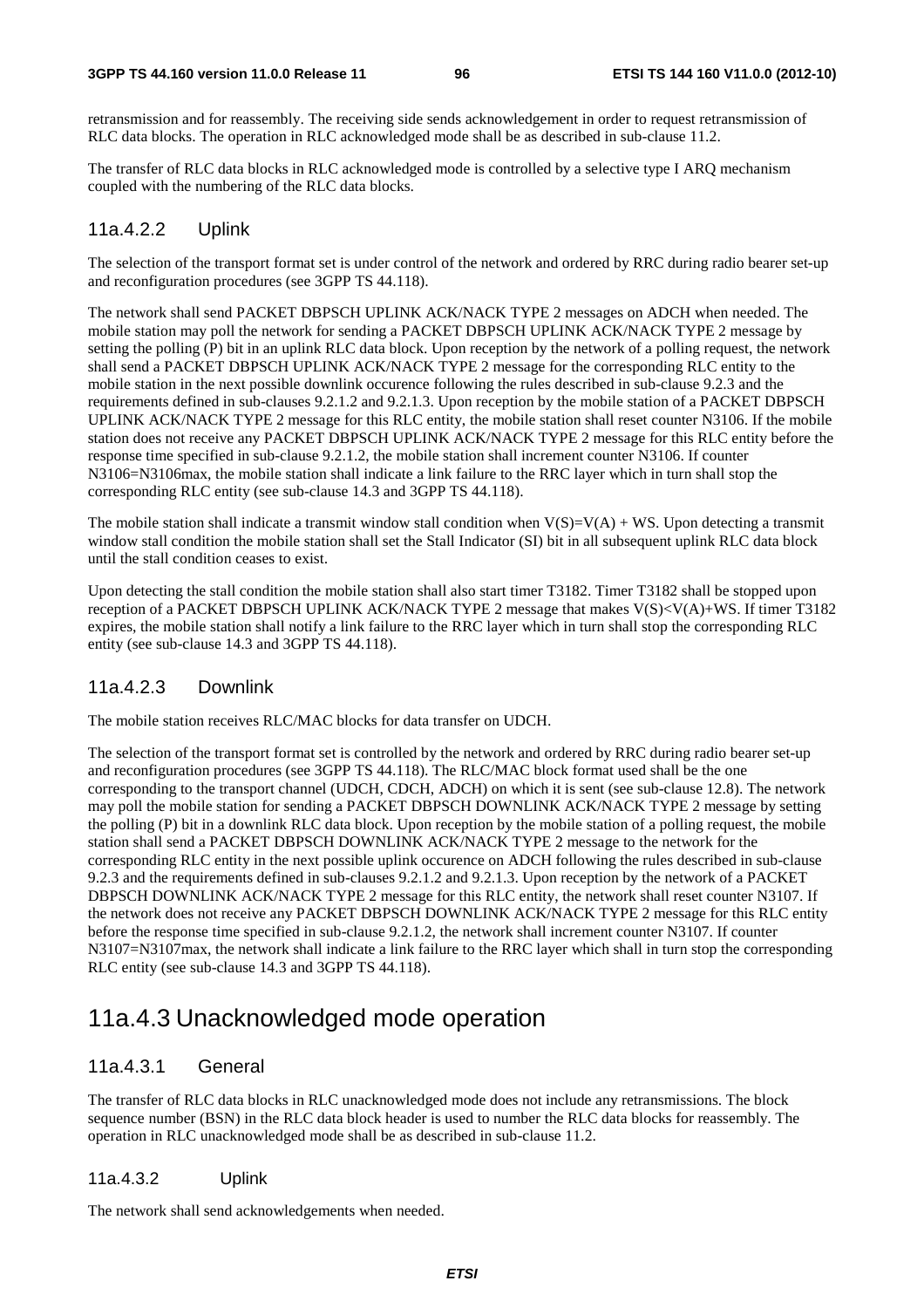#### 11a.4.3.3.2 Downlink

The mobile station shall be able to receive RLC/MAC blocks in RLC unacknowledged mode on UDCH. The mobile station shall, in the RLC/MAC header, identify the TFI and decode the RLC data blocks belonging to the corresponding radio bearer.

# 11a.4.4 Transparent mode operation

When operating in transparent mode, the RLC protocol has no functionality. The incoming RLC SDUs are transferred to the MAC layer without being altered. No upper layer protocol information is removed. No RLC protocol information is added.

# 12 RLC/MAC block structure

# 12.1 RLC/MAC block structure

See 3GPP TS 44.060 sub-clause 10.0a.

# 12.2 RLC/MAC block format conventions

See 3GPP TS 44.060 sub-clause 10.0b.

# 12.3 Spare bits

See 3GPP TS 44.060 sub-clause 10.1.

# 12.4 GPRS RLC data blocks (PDTCH)

## 12.4.1 Downlink RLC data block

The Downlink RLC data block together with its MAC header is formatted as shown in figure 12.4.1.1.



NOTE: This octet is present only in case the RLC data block is sent on SFACCH.

**Figure 12.4.1.1: Downlink RLC data block with MAC header**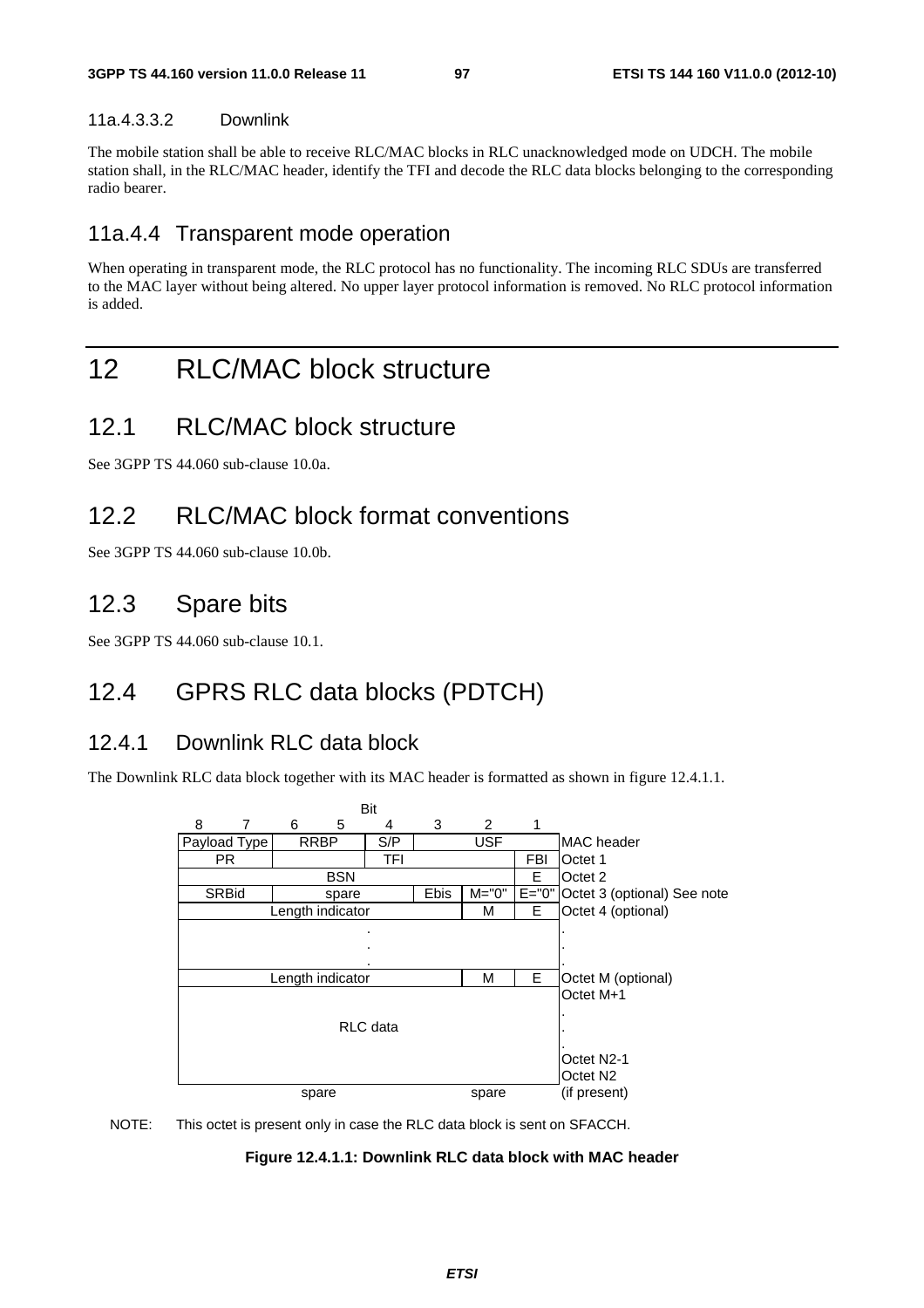# 12.4.2 Uplink RLC data block

The Uplink RLC data block together with its MAC header is formatted as shown in figure 12.4.2.1.



NOTE: This octet is present only in case the RLC data block is sent on SFACCH.

#### **Figure 12.4.2.1: Uplink RLC data block with MAC header**

# 12.5 RLC/MAC control blocks (PACCH)

See 3GPP TS 44.060 sub-clause 10.3.

# 12.6 EGPRS RLC data blocks and RLC/MAC headers (PDTCH)

## 12.6.1 General

See 3GPP TS 44.060 sub-clause 10.3a.0.

# 12.6.2 EGPRS downlink RLC data block

See 3GPP TS 44.060 sub-clause 10.3a.1.

## 12.6.3 EGPRS uplink RLC data block

The EGPRS uplink RLC data block is formatted according to figure 12.6.3.1.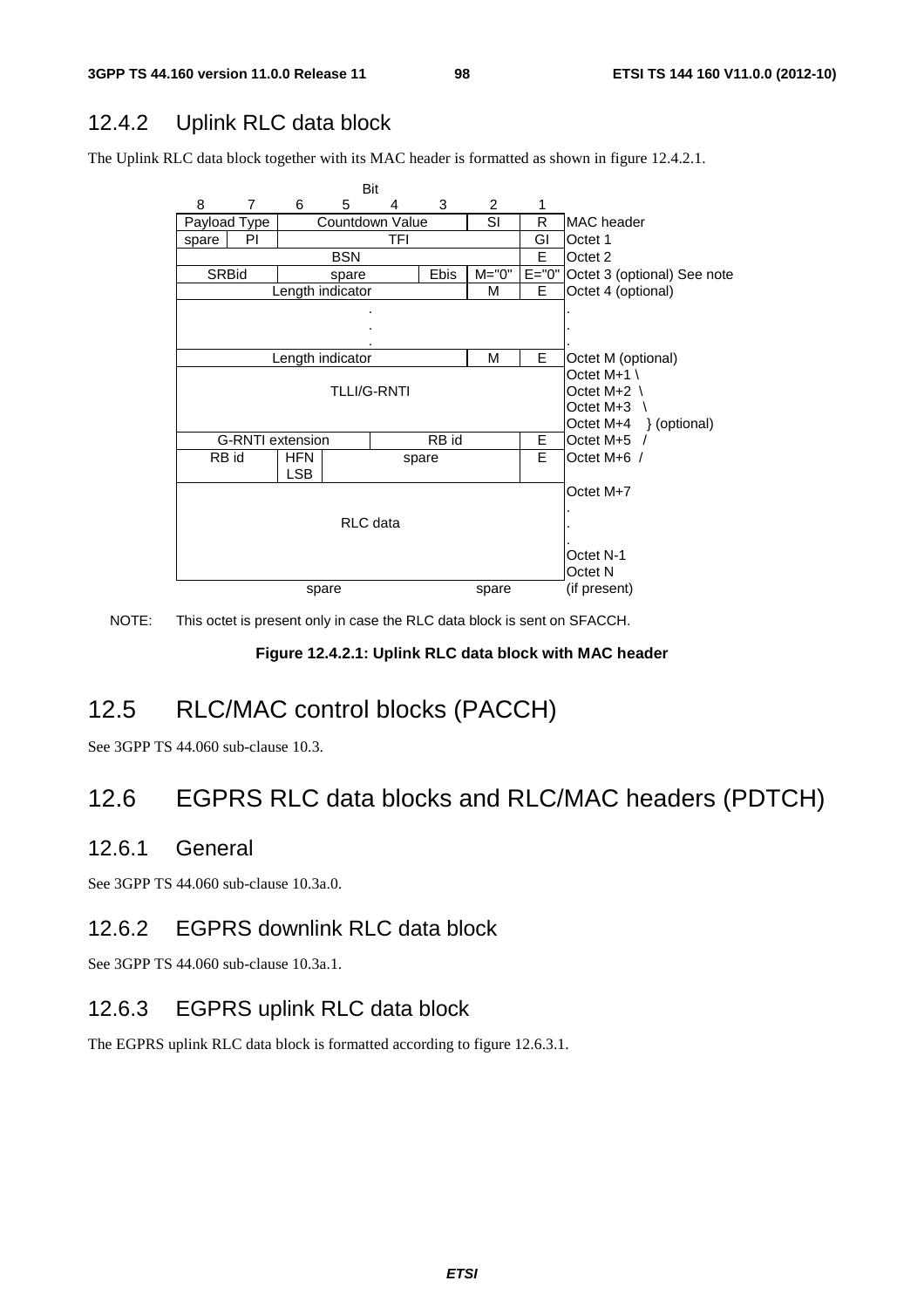

NOTE: The field mapping convention for EGPRS (see 3GPP TS 44.060 sub-clause 10.0b.3.2) applies. According to that, in particular regarding the TLLI/G-RNTI field, the *least significant octet* of the TLLI/G-RNTI value shall be mapped on octet M+1 and the *most significant octet* of the TLLI/G-RNTI value shall be mapped on octet M+4 of the uplink EGPRS RLC data block.

#### **Figure 12.6.3.1: Uplink EGPRS RLC data block**

## 12.6.4 EGPRS downlink RLC/MAC header

See 3GPP TS 44.060 sub-clause 10.3a.3.

#### 12.6.5 EGPRS uplink RLC/MAC header

See 3GPP TS 44.060 sub-clause 10.3a.4.

# 12.7 RLC/MAC block formats on FACCH, SACCH, SDCCH and CDCH

## 12.7.1 RLC/MAC block

The size of an RLC/MAC block on FACCH, SDCCH and CDCH is 23 octets. On SACCH, it is 21 octets, due to a 2 octets physical layer header (see 3GPP TS 44.003). RLC/MAC blocks for FACCH and SDCCH, as well as SACCH blocks (RLC/MAC block together with the 2 octet physical layer header) shall always be encoded using the coding scheme CS-1 (see 3GPP TS 45.003 and 3GPP TS 44.004). RLC/MAC blocks for CDCH shall always use the signalling TFC as specified in 3GPP TS 44.118.

An RLC/MAC block may be for either data or control message transfer.

|  |  |  |                                          | Bit |  |  |  |          |
|--|--|--|------------------------------------------|-----|--|--|--|----------|
|  |  |  |                                          |     |  |  |  | Octet    |
|  |  |  | <b>RLC/MAC block</b>                     |     |  |  |  |          |
|  |  |  | $(184 \text{ bits} - 23 \text{ octets})$ |     |  |  |  | $\cdots$ |
|  |  |  |                                          |     |  |  |  | າາ       |

#### **Figure 12.7.1.1: FACCH/SDCCH/CDCH block**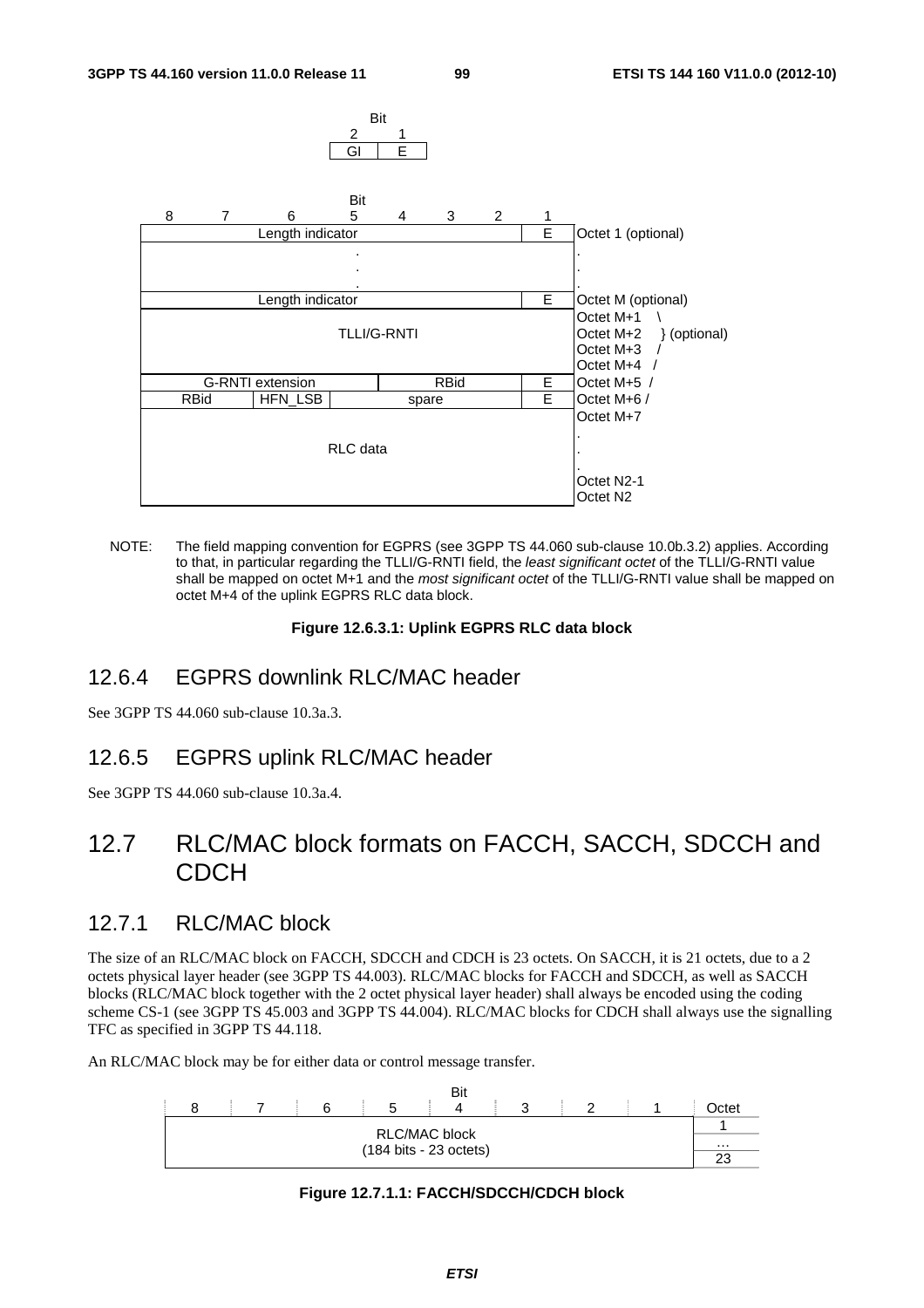



# 12.7.2 Downlink RLC/MAC block for data transfer

|                             | Bit                   |    |                  |              |       |            |  |                    |
|-----------------------------|-----------------------|----|------------------|--------------|-------|------------|--|--------------------|
| 8                           |                       | 6  | 5                | 4            | 3     | 2          |  | Octet              |
|                             | PT                    |    |                  | <b>RRBid</b> |       | <b>BSN</b> |  |                    |
|                             | <b>BSN</b>            | Al |                  |              | spare |            |  | $\cdots$           |
|                             | Length Indicator<br>М |    |                  |              |       |            |  |                    |
|                             |                       |    | Length Indicator |              |       | М          |  | Extension          |
|                             |                       |    |                  |              |       |            |  | Optional           |
| <b>Ack/Nack Description</b> |                       |    |                  |              |       |            |  | (2 octets)         |
|                             |                       |    |                  |              |       |            |  | $\cdots$           |
| RLC Data (byte aligned)     |                       |    |                  |              |       |            |  | $21$ (see note)/23 |

NOTE: 21 octets apply only in case of SACCH.



# 12.7.3 Uplink RLC/MAC block for data transfer

|                         | Bit       |                  |   |                             |    |                |   |                 |  |
|-------------------------|-----------|------------------|---|-----------------------------|----|----------------|---|-----------------|--|
| 8                       |           | 6                | 5 | 4                           | 3  | $\overline{2}$ |   | Octet           |  |
| PT                      |           | D                |   | <b>RRBid</b>                |    | <b>BSN</b>     |   |                 |  |
| <b>BSN</b>              |           | Al               |   | SI                          | GI | spare          | F | $\cdots$        |  |
|                         |           | Length Indicator |   |                             |    | м              | E |                 |  |
|                         | Extension |                  |   |                             |    |                |   |                 |  |
|                         |           |                  |   | <b>Ack/Nack Description</b> |    |                |   | Optional        |  |
|                         |           |                  |   |                             |    |                |   | (2 octets)      |  |
|                         |           |                  |   |                             |    |                |   |                 |  |
| G-RNTI                  |           |                  |   |                             |    |                |   | (4 octets)      |  |
|                         |           |                  |   |                             |    |                |   | $\cdots$        |  |
| RLC Data (byte aligned) |           |                  |   |                             |    |                |   | 21(see note)/23 |  |

NOTE: 21 octets apply only in case of SACCH.

#### **Figure 12.7.3.1: Uplink RLC/MAC block for data transfer on FACCH, SACCH, SDCCH and CDCH (PT=00)**

# 12.7.4 RLC/MAC block for control message transfer

The RLC/MAC block formats for control message transfer are applicable in both uplink and downlink directions.

Figure 12.7.4.1 represents the RLC/MAC block for control message transfer related to an on-going temporary block flow on FACCH, SACCH or SDCCH.



NOTE: 21 octets apply only in case of SACCH.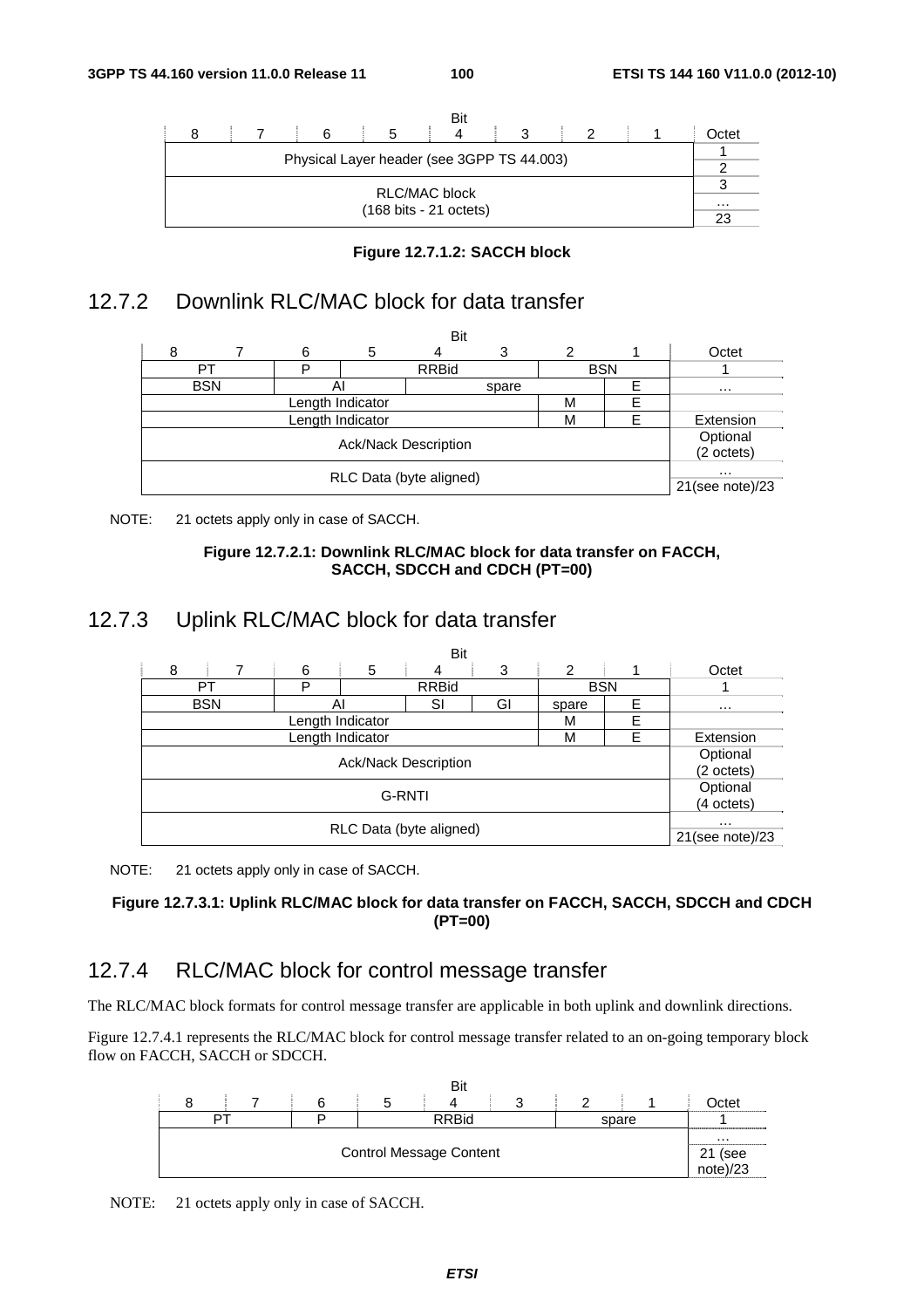#### **Figure 12.7.4.1: RLC/MAC block for control message transfer on FACCH, SACCH and SDCCH (PT=01)**

Figure 12.7.4.2 represents the RLC/MAC block for control message transfer on FACCH related to an on-going temporary block flow on TCH. This message may be used for e.g. acknowledgement of the data transfer on TCH.

|                                |  |  |  |  | Bit         |  |  |       |      |
|--------------------------------|--|--|--|--|-------------|--|--|-------|------|
|                                |  |  |  |  |             |  |  |       | Ctet |
|                                |  |  |  |  | <b>RBSN</b> |  |  | spare |      |
| <b>Control Message Content</b> |  |  |  |  |             |  |  | .     |      |

**Figure 12.7.4.2: RLC/MAC block for control message transfer on FACCH (PT=10)** 

# 12.8 RLC/MAC block format on TCH (NT-RLC)

#### 12.8.1 RLC/MAC block

#### 12.8.1.1 General

Each TCH block shall contain an RLC/MAC block followed by a 24-bit frame check sequence (FCS), as illustrated in figures 12.8.1.1.1, 12.8.1.1.2 and 12.8.1.1.3.

| RLC/MAC block | -८১            |
|---------------|----------------|
| 556 bits      | bits<br>$2\pi$ |

**Figure 12.8.1.1.1: E-TCH/F28.8 block structure** 

| C/MAC block | -^^<br>ت ا |
|-------------|------------|
| bits        | וגר        |
| 21 C        | bits       |

#### **Figure 12.8.1.1.2: E-TCH/F32.0 block structure**

| C/MAC block<br>RI C | ∙دت.        |  |
|---------------------|-------------|--|
| bits<br>846         | эΛ.<br>bits |  |

#### **Figure 12.8.1.1.3: E-TCH/F43.2 block structure**

#### 12.8.1.2 RLC/MAC block for E-TCH/F28.8 coding scheme

Figure 12.8.1.2.1 represents the RLC/MAC block for E-TCH/F28.8 coding scheme.





#### 12.8.1.3 RLC/MAC block for E-TCH/F32.0 coding scheme

Figure 12.8.1.3.1 represents the RLC/MAC block for E-TCH/F32.0 coding scheme.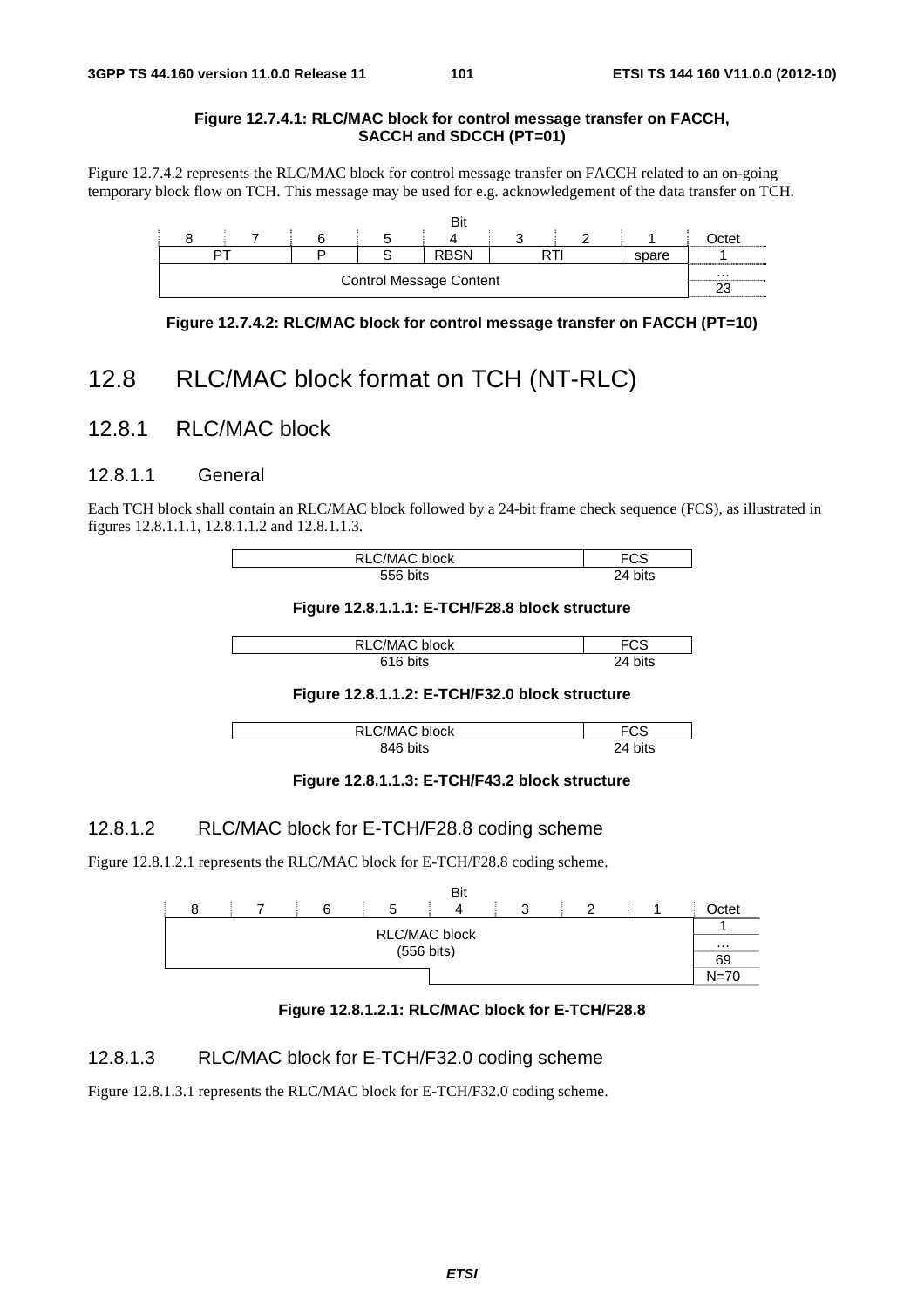

**Figure 12.8.1.3.1: RLC/MAC block for E-TCH/F32.0** 

#### 12.8.1.4 RLC/MAC block for E-TCH/F43.2 coding scheme

Figure 12.8.1.4.1 represents the RLC/MAC block for E-TCH/F43.2 coding scheme.





# 12.8.2 Downlink RLC/MAC block for data transfer

Figure 12.8.2.1 represents the RLC/MAC block for data transfer for E-TCH/F28.8, E-TCH/F32.0 and E-TCH/F43.2 coding schemes, achieving bit rates of 27,8 kbits/s, 30,8 kbits/s and 42,3 kbits/s respectively.

|          |                  |  |  |       |  |              |              |  | ົ |  | Octet |
|----------|------------------|--|--|-------|--|--------------|--------------|--|---|--|-------|
|          |                  |  |  |       |  | <b>BSN</b>   |              |  |   |  |       |
|          |                  |  |  | spare |  |              |              |  |   |  |       |
|          | Length indicator |  |  |       |  | 3 (optional) |              |  |   |  |       |
|          | $\cdots$         |  |  |       |  |              | optional     |  |   |  |       |
|          | Length indicator |  |  |       |  |              | M (optional) |  |   |  |       |
| RLC data |                  |  |  |       |  | $M+1$        |              |  |   |  |       |
|          |                  |  |  |       |  |              |              |  |   |  |       |

**Figure 12.8.2.1: Downlink RLC/MAC block for data transfer on TCH** 

# 12.8.3 Uplink RLC/MAC block for data transfer

Figure 12.8.3.1 represents the RLC/MAC block for data transfer for E-TCH/F28.8, E-TCH/F32.0 and E-TCH/F43.2 coding schemes, achieving bit rates of 27,8 kbits/s, 30,8 kbits/s and 42,3 kbits/s respectively.



**Figure 12.8.3.1: Uplink RLC/MAC block for data transfer on TCH** 

## 12.8.4 RLC/MAC block for control message transfer

RLC/MAC blocks for control message transfer shall be sent on FACCH with Payload Type = "10" as described in subclause 12.7.4.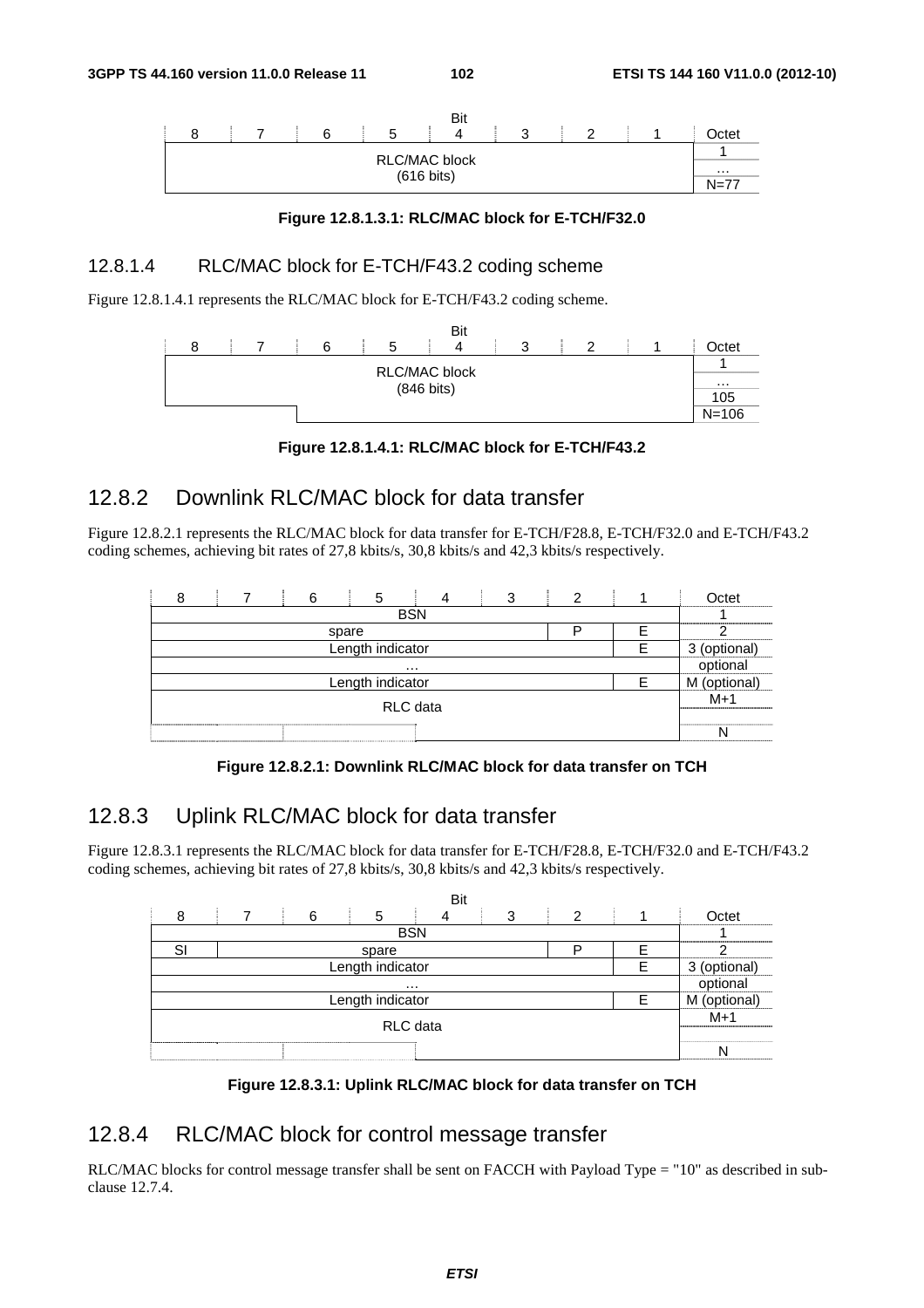# 12.8a RLC/MAC block for control message transfer on ADCH

# 12.8a.1 Downlink RLC/MAC control block format





# 12.8a.2 Uplink RLC/MAC control block format



**Figure 12.8a.2.1: Uplink RLC/MAC control block together with its MAC header (PT=10)** 

# 12.8b RLC/MAC blocks for URB data transfer on UDCH

## 12.8b.1 Downlink RLC/MAC block for data transfer

12.8b.1.1 RLC unacknowledged mode





#### **Figure 12.8b.1.1.1: Downlink RLC/MAC block for data transfer in RLC unacknowledged mode (PT=01)**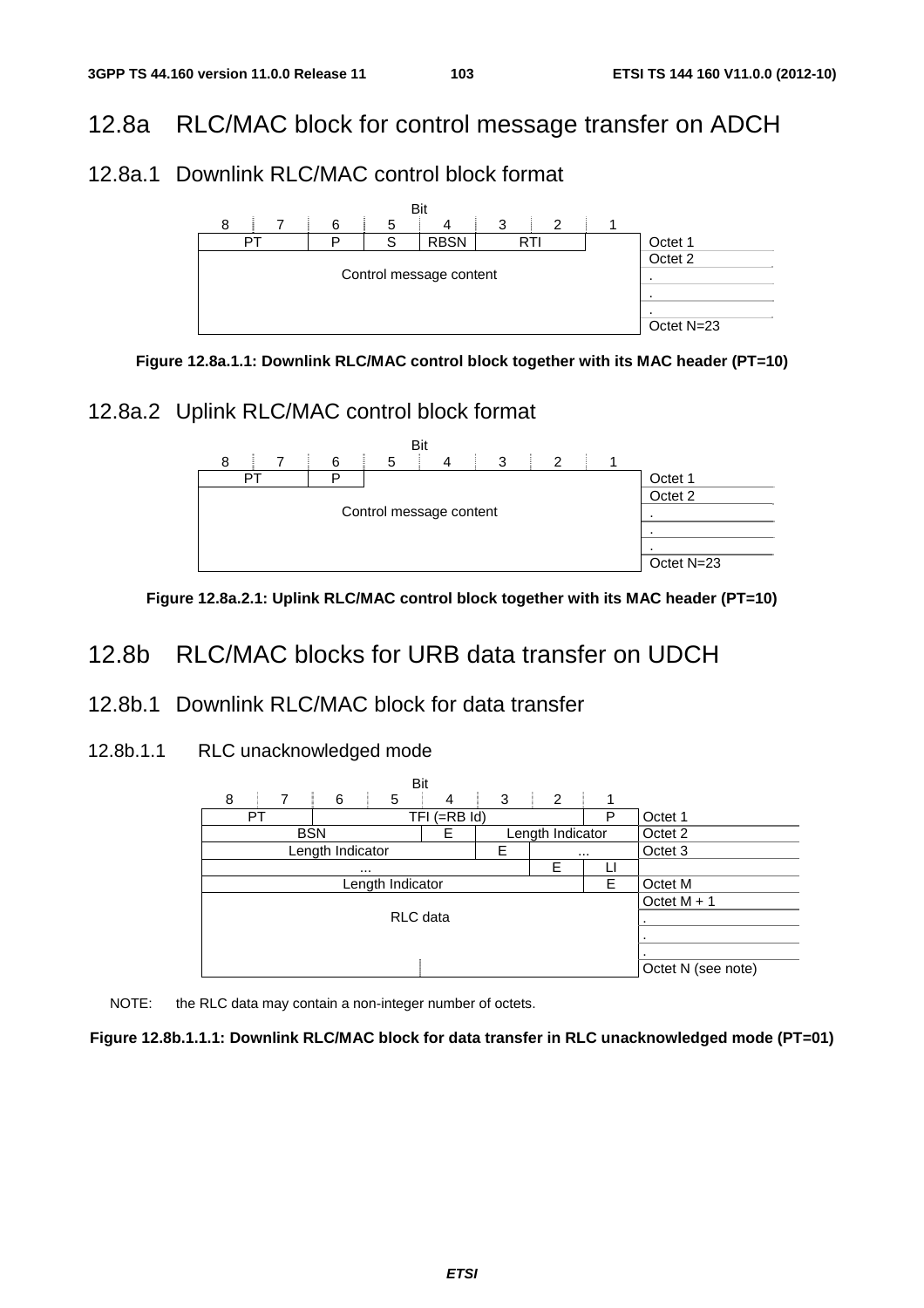## 12.8b.1.2 RLC acknowledged mode



NOTE: the RLC data may contain a non-integer number of octets.

#### **Figure 12.8b.1.2.1: Downlink RLC/MAC block for data transfer in RLC acknowledged mode (PT=01)**

#### 12.8b.1.3 RLC transparent mode



NOTE: the RLC data may contain a non-integer number of octets. N≥1.

#### **Figure 12.8b.1.3.1: Downlink RLC/MAC block for data transfer in RLC transparent mode**

NOTE: No payload type allows for making the distinction between an RLC/MAC block for data transfer in T-RLC and other RLC/MAC blocks. The identification of such an RLC/MAC block shall be done through the TFCI, i.e. some transport formats shall be reserved exclusively for using in T-RLC mode.

# 12.8b.2 Uplink RLC/MAC block for data transfer

#### 12.8b.2.1 RLC unacknowledged mode

The uplink RLC/MAC block format for data transfer in RLC unacknowledged mode is the same as for downlink, as specified in sub-clause 12.8b.1.1.

#### 12.8b.2.2 RLC acknowledged mode

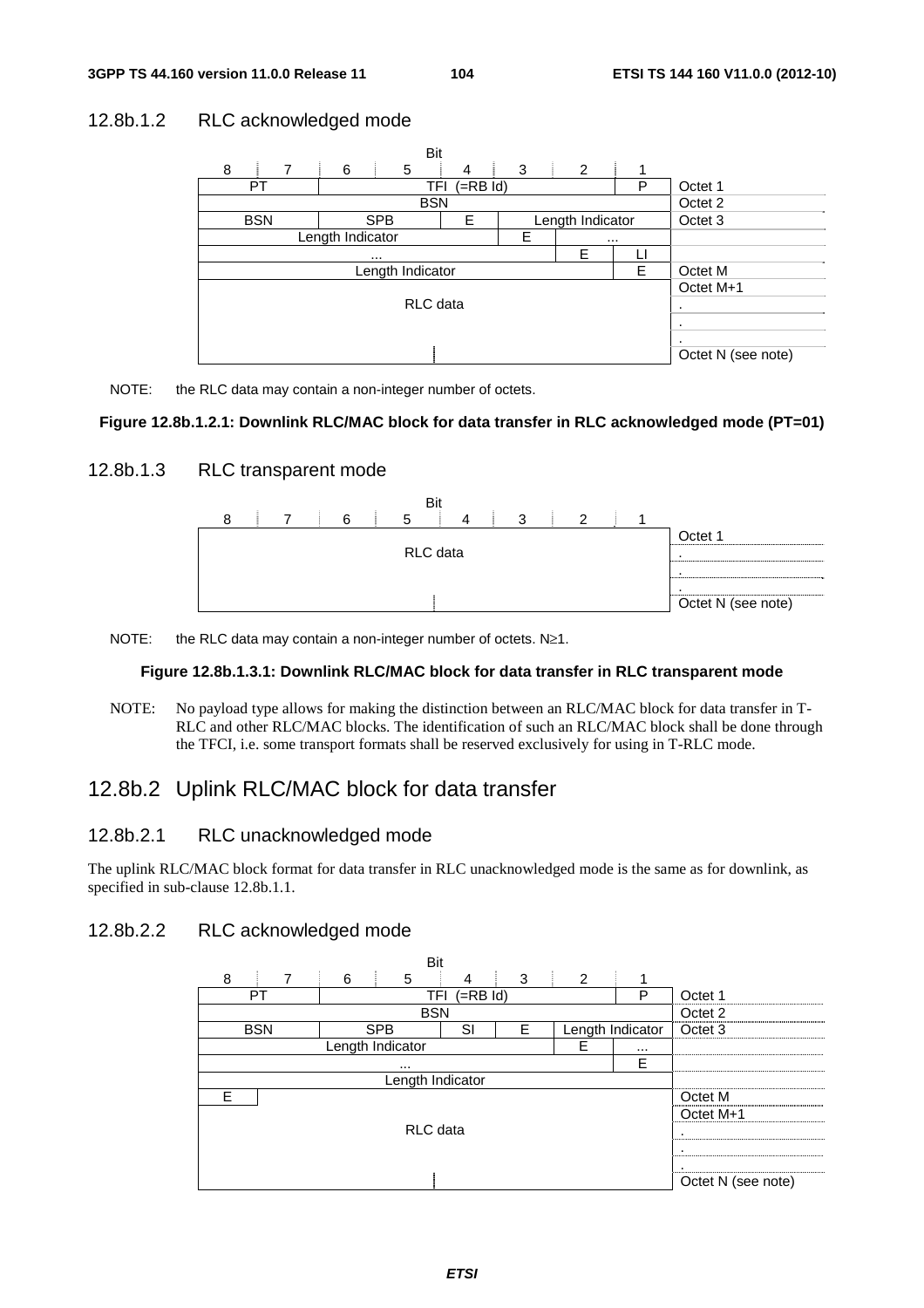NOTE: the RLC data may contain a non-integer number of octets

#### **Figure 12.8b.2.2.1: Uplink RLC/MAC block for data transfer in RLC acknowledged mode (PT=01)**

#### 12.8b.2.3 RLC transparent mode



NOTE: the RLC data may contain a non-integer number of octets. N≥1

#### **Figure 12.8b.2.3.1: Uplink RLC/MAC block for data transfer in RLC transparent mode**

NOTE: No payload type allows for making the distinction between an RLC/MAC block for data transfer in T-RLC and other RLC/MAC blocks. The identification of such an RLC/MAC block shall be done through the TFCI, i.e. some transport formats shall be reserved exclusively for using in T-RLC mode.

# 12.9 Header fields

## 12.9.1 General

The header fields described in this sub-clause are applicable only for the blocks described in the present TS.

# 12.9.2 Payload Type (PT) field

The Payload Type field shall indicate the type of data contained in remainder of the RLC/MAC block. The encoding of the Payload Type field is shown in table 12.9.2.1 and in table 12.9.2.2.

#### **Table 12.9.2.1: Payload Type (PT) field (PDTCH, PACCH, FACCH, SACCH, SDCCH)**

| <b>Bit</b>     | <b>PT: Payload Type</b>                                                       |
|----------------|-------------------------------------------------------------------------------|
| 2 <sub>1</sub> |                                                                               |
| 0 <sub>0</sub> | <b>IRLC Data block</b>                                                        |
| 0 <sub>1</sub> | RLC Control block related to an on-going RLC Data flow on the same logical    |
|                | channel (The corresponding RB is referred to with Reduced RBid field)         |
| 10             | <b>RLC Control block on FACCH related to an on-going RLC Data flow on TCH</b> |
| 11             | Reserved                                                                      |

| Table 12.9.2.2: Payload Type (PT) field for FLO (CDCH, UDCH, ADCH) |  |  |
|--------------------------------------------------------------------|--|--|
|--------------------------------------------------------------------|--|--|

| Bit<br>21      | <b>PT: Payload Type</b>                           |
|----------------|---------------------------------------------------|
| 0 <sub>0</sub> | <b>IRLC Data block - SRB</b>                      |
| 0 <sub>1</sub> | IRLC Data block - URB                             |
| 10             | <b>RLC/MAC block for control message transfer</b> |
| 11             | Reserved                                          |

## 12.9.3 Polling (P) bit

The polling bit indicates whether or not the transmitter is polling for acknowledgement. With FLO, when included in an RLC/MAC block for data transfer, it also allows the reporting of link quality measurements along with the requested acknowledgement. It is encoded as shown in table 12.9.3.1.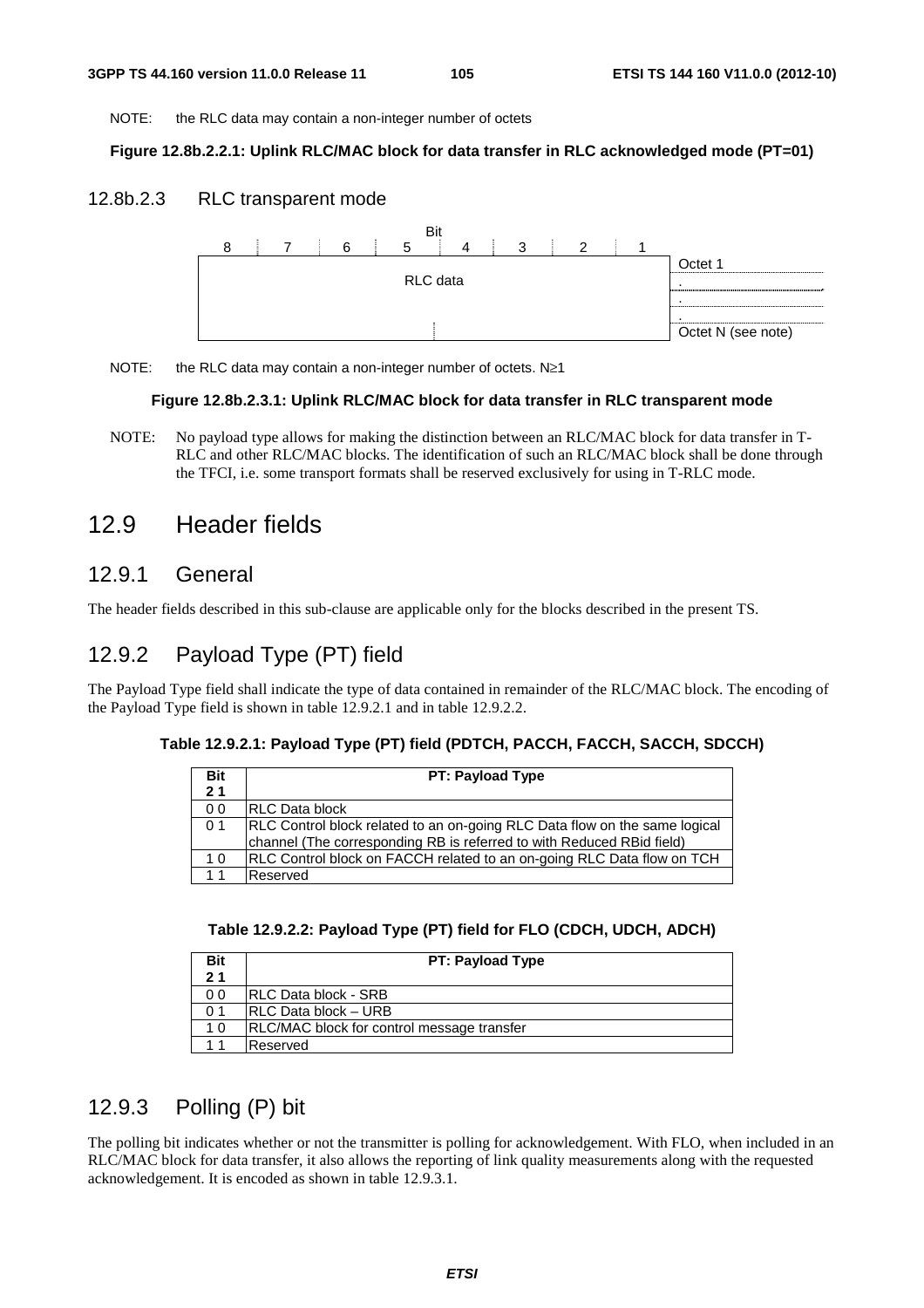#### **Table 12.9.3.1: Polling (P) bit**

| Bit | <b>P: Polling Bit</b>             |
|-----|-----------------------------------|
|     | No polling                        |
|     | Polling: acknowledgement required |

# 12.9.4 Reduced Radio Bearer identity (RRBid) field

The reduced radio bearer identity field provides a one-to-one mapping with the RBid of the RB to which either the RLC data block belongs, or the RLC/MAC control block relates. This field is used in the same way as is the TFI in (E)GPRS RLC/MAC blocks. It is encoded as shown in table 12.9.4.1.

#### **Table 12.9.4.1: Reduced Radio Bearer identity (RRBid) field**

| <b>Bit</b> | <b>RRBid: Reduced Radio Bearer identity</b>    |
|------------|------------------------------------------------|
| 321        |                                                |
| 000        | Signalling Radio Bearer 1                      |
| 001        | Signalling Radio Bearer 2                      |
| 010        | Signalling Radio Bearer 3                      |
| 011        | Signalling Radio Bearer 4                      |
| 1 x x      | User-plane Radio Bearer                        |
|            | The correspondence between Reduced RBid and    |
|            | the RBid in this case is provided at RB setup. |

# 12.9.5 More (M) bit and Extension (E) bit

These bits are used in the same way as is described in 3GPP TS 44.060 sub-clauses 10.4.11 and 10.4.13 for GPRS TBF mode.

# 12.9.6 Extension bis (Ebis) bit

The Extension bis (Ebis) bit is used to indicate the presence of an optional octet in the RLC data block header.

#### **Table 12.9.6.1: Extension bis (Ebis) bit**

| bit 1 | Ebis bit                                   |
|-------|--------------------------------------------|
|       | <b>Extension octet follows immediately</b> |
|       | No extension octet follows                 |

# 12.9.7 Stall Indicator (SI) bit

The Stall Indicator bit is used as is described in 3GPP TS 44.060 sub-clause 10.4.3.

## 12.9.8 Ack Indicator (AI) field

The Ack Indicator field indicates whether or not an acknowledgement bitmap is piggy-backed in the RLC/MAC block. It is encoded as shown in table 12.9.8.1.

| <b>Bit</b>     | AI: Ack Indicator                                                       |
|----------------|-------------------------------------------------------------------------|
| 2 <sub>1</sub> |                                                                         |
| 0 <sub>0</sub> | Ack/Nack description field not included - Reserved                      |
| 0 <sub>1</sub> | Ack/Nack description not included. No retransmission requested (all RLC |
|                | blocks received, similar to FINAL_ACK_INDICATION==1)                    |
| 10             | Ack/Nack description field included                                     |
|                | Reserved                                                                |

#### **Table 12.9.8.1: Ack Indicator (AI) field**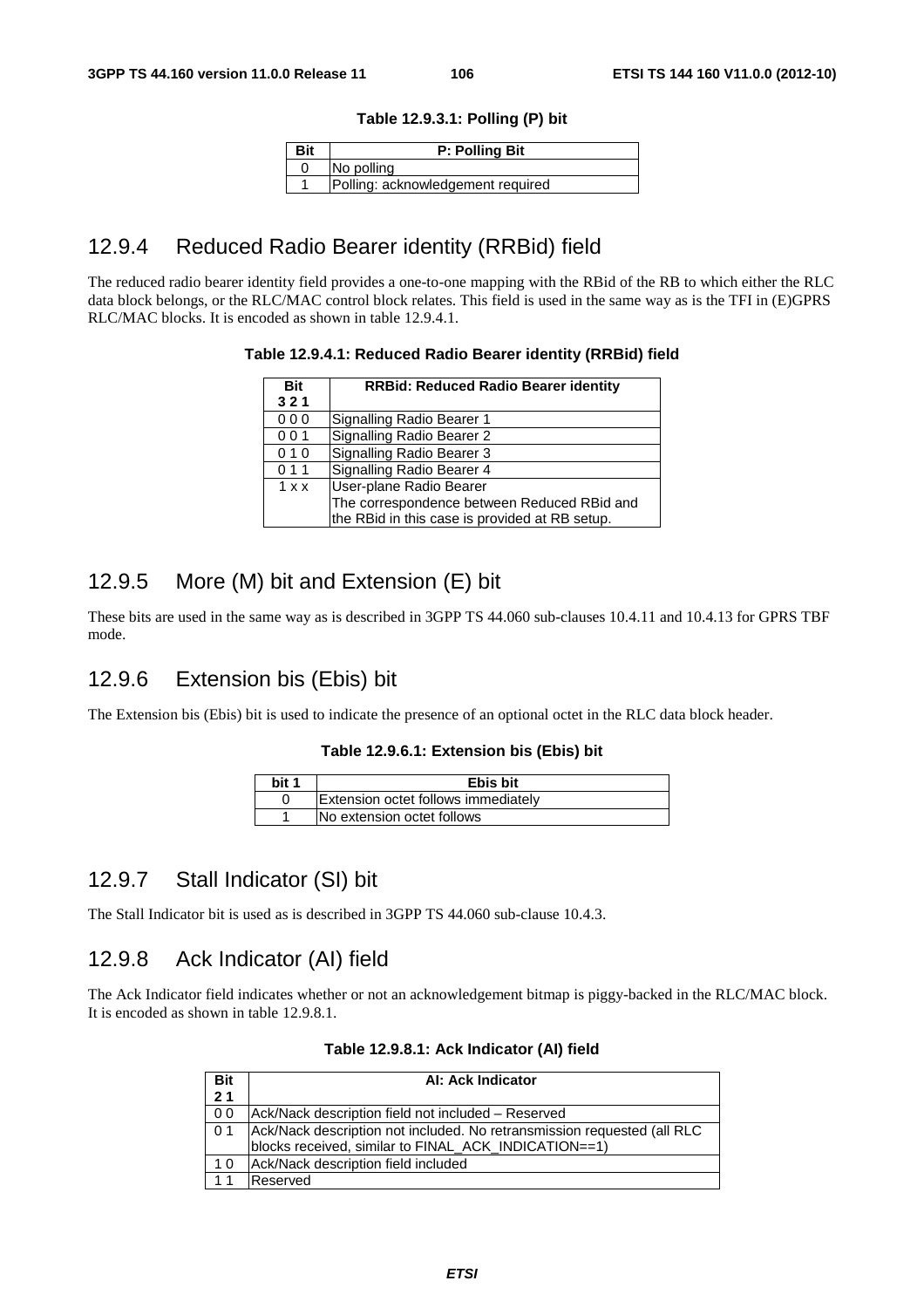# 12.9.9 Ack/Nack Description field

**Table 12.9.9.1: Ack/Nack Description field** 

| <b>Ack/Nack Description</b>                                                                                                                                                                                                                                                                                                                       |
|---------------------------------------------------------------------------------------------------------------------------------------------------------------------------------------------------------------------------------------------------------------------------------------------------------------------------------------------------|
| < Ack/Nack Description IE> ::=<br><reduced bit(3)="" rbid:=""><br/><starting_sequence_number: bit(4)=""><br/><received_block_bitmap: bit(8)=""></received_block_bitmap:></starting_sequence_number:></reduced>                                                                                                                                    |
| <b>Reduced Rhid</b><br>The reduced radio bearer identity field provides a one-to-one mapping with the RBid of the<br>RB in the opposite direction to which the acknowledgement bitmap is targetted. It is encoded<br>as shown in table 12.3, sub-clause 12.9.4.                                                                                   |
| STARTING_SEQUENCE_NUMBER (SSN):<br>The SSN contains the value of $V(R)$ when this field was transmitted. This field is encoded as<br>the binary representation of $V(R)$ .<br>Range 0 to 15                                                                                                                                                       |
| RECEIVED_BLOCK_BITMAP (RBB):<br>The RBB is a bitmap representing Block Sequence Numbers. The bitmap is indexed relative<br>to SSN as follows:                                                                                                                                                                                                     |
| BSN=(SSN – bit_number) modulo 16 for bit_number=1 to 8.                                                                                                                                                                                                                                                                                           |
| The BSN values represented range from (SSN-1) mod 16 to (SSN-8) mod 16.<br>The value of each bit is encoded as:<br>0: Negative acknowledgement of the RLC data block with BSN=(SSN-bit_number) mod 16<br>1: Positive acknowledgement of the RLCdata block with BSN=(SSN-bit_number) mod 16.<br>Mapping of the bitmap is defined in sub-clause 11. |

# 12.9.10 G-RNTI indicator (GI) bit

The G-RNTI indicator bit indicates the presence of an optional G-RNTI field within the RLC data block, when on SDCCH. It is encoded as shown in table 12.9.10.1.

|  |  |  | Table 12.9.10.1: G-RNTI indicator (GI) bit |  |
|--|--|--|--------------------------------------------|--|
|--|--|--|--------------------------------------------|--|

| Bit | <b>GI: G-RNTI indicator bit</b> |
|-----|---------------------------------|
|     | G-RNTI field is not present     |
|     | G-RNTI field is present         |

# 12.9.11 Segmentation (S) bit

The Segmentation bit indicates whether or not the RLC/MAC control block is a segment of an RLC/MAC control message. It is encoded as shown in table 12.9.11.1.

|  |  |  | Table 12.9.11.1: Segmentation (S) bit |  |  |
|--|--|--|---------------------------------------|--|--|
|--|--|--|---------------------------------------|--|--|

| Bit | S: Segmentation bit                          |
|-----|----------------------------------------------|
| 0   | The RLC/MAC control block contains an entire |
|     | RLC/MAC control message                      |
| 1   | The RLC/MAC control block is a segment of an |
|     | RLC/MAC control message                      |

## 12.9.12 Reduced Block Sequence Number (RBSN) bit

The Reduced Block Sequence Number (RBSN) bit carries the sequence number of the RLC/MAC control blocks. The RBSN bit is encoded as a binary number with range 0 to 1. The RBSN bit is present if and only if the S bit is set (see sub-clause 12.9.11).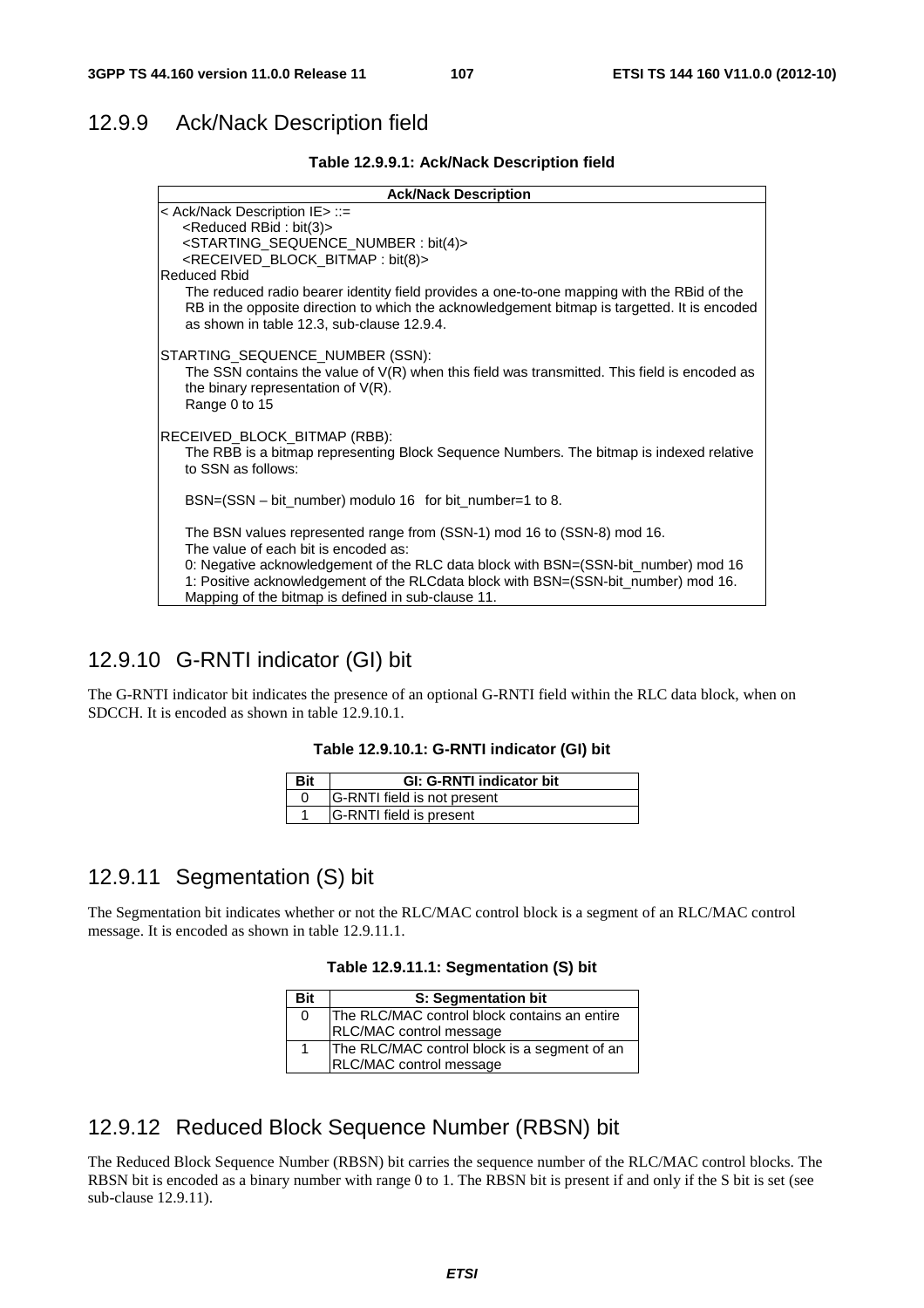#### 12.9.13 (void)

## 12.9.14 Radio Transaction Identifier (RTI) field

The Radio Transaction Identifier (RTI) field is used to group the RLC/MAC control blocks that make up an RLC/MAC control message and identifies the segmented control message sequence with which the RLC/MAC control block is associated. The RTI field is 2 bits in length with range 0 to 3. The RTI field is present if and only if the S bit is set (see sub-clause 12.9.11). The RTI is unique on a given logical channel in a given direction.

NOTE: An RTI value may be repeated in both directions on a given logical channel (e.g. FACCH uplink and FACCH downlink), and across logical channels (e.g.. FACCH and SACCH).

### 12.9.15 Block Sequence Number (BSN) field

The Block Sequence Number (BSN) field carries the sequence absolute Block Sequence Number (BSN') modulo Sequence Number Space (SNS) (16 in DCCH TBF mode, 256 in TCH TBF mode (NT-RLC)) of each RLC data block within the TBF.

In DCCH TBF mode and CDCH TBF mode, the BSN is 4 bits in length and is encoded as a binary number with range 0 to 15.

In TCH TBF mode (NT-RLC), the BSN is 8 bits in length and is encoded as a binary number with range 0 to 255.

In UDCH TBF mode, in RLC unacknowledged mode, the BSN is 4 bits in length and is encoded as a binary number with range 0 to 15.

In UDCH TBF mode, in RLC acknowledged mode, the BSN is 10 bits in length and is encoded as a binary number with range 0 to 1023.

#### 12.9.16 Radio Bearer Identity (RB Id) field

The Rb Id uniquely identifies a Radio Bearer. This field is encoded as a binary number with range 0-31.

#### 12.9.17 Signalling Radio Bearer Identity (SRB Id) field

The Signalling Radio Bearer Identity (SRB Id) field is used to identify the SRB to which the RLC data block belongs. It is encoded as shown in table 12.9.17.1.

| Table 12.9.17.1: Signalling Radio Bearer Identity (SRB Id) field |  |  |  |  |
|------------------------------------------------------------------|--|--|--|--|
|------------------------------------------------------------------|--|--|--|--|

| <b>Bit</b>     | <b>SRB Id: Signalling Radio Bearer Identity</b> |
|----------------|-------------------------------------------------|
| 2 <sub>1</sub> |                                                 |
| 0 0            | SRB <sub>1</sub>                                |
| -1             | SRB <sub>2</sub>                                |
| 10             | SRB <sub>3</sub>                                |
|                | SRB4                                            |

## 12.9.18 GERAN Radio Network Temporary Identity Extension (G-RNTI Extension) field

This field contains the extra 4 bits of the G-RNTI not included in the TLLI / G-RNTI field.

#### 12.9.19 Length Indicator (LI) field

In GPRS TBF mode, EGPRS TBF mode, TCH TBF mode, DCCH TBF mode and CDCH TBF mode, the Length Indicator bit is used as is described in 3GPP TS 44.060 sub-clauses 10.4.14 and 10.4.14a.

In UDCH TBF mode, the Length Indicator is used as described in 3GPP TS 44.060 sub-clauses 10.4.14 and 10.4.14a, with the following exceptions: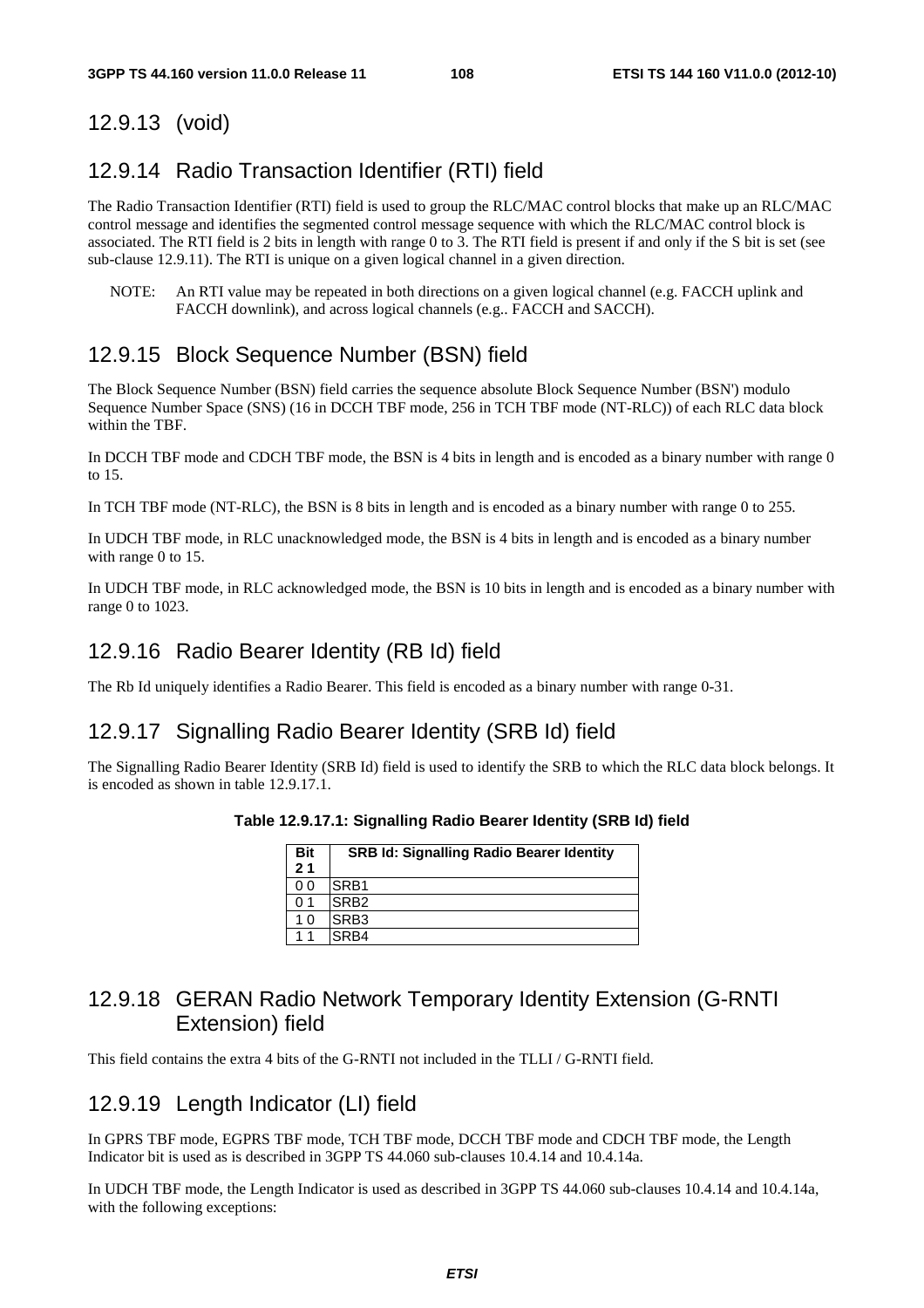- The Length Indicator field is 8 bits in length and shall be encoded as a binary number.
- The valid values are the values ranging from 0 to 171, and the value 255. All other values are reserved.
- An 8-bit Length Indicator of value 255 shall be treated as described in 3GPP TS 44.060 for a 7-bit Length Indicator of value 127
- An 8-bit Length Indicator of value 127 shall be treated as a length indication of 127 octets, and not as a 7-bit Length Indicator of value 127

The interpretation of the value contained in the length indicator with corresponding E bit in UDCH TBF mode is summarized in table 12.9.19.1.

| Value of LI in a RLC data                 | Value of the    | Interpretation                                                             |
|-------------------------------------------|-----------------|----------------------------------------------------------------------------|
| block                                     | following E bit |                                                                            |
| $k-th$ $L!$ :                             |                 | The value of the k-th LI is the number of octets of the k-th Upper         |
| $0<$ value $<$ 172                        |                 | Layer PDU, or the last segment of it, in the current RLC data block.       |
| (k>0 integer)                             |                 |                                                                            |
|                                           | $\Omega$        | There is at least one Upper Layer PDU following the k-th Upper Layer       |
|                                           |                 | PDU in the current RLC data block.                                         |
|                                           | $\mathbf 1$     | There is no more than one Upper Layer PDU following the k-th Upper         |
|                                           |                 | Layer PDU in the current RLC data block.                                   |
| $1st$ LI: value = 0                       | $\Omega$        | The last Upper Layer PDU of the previous in sequence RLC data              |
|                                           |                 | block ends at the boundary of that RLC data block and it has no LI in      |
|                                           |                 | the header of that RLC data block.                                         |
| $k$ -th $L!$ :                            |                 | The k-th LI contains the number of octets of the (k-1)-th Upper Layer      |
| $0<$ value $<$ 172                        |                 | PDU in the current RLC data block.                                         |
| (k>1 integer)                             |                 |                                                                            |
|                                           | $\Omega$        | There is at least one Upper Layer PDU following the (k-1)-th Upper         |
|                                           |                 | Layer PDU in the current RLC data block.                                   |
|                                           | $\mathbf{1}$    | There is no more than one Upper Layer PDU following the (k-1)-th           |
|                                           |                 | Upper Layer PDU in the current RLC data block.                             |
| k-th LI: value=255                        | $\mathbf{1}$    | The octets between the end of the Upper Layer PDU indicated by the         |
|                                           |                 | (k-1)-th LI and the end of the current RLC data block are filling octets,  |
|                                           |                 | or the octets contain part of an Upper Layer PDU that cannot be            |
|                                           |                 | transmitted completely in the current RLC data block and will not be       |
|                                           |                 | continued in the next in-sequence RLC data block.                          |
| $1st$ LI: value=0                         | 1               | The previous RLC data block contains a Upper Layer PDU, or a part          |
|                                           |                 | of it, that fills precisely the previous data block and for which there is |
|                                           |                 | no length indicator in that RLC data block. The current RLC data           |
|                                           |                 | block contains a Upper Layer PDU that either fills the current RLC         |
|                                           |                 | data block precisely or continues in the next RLC data blcok.              |
| $1^{\overline{st}}$<br>$L$ :<br>value=255 | 1               | All octets of the RLC Data block contain filling information.              |
| No LI field present                       | n.a.            | The Upper Layer PDU that starts with the current RLC data block            |
|                                           |                 | either fills the current RLC data block precisely or continues in the      |
|                                           |                 | following in-sequence RLC data block                                       |

**Table 12.9.19.1: Interpretation of values of LI field and E bit in UDCH TBF mode** 

## 12.9.20 PFI Indicator (PI) field

The PFI Indicator is not used in *Iu mode*.

## 12.9.21 HFN Least Significant Bit (HFN\_LSB) field

The HFN Least Significant Bit (HFN\_LSB) field contains the least significant bit of the HFN of the radio bearer to which the RLC/MAC block belongs, in the direction where this RLC/MAC block is sent.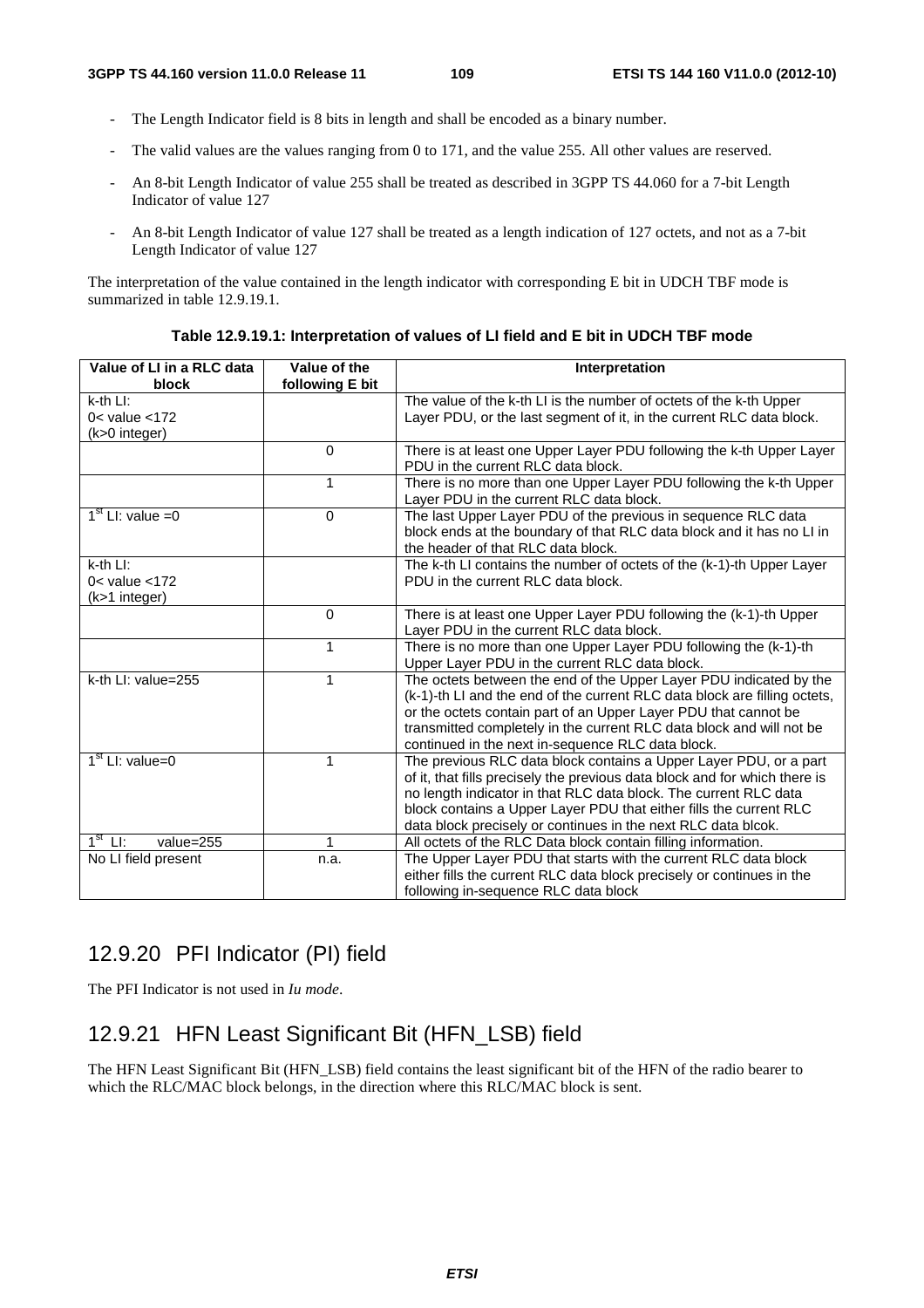# 13 Ciphering

## 13.1 General

The ciphering function is performed either in the RLC sublayer or in the MAC sublayer according to the following rules:

- The RLC sublayer is responsible for ciphering/deciphering RLC data blocks in case of non-transparent RLC mode (unacknowledged or acknowledged).
- The MAC sublayer is responsible for ciphering/deciphering user data in case of transparent RLC mode. It is also responsible for ciphering/deciphering some RLC/MAC control messages.

The ciphering function shall use the ciphering algorithm f8 specified in 3GPP TS 35.201. Four input parameters are necessary to configure the ciphering algorithm:

- *Ciphering key*: the 128-bit *ciphering key* is received from RRC by means of interlayer primitive.
- *Bearer*: the 5-bit *bearer* indicates, when available, the radio bearer identity of the radio bearer to cipher. It is received from RRC by means of interlayer primitive.
- *Direction*: the 1-bit *direction* indicates the direction of transmission, uplink or downlink, of the flow to cipher.
- *Count*: the 32-bit *count* is used to ensure that the blocks of a same flow are all ciphered differently.

A fifth parameter, *Length*, is used to indicate the length in bits of the plain data to cipher. Plain, ciphered and deciphered data are of the same length. Length is not input to the ciphering algorithm.

## 13.2 Applicability of ciphering

Ciphering may apply only between the mobile station and the serving BSS when contention resolution is successfully completed, i.e. uplink data (respectively downlink data) between the mobile station and the serving BSS may be ciphered after contention is successfully completed on mobile station side (respectively serving BSS side).

## 13.3 Ciphering at RLC sublayer

#### 13.3.1 General

The RLC sublayer is responsible for ciphering/deciphering RLC data blocks in case of non-transparent RLC mode (unacknowledged or acknowledged).

For a given radio bearer, ciphering/deciphering is ordered by RRC by means of the CRLC-CONFIG-Req primitive containing the necessary ciphering elements (see sub-clause 4.3.3). Upon receipt of the CRLC-CONFIG-Req primitive containing the ciphering elements, ciphering shall be performed at RLC sublayer according to these ciphering elements for the corresponding radio bearer. Ciphering shall not be performed at RLC sublayer otherwise.

## 13.3.2 Parameter settings

#### 13.3.2.1 Input parameters to the ciphering algorithm

Table 13.3.2.1.1 defines how to set the input parameters to the ciphering algorithm.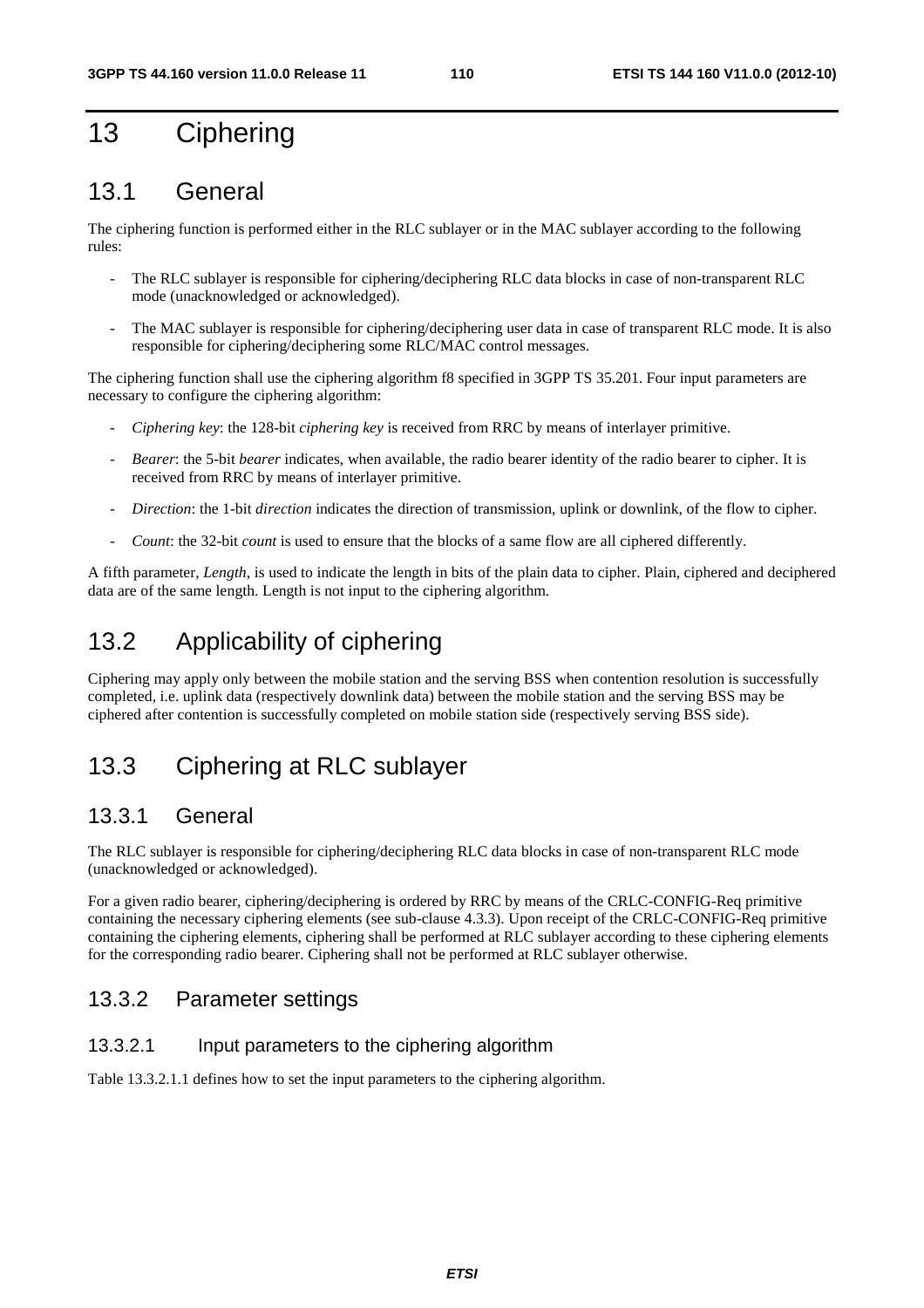| Input                                                                               | Size in bits |            |                                                                                                         |              | <b>Settings</b> |                    |              |  |
|-------------------------------------------------------------------------------------|--------------|------------|---------------------------------------------------------------------------------------------------------|--------------|-----------------|--------------------|--------------|--|
| parameters                                                                          |              |            | <b>TBF</b> mode                                                                                         | <b>DCCH</b>  | <b>TCH</b>      | <b>GPRS</b>        | <b>EGPRS</b> |  |
|                                                                                     |              |            | (see note 1)                                                                                            |              |                 |                    |              |  |
| Count                                                                               | 32           | <b>MSB</b> | HFN (see note 2)                                                                                        | 27 bits      | 23 bits         | 24 bits            | 20 bits      |  |
|                                                                                     |              |            |                                                                                                         | 0134217727   | 08388607        | 016777215          | 01048575     |  |
|                                                                                     |              |            | <b>RBid indicator</b>                                                                                   |              |                 | 1 bit              |              |  |
|                                                                                     |              |            |                                                                                                         |              |                 | 1 (RBid available) |              |  |
|                                                                                     |              | <b>LSB</b> | <b>BSN</b>                                                                                              | 4 bits       | 8 bits          | 7 bits             | 11 bits      |  |
|                                                                                     |              |            |                                                                                                         | 015          | 0255            | 0127               | 02047        |  |
| <b>Direction</b>                                                                    | 1            |            | <b>Direction</b>                                                                                        | 1 bit        |                 |                    |              |  |
|                                                                                     |              |            |                                                                                                         | $O$ (uplink) |                 |                    |              |  |
|                                                                                     |              |            |                                                                                                         | 1 (downlink) |                 |                    |              |  |
| <b>Bearer</b>                                                                       | 5            |            | <b>RBid</b>                                                                                             |              |                 | 5 bits             |              |  |
|                                                                                     |              |            |                                                                                                         |              |                 | 031                |              |  |
| Length                                                                              | 10           |            | Length in bits of the                                                                                   |              |                 | 10 bits            |              |  |
|                                                                                     |              |            | plain data to cipher<br>0592                                                                            |              |                 |                    |              |  |
|                                                                                     |              |            | NOTE 1: Four cases are distinguished as per the format of the BSN used in the RLC data block to cipher, |              |                 |                    |              |  |
| according to the TBF mode: DCCH TBF mode, TCH TBF mode, GPRS TBF mode and EGPRS TBF |              |            |                                                                                                         |              |                 |                    |              |  |
| mode.                                                                               |              |            |                                                                                                         |              |                 |                    |              |  |
| NOTE 2:                                                                             |              |            | The handling of the HFN is described in sub-clause 13.3.2.2.                                            |              |                 |                    |              |  |
|                                                                                     |              |            | NOTE 3: The values in italic represent the range for a given parameter.                                 |              |                 |                    |              |  |

| Table 13.3.2.1.1: Input parameters to the ciphering algorithm |  |
|---------------------------------------------------------------|--|
|---------------------------------------------------------------|--|

**Table 13.3.2.1.2: Input parameters to the ciphering algorithm (FLO)** 

| Input            | Size in bits                                                                                            |            |                                                                         |                      | <b>Settings</b>      |             |  |
|------------------|---------------------------------------------------------------------------------------------------------|------------|-------------------------------------------------------------------------|----------------------|----------------------|-------------|--|
| parameters       |                                                                                                         |            | <b>TBF</b> mode                                                         | <b>UDCH (RLC AM)</b> | <b>UDCH (RLC UM)</b> | <b>CDCH</b> |  |
|                  |                                                                                                         |            | see note 1)                                                             |                      |                      |             |  |
| Count            | 32                                                                                                      | <b>MSB</b> | HFN (see note 2)                                                        | 21 bits              |                      |             |  |
|                  |                                                                                                         |            |                                                                         | 02097171             |                      |             |  |
|                  |                                                                                                         |            | <b>RBid indicator</b>                                                   | 1 bit                |                      |             |  |
|                  |                                                                                                         |            |                                                                         | 1 (RBid available)   |                      |             |  |
|                  |                                                                                                         | <b>LSB</b> | <b>BSN</b>                                                              | 10 bits              |                      |             |  |
|                  |                                                                                                         |            |                                                                         | 01023                |                      |             |  |
| <b>Direction</b> |                                                                                                         |            | <b>Direction</b>                                                        | 1 bit                | See DCCH TBF Mode    |             |  |
|                  |                                                                                                         |            |                                                                         | $O$ (uplink)         |                      |             |  |
|                  |                                                                                                         |            |                                                                         | 1 (downlink)         |                      |             |  |
| <b>Bearer</b>    | 5                                                                                                       |            | <b>RBid</b>                                                             | 5 bits               |                      |             |  |
|                  |                                                                                                         |            |                                                                         | 031                  |                      |             |  |
| Length           | 10                                                                                                      |            | Length in bits of the                                                   | 11 bits              |                      |             |  |
|                  |                                                                                                         |            | plain data to cipher                                                    | 01370                |                      |             |  |
|                  | NOTE 1: Four cases are distinguished as per the format of the BSN used in the RLC data block to cipher, |            |                                                                         |                      |                      |             |  |
|                  | according to the TBF mode: UDCH TBF mode, CDCH TBF mode.                                                |            |                                                                         |                      |                      |             |  |
|                  | NOTE 2: The handling of the HFN is described in sub-clause 13.3.2.2.                                    |            |                                                                         |                      |                      |             |  |
|                  |                                                                                                         |            | NOTE 3: The values in italic represent the range for a given parameter. |                      |                      |             |  |

#### 13.3.2.2 Handling of the HFN

The HFN is radio bearer specific.

In RLC acknowledged mode, the HFN used at retransmission of an RLC data block shall be the same as the one used at original transmission of this RLC data block.

The HFN shall be increased by one at every cycle of the BSN, when the BSN reaches 0.

Further handling of the HFN is described in 3GPP TS 44.118.

## 13.3.3 Ciphering of RLC PDUs in non-transparent RLC mode

Ciphering may only apply on the payload of the RLC PDUs. For instance, if MCS-9 is used, only the 592 bits of the payload of each of the two RLC data blocks in the RLC/MAC block may be ciphered.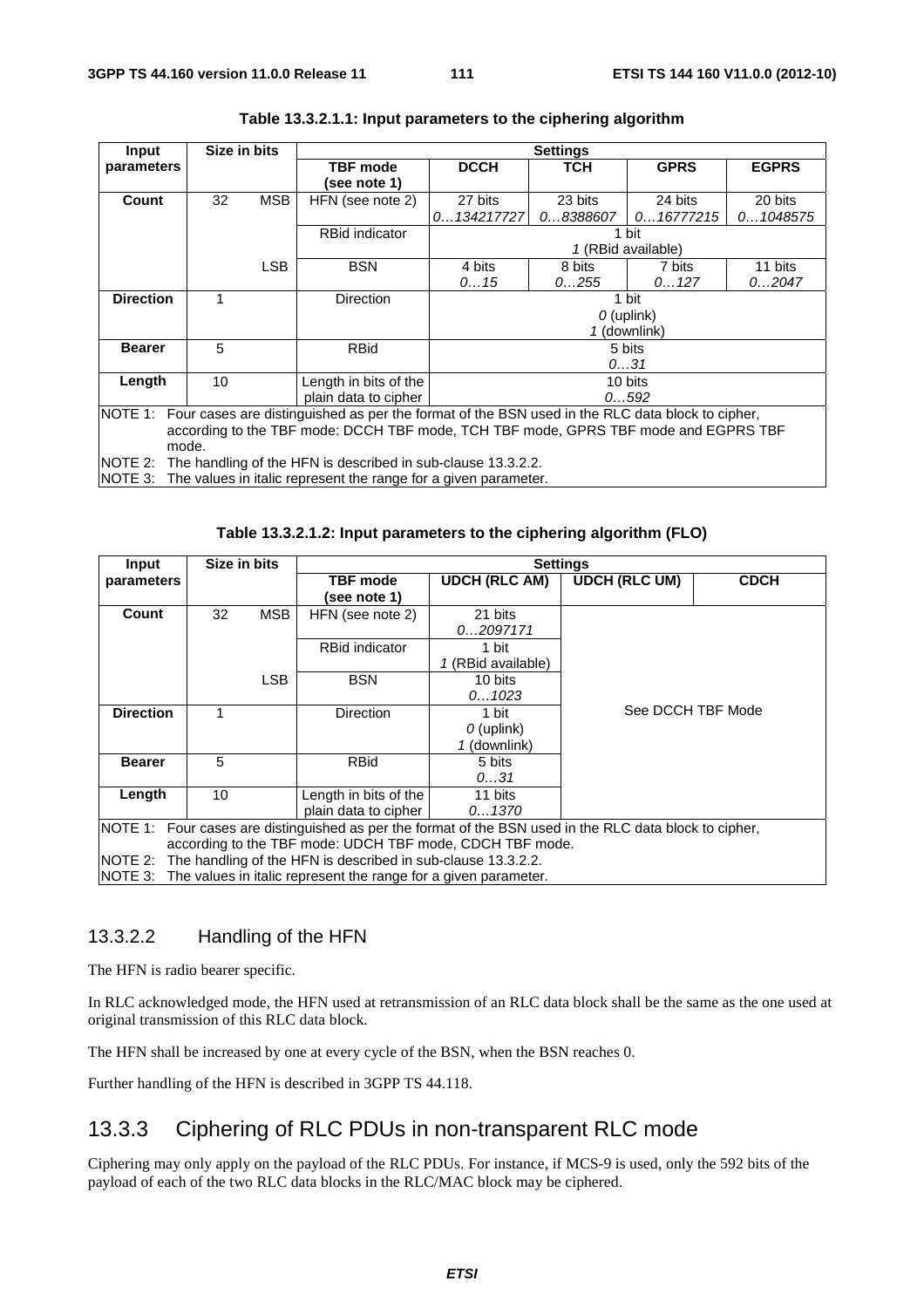# 13.4 Ciphering at MAC sublayer

## 13.4.1 General

The MAC sublayer is responsible for ciphering/deciphering user data in case of transparent RLC mode. It is also responsible for ciphering some RLC/MAC control messages.

For a given radio bearer, ciphering/deciphering is ordered by RRC by means of the CMAC-CONFIG-Req primitive containing the necessary ciphering elements (see sub-clause 4.3.4). Upon receipt of the CMAC-CONFIG-Req primitive containing the ciphering elements, ciphering/deciphering shall be performed at MAC sublayer according to these ciphering elements for the corresponding radio bearer. Ciphering shall not be performed at MAC sublayer otherwise.

## 13.4.2 Parameter settings

#### 13.4.2.1 Input parameters to the ciphering algorithm

Table 13.4.2.1.1 defines how to set the input parameters to the ciphering algorithm in case of transparent RLC mode.

| Input parameters                                                                         | Size in bits | <b>Settings</b>                                                        |                     |  |  |  |
|------------------------------------------------------------------------------------------|--------------|------------------------------------------------------------------------|---------------------|--|--|--|
| Count                                                                                    | MSB.<br>32   | HFN (see note 1)                                                       | 11 bits             |  |  |  |
|                                                                                          |              |                                                                        | 02047               |  |  |  |
|                                                                                          |              | TDMA Frame Number (see                                                 | 17 bits             |  |  |  |
|                                                                                          |              | note 2)                                                                |                     |  |  |  |
|                                                                                          |              | <b>RBid indicator</b>                                                  | 1 bit               |  |  |  |
|                                                                                          |              |                                                                        | 1 (RBid available)  |  |  |  |
|                                                                                          | <b>LSB</b>   | Timeslot number                                                        | 3 bits              |  |  |  |
|                                                                                          |              |                                                                        | 07                  |  |  |  |
| <b>Direction</b>                                                                         | 1            | <b>Direction</b>                                                       | 1 bit               |  |  |  |
|                                                                                          |              |                                                                        | $O$ (uplink)        |  |  |  |
|                                                                                          |              |                                                                        | 1 (downlink)        |  |  |  |
| <b>Bearer</b>                                                                            | 5            | <b>RBid</b>                                                            | 5 bits              |  |  |  |
|                                                                                          |              |                                                                        | 031                 |  |  |  |
| Length                                                                                   | N            | Length in bits of the plain data                                       | Size of the RLC PDU |  |  |  |
|                                                                                          |              | to cipher                                                              | (see note 3)        |  |  |  |
|                                                                                          |              | NOTE 1: The handling of the HFN is described in sub-clause 13.4.2.2.1. |                     |  |  |  |
| INOTE 2: The 17-bit TDMA Frame Number is described below.                                |              |                                                                        |                     |  |  |  |
| NOTE 3:<br>In transparent RLC mode, the size of an RLC PDU equals that of the RLC SDU it |              |                                                                        |                     |  |  |  |
| carries.                                                                                 |              |                                                                        |                     |  |  |  |
| NOTE 4: The values in <i>italic</i> represent the range for a given parameter.           |              |                                                                        |                     |  |  |  |

#### **Table 13.4.2.1.1: Input parameters to the ciphering algorithm for layer 2 data in transparent RLC mode**

Table 13..4.2.1.2 defines how to set the input parameters to the ciphering algorithm for ciphering of RLC/MAC control messages. The rules for ciphering RLC/MAC control messages are given in sub-clause 13.4.3.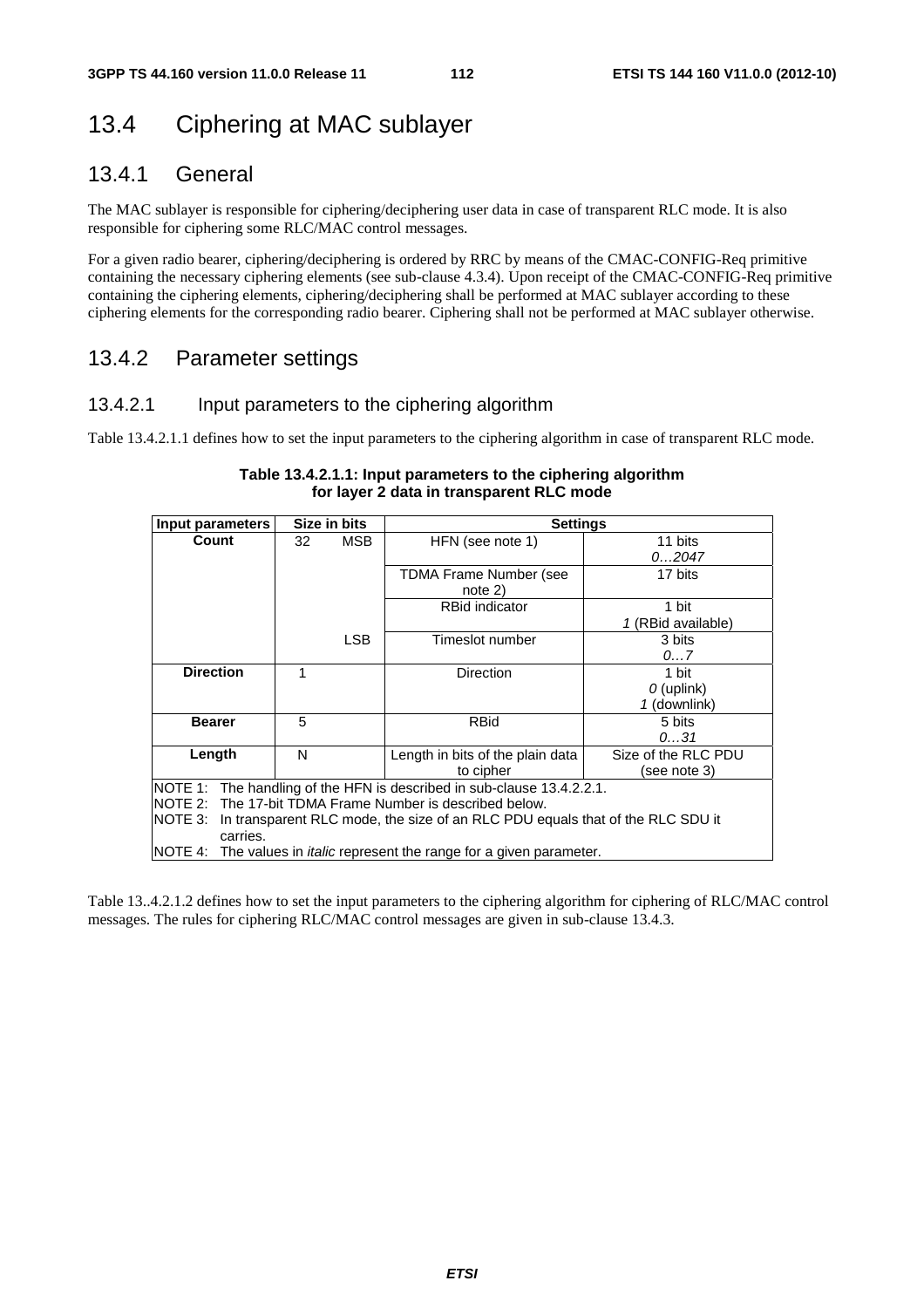| Input parameters                                                                                   | Size in bits     | <b>Settings</b>                                                        |                       |  |  |  |
|----------------------------------------------------------------------------------------------------|------------------|------------------------------------------------------------------------|-----------------------|--|--|--|
| Count                                                                                              | <b>MSB</b><br>32 | HFN (see note 1)                                                       | 11 bits               |  |  |  |
|                                                                                                    |                  |                                                                        | 02047                 |  |  |  |
|                                                                                                    |                  | TDMA Frame Number (see                                                 | 17 bits               |  |  |  |
|                                                                                                    |                  | $note$ 2)                                                              |                       |  |  |  |
|                                                                                                    |                  | <b>RBid indicator</b>                                                  | 1 bit                 |  |  |  |
|                                                                                                    |                  |                                                                        | O(RBid not available) |  |  |  |
|                                                                                                    | <b>LSB</b>       | Timeslot number                                                        | 3 bits                |  |  |  |
|                                                                                                    |                  |                                                                        | 07                    |  |  |  |
| <b>Direction</b>                                                                                   |                  | <b>Direction</b>                                                       | 1 bit                 |  |  |  |
|                                                                                                    |                  |                                                                        | $O$ (uplink)          |  |  |  |
|                                                                                                    |                  |                                                                        | 1 (downlink)          |  |  |  |
| <b>Bearer</b>                                                                                      | 5                | <b>RBid</b>                                                            | 5 bits                |  |  |  |
|                                                                                                    |                  |                                                                        | "00000"               |  |  |  |
| Length                                                                                             | 9                | Length in bits of the plain data                                       | 9 bits                |  |  |  |
|                                                                                                    |                  | to cipher                                                              | $0368$ (see note 3)   |  |  |  |
|                                                                                                    |                  | NOTE 1: The handling of the HFN is described in sub-clause 13.4.2.2.2. |                       |  |  |  |
| NOTE 2: The 17-bit TDMA Frame Number is described below.                                           |                  |                                                                        |                       |  |  |  |
| NOTE 3: The length in bits of the plain data to cipher can be derived from the rules given in sub- |                  |                                                                        |                       |  |  |  |
| clause 13.4.3 on a per RLC/MAC control message basis.                                              |                  |                                                                        |                       |  |  |  |
| NOTE 4: The values in <i>italic</i> represent the range for a given parameter.                     |                  |                                                                        |                       |  |  |  |

#### **Table 13.4.2.1.2: Input parameters to the ciphering algorithm for RLC/MAC control messages**

The 17-bit TDMA Frame Number is constructed as follows:

|                          |    |   |     |    |     |  |     | Bit |                          |        |  |  |  |
|--------------------------|----|---|-----|----|-----|--|-----|-----|--------------------------|--------|--|--|--|
| $\overline{\phantom{0}}$ | 16 | Ð | 14. | 13 | . . |  | 10. | a   | $\overline{\phantom{a}}$ | $\sim$ |  |  |  |
|                          |    |   |     |    |     |  |     |     |                          |        |  |  |  |

#### **Figure 13.4.2.1.1: 17-bit TDMA Frame Number**

| $T1'$ (6 bits)       | range 0 to $63$ | $=$ T1 mod 64.                              |
|----------------------|-----------------|---------------------------------------------|
| $T2(5 \text{ bits})$ | range 0 to $25$ | $=$ FN mod 26 as defined in 3GPP TS 45.002. |
| $T3(6 \text{ bits})$ | range 0 to $50$ | $=$ FN mod 51 as defined in 3GPP TS 45.002. |

where

 $T1 = FN$  div (26 x 51) as defined in 3GPP TS 45.002.

and

FN = TDMA frame number as defined in 3GPP TS 45.002.

#### 13.4.2.2 Handling of the HFN

#### 13.4.2.2.1 Ciphering in transparent RLC mode

The HFN is radio bearer specific. It shall obey the following rules for the lifetime of the corresponding radio bearer:

- It shall be incremented by 1 every time the TDMA Frame Number is smaller than the previous one.
- It shall also be incremented by 1 at every cell change.

Further handling of the HFN is described in 3GPP TS 44.118.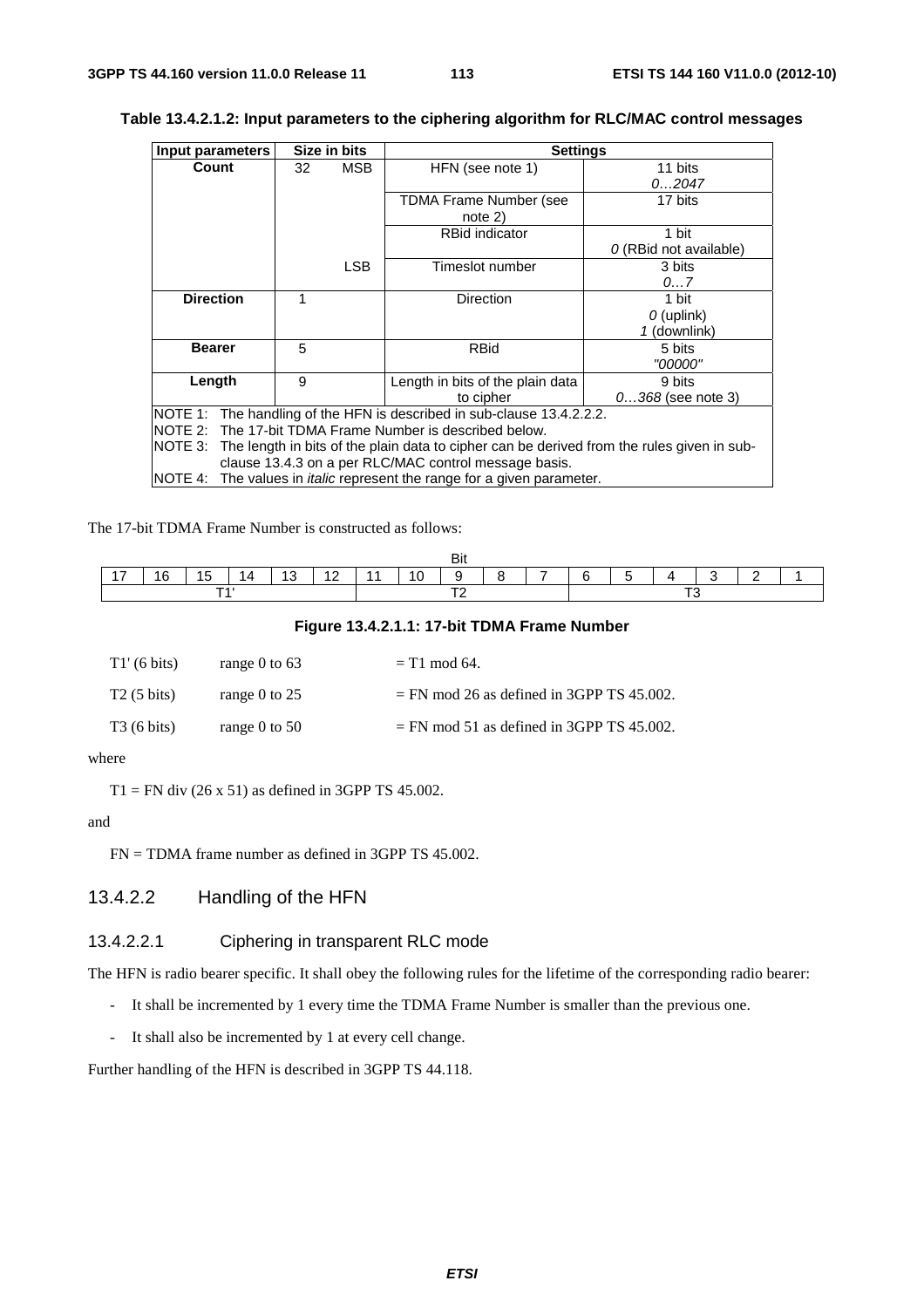#### 13.4.2.2.2 Ciphering of RLC/MAC control messages

The HFN presented in table 13.3 shall obey the following rules:

- It shall be reset to START value every time a new authentication is made.
- During an RRC connection:
	- It shall be incremented by 1 every time the TDMA Frame Number is smaller than the previous one.
	- It shall also be incremented by 1 at every cell change.
- It shall be incremented by 1 at every new RRC connection and notified to the network at RRC connection set-up see 3GPP TS 44.118.

## 13.4.3 Ciphering of RLC/MAC control messages

The following RLC/MAC control messages may be ciphered:

- PACKET RESOURCE REQUEST, PACKET UPLINK ASSIGNMENT, MULTIPLE TBF UPLINK ASSIGNMENT, PACKET DOWNLINK ASSIGNMENT, MULTIPLE TBF DOWNLINK ASSIGNMENT, PACKET DBPSCH ASSIGNMENT, PACKET UPLINK ACK/NACK, PACKET DBPSCH UPLINK ACK/NACK, PACKET DBPSCH UPLINK ACK/NACK TYPE 2, PACKET DOWNLINK ACK/NACK, EGPRS PACKET DOWNLINK ACK/NACK, PACKET DBPSCH DOWNLINK ACK/NACK, PACKET DBPSCH DOWNLINK ACK/NACK TYPE 2, PACKET TIMESLOT RECONFIGURE, MULTIPLE TBF TIMESLOT RECONFIGURE, PACKET TBF RELEASE and PACKET CELL CHANGE ORDER, PHYSICAL INFORMATION.
- NOTE 1: This list should be updated according to the RLC/MAC development i.e. if new messages are created or if some of the messages in this list are no more applicable to *Iu mode*. The list of Fields and IEs in the table below will also be updated according to the RLC/MAC development.

Within these messages, all CSN-1 syntax bits shall be kept unciphered. Furthermore, the ciphering of these messages shall obey the rules given in table 13.4.3.1.

NOTE 2: An informative annex will be introduced to illustrate an example of ciphering of an RLC/MAC control message.

#### **Table 13.4.3.1: Ciphering of RLC/MAC control messages**

| <b>RLC/MAC Control Message</b> | Direction | Fields and IEs that shall be kept unciphered |
|--------------------------------|-----------|----------------------------------------------|
|--------------------------------|-----------|----------------------------------------------|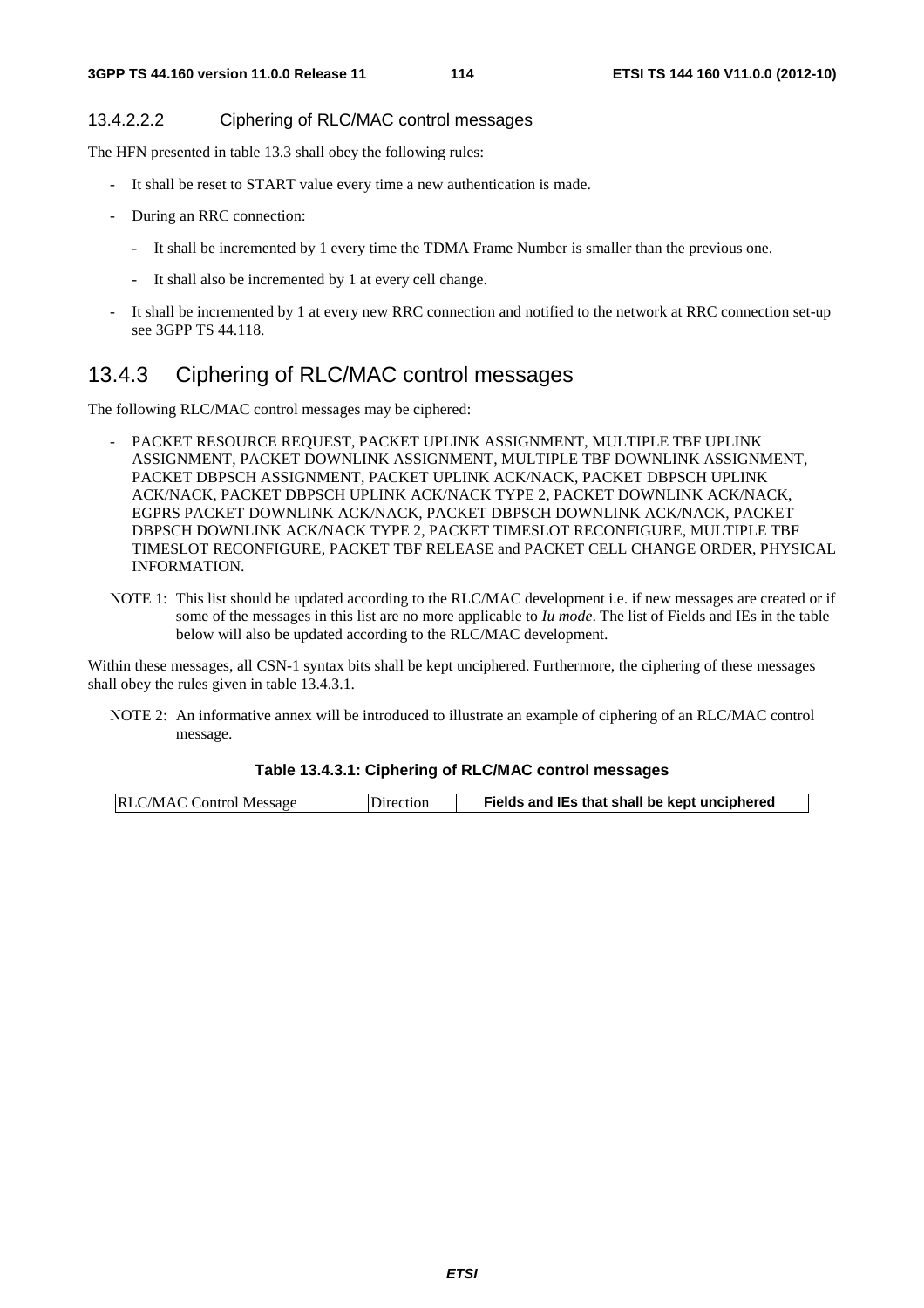| Packet Resource Request                   | <b>Uplink</b>   | Message type, GLOBAL_TFI, Length of MS RA<br>capabilities, Length                                                                                    |
|-------------------------------------------|-----------------|------------------------------------------------------------------------------------------------------------------------------------------------------|
| Packet Uplink Assignment                  | <b>Downlink</b> | Message type, PAGE_MODE,<br>PERSISTENCE_LEVEL, GLOBAL_TFI, TLLI/G-RNTI,<br>G-RNTI extension, TQI, Length of MA Frequency List<br>contents, MA_LENGTH |
| Multiple TBF Uplink Assignment            | <b>Downlink</b> | Message type, PAGE_MODE,<br>PERSISTENCE_LEVEL, GLOBAL_TFI, TLLI/G-RNTI,<br><b>G-RNTI</b> extension                                                   |
| Packet Downlink Assignment                | <b>Downlink</b> | Message type, PAGE_MODE,<br>PERSISTENCE_LEVEL, GLOBAL_TFI, TLLI/G-RNTI,<br>G-RNTI extension, Length of MA Frequency List<br>contents, MA_LENGTH      |
| Multiple TBF Downlink Assignment          | <b>Downlink</b> | Message type, PAGE_MODE,<br>PERSISTENCE_LEVEL, GLOBAL_TFI, TLLI/G-RNTI,<br><b>G-RNTI</b> extension                                                   |
| Packet DBPSCH Assignment                  | <b>Downlink</b> | Message type, PAGE_MODE,<br>PERSISTENCE_LEVEL, GLOBAL_TFI, G-RNTI                                                                                    |
| Packet Uplink Ack/Nack                    | <b>Downlink</b> | Message type, PAGE_MODE, UPLINK_TFI,<br>CONTENTION_RESOLUTION_G-RNTI, G-RNTI<br>extension, Extension length,<br>COMPRESSED_BITMAP_LENGTH             |
| Packet DBPSCH Uplink Ack/Nack             | Downlink        | Message type, RBId                                                                                                                                   |
| Packet DBPSCH Uplink Ack/Nack<br>Type 2   | <b>Downlink</b> | Message type, RBId                                                                                                                                   |
| Packet Downlink Ack/Nack                  | <b>Uplink</b>   | Message type, DOWNLINK_TFI                                                                                                                           |
| <b>EGPRS Packet Downlink Ack/Nack</b>     | Uplink          | Message type, DOWNLINK_TFI, Extension length,<br>COMPRESSED_BITMAP_LENGTH                                                                            |
| Packet DBPSCH Downlink Ack/Nack           | Uplink          | Message type, RBId                                                                                                                                   |
| Packet DBPSCH Downlink Ack/Nack<br>Type 2 | <b>Downlink</b> | Message type, RBId                                                                                                                                   |
| Packet Timeslot Reconfigure               | <b>Downlink</b> | Message type, PAGE_MODE, GLOBAL_TFI, Length<br>of MA Frequency List contents, MA_LENGTH                                                              |
| Multiple TBF Timeslot Reconfigure         | <b>Downlink</b> | Message type, PAGE_MODE, GLOBAL_TFI                                                                                                                  |
| Packet TBF Release                        | Downlink        | Message type, PAGE_MODE, GLOBAL_TFI                                                                                                                  |
| Packet Cell Change Order                  | <b>Downlink</b> | Message type, PAGE_MODE, GLOBAL_TFI, TLLI/G-<br>RNTI, G-RNTI extension, NR_OF_REMOVED_FREQ,<br>NR_OF_FREQUENCIES, FREQ_DIFF_LENGTH                   |
| Physical Information                      | Downlink        | Message type                                                                                                                                         |

## 13.4.4 Ciphering of RLC PDUs in transparent RLC mode

Ciphering applies on the complete RLC PDUs.

# 14 RLC suspension, stop and re-establishment procedures

## 14.1 General

This sub-clause describes the following RLC procedures: suspend/resume, stop/continue and re-establishment. These procedures are requested by RRC (see 3GPP TS 44.118), and are applicable in NT-RLC only. Suspend/resume is used when e.g. ciphering parameters are changed. Stop/continue and re-establishment are used during e.g. RB reconfiguration.

# 14.2 Local suspend/resume function (NT-RLC)

The upper layers may suspend/resume a RLC entity. Suspension of a RLC entity is ordered through the CRLC-SUSPEND-Req primitive (see sub-clause 4.3.3). Resumption is ordered through the CRLC-RESUME-Req primitive (see sub-clause 4.3.3).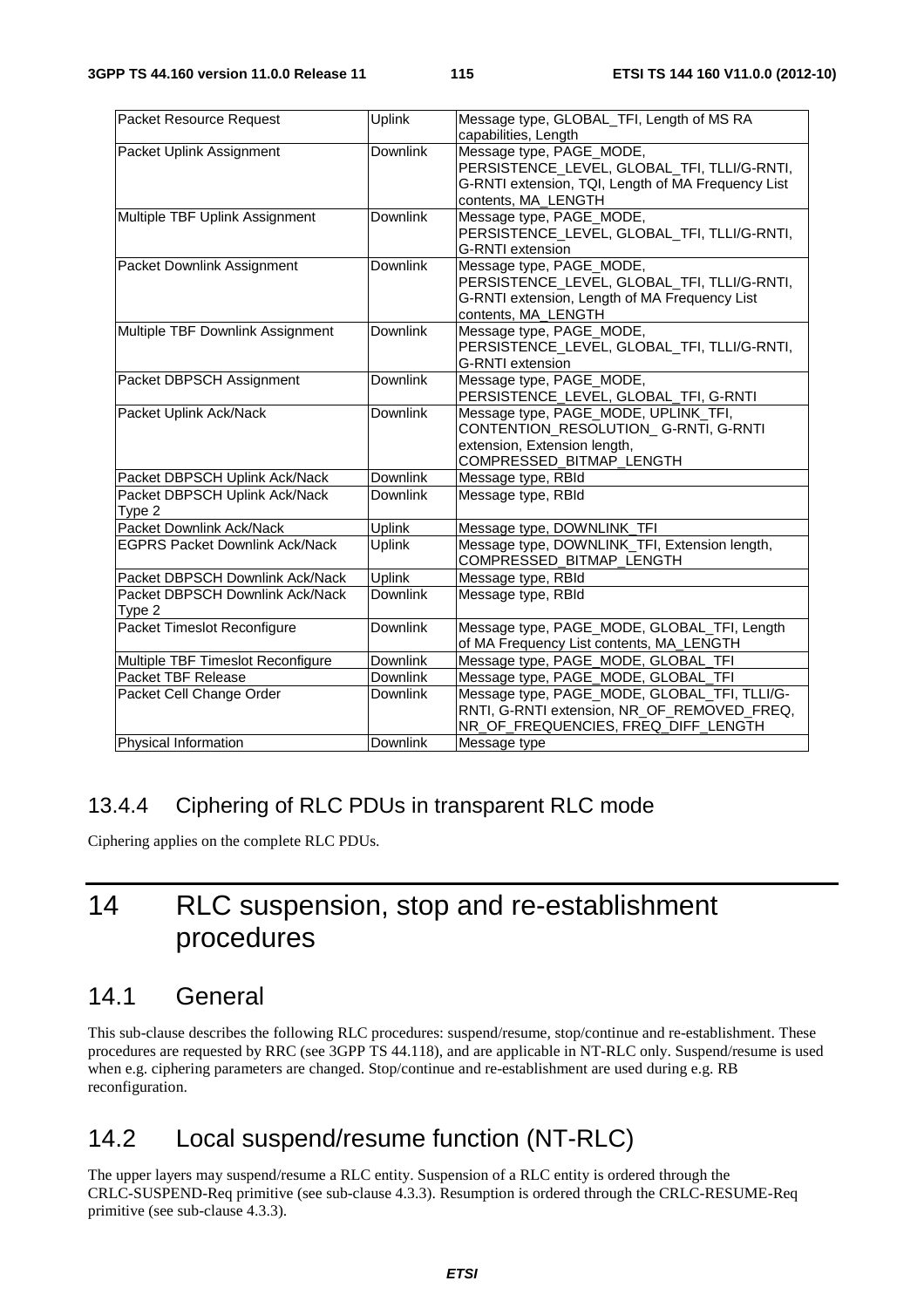When a RLC entity operating in unacknowledged mode is suspended by upper layers with the parameter N, the RLC entity shall:

- acknowledge the suspend request through the CRLC-SUSPEND-Conf primitive containing the current value of the send-state variable  $V(S)$ ;
- not send any RLC data block with a "Block Sequence Number" BSN≥(V(S)+N) modulo SNS;
- send Packet Uplink/Downlink Dummy control blocks on allocated radio resources if there is no other RLC/MAC control message to be sent.

When a RLC entity operating in acknowledged mode is suspended by upper layers with the parameter N, the RLC entity shall:

- acknowledge the suspend request through the CRLC-SUSPEND-Conf primitive containing the current value of the send-state variable  $V(S)$ ;
- not send any RLC data block with "Block Sequence Number"  $BSN \ge (V(S) + N)$  modulo SNS;
- proceed with retransmission procedures for RLC data blocks with  $BSN < (V(S) + N)$  modulo SNS as defined in sub-clauses 10.4.5 and 11.4.2;
- send Packet Uplink/Downlink Dummy control blocks on allocated radio resources if there is no other RLC/MAC control message or RLC data block to be sent.

When a RLC entity operating in unacknowledged mode is resumed by upper layers, the RLC entity shall:

- resume data transfer procedure.

When a RLC entity operating in acknowledged mode is resumed by upper layers, the RLC entity shall:

- resume data transfer procedure.

## 14.3 Stop/continue function (NT-RLC)

The RLC stop/continue procedure is applicable on DBPSCHs only.

The upper layer may stop/continue a RLC entity. Stop of a RLC entity is ordered through the CRLC-CONFIG-Req primitive (see sub-clause 4.3.3). Continuation of a RLC entity is ordered through the CRLC-CONFIG-Req primitive (see sub-clause 4.3.3).

When a uplink RLC entity is stopped, the mobile station shall pause the timers T3180 and T3182 if running. When a downlink RLC entity is stopped, the mobile station shall pause timer T3190 if running.

When an uplink RLC entity is continued, the mobile station shall continue the timers T3180 and T3182 if paused. When a downlink RLC entity is continued, the mobile station shall start timer T3190 if paused.

When a RLC entity is stopped by upper layers, the RLC entity shall:

- not submit any RLC data blocks to lower layer or accept any RLC data blocks;
- not submit any RLC/MAC control message to lower layer or accept any RLC/MAC control message;
- save all state variables.

When a RLC entity is continued by upper layers, the RLC entity shall:

- if the RLC entity is stopped:
	- continue the data transmission and reception from the stored state variables.
- otherwise, if the RLC is not stopped:
	- take no action.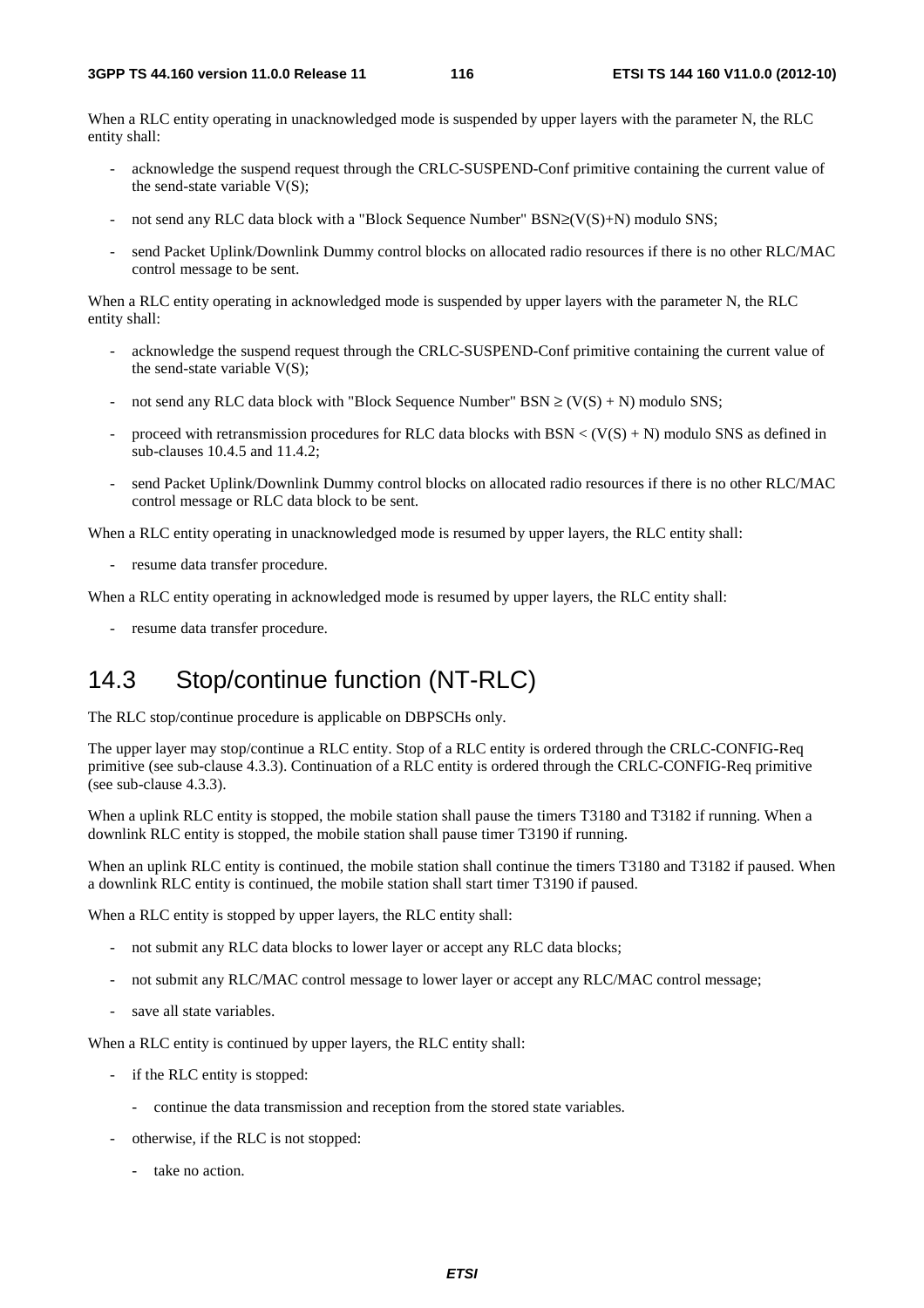## 14.4 RLC re-establishment function (NT-RLC)

The RLC re-establishment function is applicable in NT-RLC only, on DBPSCHs only.

The upper layers may re-establish a RLC entity. Re-establishment of a RLC entity is ordered through the RLC-CONFIG-Req primitive (see sub-clause 4.3.3).

When a RLC entity is re-established by upper layers, the RLC entity shall:

- reset the state variables to their initial value;
- set the configurable parameters (e.g. EGPRS RLC window size) to their configured value;
- set the hyper frame number (HFN) in UL and DL to the value configured by upper layers;
- if the RLC entity is operating in unacknowledged mode:
	- if it is a receiving RLC entity:
		- discard all RLC data blocks (PDUs).
	- if it is a transmitting RLC entity:
		- discard the RLC SDUs for which one or more segments have been submitted to the MAC layer.
- otherwise if the RLC entity is operating in acknowledged mode:
	- discard all RLC data blocks (PDUs) and RLC/MAC control messages for this RLC entity.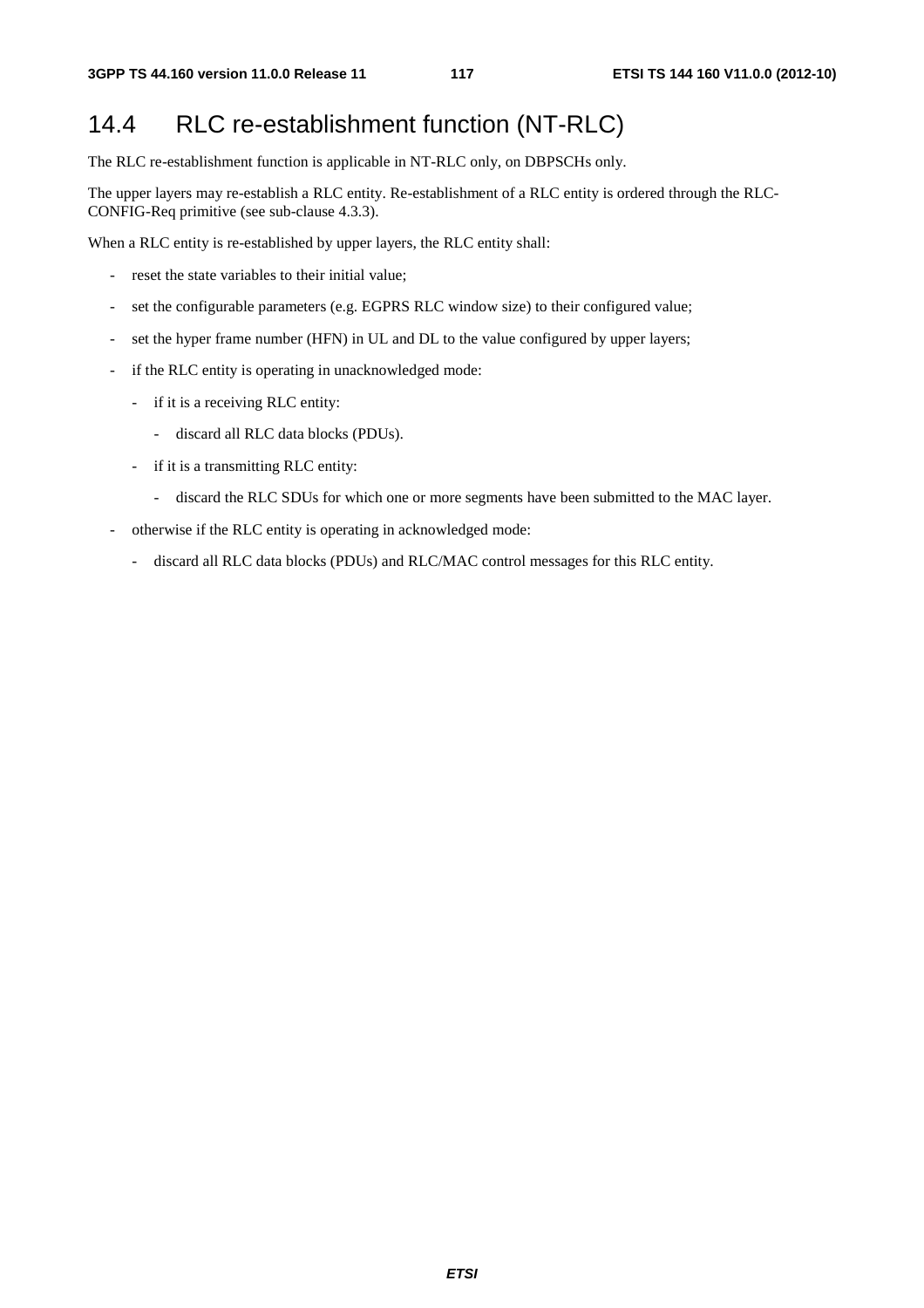# Annex A (informative): Change History

| <b>Meetina</b><br><b>Date</b> | TSG Doc. | <b>CR</b> | <b>Rev</b> | Subject/Comment                          | New   |
|-------------------------------|----------|-----------|------------|------------------------------------------|-------|
| September<br>2012             | . .      |           |            | Rel-<br>version created based on v10.0.0 | 1.V.J |